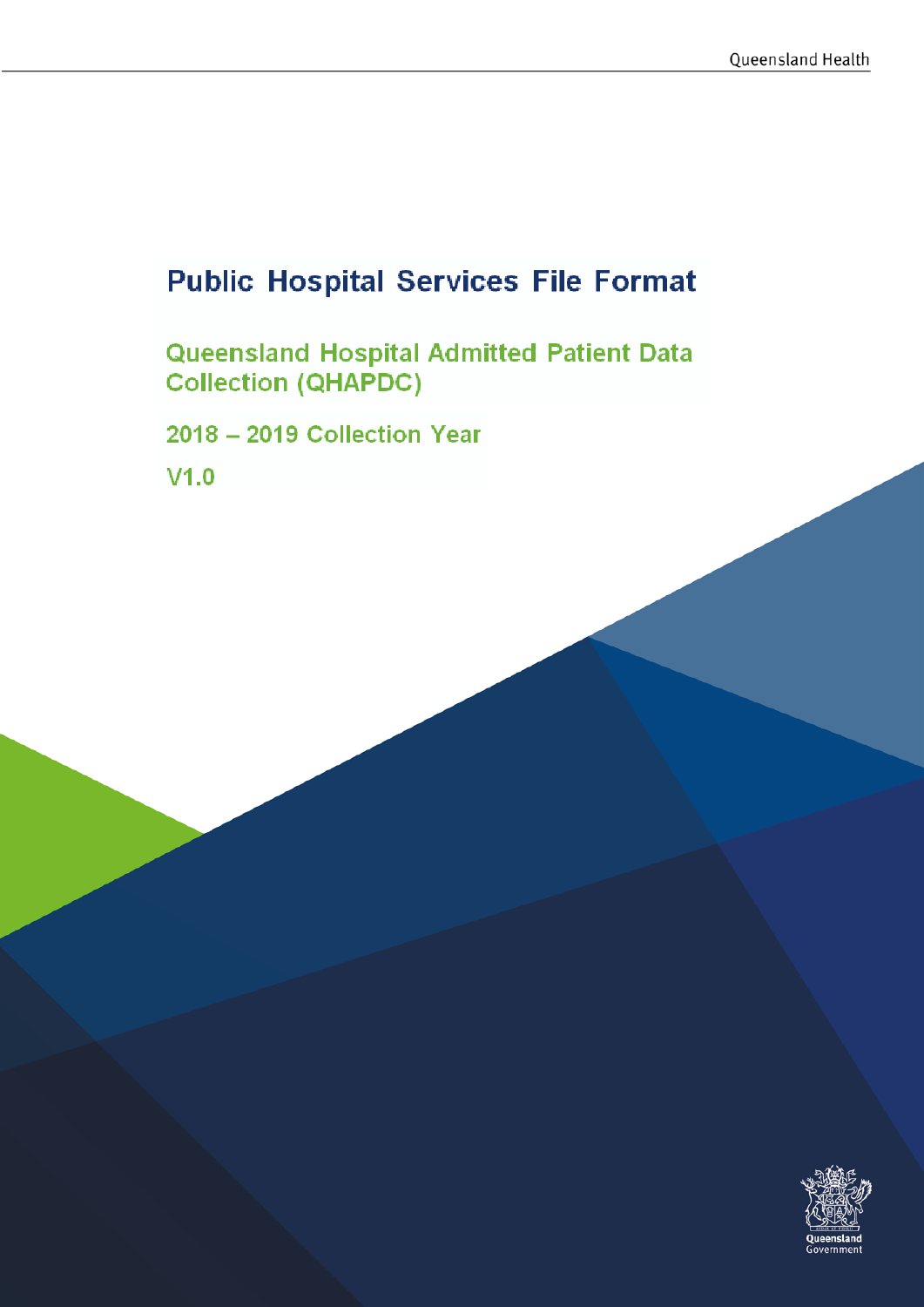#### **Public Hospital Services – File Format 2018 – 2019**

Published by the State of Queensland (Queensland Health), March 2018



This document is licensed under a Creative Commons Attribution 3.0 Australia licence. To view a copy of this licence, visit creativecommons.org/licenses/by/3.0/au

© State of Queensland (Queensland Health) **2018**

You are free to copy, communicate and adapt the work, as long as you attribute the State of Queensland (Queensland Health).

For more information contact:

Statistical Collections and Integration Unit, Department of Health, GPO Box 48, Brisbane QLD 4001, email Qhipsmail@health.qld.gov.au, phone 370 85679.

An electronic version of this document is available at http://www.health.qld.gov.au/hsu

#### **Disclaimer:**

The content presented in this publication is distributed by the Queensland Government as an information source only. The State of Queensland makes no statements, representations or warranties about the accuracy, completeness or reliability of any information contained in this publication. The State of Queensland disclaims all responsibility and all liability (including without limitation for liability in negligence) for all expenses, losses, damages and costs you might incur as a result of the information being inaccurate or incomplete in any way, and for any reason reliance was placed on such information.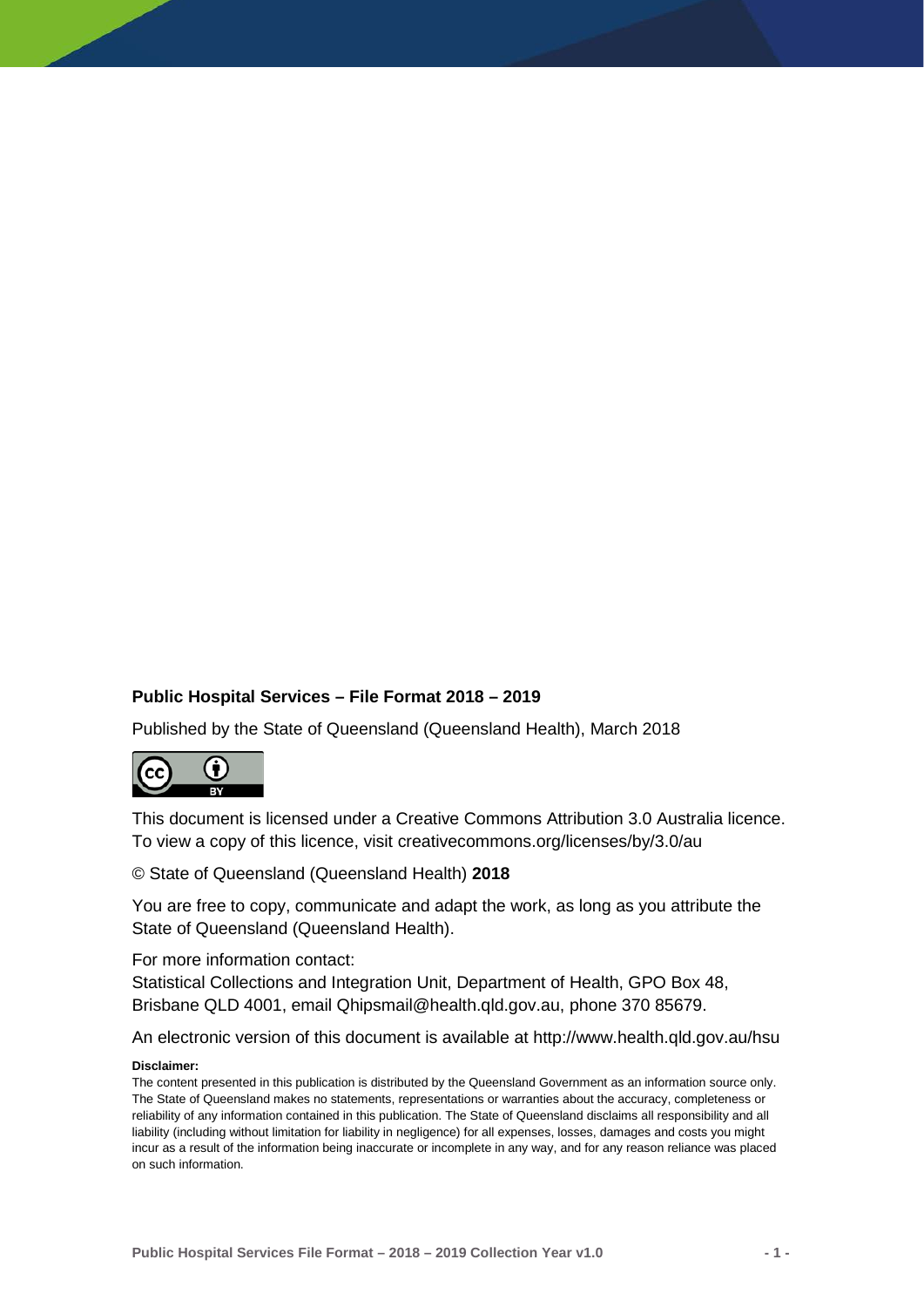# **Contents**

| Activity Details if Activity Code = A (Account Class Variation) 21         |  |
|----------------------------------------------------------------------------|--|
|                                                                            |  |
|                                                                            |  |
|                                                                            |  |
| Activity Details if Activity Code = E (Elective Surgery Items) 23          |  |
|                                                                            |  |
| Activity Details if Activity Code = S (Sub and Non-Acute Items) 24         |  |
|                                                                            |  |
| Activity Details if Activity Code = B (Mother's Patient Identifier of Baby |  |
|                                                                            |  |
| Activity Details if Activity Code = P (Mental Health Phase of Care) 28     |  |
|                                                                            |  |
|                                                                            |  |
|                                                                            |  |
|                                                                            |  |
|                                                                            |  |
|                                                                            |  |
|                                                                            |  |
|                                                                            |  |
|                                                                            |  |
|                                                                            |  |
|                                                                            |  |
|                                                                            |  |
|                                                                            |  |
|                                                                            |  |
|                                                                            |  |
|                                                                            |  |
|                                                                            |  |
|                                                                            |  |
|                                                                            |  |
|                                                                            |  |
|                                                                            |  |
|                                                                            |  |
|                                                                            |  |
|                                                                            |  |
|                                                                            |  |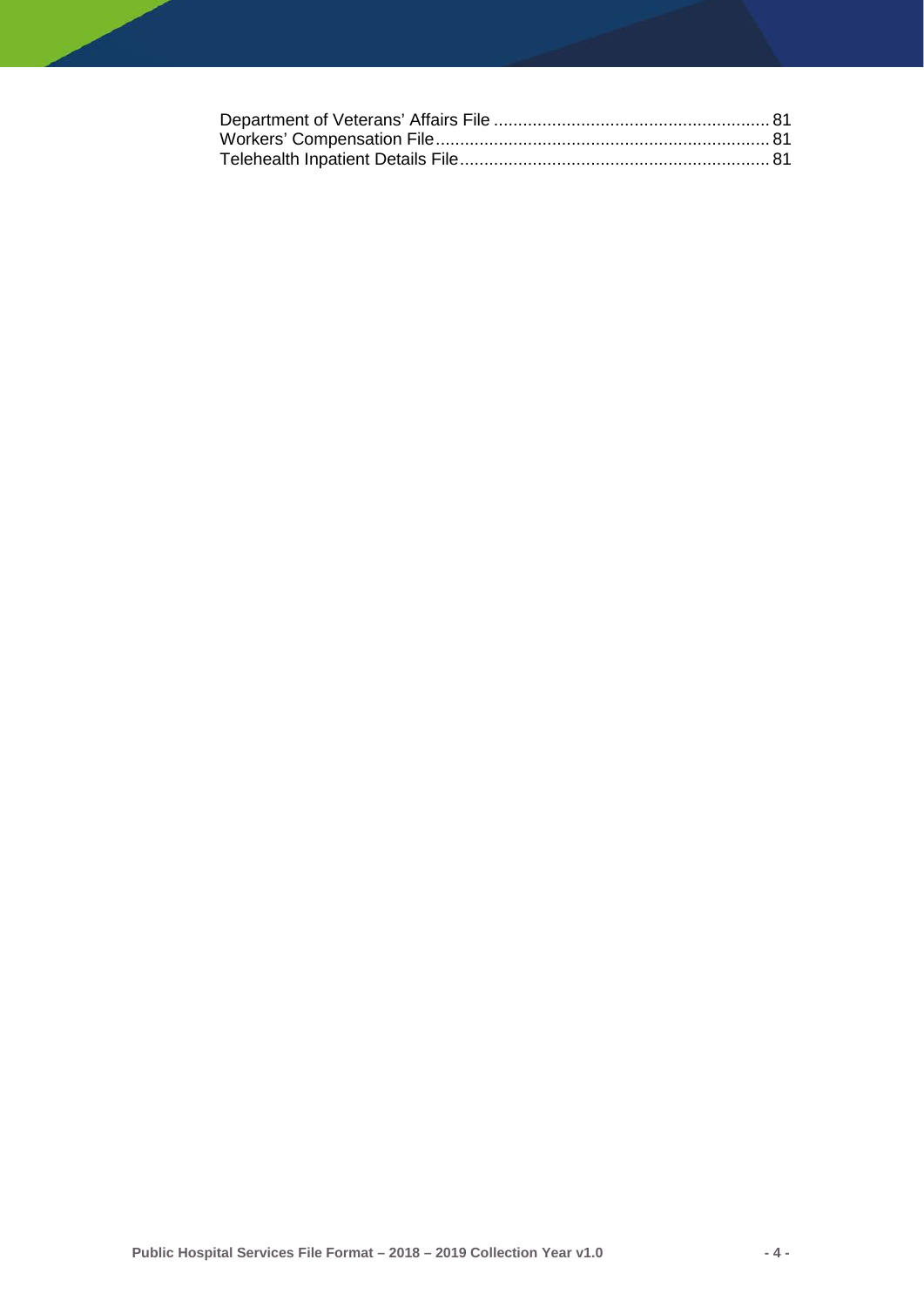# <span id="page-5-0"></span>**Public Hospital Services File Format 2018-2019 Collection Year**

# <span id="page-5-1"></span>**Introduction**

This document specifies the file format for the electronic submission of data by facilities providing public hospital services to the Statistical Services Branch (SSB), Queensland Department of Health for the Queensland Hospital Admitted Patient Data Collection.

A record must be provided for each admitted patient, including all newborn babies, from any facility permitted to admit patients.

All boarders and posthumous organ procurement donors are also included in the scope of the Collection.

There are 13 files specified in this document: Header, Patient, Admission, Activity, Morbidity, Mental Health, Elective Admission Surgery, Sub and Non-Acute Patient, Palliative Care, Department of Veterans' Affairs, Workers' Compensation, Australasian Rehabilitation Outcomes Centre and Telehealth Inpatient Details.

The following standard should be used when naming the files:

fffffctyyctyynnn.filetype

| fffff    | five-digit facility number (zero filled from the left) |                                                          |  |  |  |  |  |
|----------|--------------------------------------------------------|----------------------------------------------------------|--|--|--|--|--|
| ctyyctyy | collection year to which the data relates              |                                                          |  |  |  |  |  |
| nnn      | data extract number for collection year                |                                                          |  |  |  |  |  |
| filetype | HDR.                                                   | for the Header File                                      |  |  |  |  |  |
|          | PAT                                                    | for the Patient File                                     |  |  |  |  |  |
|          | <b>ADM</b>                                             | for the Admission File                                   |  |  |  |  |  |
|          | ACT                                                    | for the Activity File                                    |  |  |  |  |  |
|          | <b>MOR</b>                                             | for the Morbidity File                                   |  |  |  |  |  |
|          | MEN                                                    | for the Mental Health File                               |  |  |  |  |  |
|          | <b>EAS</b>                                             | for the Elective Admission Surgery File                  |  |  |  |  |  |
|          | <b>SNP</b>                                             | for the Sub and Non-Acute Patient File                   |  |  |  |  |  |
|          | <b>PAL</b>                                             | for the Palliative Care File                             |  |  |  |  |  |
|          | <b>DVA</b>                                             | for the Department of Veterans' Affairs File             |  |  |  |  |  |
|          | <b>WCP</b>                                             | for the Workers' Compensation File                       |  |  |  |  |  |
|          | <b>ARC</b>                                             | for the Australasian Rehabilitation Outcomes Centre File |  |  |  |  |  |
|          | TID                                                    | for the Telehealth Inpatient Details File                |  |  |  |  |  |
|          |                                                        |                                                          |  |  |  |  |  |

The 1st admission file for ABC Hospital (facility number 99999) for collection year 2018-2019 would be named:

#### 9999920182019001.ADM

Data for multiple months or a partial month can be supplied in the one extract file. The data extract number for a collection year must begin at '001' and be contiguous throughout the collection year.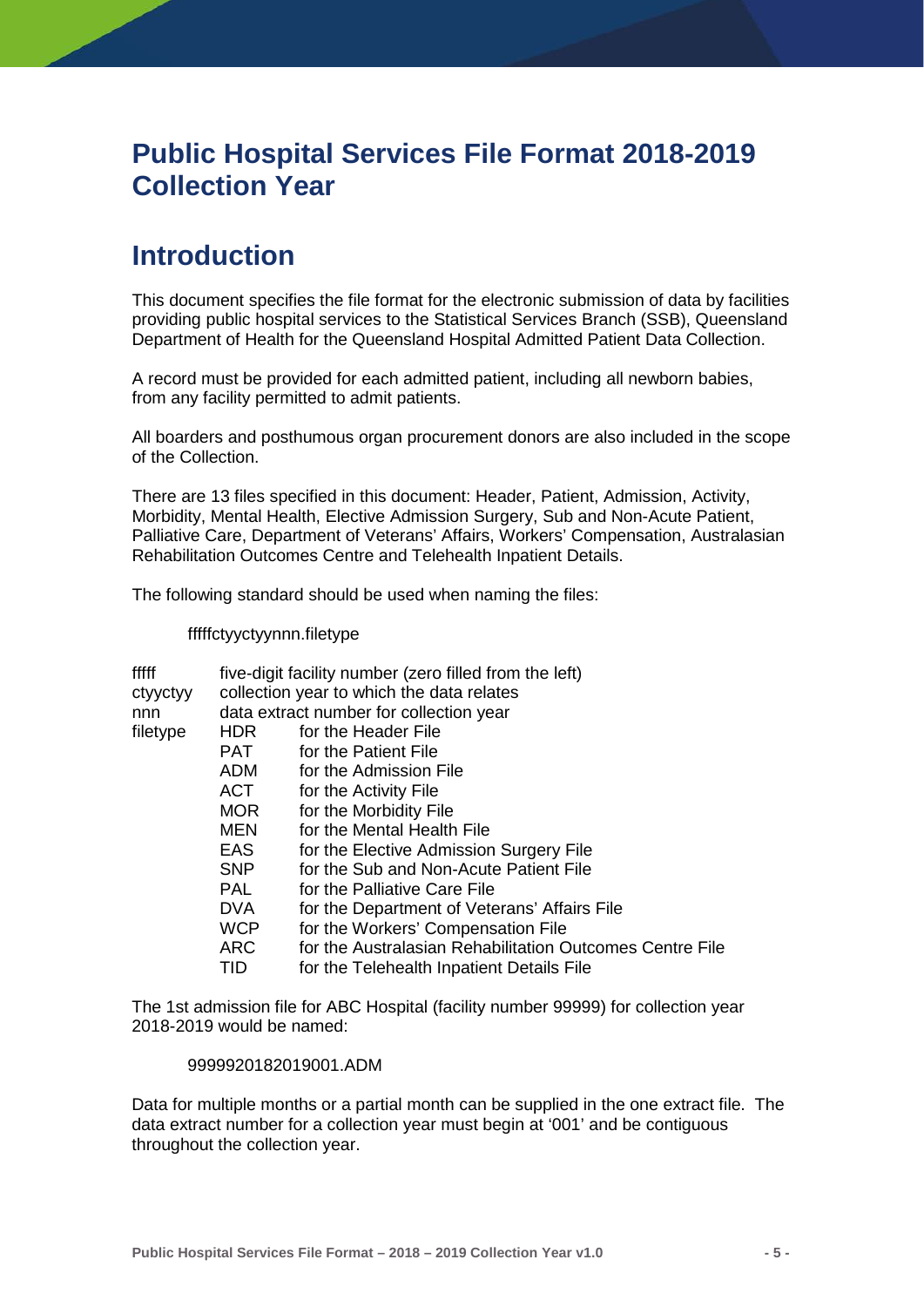# <span id="page-6-0"></span>**Public File Format**

## <span id="page-6-1"></span>**Header file**

The header file contains an extraction details record (the facility and period for which data has been extracted, and the date the extraction took place) and file details records (the number and type of records on each file).

The extraction details record is the first record on the Header File. There should be only one extraction details record in the Header File.

For each file extracted, there must be a file details record on the Header File.

| <b>EXTRACTION DETAILS RECORD</b> |         |                                 |                                                |  |
|----------------------------------|---------|---------------------------------|------------------------------------------------|--|
| Record Identifier                | 1 char  | $E =$ Extraction details        |                                                |  |
| <b>Facility Number</b>           | 5 num   | Must be a valid facility number | Right adjusted<br>and zero filled<br>from left |  |
| <b>Extract Period</b>            | 16 date | From date<br>To date            | ctyymmdd<br>ctyymmdd                           |  |
| <b>Extract Date</b>              | 8 date  | Date data extracted             | ctyymmdd                                       |  |

| <b>FILE DETAILS RECORD</b> |        |                                                                                                                                                                                                                                                                                                                                                                                       |                                                                 |  |
|----------------------------|--------|---------------------------------------------------------------------------------------------------------------------------------------------------------------------------------------------------------------------------------------------------------------------------------------------------------------------------------------------------------------------------------------|-----------------------------------------------------------------|--|
| <b>Record Identifier</b>   | 1 char | $F =$ File details                                                                                                                                                                                                                                                                                                                                                                    |                                                                 |  |
| File Type                  | 3 char | $PAT =$ Patient<br>$ADM =$ Admission<br>$ACT = Activity$<br>$MOR = Morbidity$<br>$MEN = Mental Health$<br>EAS = Elective Admission Surgery<br>$SNP = Sub$ and Non-Acute Patient<br>$PAL = Palliative Care$<br>DVA = Department of Veterans' Affairs<br>$WCP = Workers'$ Compensation<br>ARC = Australasian Rehabilitation Outcome<br>Centre<br>TID.<br>= Telehealth Inpatient Details |                                                                 |  |
| Record Type                | 1 char | $\overline{N}$ = New                                                                                                                                                                                                                                                                                                                                                                  |                                                                 |  |
| Number of Records          | 5 num  | Number of new records                                                                                                                                                                                                                                                                                                                                                                 | Right adjusted<br>and zero filled<br>from left; zero<br>if null |  |
| Record Type                | 1 char | $A =$ Amendment                                                                                                                                                                                                                                                                                                                                                                       |                                                                 |  |
| Number of Records          | 5 num  | Number of amendment records                                                                                                                                                                                                                                                                                                                                                           | Right adjusted<br>and zero filled<br>from left; zero<br>if null |  |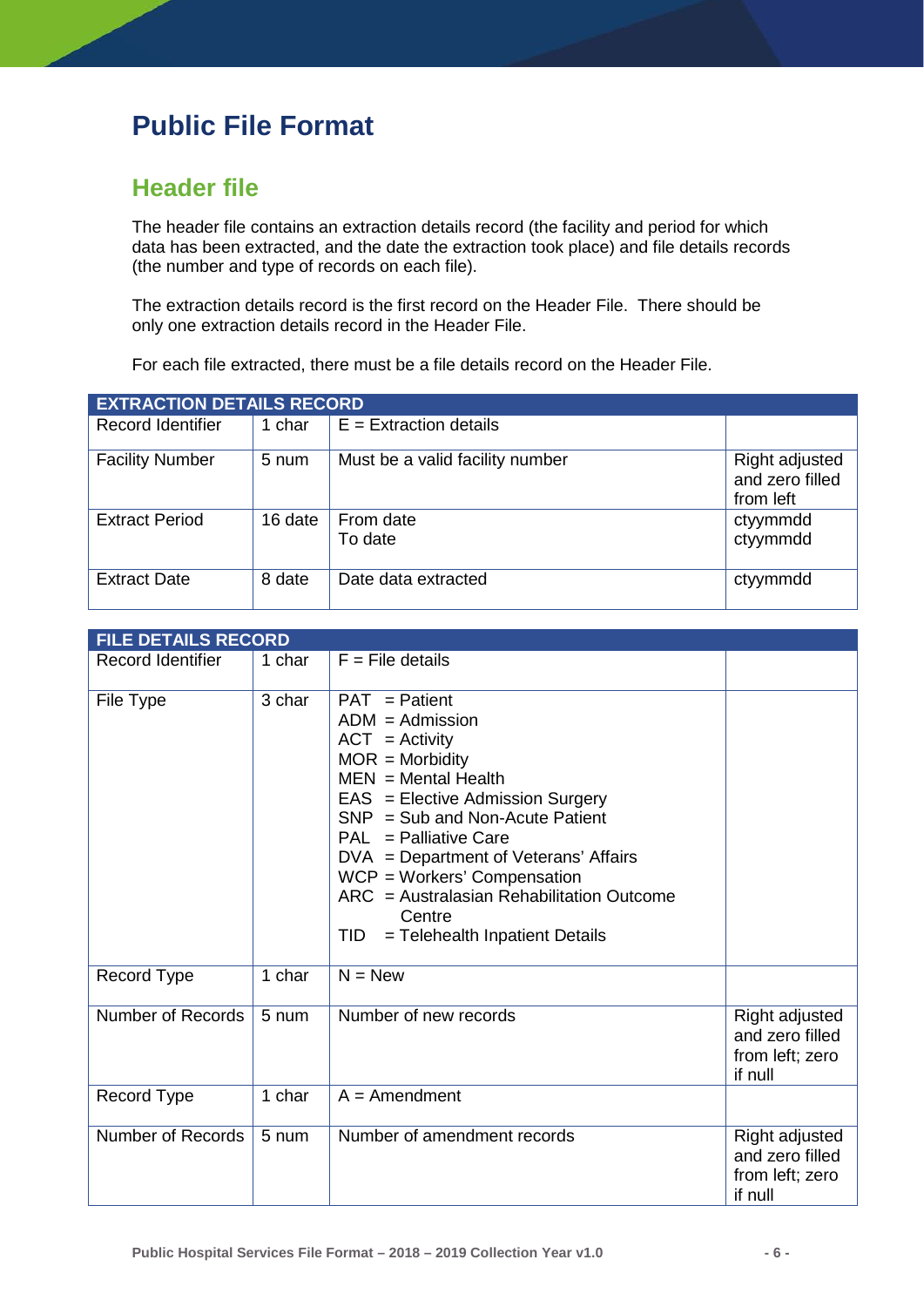| <b>FILE DETAILS RECORD</b> |        |                              |                                                                 |  |  |
|----------------------------|--------|------------------------------|-----------------------------------------------------------------|--|--|
| Record Type                | 1 char | $D = Deletion$               |                                                                 |  |  |
| Number of Records          | 5 num  | Number of deletion records   | Right adjusted<br>and zero filled<br>from left; zero<br>if null |  |  |
| Record Type                | 1 char | $U = Up to Date$             |                                                                 |  |  |
| Number of Records          | 5 num  | Number of up to date records | Right adjusted<br>and zero filled<br>from left; zero<br>if null |  |  |
| Filler                     | 2      | <b>Blank</b>                 |                                                                 |  |  |

An example of a header file is:

E99999201807012018073120180820 FPATN00420A00020D00000U00007 FADMN00420A00124D00001U00007 FACTN00080A00000D00010U00008 FMORN01000A00000D00005U00009 FMENN00020A00000D00001U00001 FEASN00005A00000D00002U00002 FSNPN00010A00002D00001U00003 FPALN00008A00001D00002U00004 FDVAN00003A00001D00001U00005 FWCPN00002A00001D00001U00001 FARCN00000A00000D00000U00000 FTIDN00007A00002D00001U00001

The details provided in the above example are:

#### **Extraction details**

| Facility                 | 99999 - ABC Hospital        |
|--------------------------|-----------------------------|
| <b>Extraction period</b> | 1 July 2018 to 31 July 2018 |
| Extraction date          | 20 August 2018              |

#### **File details**

Patient file<br>420

- New records
- 20 Amendments
- 0 Deletions<br>7 Unito Date
- Up to Date

Admission file<br>420

- 420 New records<br>124 Amendments
- **Amendments**
- 1 Deletions<br>7 Up to Date
	- Up to Date

Activity file<br>80

- 80 New records<br>0 Amendments
- **Amendments**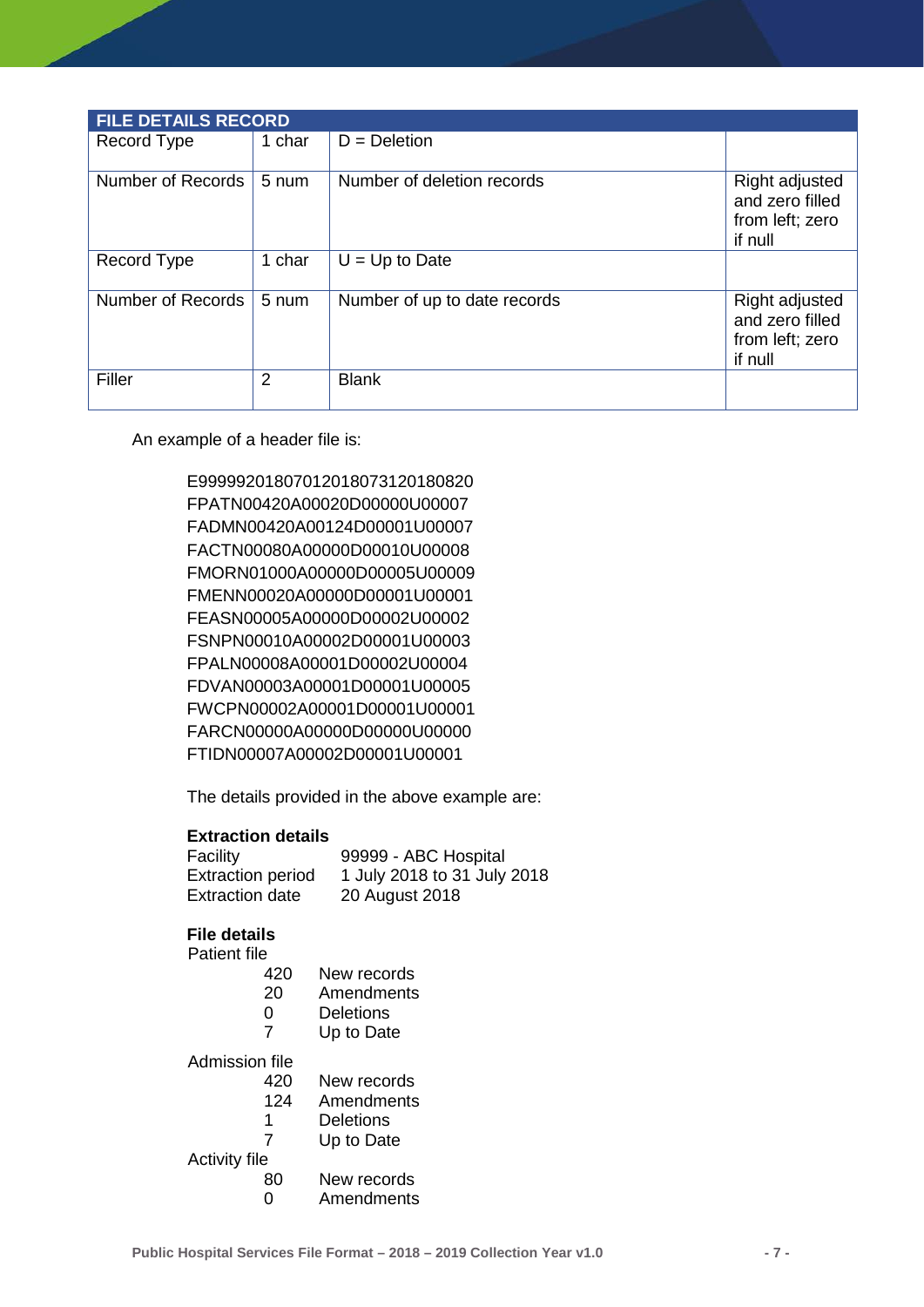- 10 Deletions<br>8 Up to Date
	- Up to Date

Morbidity file<br>1000

- 1000 New records<br>0 Amendments
- 0 Amendments<br>5 Deletions
- 5 Deletions<br>9 Up to Date
	- Up to Date

Mental Health file<br>1 20

- 20 New records<br>0 Amendments
- 0 Amendments<br>1 Deletions
- 1 Deletions<br>1 Up to Date
- Up to Date

Elective Admission Surgery file<br>5 New records

- 5 New records<br>0 Amendments
- 0 Amendments<br>2 Deletions
- 2 Deletions<br>2 Up to Date
- Up to Date

Sub and Non-Acute Patient file<br>10 New records

- 10 New records<br>2 Amendments
- 2 Amendments<br>1 Deletions
- 1 Deletions<br>3 Up to Date
- Up to Date

Palliative Care file

- 8 New records<br>1 Amendments
- 1 Amendments<br>2 Deletions
- 2 Deletions<br>4 Up to Date
- Up to Date

Department of Veterans' Affairs file

- 3 New records<br>1 Amendments
- 1 Amendments<br>1 Deletions
- 1 Deletions<br>5 Up to Date
- Up to Date

Workers' Compensation file<br>2<br>New recor

- 
- 2 New records<br>1 Amendments **Amendments**
- 
- 1 Deletions<br>1 Up to Date Up to Date

Australasian Rehabilitation Outcomes Centre file

- 0 New records<br>0 Amendments
- 0 Amendments<br>0 Deletions
- 0 Deletions<br>0 Up to Date
- Up to Date

Telehealth Inpatient Details

- 7 New records<br>2 Amendments
- 2 Amendments<br>1 Deletions
- **Deletions**
- 1 Up to Date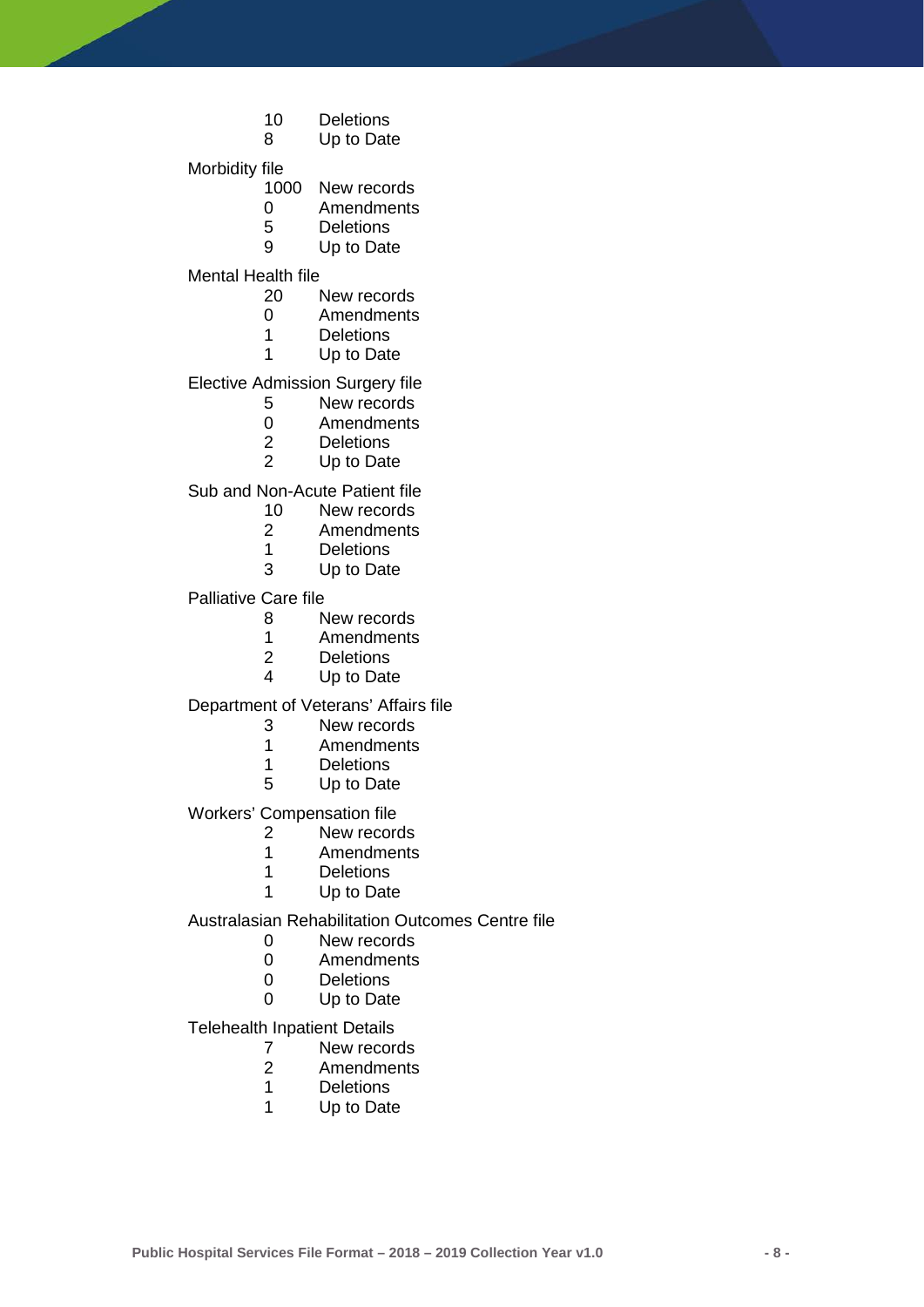# <span id="page-9-0"></span>**Patient File**

The header record is the first record on the file. There is only one header record, followed by the patient details records.

| <b>HEADER RECORD</b>                            |                 |                                                                             |                                                                 |
|-------------------------------------------------|-----------------|-----------------------------------------------------------------------------|-----------------------------------------------------------------|
| <b>Facility Number</b>                          | 5 num           | Must be the same as the facility number in the<br>corresponding header file | Right adjusted<br>and zero filled<br>from left                  |
| <b>Extract Period</b>                           | 16 date         | From date<br>To date                                                        | ctyymmdd<br>ctyymmdd                                            |
| File Type                                       | 3 char          | Abbreviation to identify file type<br>$PAT =$ Patient                       |                                                                 |
| Number of Records                               | $5 \text{ num}$ | Total number of records in the file                                         | Right adjusted<br>and zero filled<br>from left;<br>zero if null |
| <b>Extraction Software</b><br><b>Identifier</b> | 10 char         | Code to identify the version of the software used                           | Left adjusted,<br>blank if null                                 |
| Filler                                          | 238             | <b>Blank</b>                                                                |                                                                 |

|                                      | <b>PATIENT DETAILS RECORDS</b> |                                                                                                                                                                        |                                                       |  |  |
|--------------------------------------|--------------------------------|------------------------------------------------------------------------------------------------------------------------------------------------------------------------|-------------------------------------------------------|--|--|
| <b>Record Identifier</b>             | 1 char                         | $N = New$<br>$A =$ Amendment                                                                                                                                           |                                                       |  |  |
|                                      |                                | $U = Up$ to date                                                                                                                                                       |                                                       |  |  |
| <b>Unique Number</b>                 | 12 char                        | A number unique within the facility to identify each<br>admission. This number is not to be reused,<br>regardless of deletions etc.                                    | Right adjusted<br>and zero filled<br>from left        |  |  |
| <b>Patient Identifier</b>            | 8 char                         | Unique number to identify the patient within the<br>facility (eg. unit record number)                                                                                  | <b>Right adjusted</b><br>and zero filled<br>from left |  |  |
| <b>Admission Number</b>              | 12 char                        | Admission number allocated by the facility                                                                                                                             | <b>Right adjusted</b><br>and zero filled<br>from left |  |  |
| <b>Family Name</b>                   | 24 char                        | First 24 characters of the patients surname                                                                                                                            | Left adjusted                                         |  |  |
| <b>First Given Name</b>              | 15 char                        | First 15 characters of the patients first given name                                                                                                                   | Left adjusted,<br>blank if null                       |  |  |
| Second Given<br>Name                 | 15 char                        | First 15 characters of second given name of<br>patient                                                                                                                 | Left adjusted,<br>blank if null                       |  |  |
| <b>Address of Usual</b><br>Residence | 40 char                        | Number and street of usual residential address of<br>the patient<br>Note: For HBCIS this data is captured from the<br>'Address Line' where the 'Address Type' value is | Blank if null                                         |  |  |
|                                      |                                | equal to 'P' - Permanent.                                                                                                                                              |                                                       |  |  |
| Location<br>(Suburb/Town) of         | 40 char                        | The location associated with the permanent<br>address.                                                                                                                 | Left adjusted                                         |  |  |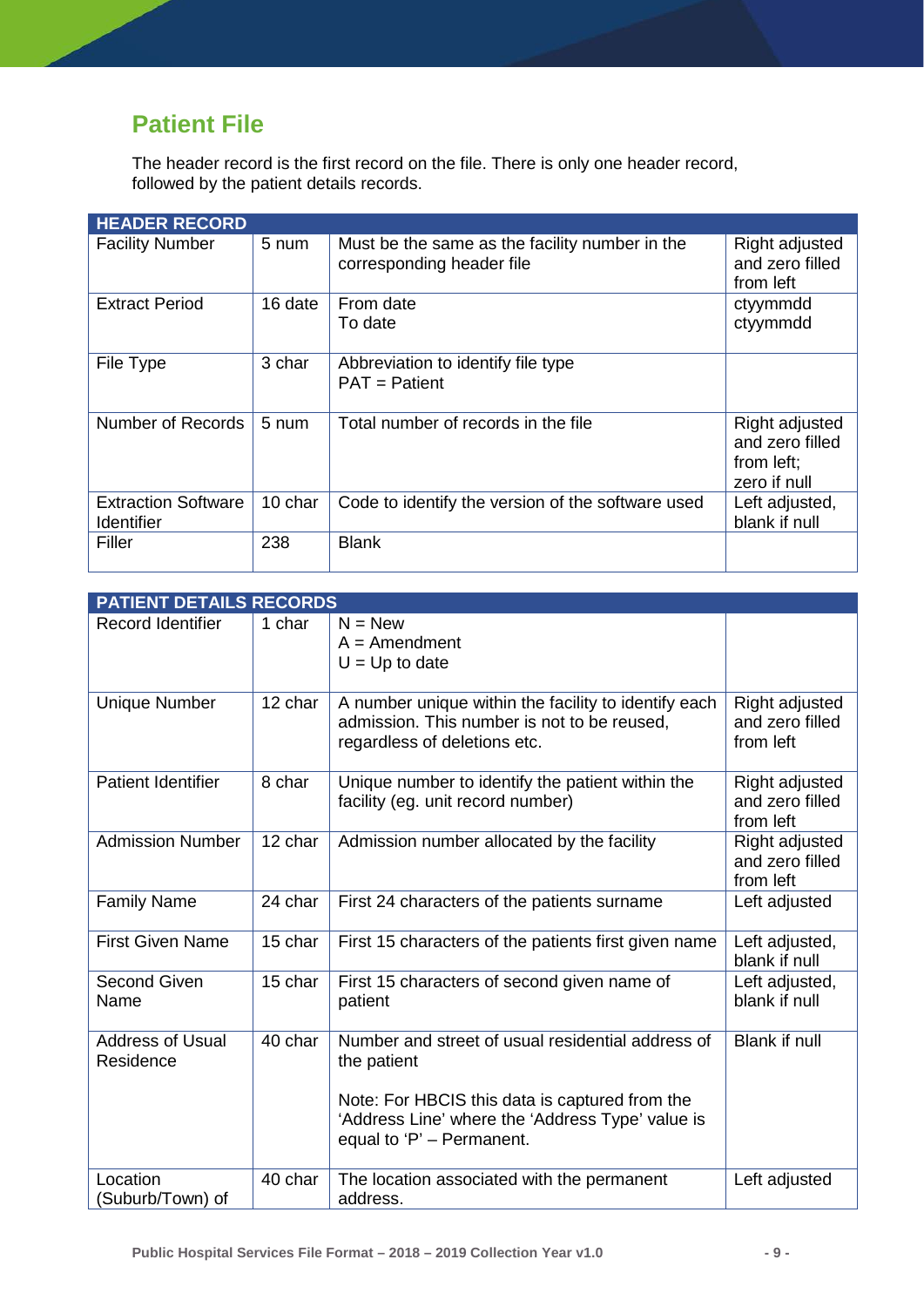|                                                    | <b>PATIENT DETAILS RECORDS</b> |                                                                                                                                                                                                                          |               |  |  |
|----------------------------------------------------|--------------------------------|--------------------------------------------------------------------------------------------------------------------------------------------------------------------------------------------------------------------------|---------------|--|--|
| <b>Usual Residence</b>                             |                                |                                                                                                                                                                                                                          |               |  |  |
| Postcode of Usual<br>Residence                     | 4 num                          | Australian postcode associated with the<br>permanent address                                                                                                                                                             |               |  |  |
|                                                    |                                | Supplementary codes as below (note that for<br>Australian External Territory addresses, the actual<br>postcode should be used).                                                                                          |               |  |  |
|                                                    |                                | 9301 = Papua New Guinea<br>$9302$ = New Zealand<br>9399 = Overseas other (not PNG or NZ)<br>$9799 = At sea$<br>$9989$ = No fixed address<br>$0989$ = Not stated or unknown                                               |               |  |  |
| <b>State of Usual</b><br>Residence                 | 1 num                          | State associated with the permanent address<br>(note that for Australian External Territory<br>addresses, the actual state id should be used)<br>$0 =$ Overseas<br>$1 = New South Wales$                                 |               |  |  |
|                                                    |                                | $2 = Victoria$<br>$3 =$ Queensland<br>$4 =$ South Australia<br>5 = Western Australia<br>$6 =$ Tasmania<br>$7 =$ Northern Territory<br>8 = Australian Capital Territory<br>9 = Not stated/Unknown/No fixed address/At sea |               |  |  |
| Filler                                             | 4                              | <b>Blank</b>                                                                                                                                                                                                             |               |  |  |
| <b>Sex</b>                                         | 1 num                          | $1 = Male$<br>$2 =$ Female<br>$3 = Other$                                                                                                                                                                                |               |  |  |
| Date of Birth                                      | 8 date                         | Full date of birth of the patient<br>Where dd is unknown use 15<br>Where mm is unknown use 06<br>Where yy is unknown estimate year                                                                                       | ctyymmdd      |  |  |
| <b>Estimated Date of</b><br><b>Birth Indicator</b> | 1 char                         | A flag to indicate whether any component of a<br>reported date of birth is estimated.<br>$1 =$ Estimated                                                                                                                 | Blank if null |  |  |
| <b>Marital Status</b>                              | 1 num                          | $1 =$ Never married<br>$2$ = Married (registered and de facto)<br>$3 = Widowed$<br>$4 = Divorced$<br>$5 =$ Separated<br>$9 = Not stated/unknown$                                                                         |               |  |  |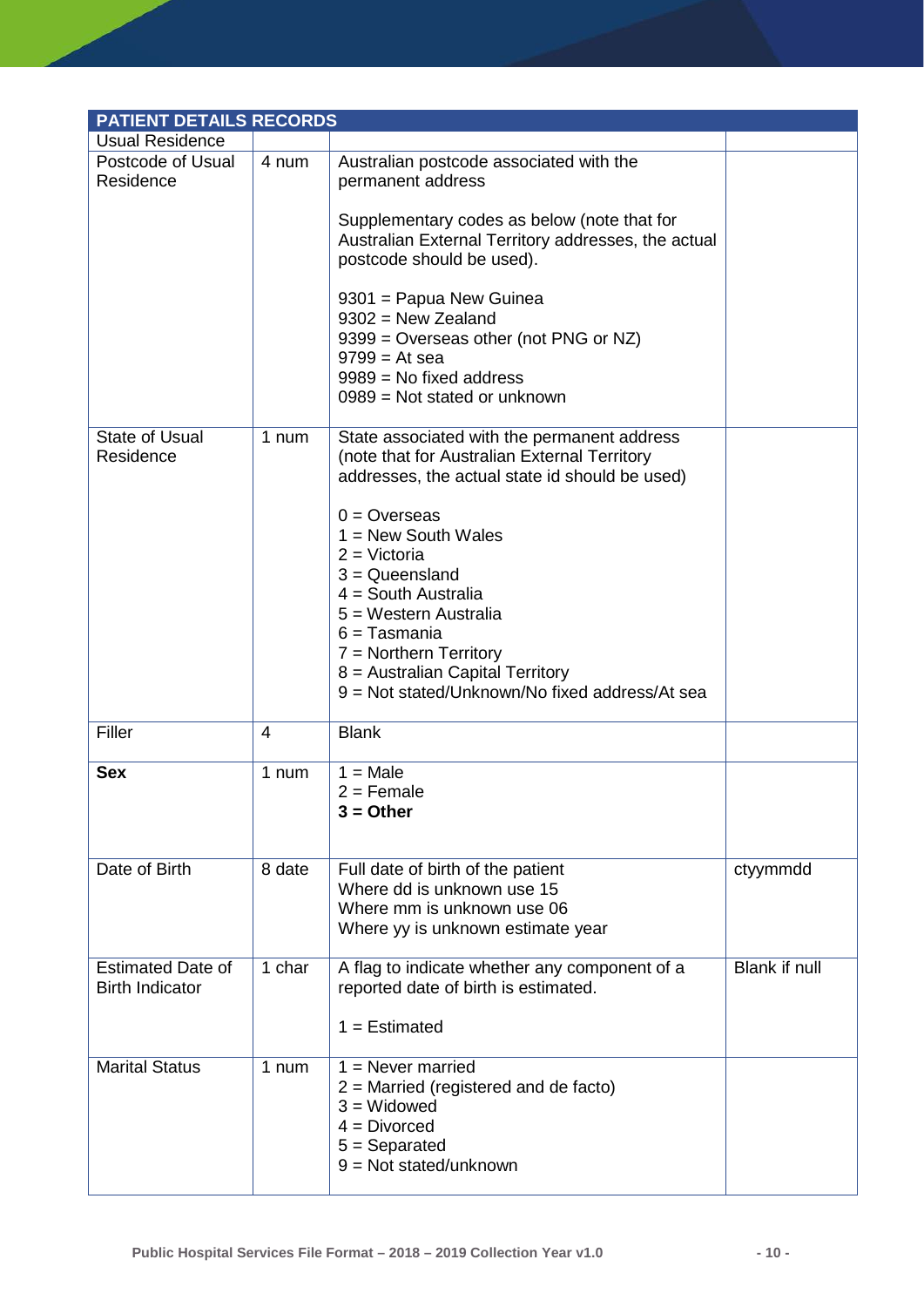| <b>PATIENT DETAILS RECORDS</b>                           |                |                                                                                                                                                                                                                                                                     |                                                |
|----------------------------------------------------------|----------------|---------------------------------------------------------------------------------------------------------------------------------------------------------------------------------------------------------------------------------------------------------------------|------------------------------------------------|
| Country of Birth                                         | 4 num          | Country of birth of patient                                                                                                                                                                                                                                         | Right adjusted<br>and zero filled<br>from left |
| <b>Indigenous Status</b>                                 | 1 num          | 1 = Aboriginal but not Torres Strait Islander origin<br>2 = Torres Strait Islander but not Aboriginal origin<br>3 = Both Aboriginal and Torres Strait Islander<br>origin<br>4 = Neither Aboriginal nor Torres Strait Islander<br>origin<br>$9 = Not stated/unknown$ |                                                |
| Filler                                                   | $\overline{2}$ | <b>Blank</b>                                                                                                                                                                                                                                                        |                                                |
| Occupation                                               | 4              | Currently not required                                                                                                                                                                                                                                              | Blank if null                                  |
| Labour Force<br><b>Status</b>                            | 1              | Currently not required                                                                                                                                                                                                                                              | Blank if null                                  |
| <b>Medicare Eligibility</b>                              | 1 num          | $1 =$ Eligible<br>$2 = Not$ eligible<br>$9 = Not stated/unknown$                                                                                                                                                                                                    |                                                |
| <b>Medicare Number</b>                                   | 11 num         | Medicare number of the patient<br>The eleventh digit is the number that precedes<br>the patient's name on the card (the sub<br>numerate).<br>If a sub numerate cannot be supplied, the<br>eleventh digit of the Medicare number should be<br>provided as zero.      | Blank if not<br>available or if<br>null        |
| <b>Australian South</b><br>Sea Islander<br><b>Status</b> | 1 char         | Denotes whether the patient is of Australian<br>South Sea Islander origin<br>$1 = Yes$<br>$2 = No$<br>$9 = Not stated/unknown$                                                                                                                                      |                                                |
| Contact for<br><b>Feedback Indicator</b>                 | 1 char         | Indicates whether or not the patient consents to<br>be contacted by Queensland Health, or its agent,<br>to obtain feedback on the services provided at the<br>facility.<br>$Y = Yes$<br>$N = No$<br>$U =$ Unable to obtain                                          |                                                |
| <b>Telephone Number</b><br>- Home                        | 20 char        | The patient's home contact telephone number                                                                                                                                                                                                                         | Left adjusted,<br>blank if null                |
| <b>Telephone Number</b><br>- Mobile                      | 20 char        | The patient's mobile contact telephone number                                                                                                                                                                                                                       | Left adjusted,<br>blank if null                |
| <b>Telephone Number</b><br>- Business or Work            | 20 char        | The patient's business or work contact telephone<br>number                                                                                                                                                                                                          | Left adjusted,<br>blank if null                |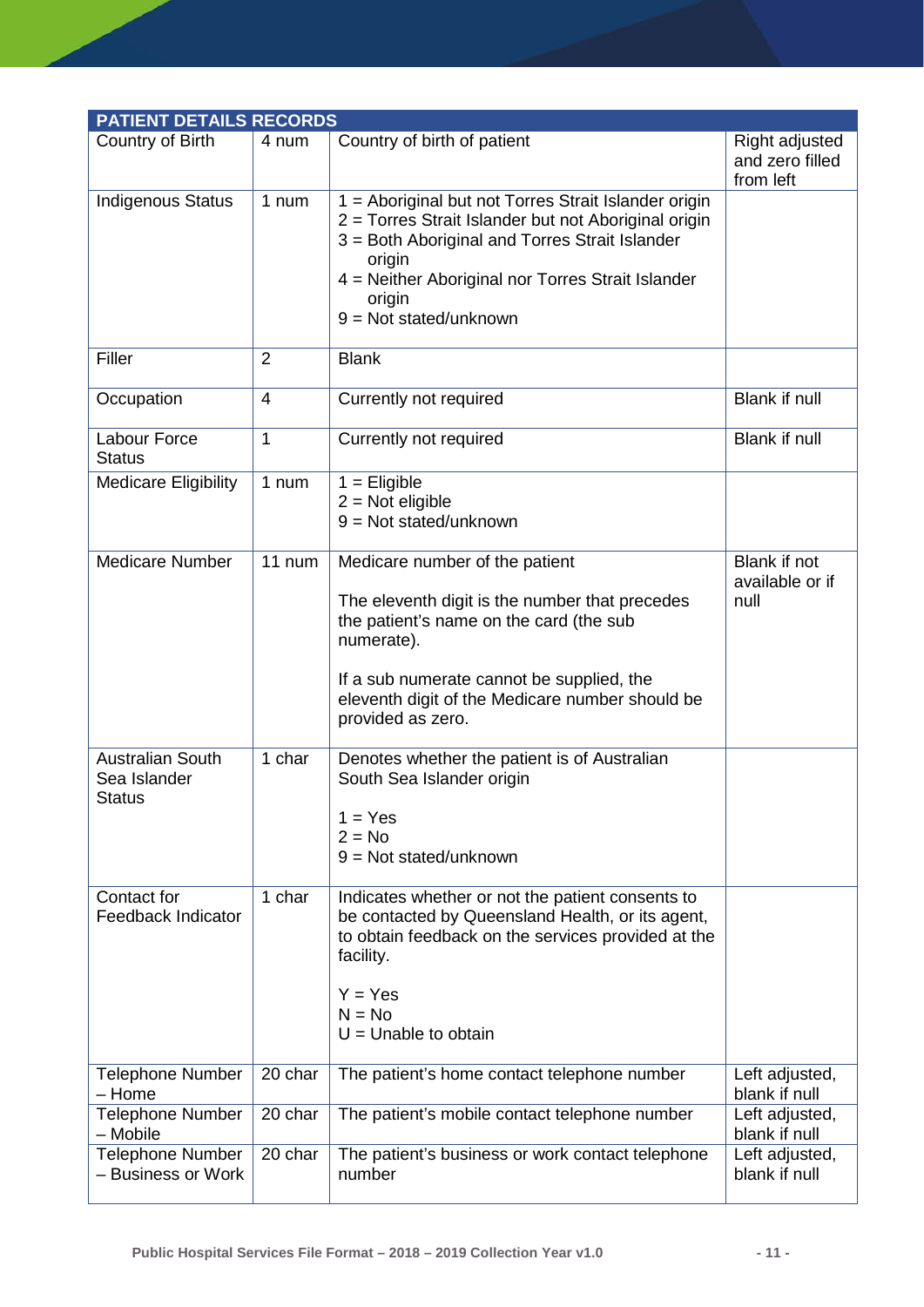| <b>PATIENT DETAILS RECORDS</b>                          |         |                                                                                                                                                                            |                                 |  |
|---------------------------------------------------------|---------|----------------------------------------------------------------------------------------------------------------------------------------------------------------------------|---------------------------------|--|
| Hospital Insurance<br><b>Health Fund Code</b>           | 6 char  | The health insurance fund of which the patient is<br>currently a member for their hospital insurance                                                                       | Left adjusted,<br>blank if null |  |
| Hospital Insurance<br><b>Health Fund</b><br>Description | 50 char | When health fund code is 'Other' - a description of<br>the health insurance fund of which the patient is<br>currently a member for their hospital insurance is<br>required | Left adjusted,<br>blank if null |  |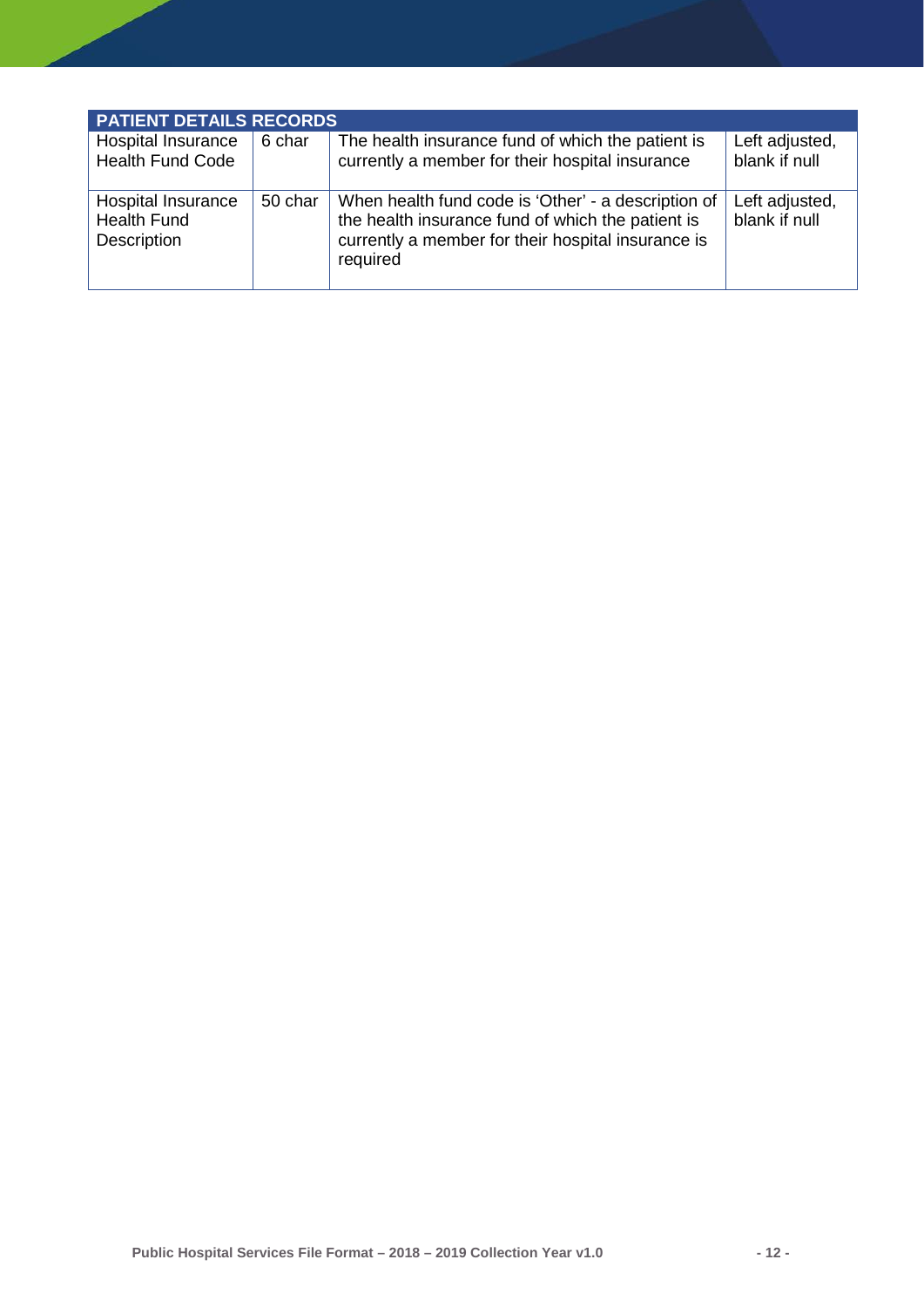# <span id="page-13-0"></span>**Admission File**

The header record is the first record on the file. There is only one header record, followed by the admission details records.

| <b>HEADER RECORD</b>                            |         |                                                                             |                                                                    |
|-------------------------------------------------|---------|-----------------------------------------------------------------------------|--------------------------------------------------------------------|
| <b>Facility Number</b>                          | 5 num   | Must be the same as the facility number in the<br>corresponding header file | Right<br>adjusted and<br>zero filled<br>from left                  |
| <b>Extract Period</b>                           | 16 date | From date<br>To date                                                        | ctyymmdd<br>ctyymmdd                                               |
| File Type                                       | 3 char  | Abbreviation to identify file type<br>$ADM =$ Admission                     |                                                                    |
| Number of Records                               | 5 num   | Total number of records in the file                                         | Right<br>adjusted and<br>zero filled<br>from left;<br>zero if null |
| <b>Extraction Software</b><br><b>Identifier</b> | 10 char | Code to identify the version of the software used                           | Left adjusted,<br>blank if null                                    |
| Filler                                          | 139     | <b>Blank</b>                                                                |                                                                    |

| <b>ADMISSION DETAILS RECORDS</b> |                      |                                                                                                                                     |                                                   |
|----------------------------------|----------------------|-------------------------------------------------------------------------------------------------------------------------------------|---------------------------------------------------|
| <b>Record Identifier</b>         | 1 char               | $N = New$<br>$A =$ Amendment<br>$D = Deletion$<br>$U = Up$ to date                                                                  |                                                   |
| <b>Unique Number</b>             | 12 char              | A number unique within the facility to identify each<br>admission. This number is not to be reused,<br>regardless of deletions etc. | Right<br>adjusted and<br>zero filled<br>from left |
| <b>Patient Identifier</b>        | 8 char               | Unique number to identify the patient within the<br>facility (eg. unit record number)                                               | Right<br>adjusted and<br>zero filled<br>from left |
| <b>Admission Number</b>          | $\overline{12}$ char | Admission number allocated by the facility                                                                                          | Right<br>adjusted and<br>zero filled<br>from left |
| <b>Admission Date</b>            | 8 date               | Date of admission to the facility                                                                                                   | ctyymmdd                                          |
| <b>Admission Time</b>            | 4 num                | Time of admission to the facility<br>(0000 to 2359)                                                                                 | hhmm $(24)$<br>hour clock)                        |
| <b>Account Class</b>             | 12 char              | Facility-specific account codes (HBCIS only)                                                                                        | Left adjusted,<br>blank if null                   |
| <b>Chargeable Status</b>         | 1 num                | $1 =$ Public<br>$2$ = Private shared<br>$3$ = Private single                                                                        |                                                   |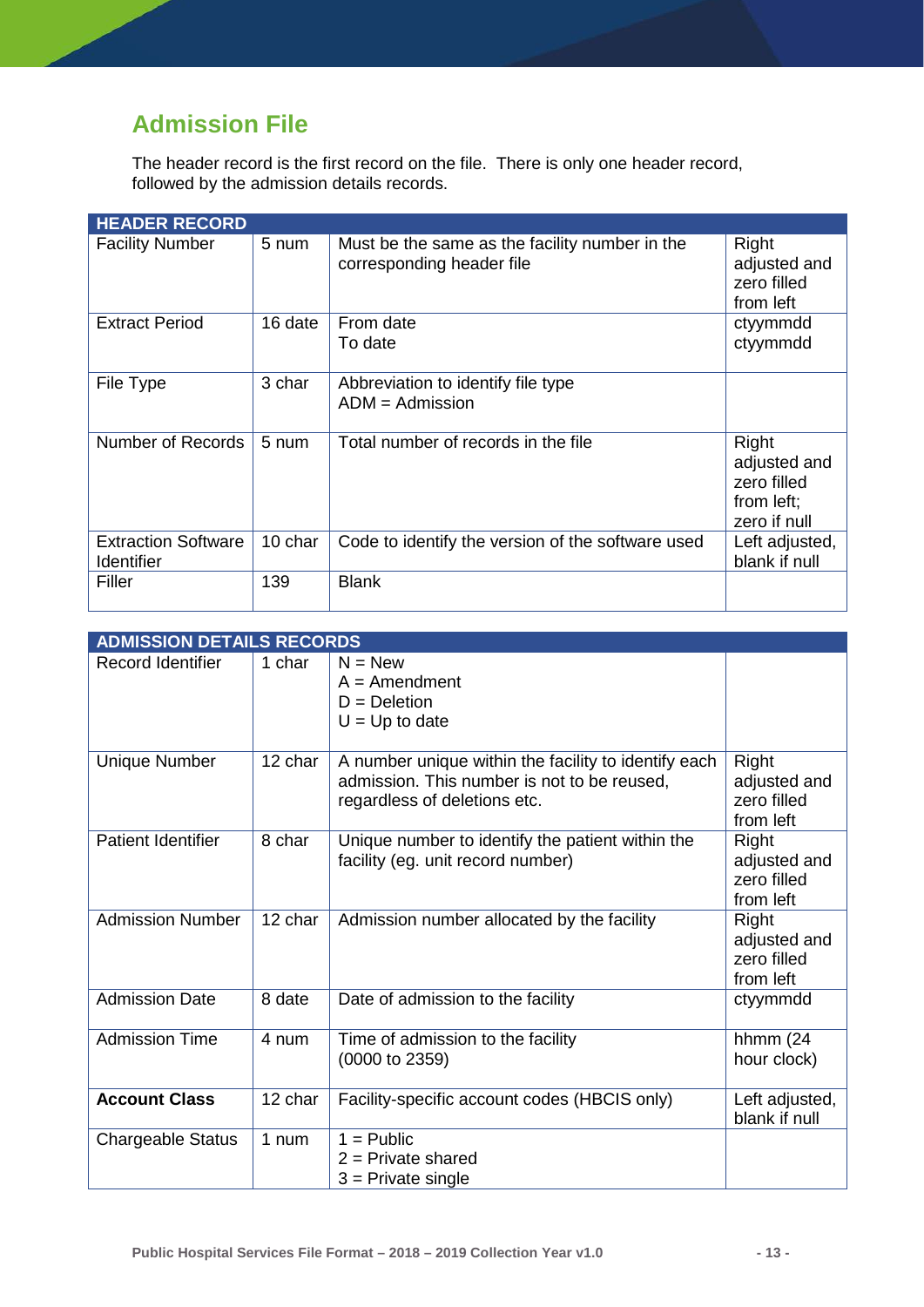| <b>ADMISSION DETAILS RECORDS</b>      |        |                                                                                                                                                                                                                                                                                                                                                                                                                                                                                                                                                                                                                                                                                                                                               |                                                |
|---------------------------------------|--------|-----------------------------------------------------------------------------------------------------------------------------------------------------------------------------------------------------------------------------------------------------------------------------------------------------------------------------------------------------------------------------------------------------------------------------------------------------------------------------------------------------------------------------------------------------------------------------------------------------------------------------------------------------------------------------------------------------------------------------------------------|------------------------------------------------|
| Care Type                             | 2 num  | $01 = Acute$<br>$20 =$ Rehabilitation<br>$30$ = Palliative<br>$05 =$ Newborn<br>09 = Geriatric evaluation and management<br>$10 =$ Psychogeriatric<br>$11 =$ Maintenance<br>$12$ = Mental health<br>$06 =$ Other care<br>$07 =$ Organ procurement<br>$08 =$ Boarder                                                                                                                                                                                                                                                                                                                                                                                                                                                                           | Right<br>adjusted,<br>zero filled<br>from left |
| Compensable<br><b>Status</b>          | 1 num  | 1 = Workers' Compensation Queensland<br>2 = Workers' Compensation (Other)<br>$6 =$ Motor Vehicle (QLD)<br>7 = Motor Vehicle (Other)<br>$3 =$ Compensable third party<br>$4 =$ Other compensable<br>5 = Department of Veterans' Affairs<br>$9 = Department of Defense$<br>$8 =$ None of the above                                                                                                                                                                                                                                                                                                                                                                                                                                              |                                                |
| <b>Band</b>                           | 2 char | Classification to categorise same day procedures<br>into the Commonwealth Bands.<br>$1A = Band 1A$<br>$1B = Band 1B$<br>$2 =$ Band 2<br>$3 =$ Band 3<br>$4 =$ Band 4                                                                                                                                                                                                                                                                                                                                                                                                                                                                                                                                                                          | Left adjusted,<br>blank if null.               |
| Source of<br><b>Referral/Transfer</b> | 2 num  | 01 = Private medical practitioner (excl.<br>Psychiatrist)<br>$02$ = Emergency dept – this hospital<br>$03$ = Outpatient dept $-$ this hospital<br>23 = Residential aged care service<br>$06$ = Episode change<br>$09 =$ Born in hospital<br>$15$ = Private psychiatrist<br>$16$ = Correctional facility<br>$17$ = Law enforcement agency<br>$18 =$ Community service<br>19 = Routine readmission not requiring referral<br>$14 =$ Other health care establishment<br>$20 =$ Organ procurement<br>$21 = Boarder$<br>24 = Admitted patient transferred from another<br>hospital<br>25 = Non-admitted patient referred from other<br>hospital<br>$29 = Other$<br>31 = Residential mental health care facility<br>32 = Change of reference period | Right<br>adjusted,<br>zero filled<br>from left |
| <b>Transferring from</b>              | 5 num  | Facility number from which the patient was                                                                                                                                                                                                                                                                                                                                                                                                                                                                                                                                                                                                                                                                                                    | Right                                          |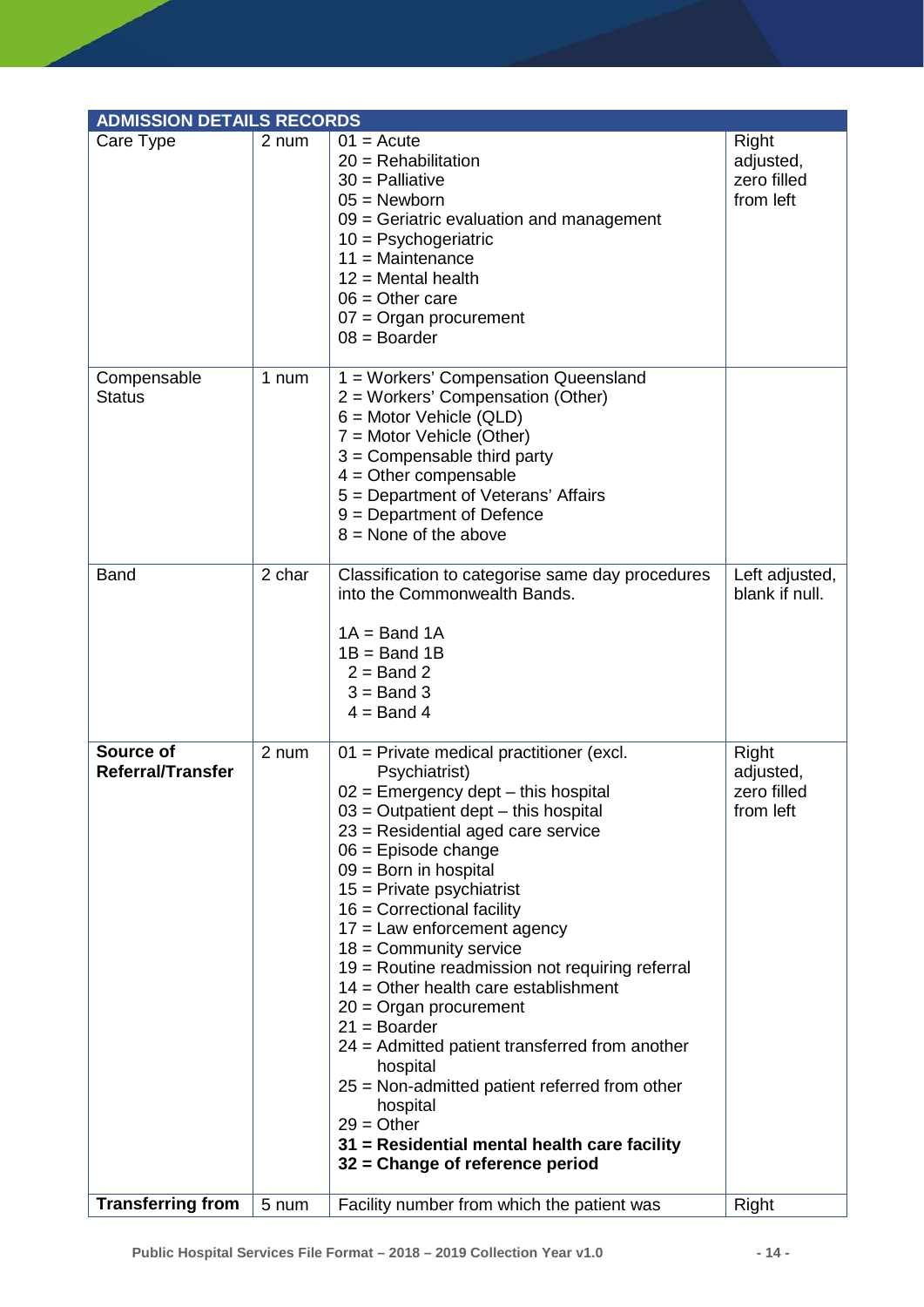| <b>ADMISSION DETAILS RECORDS</b>          |        |                                                                                                                                                                                                                                                                                                                                                                                                                                                                                  |                                                                     |
|-------------------------------------------|--------|----------------------------------------------------------------------------------------------------------------------------------------------------------------------------------------------------------------------------------------------------------------------------------------------------------------------------------------------------------------------------------------------------------------------------------------------------------------------------------|---------------------------------------------------------------------|
| <b>Facility</b>                           |        | transferred or referred<br>Provide facility code if Source of Referral/Transfer<br>is 16, 23, 24, 25 or 31                                                                                                                                                                                                                                                                                                                                                                       | adjusted and<br>zero filled<br>from left;<br>blank if null          |
| Hospital Insurance                        | 1 num  | $7 =$ Hospital insurance<br>$8 = No$ hospital insurance<br>$9 = Not stated/unknown$                                                                                                                                                                                                                                                                                                                                                                                              |                                                                     |
| <b>Separation Date</b>                    | 8 date | Date of separation from the facility                                                                                                                                                                                                                                                                                                                                                                                                                                             | Ctyymmdd                                                            |
| <b>Separation Time</b>                    | 4 num  | Time of separation from the facility<br>(0000 to 2359)                                                                                                                                                                                                                                                                                                                                                                                                                           | hhmm<br>(24 hour<br>clock)                                          |
| <b>Mode of</b><br><b>Separation</b>       | 2 num  | $01 =$ Home/usual residence<br>$16$ = Transferred to another hospital<br>$15$ = Residential aged care service<br>$05 =$ Died in hospital<br>$06$ = Episode change<br>07 = Discharged at own risk<br>$09 =$ Non return from leave<br>$12$ = Correctional facility<br>$04 =$ Other health care establishment<br>$13 =$ Organ procurement<br>$14 = Boarder$<br>$19 = Other$<br>$17 = Medi-Hotel$<br>31 = Residential mental health care facility<br>32 = Change of reference period | Right<br>adjusted and<br>zero filled<br>from left                   |
| <b>Transferring to</b><br><b>Facility</b> | 5 num  | Facility number to which the patient was<br>transferred<br>Provide facility code if Mode of Separation is 12,<br>15,16 or <b>31</b>                                                                                                                                                                                                                                                                                                                                              | Right<br>adjusted and<br>zero filled<br>from left,<br>blank if null |
| DRG (version 9.0)                         | 5 char | Collected if available                                                                                                                                                                                                                                                                                                                                                                                                                                                           | Left adjusted,<br>blank if null                                     |
| <b>MDC</b>                                | 3 char | Collected if available                                                                                                                                                                                                                                                                                                                                                                                                                                                           | Left adjusted,<br>blank if null                                     |
| <b>Baby Admission</b><br>Weight           | 4 num  | Admission weight in grams for neonates who are<br>under 29 days or weigh less than 2500 grams at<br>time of admission.                                                                                                                                                                                                                                                                                                                                                           | Right<br>adjusted and<br>zero filled<br>from left,<br>blank if null |
| <b>Admission Ward</b>                     | 6 char | Code to describe the admitting ward                                                                                                                                                                                                                                                                                                                                                                                                                                              | Left adjusted                                                       |
| <b>Admission Unit</b>                     | 4 char | Code to describe admitting unit                                                                                                                                                                                                                                                                                                                                                                                                                                                  | <b>Blank if null</b>                                                |
| <b>Standard Unit</b><br>Code              | 4 char | Standard code to describe the treating doctor<br>speciality/unit                                                                                                                                                                                                                                                                                                                                                                                                                 | Left adjusted                                                       |
| <b>Treating Doctor at</b><br>Admission    | 6 char | Code to identify the treating doctor at the<br>admission of the episode of care                                                                                                                                                                                                                                                                                                                                                                                                  | Left adjusted                                                       |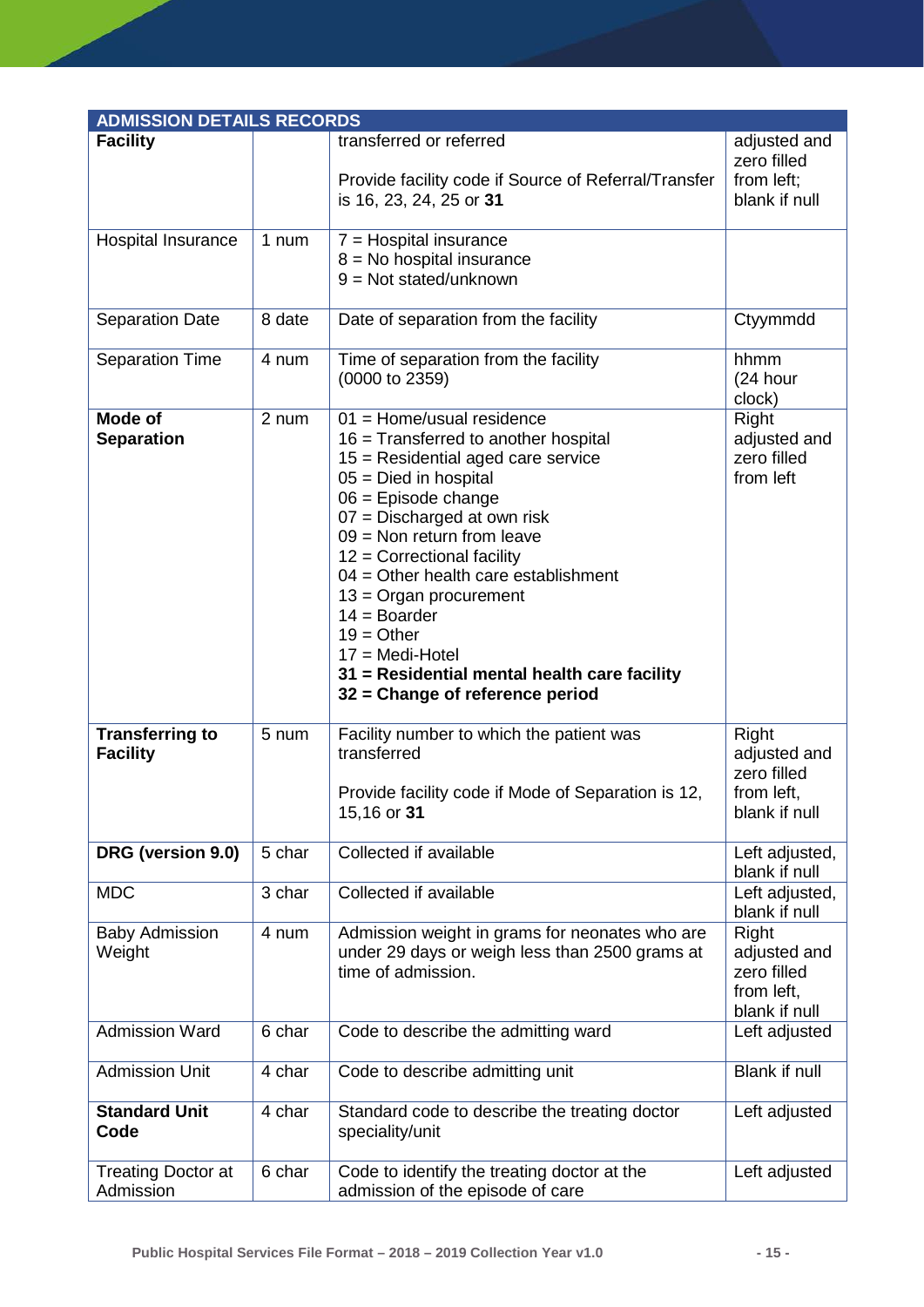| <b>ADMISSION DETAILS RECORDS</b>         |        |                                                                                                                                                                                                                                                                                                                                                                                                                                                                                                                                                                                                                                                                                                                                                                                                                                                                                                                                                                                                                                                                                                                                                                                                                         |               |
|------------------------------------------|--------|-------------------------------------------------------------------------------------------------------------------------------------------------------------------------------------------------------------------------------------------------------------------------------------------------------------------------------------------------------------------------------------------------------------------------------------------------------------------------------------------------------------------------------------------------------------------------------------------------------------------------------------------------------------------------------------------------------------------------------------------------------------------------------------------------------------------------------------------------------------------------------------------------------------------------------------------------------------------------------------------------------------------------------------------------------------------------------------------------------------------------------------------------------------------------------------------------------------------------|---------------|
|                                          |        |                                                                                                                                                                                                                                                                                                                                                                                                                                                                                                                                                                                                                                                                                                                                                                                                                                                                                                                                                                                                                                                                                                                                                                                                                         |               |
| <b>Planned Same Day</b>                  | 1 char | $Y = Yes$ , planned to be separated from the<br>hospital on the same day<br>$N = No$ , planned to stay at least one night                                                                                                                                                                                                                                                                                                                                                                                                                                                                                                                                                                                                                                                                                                                                                                                                                                                                                                                                                                                                                                                                                               |               |
| <b>Elective Patient</b><br><b>Status</b> | 1 char | $1 =$ Emergency admission<br>$2$ = Elective admission<br>$3 = Not assigned$                                                                                                                                                                                                                                                                                                                                                                                                                                                                                                                                                                                                                                                                                                                                                                                                                                                                                                                                                                                                                                                                                                                                             |               |
| <b>Qualification Status</b>              | 1 char | $A = Acute$<br>$U =$ Unqualified                                                                                                                                                                                                                                                                                                                                                                                                                                                                                                                                                                                                                                                                                                                                                                                                                                                                                                                                                                                                                                                                                                                                                                                        | Blank if null |
| <b>Standard Ward</b><br>Code             | 4 char | Denotes whether the ward is assigned to a<br>Standard Ward Code.<br>CCU4 = Coronary Care Unit Level 4<br>CCU5 = Coronary Care Unit Level 5<br>CCU6 = Coronary Care Unit Level 6<br>$CHEM = Chemotherapy$<br>CIC4 = Children's Intensive Care Service Level<br>4<br>CIC <sub>5</sub><br>= Children's Intensive Care Service Level<br>5<br>CIC <sub>6</sub><br>= Children's Intensive Care Service Level<br>6<br><b>DIAL</b><br>= Renal Dialysis<br>EDSS = Emergency Department Short Stay Unit<br>$EMER = Emergency$<br>$HOME = Hospital in the Home$<br>ICU4 = Intensive Care Unit Level 4<br>ICU5 = Intensive Care Unit Level 5<br>ICU6 = Intensive Care Unit Level 6<br>$MATY = Maternity$<br>MENA = Specialised Mental Health Acute<br>Psychiatric<br>MENN = Specialised Mental Health Non-acute<br>Psychiatric<br><b>MENR = Residential Mental Health Care</b><br>$MIXC = Mixed Wards Critical Care$<br>MIXG = Mixed Wards Non-Critical Care Service<br><b>Types</b><br>NSV4 = Neonatal Service Level 4<br>NSV5 = Neonatal Service Level 5<br>NSV6 = Neonatal Service Level 6<br>OBSV = Observation<br>PAED = Paediatric Services<br>$SNAP = Designated SNAP$ Unit<br>$STKU = Stroke Unit$<br>TRNL = Transit Lounge | Blank if null |
| <b>Contract Role</b>                     | 1 char | $A = Hospital A (contracting hospital)$<br>$B =$ Hospital B (contracted hospital)<br>Identifies whether the hospital is 'Hospital $A'$ – the                                                                                                                                                                                                                                                                                                                                                                                                                                                                                                                                                                                                                                                                                                                                                                                                                                                                                                                                                                                                                                                                            | Blank if null |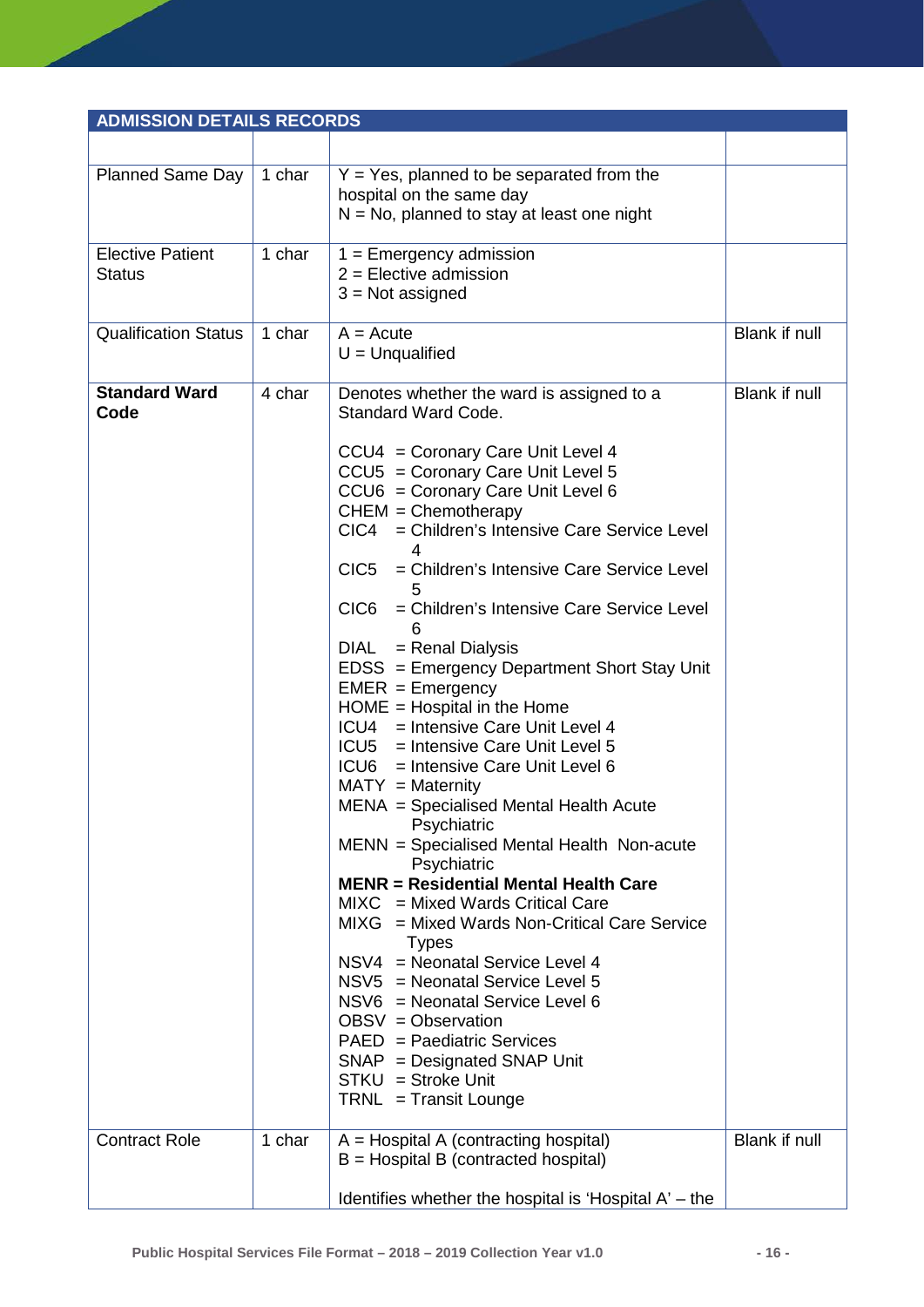| <b>ADMISSION DETAILS RECORDS</b>             |        |                                                                                                                                                                                                                                                                                                                                                                                                                                                                                                                                                                                                                                                                                                                                               |                                                   |
|----------------------------------------------|--------|-----------------------------------------------------------------------------------------------------------------------------------------------------------------------------------------------------------------------------------------------------------------------------------------------------------------------------------------------------------------------------------------------------------------------------------------------------------------------------------------------------------------------------------------------------------------------------------------------------------------------------------------------------------------------------------------------------------------------------------------------|---------------------------------------------------|
|                                              |        | purchaser of hospital care (contracting hospital)<br>or 'Hospital B' - the provider of an admitted or<br>non-admitted service (contracted hospital)                                                                                                                                                                                                                                                                                                                                                                                                                                                                                                                                                                                           |                                                   |
| <b>Contract Type</b>                         | 1 char | $1 = B$<br>$2 = ABA$<br>$3 = AB$<br>$4 = (A)B$<br>$5 = BA$<br>Describes the contract arrangement between the<br>contracting hospital ('Hospital A') and the<br>contracted hospital ('Hospital B')                                                                                                                                                                                                                                                                                                                                                                                                                                                                                                                                             | Blank if null                                     |
| <b>Funding Source</b>                        | 2 char | Expected principal source of funds for the<br>episode.<br>01 = Health service budget (not covered<br>elsewhere)<br>$02$ = Private health insurance<br>$03 = Self$ -funded<br>$04 = W$ orkers' compensation<br>05 = Motor vehicle third party personal claim<br>06 = Other compensation (e.g. Public liability,<br>common law and medical negligence)<br>07 = Department of Veterans' Affairs<br>$08 = Department of Defense$<br>$09$ = Correctional facility<br>$10 =$ Other hospital or public authority (contracted<br>care)<br>11 = Health service budget (due to eligibility for<br>Reciprocal Health Care)<br>$12 =$ Other funding source<br>13 = Health service budget (no charge raised due<br>to hospital decision)<br>99 = Not known | Right<br>adjusted and<br>zero filled<br>from left |
| <b>Incident Date</b>                         | 8 date | The date the patient was first aware of the<br>symptoms or onset of illness; or had the accident<br>for which hospital treatment as either an admitted<br>or non-admitted patient is being administered<br>Where dd is unknown use 15.<br>Where mm is unknown use 06.<br>Where yy is unknown an estimate must be<br>provided.                                                                                                                                                                                                                                                                                                                                                                                                                 | ctyymmdd<br>Blank if null                         |
| Incident Date Flag                           | 1 char | Flag to indicate whether the patient's incident<br>date is estimated<br>$1 =$ Estimated                                                                                                                                                                                                                                                                                                                                                                                                                                                                                                                                                                                                                                                       | <b>Blank if null</b>                              |
| Workcover<br>Queensland (Q-<br>Comp) Consent | 1 char | Indicates whether or not the patient consents to<br>the release of their details to Workcover<br>Queensland (Q-Comp)                                                                                                                                                                                                                                                                                                                                                                                                                                                                                                                                                                                                                          |                                                   |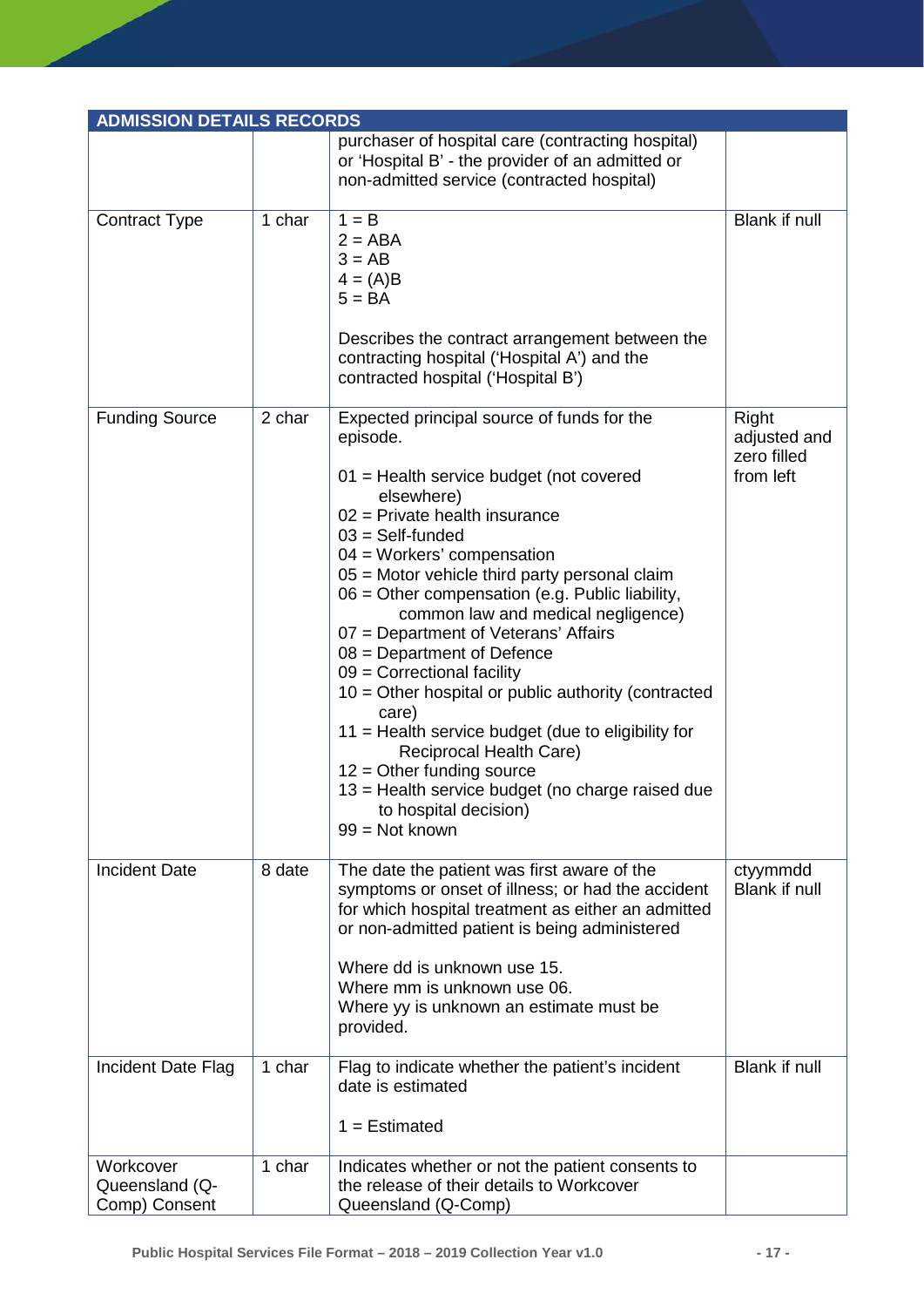| <b>ADMISSION DETAILS RECORDS</b>                                   |                |                                                                                                                                                                                                                                                                                                                                                                               |                                                                     |
|--------------------------------------------------------------------|----------------|-------------------------------------------------------------------------------------------------------------------------------------------------------------------------------------------------------------------------------------------------------------------------------------------------------------------------------------------------------------------------------|---------------------------------------------------------------------|
|                                                                    |                | $Y = Yes$                                                                                                                                                                                                                                                                                                                                                                     |                                                                     |
|                                                                    |                | $N = No$                                                                                                                                                                                                                                                                                                                                                                      |                                                                     |
| <b>Motor Accident</b><br>Insurance<br>Commission<br>(MAIC) Consent | 1 char         | $U =$ Unable to obtain<br>Indicates whether or not the patient consents to<br>the release of their details to the Motor Accident<br>Insurance Commission.<br>$Y = Yes$                                                                                                                                                                                                        |                                                                     |
|                                                                    |                | $N = No$<br>$U =$ Unable to obtain                                                                                                                                                                                                                                                                                                                                            |                                                                     |
| Department of<br>Veterans' Affairs<br>(DVA) Consent                | 1 char         | Indicates whether or not the patient consents to<br>the release of their details to the Department of<br>Veterans' Affairs.<br>$Y = Yes$<br>$N = No$<br>$U =$ Unable to obtain                                                                                                                                                                                                |                                                                     |
| Department of<br><b>Defence Consent</b>                            | 1 char         | Indicates whether or not a patient consents to the<br>release of their details to the Department of<br>Defence.<br>$Y = Yes$<br>$N = No$<br>$U =$ Unable to obtain                                                                                                                                                                                                            |                                                                     |
| Filler                                                             | $\overline{4}$ | Filler                                                                                                                                                                                                                                                                                                                                                                        | <b>Blank</b>                                                        |
|                                                                    |                |                                                                                                                                                                                                                                                                                                                                                                               |                                                                     |
| Interpreter<br>Required                                            | 1 num          | Indicates whether an interpreter service is<br>required by or for the person.<br>$1 =$ Interpreter needed<br>$2$ = Interpreter not needed<br>$9 =$ Unknown                                                                                                                                                                                                                    |                                                                     |
| Religion                                                           | 4 num          | Currently not required                                                                                                                                                                                                                                                                                                                                                        | <b>Blank if null</b>                                                |
| <b>QAS Patient</b><br>Identification<br>Number (eARF<br>Number)    | 12 num         | QAS patient identification number provided by the<br>QAS team when delivering a patient to this<br>facility.                                                                                                                                                                                                                                                                  | Left adjusted,<br>blank if null                                     |
| Purchaser/Provider<br>Identifier                                   | 5 num          | The identifier of the 'other' facility or purchaser<br>involved in the contracted care.<br>Record the Facility ID of the other hospital if<br>contract type = $2, 3, 4, 5$<br>Record the ID of the jurisdiction, HHS or other<br>external purchaser that has purchased the public<br>contracted hospital care if contract type $= 1$ and<br>contract role = $B$ (Hospital B). | Right<br>adjusted and<br>zero filled<br>from left;<br>blank if null |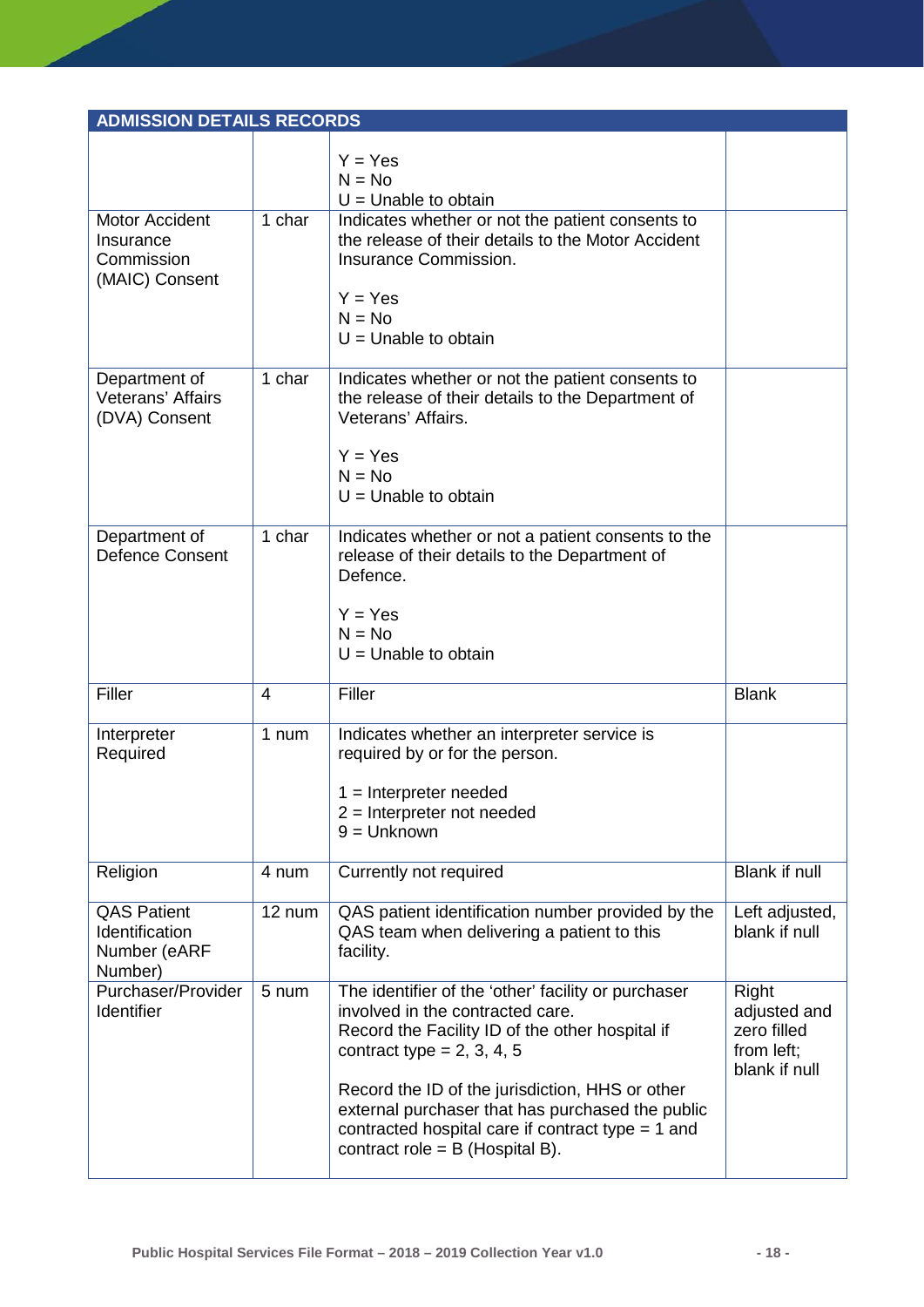| <b>ADMISSION DETAILS RECORDS</b>                 |        |                                                                                                                                                                                                                                                                                                                                                                                                                                                                                           |                                                                     |
|--------------------------------------------------|--------|-------------------------------------------------------------------------------------------------------------------------------------------------------------------------------------------------------------------------------------------------------------------------------------------------------------------------------------------------------------------------------------------------------------------------------------------------------------------------------------------|---------------------------------------------------------------------|
| Preferred<br>Language                            | 6 num  | Indicates the patient's preferred language for<br>communicating when receiving health care<br>services                                                                                                                                                                                                                                                                                                                                                                                    | Left adjusted.                                                      |
| Length of Stay in<br>an Intensive Care<br>Unit   | 7 num  | The total amount of time spent by an admitted<br>patient in an approved intensive care unit (Adult<br>Intensive Care Unit - ICU6 or Children's Intensive<br>Care Service Level 6 - CIC6)<br>Format HHHHHMM<br>$H =$ Hours, M = Minutes                                                                                                                                                                                                                                                    | Right<br>adjusted and<br>zero filled<br>from left;<br>blank if null |
| Duration of<br>continuous<br>ventilatory support | 7 num  | The total amount of time an admitted patient has<br>spent on continuous ventilatory support (ie<br>invasive ventilation)<br>Format HHHHHMM<br>$H =$ Hours, M = Minutes                                                                                                                                                                                                                                                                                                                    | Right<br>adjusted and<br>zero filled<br>from left;<br>blank if null |
| Criteria Led<br>Discharge Type                   | 2 num  | The discipline of the clinician who initiated the<br>separation<br>$01 = Not CLD - Authorised (Admitting)$<br>Practitioner<br>$02 =$ Junior Doctor - CLD<br>$03$ = Nurse - CLD<br>$04 =$ Midwife $-$ CLD<br>$05$ = Nurse Practitioner – CLD<br>$06 =$ Physiotherapist – CLD<br>07 = Occupational Therapist - CLD<br>$08 =$ Social Worker - CLD<br>$09 =$ Psychologist – CLD<br>$10 =$ Speech Pathologist - CLD<br>$11 = Dietitian - CLD$<br>$12 =$ Pharmacist - CLD<br>$99 = Other - CLD$ | Right<br>adjusted and<br>zero filled<br>from left.                  |
| <b>Smoking Status</b>                            | 1 num  | Indicates the smoking status of the patient<br>$1 =$ Reported as a current smoker within the last<br>30 days.<br>$2 =$ Reported not a smoker<br>$9 = Not$ reported                                                                                                                                                                                                                                                                                                                        | <b>Blank if null</b>                                                |
| <b>Smoking Pathway</b><br>Completed              | 1 char | Indicates whether a Smoking Cessation Clinical<br>Pathway has been completed<br>$Y = Yes$<br>$P =$ Partial<br>$N = No$                                                                                                                                                                                                                                                                                                                                                                    | Must not be<br>null if<br>smoking<br>status = $1$                   |
| <b>Treating Doctor at</b><br>Separation          | 6 char | Code to identify the treating doctor at separation<br>of the episode of care                                                                                                                                                                                                                                                                                                                                                                                                              | Left adjusted                                                       |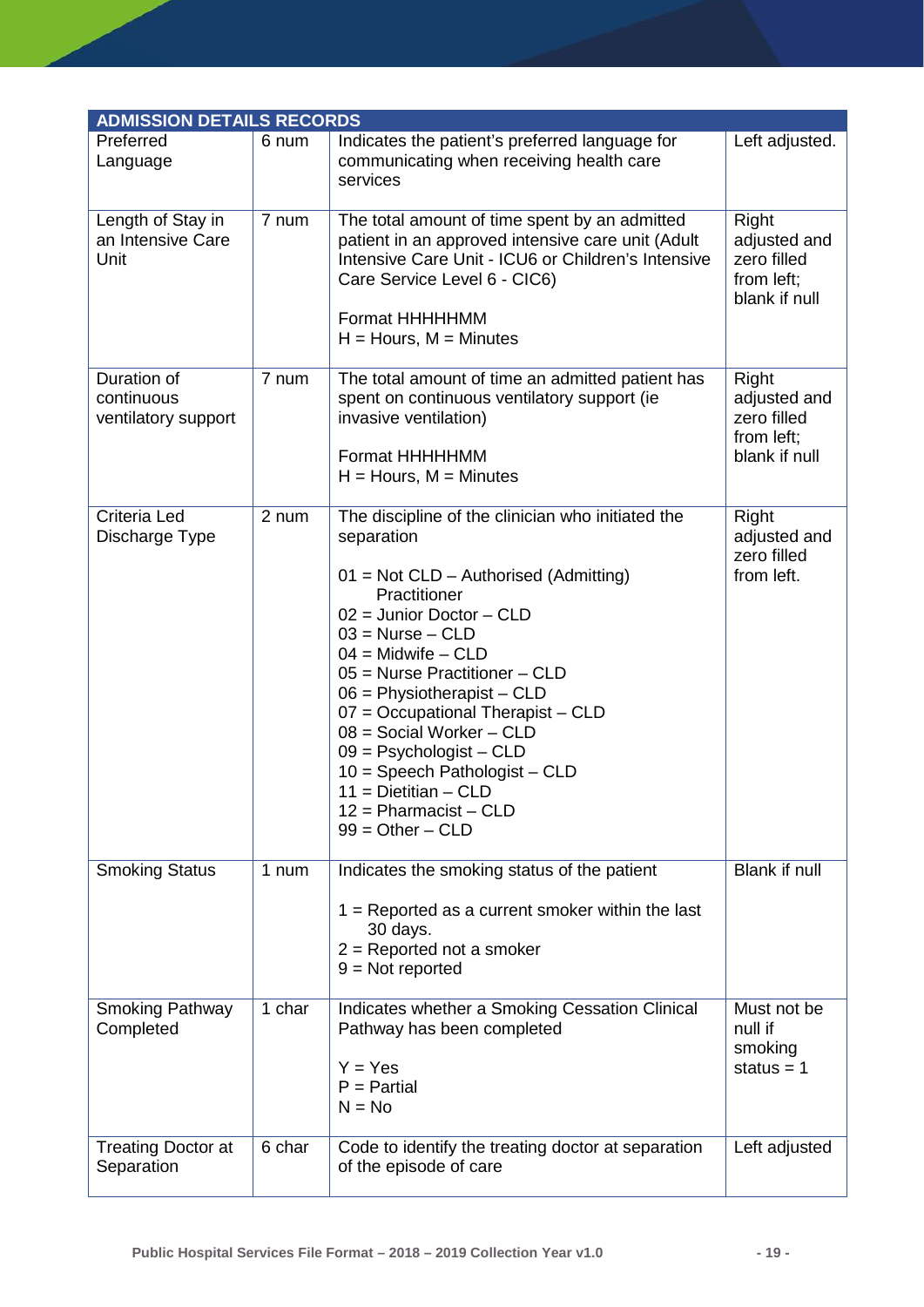# <span id="page-20-0"></span>**Activity File**

The header record is the first record on the file. There is only one header record, followed by the activity details records.

| <b>HEADER RECORD</b>                            |         |                                                                             |                                                                 |
|-------------------------------------------------|---------|-----------------------------------------------------------------------------|-----------------------------------------------------------------|
| <b>Facility Number</b>                          | 5 num   | Must be the same as the facility number in the<br>corresponding header file | Right adjusted<br>and zero filled<br>from left                  |
| <b>Extract Period</b>                           | 16 date | From date<br>To date                                                        | ctyymmdd<br>ctyymmdd                                            |
| File Type                                       | 3 char  | Abbreviation to identify file type<br>$ACT = Activity$                      |                                                                 |
| Number of Records                               | 5 num   | Total number of records in the file                                         | Right adjusted<br>and zero filled<br>from left; zero<br>if null |
| <b>Extraction Software</b><br><b>Identifier</b> | 10 char | Code to identify the version of the software used                           | Left adjusted,<br>blank if null                                 |
| Filler                                          | 25      | <b>Blank</b>                                                                |                                                                 |

| <b>ACTIVITY DETAILS RECORDS</b> |         |                                                                                                                                                                                                                                                                                                                                                                                      |                                                   |
|---------------------------------|---------|--------------------------------------------------------------------------------------------------------------------------------------------------------------------------------------------------------------------------------------------------------------------------------------------------------------------------------------------------------------------------------------|---------------------------------------------------|
| <b>Record Identifier</b>        | 1 char  | $N = New$<br>$D = Deletion$<br>$U = Up$ to date                                                                                                                                                                                                                                                                                                                                      |                                                   |
| <b>Unique Number</b>            | 12 char | A number unique within the facility to identify each<br>admission. This number is not to be reused,<br>regardless of deletions, etc.                                                                                                                                                                                                                                                 | Right<br>adjusted and<br>zero filled<br>from left |
| <b>Patient Identifier</b>       | 8 char  | Unique number to identify the patient within the<br>facility (eg. Unit record number)                                                                                                                                                                                                                                                                                                | Right<br>adjusted and<br>zero filled<br>from left |
| <b>Admission Number</b>         | 12 char | Admission number allocated by facility                                                                                                                                                                                                                                                                                                                                               | Right<br>adjusted and<br>zero filled<br>from left |
| <b>Activity Code</b>            | 1 char  | $A =$ Account class variation<br>= Leave episode<br>$W = Ward/unit transfer$<br>$=$ Contract status<br>C<br>$=$ Not ready for surgery<br>N.<br>= Elective surgery items<br>Е<br>$Q =$ Qualification status<br>S<br>$=$ Sub and non-acute items<br>$=$ Nursing home type<br>Τ<br>= Mother's patient identifier of baby born in<br>В<br>hospital<br>= Mental health phase of care<br>P |                                                   |
| <b>Activity Details</b>         |         | See below table/s for record details                                                                                                                                                                                                                                                                                                                                                 |                                                   |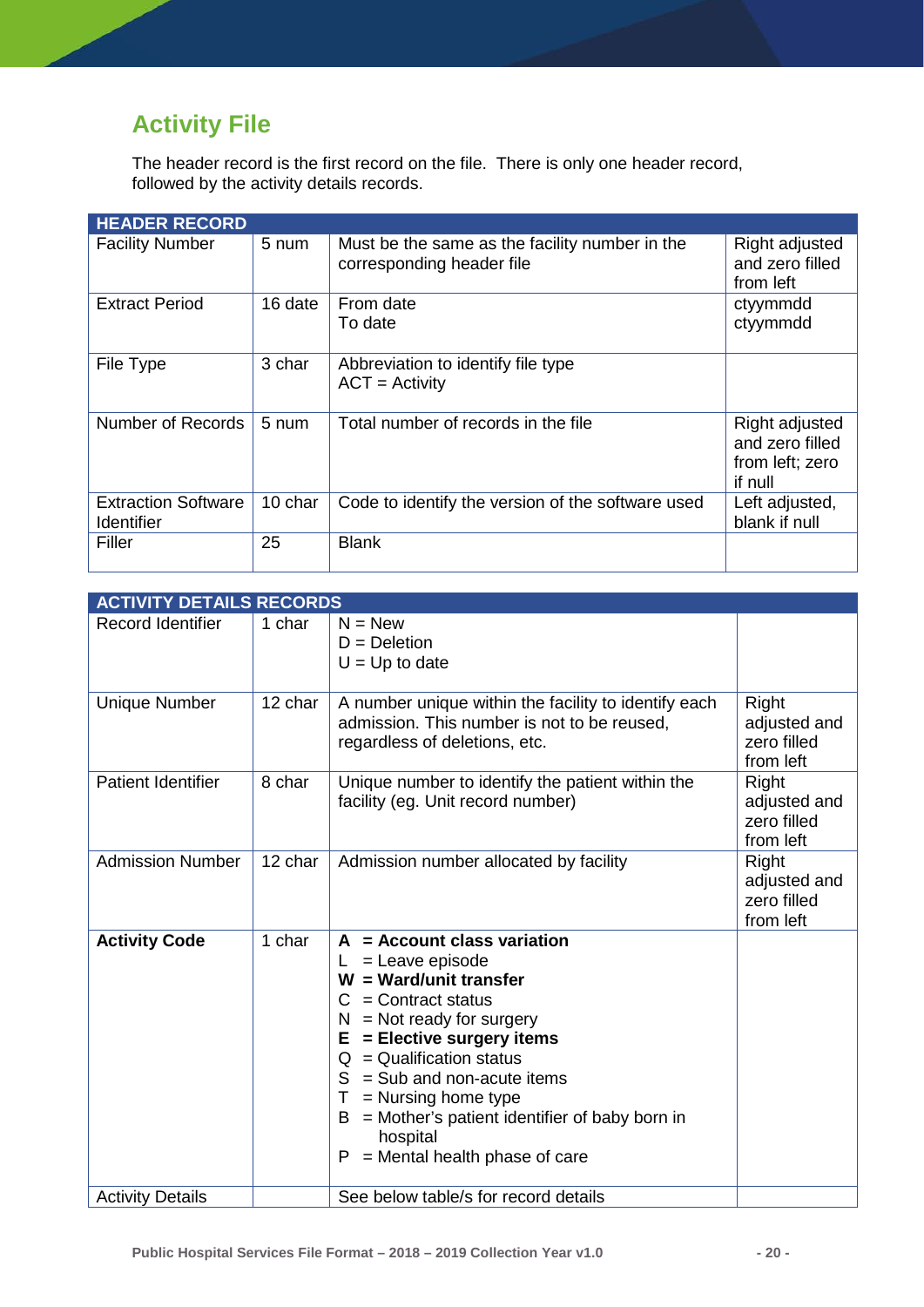## <span id="page-21-0"></span>**Activity Details if Activity Code = A (Account Class Variation)**

| <b>Account Class</b>         | 12 char        | Facility-specific account codes (HBCIS only)                                                                                                                                                                                                                                                   | Left adjusted,<br>blank if null |
|------------------------------|----------------|------------------------------------------------------------------------------------------------------------------------------------------------------------------------------------------------------------------------------------------------------------------------------------------------|---------------------------------|
| Filler                       | 2              | <b>Blank</b>                                                                                                                                                                                                                                                                                   |                                 |
| <b>Chargeable Status</b>     | 1 num          | $1 =$ Public<br>$2$ = Private shared<br>$3$ = Private single                                                                                                                                                                                                                                   |                                 |
| Compensable<br><b>Status</b> | 1 num          | 1 = Workers' Compensation Queensland<br>2 = Workers' Compensation (Other)<br>$6 =$ Motor Vehicle (Qld)<br>7 = Motor Vehicle (Other)<br>3 = Compensable Third Party<br>$4 =$ Other Compensable<br>5 = Department of Veterans' Affairs<br>$9 = Department of Defense$<br>$8 =$ None of the above |                                 |
| Filler                       | $\overline{2}$ | <b>Blank</b>                                                                                                                                                                                                                                                                                   |                                 |
| Date of Change               | 8 date         | Date that change to account class occurred                                                                                                                                                                                                                                                     | ctyymmdd                        |
| Time of Change               | 4 num          | Not currently required                                                                                                                                                                                                                                                                         | <b>Blank if null</b>            |

## <span id="page-21-1"></span>**Activity Details if Activity Code = L (Leave Episode)**

| Date of Starting<br>Leave          | 8 date | Date the patient went on leave       | ctyymmdd                   |
|------------------------------------|--------|--------------------------------------|----------------------------|
| Time of Starting<br>Leave          | 4 num  | Time the patient started leave       | hhmm $(24)$<br>hour clock) |
| Date Returned<br>from Leave        | 8 date | Date the patient returned from leave | ctyymmdd                   |
| <b>Time Returned</b><br>from leave | 4 num  | Time the patient returned from leave | hhmm $(24)$<br>hour clock) |
| Filler                             | 6      | <b>Blank</b>                         |                            |

## <span id="page-21-2"></span>**Activity Details if Activity Code = W (Ward/Unit Transfer)**

| <b>Admission Ward</b> | 6 char | Ward that the patient was transferred to                   |               |
|-----------------------|--------|------------------------------------------------------------|---------------|
|                       |        |                                                            |               |
| <b>Admission Unit</b> | 4 char | Unit that the patient was transferred to                   | Blank if null |
|                       |        |                                                            |               |
| <b>Standard Unit</b>  | 4 char | Standard unit that the patient was transferred to          |               |
| Code                  |        |                                                            |               |
| Date of Transfer      | 8 date | Date the patient transferred                               | ctyymmdd      |
|                       |        |                                                            |               |
| Time of Transfer      | 4 num  | Time the patient transferred                               | hhmm $(24)$   |
|                       |        |                                                            | hour clock)   |
| <b>Standard Ward</b>  | 4 char | CCU4 = Coronary Care Unit Level 4                          | Blank if null |
| Code                  |        | CCU5 = Coronary Care Unit Level 5                          |               |
|                       |        |                                                            |               |
|                       |        |                                                            |               |
|                       |        | CCU6 = Coronary Care Unit Level 6<br>$CHEM = Chemotherapy$ |               |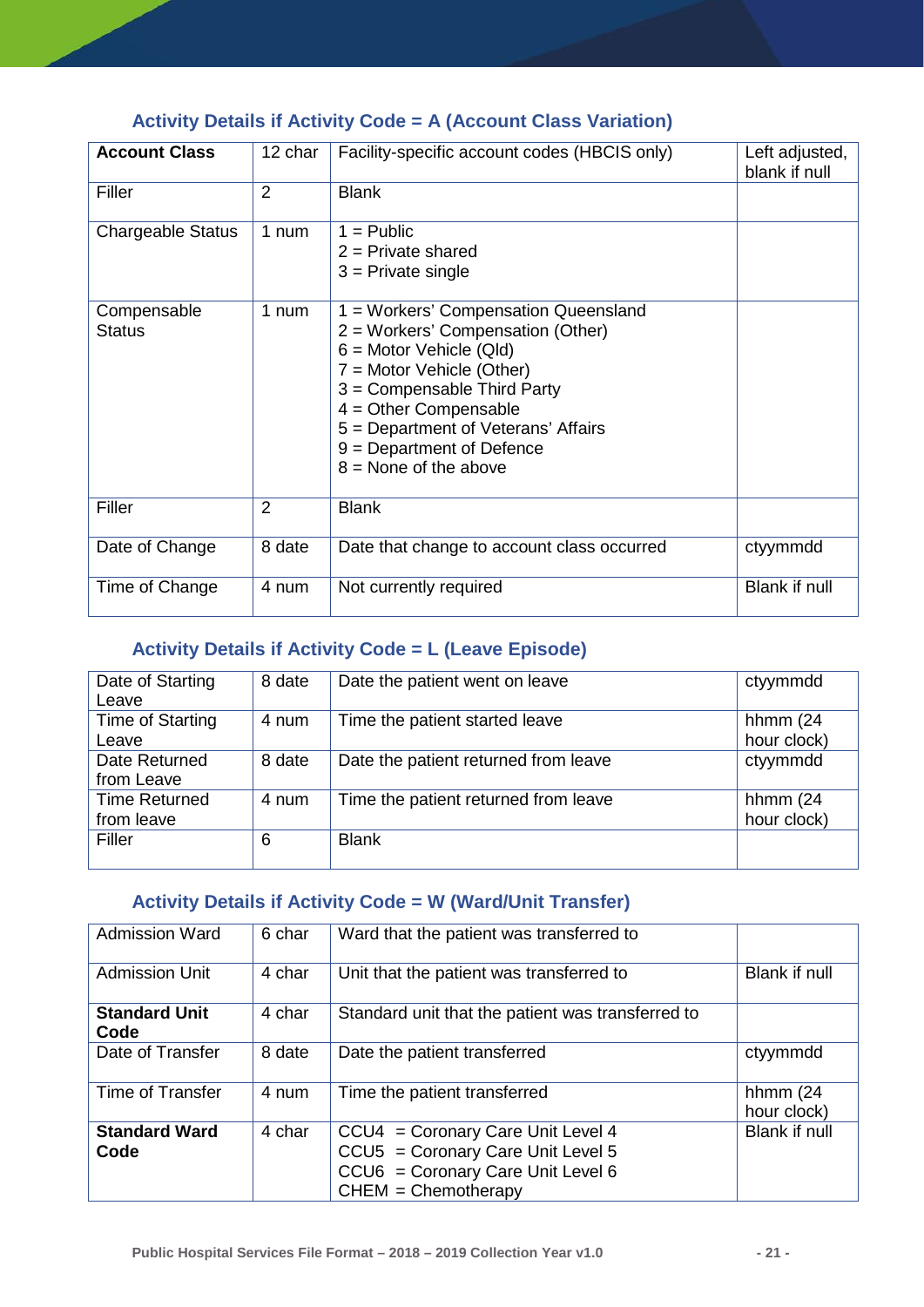| CIC4 = Children's Intensive Care Service Level<br>4 |  |
|-----------------------------------------------------|--|
| CIC5 = Children's Intensive Care Service Level      |  |
| CIC6 = Children's Intensive Care Service Level      |  |
| 6                                                   |  |
| $=$ Renal Dialysis<br>DIAL                          |  |
| EDSS = Emergency Department Short Stay Unit         |  |
| $EMER = Emergency$                                  |  |
| $HOME = Hospital in the Home$                       |  |
| ICU4 = Intensive Care Unit Level 4                  |  |
| ICU5 = Intensive Care Unit Level 5                  |  |
| ICU6 = Intensive Care Unit Level 6                  |  |
| $MATY = Maternity$                                  |  |
| MENA = Specialised Mental Health Acute              |  |
| Psychiatric                                         |  |
| MENN = Specialised Mental Health Non-acute          |  |
| Psychiatric                                         |  |
| <b>MENR = Residential Mental Health Care</b>        |  |
| $MIXC = Mixed WardS Critical Care$                  |  |
| MIXG = Mixed Wards Non-Critical Care Service        |  |
| <b>Types</b>                                        |  |
| NSV4 = Neonatal Service Level 4                     |  |
| NSV5 = Neonatal Service Level 5                     |  |
| NSV6 = Neonatal Service Level 6                     |  |
| OBSV = Observation                                  |  |
| PAED = Paediatric Services                          |  |
| $SNAP = Designated SNAP$ Unit                       |  |
| $STKU = Stroke Unit$                                |  |
| $TRNL = Transit Lounge$                             |  |
|                                                     |  |
|                                                     |  |

## <span id="page-22-0"></span>**Activity Details if Activity Code = C (Contract Status)**

| Date Transferred<br><b>For Contract</b> | 8 date | Date the patient transferred for a contract service                   | ctyymmdd |
|-----------------------------------------|--------|-----------------------------------------------------------------------|----------|
| Date returned<br><b>From Contract</b>   | 8 date | Date the patient returned from a contract service                     | ctyymmdd |
| <b>Facility Contracted</b><br>To        | 5 num  | Facility number for the facility performing the<br>contracted service |          |
| Filler                                  | 9      | <b>Blank</b>                                                          |          |

### <span id="page-22-1"></span>**Activity Details if Activity Code = N (Not Ready for Surgery)**

| <b>Entry Number</b>                       | 3 num  | The unique Waiting List placement number        | Right<br>adjusted,<br>zero filled<br>from left |
|-------------------------------------------|--------|-------------------------------------------------|------------------------------------------------|
| Date Not Ready<br>For Surgery             | 8 date | Date the patient was not ready for surgery      | ctyymmdd                                       |
| <b>Time Not Ready</b><br>For Surgery      | 4 num  | Not currently required                          | Blank if null                                  |
| Last Date Not<br><b>Ready For Surgery</b> | 8 date | Last date the patient was not ready for surgery | ctyymmdd                                       |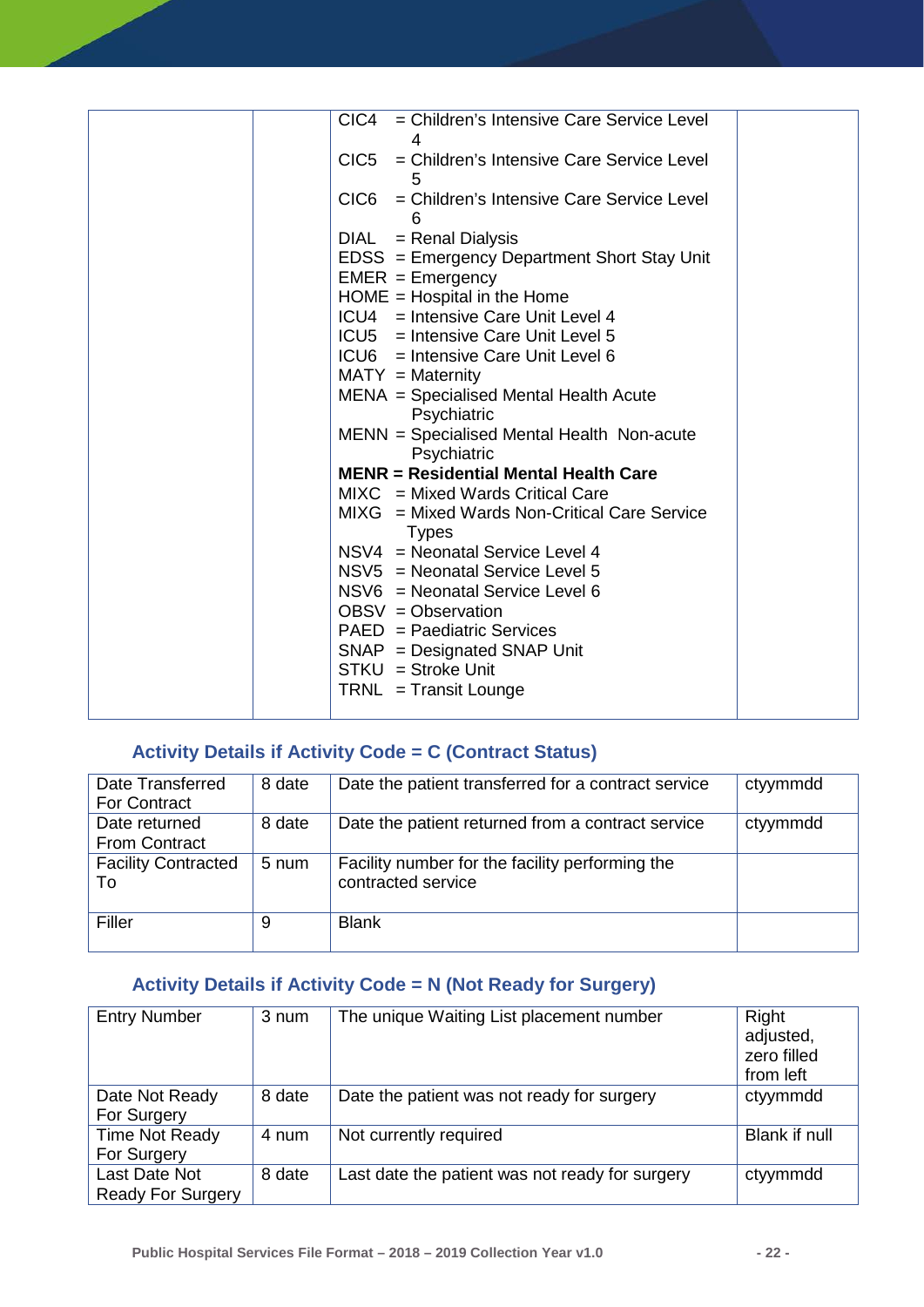| Last Time Not<br><b>Ready For Surgery</b> | 4 num | Not currently required | Blank if null |
|-------------------------------------------|-------|------------------------|---------------|
|                                           |       |                        |               |
| Filler                                    |       | <b>Blank</b>           |               |
|                                           |       |                        |               |

### <span id="page-23-0"></span>**Activity Details if Activity Code = E (Elective Surgery Items)**

| <b>Entry Number</b>                    | 3 num  | The unique Waiting List placement number                                                                                                                                                                                                                                                                           | Right<br>adjusted,<br>zero filled<br>from left |
|----------------------------------------|--------|--------------------------------------------------------------------------------------------------------------------------------------------------------------------------------------------------------------------------------------------------------------------------------------------------------------------|------------------------------------------------|
| <b>Urgency Category</b>                | 1 num  | Clinical urgency classification from field 20 of the<br>Waiting List Entry screen<br>1 = Elective Surgery - Category 1<br>2 = Elective Surgery - Category 2<br>3 = Elective Surgery - Category 3<br>$4 = Other - Category 1$<br>$5 = Other - Category$ 2<br>$6 =$ Other – Category 3<br>9 = Surveillance Procedure |                                                |
| Accommodation<br>(intended)            | 1 char | Currently not required                                                                                                                                                                                                                                                                                             | <b>Blank if null</b>                           |
| <b>Site Procedure</b><br>Indicator     | 3 char | Currently not required                                                                                                                                                                                                                                                                                             | <b>Blank if null</b>                           |
| <b>National Procedure</b><br>Indicator | 2 num  | Currently not required                                                                                                                                                                                                                                                                                             | <b>Blank if null</b>                           |
| Planned Length of<br>Stay              | 3 char | Currently not required                                                                                                                                                                                                                                                                                             | <b>Blank if null</b>                           |
| <b>Planned Admission</b><br>Date       | 8 date | Currently not required                                                                                                                                                                                                                                                                                             | Blank if null                                  |
| Date of Change                         | 8 date | Date that change to elective surgery item occurred                                                                                                                                                                                                                                                                 | ctyymmdd                                       |
| Filler                                 | 1      | <b>Blank</b>                                                                                                                                                                                                                                                                                                       |                                                |

#### <span id="page-23-1"></span>**Activity Details if Activity Code = Q (Qualification Status)**

| <b>Qualification Status</b>                                                                           | 1 char | $A = Acute$<br>$U =$ Unqualified                         |               |
|-------------------------------------------------------------------------------------------------------|--------|----------------------------------------------------------|---------------|
| Date of Change                                                                                        | 8 date | Date that the change of qualification status<br>occurred | ctyymmdd      |
| Time of Change                                                                                        | 4 num  | Currently not required                                   | Blank if null |
| Filler                                                                                                | 17     | <b>Blank</b>                                             |               |
| All changes of qualification status must be provided. If more than one change of qualification status |        |                                                          |               |

*occurs on a single day, then the final qualification status for that day should be provided.*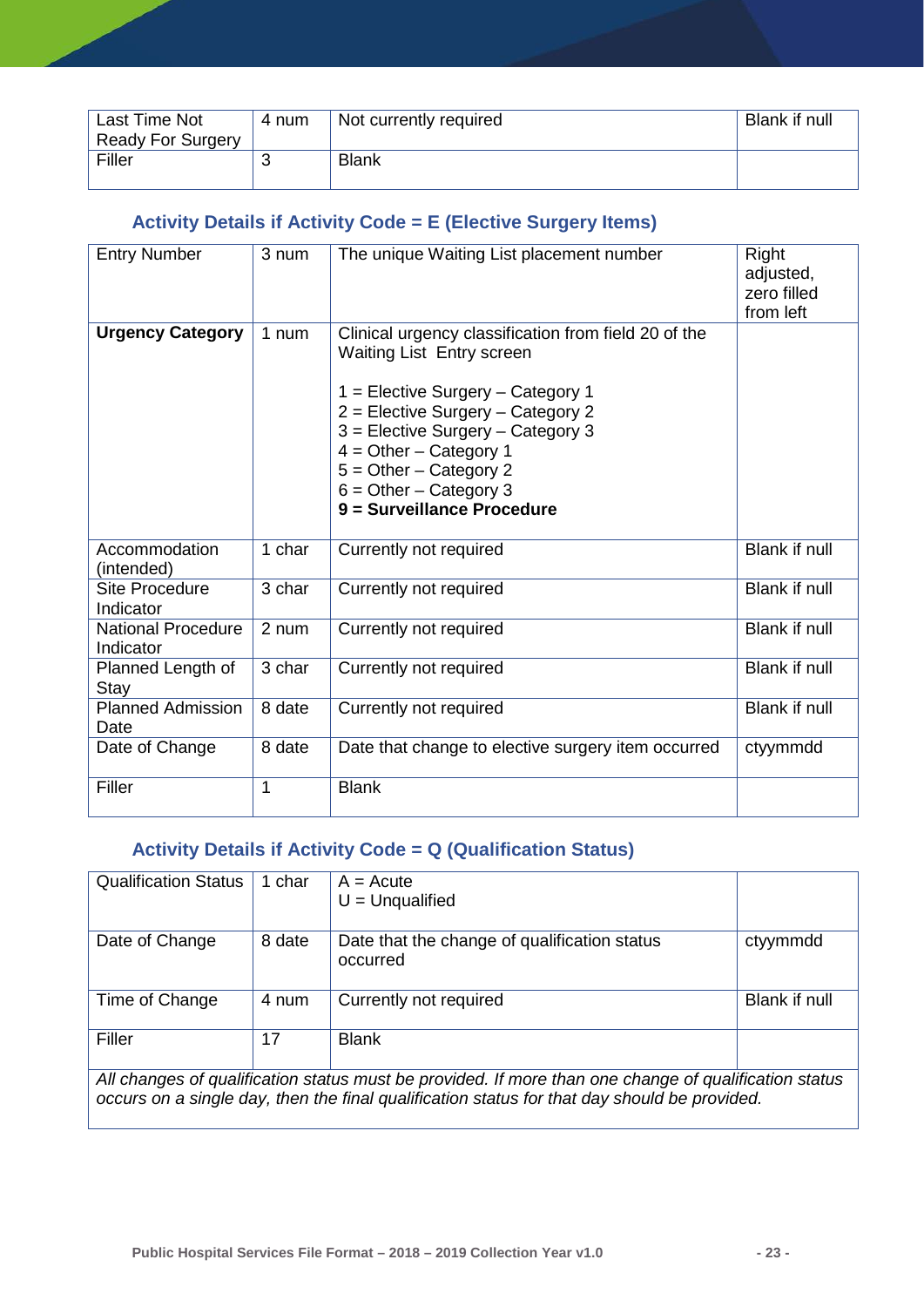## <span id="page-24-0"></span>**Activity Details if Activity Code = S (Sub and Non-Acute Items)**

| <b>SNAP Episode</b><br>Number | 3 num  | The unique SNAP episode number                                                                                                                                                                                                                                                                                                                                                                                                                                                                                                                                                                                                                                                                                                                                                                                                                                                                                                                                                                                                                                                                                                                                                                                                                                                                                   | Right<br>adjusted,<br>zero filled<br>from left |
|-------------------------------|--------|------------------------------------------------------------------------------------------------------------------------------------------------------------------------------------------------------------------------------------------------------------------------------------------------------------------------------------------------------------------------------------------------------------------------------------------------------------------------------------------------------------------------------------------------------------------------------------------------------------------------------------------------------------------------------------------------------------------------------------------------------------------------------------------------------------------------------------------------------------------------------------------------------------------------------------------------------------------------------------------------------------------------------------------------------------------------------------------------------------------------------------------------------------------------------------------------------------------------------------------------------------------------------------------------------------------|------------------------------------------------|
| <b>ADL Type</b>               | 3 char | Measure of physical, psychosocial, vocational and<br>cognitive functions of an individual with a disability<br>$=$ Functional Independence Measure (FIM)<br>FIM<br>$HON = Health of the Nation Outcomes Scale 65+$<br>(HoNOS 65+)<br>RUG = Resource Utilisation Groups-Activities of<br>Daily Living (RUG-ADL)<br>SMM = Standardised Mini-Mental State<br>Examination (SMME)                                                                                                                                                                                                                                                                                                                                                                                                                                                                                                                                                                                                                                                                                                                                                                                                                                                                                                                                     |                                                |
| <b>ADL Subtype</b>            | 3 char | For patients assigned a Psychogeriatric care type:<br>ADL Type = HON and record scores for 12 ADL<br>Subtypes and a Total ADL Subtype:<br>$BEH = Behavioural disturbance$<br>$NAS = Non-accidental self-injury$<br>$DDU = Problem$ drinking or drug use<br>$CGP = Cognitive problems$<br>$PID = Problems$ related to physical illness or<br>disability<br>$HAD =$ Problems associated with<br>hallucinations and delusions<br>$DPS =$ Problems with depressive symptoms<br>$OMB = Other mental and behavioral problems$<br>$SSR =$ Problems with social or supportive<br>relationships<br>$ADL =$ Problems with activities of daily living<br>$LVC = Overall$ problems with living conditions<br>$WLQ =$ Problems with work and leisure activities<br>and the quality of the daytime environment.<br>TOT = Total<br>The FIM tool has a cognitive and a motor sub-<br>scale.<br>For patients assigned a Rehabilitation or Geriatric<br>Evaluation and Management care type:<br>ADL Type = $FIM$ and record scores for the 13<br>Motor ADL Subtypes, 5 Cognitive ADL Subtypes<br>and a Total Cognitive and a Total Motor ADL<br>Subtype:<br>$EAT =$ Eating<br>$GRM = Grooming$<br>$BTH =$ Bathing<br>$DRU = Dressing upper body$<br>$DRL$ = Dressing lower body<br>$TLT = Tolleting$<br>$BDR = Bladder management$ |                                                |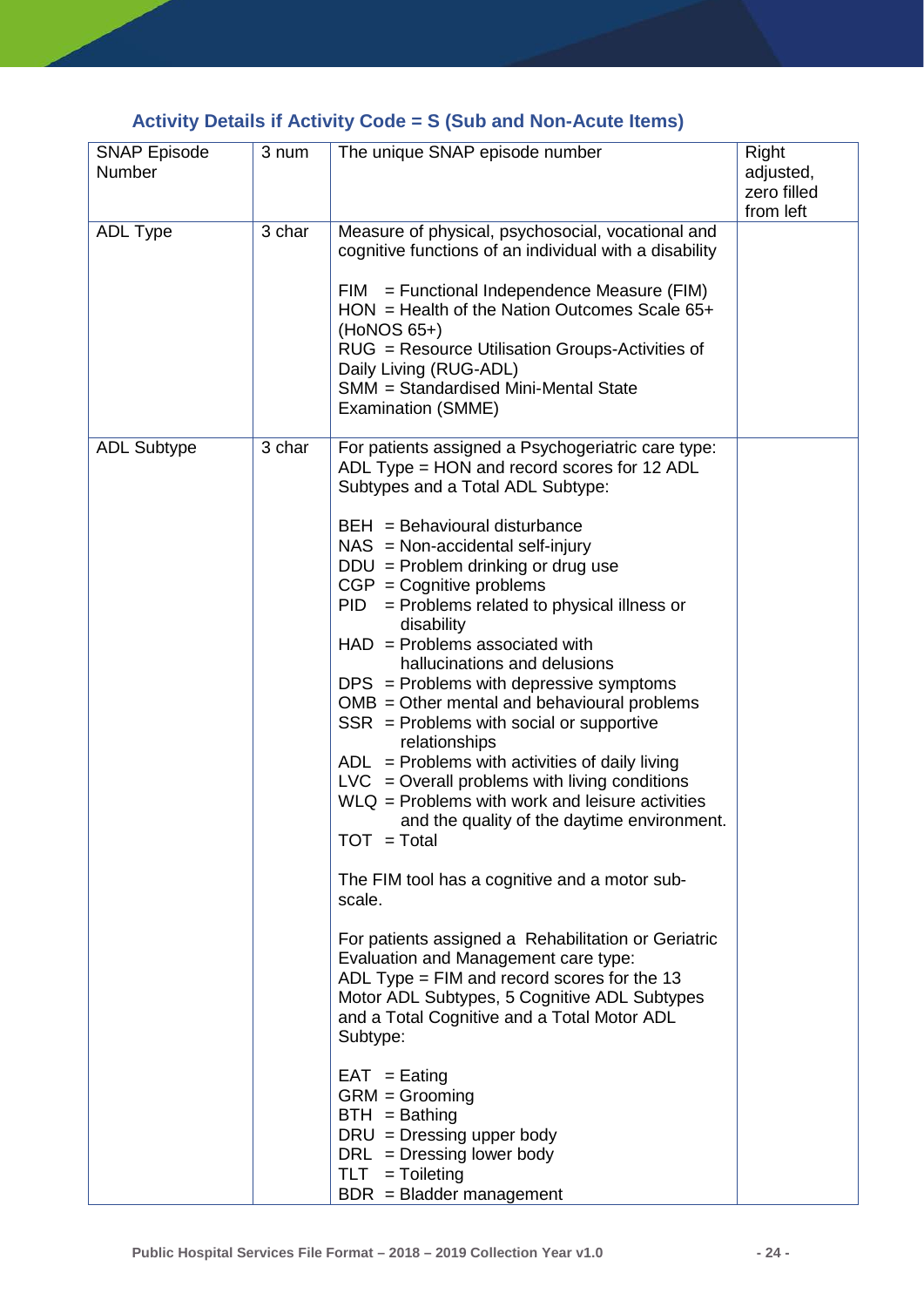|                  |       | BWL = Bowel management<br>$TBC = Transfer (bed/chair/wheelchair)$<br>$TTL = Transfer (toileting)$<br>$TBS = Transfer (bath/shower)$<br>LWW = Locomotion (walk/wheelchair)<br>$LST = Locomotion$ (stairs)<br>$CMP = Comprehension$<br>$EXP = Expression$<br>$SOC = Social interaction$<br>$PRS = Problem$ solving<br>$MEM = Memory$<br>$MOT = Motor (total)$<br>$COG = Cognitive (total)$<br>The RUG tool requires the collection of the total<br>RUG score when assigning to a Maintenance or<br>Palliative care type.<br>ADL Type = RUG and record 1 ADL Subtype:<br>$TOT = Total$<br>Reporting of Standardised Mini-Mental State<br>Examination scores is optional for patients<br>assigned a Geriatric Evaluation and Management<br>care type and not required for any other sub and<br>non-acute care type.<br>ADL Type $=$ SMM and record scores for the 12<br>ADL Subtypes and a Total ADL Subtype:<br>$ORT = Orientation - time$<br>$ORP = Orientation - place$<br>$MIM = Memory - immediate$<br>$LAT = Language/attention$<br>$MSH = Memory - short$<br>$LMW = Language memory - long (wristwatch)$<br>$LMP = Language memory - long (pencil)$<br>LAV = Language/abstract thinking/verbal<br>fluency<br>$LNG = Language$<br>$LAC = Language/attention/comprehension$<br>$ACD =$ Attention/comprehension/follow<br>commands/constructional (diagram)<br>$ACP =$ Attention/comprehension/construction/<br>follow commands (paper)<br>$TOT = Total$ |                                                |
|------------------|-------|----------------------------------------------------------------------------------------------------------------------------------------------------------------------------------------------------------------------------------------------------------------------------------------------------------------------------------------------------------------------------------------------------------------------------------------------------------------------------------------------------------------------------------------------------------------------------------------------------------------------------------------------------------------------------------------------------------------------------------------------------------------------------------------------------------------------------------------------------------------------------------------------------------------------------------------------------------------------------------------------------------------------------------------------------------------------------------------------------------------------------------------------------------------------------------------------------------------------------------------------------------------------------------------------------------------------------------------------------------------------------------------------------------------------------------------------------------|------------------------------------------------|
| <b>ADL Score</b> | 3 num | Numerical rating from the ADL tool used as a<br>measurement of different components of functional<br>ability<br>Where ADL Type is FIM and ADL Subtype is;<br>■ EAT score must be between 1 and 7 or 999<br>• GRM score must be between 1 and 7 or 999<br>• BTH score must be between 1 and 7 or 999<br>• DRU score must be between 1 and 7 or 999<br>• DRL score must be between 1 and 7 or 999                                                                                                                                                                                                                                                                                                                                                                                                                                                                                                                                                                                                                                                                                                                                                                                                                                                                                                                                                                                                                                                          | Right<br>adjusted,<br>zero filled<br>from left |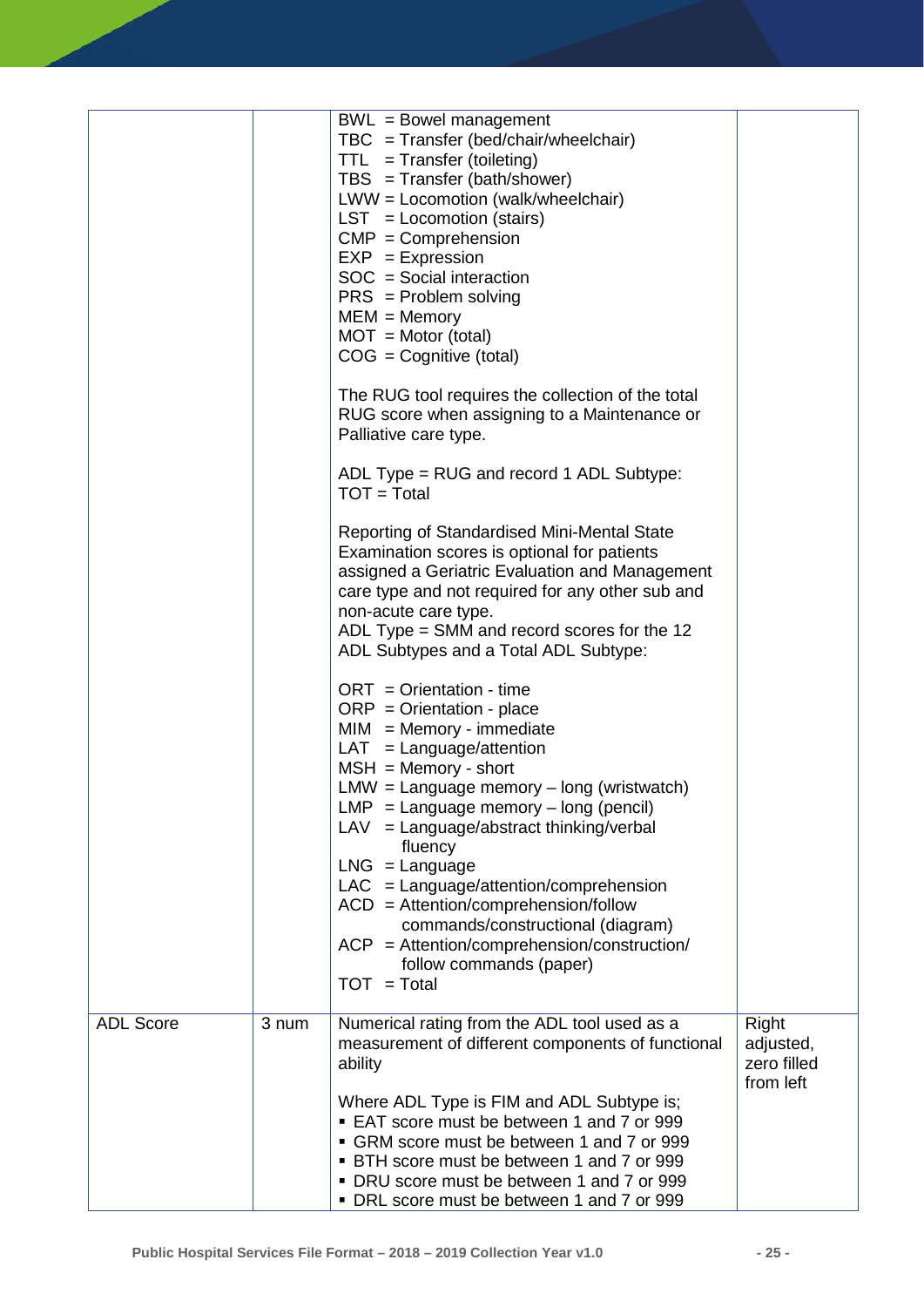| <b>ADL Date</b> | 8 date | • TLT score must be between 1 and 7 or 999<br>• BDR score must be between 1 and 7 or 999<br>• BWL score must be between 1 and 7 or 999<br>• TBC score must be between 1 and 7 or 999<br>• TTL score must be between 1 and 7 or 999<br>• TBS score must be between 1 and 7 or 999<br>• LWW score must be between 1 and 7 or 999<br>• LST score must be between 1 and 7 or 999<br>• CMP score must be between 1 and 7 or 999<br>■ EXP score must be between 1 and 7 or 999<br>SOC score must be between 1 and 7 or 999<br>• PRS score must be between 1 and 7 or 999<br>• MEM score must be between 1 and 7 or 999<br>• COG score must be between 5 and 35 or 999<br>• MOT score must be between 13 and 91 or 999<br>Where ADL Type is HON and ADL Subtype is;<br>• BEH score must be between 0 and 4 or 999<br>• NAS score must be between 0 and 4 or 999<br>• DDU score must be between 0 and 4 or 999<br>• CGP score must be between 0 and 4 or 999<br>• PID score must be between 0 and 4 or 999<br>• HAD score must be between 0 and 4 or 999<br>• DPS score must be between 0 and 4 or 999<br>• OMB score must be between 0 and 4 or 999<br>SSR score must be between 0 and 4 or 999<br>• ADL score must be between 0 and 4 or 999<br>• LVC score must be between 0 and 4 or 999<br>• WLQ score must be between 0 and 4 or 999<br>• TOT score must be between 0 and 48 or 999<br>Where ADL Type is SMM and ADL Subtype is;<br>• ORT score must be between 0 and 5 or 999<br>• ORP score must be between 0 and 5 or 999<br>• MIM score must be between 0 and 3 or 999<br>• LAT score must be between 0 and 5 or 999<br>• MSH score must be between 0 and 3 or 999<br>• LMW score must be between 0 and 1 or 999<br>• LMP score must be between 0 and 1 or 999<br>• LAV score must be between 0 and 1 or 999<br>• LNG score must be between 0 and 1 or 999<br>• LAC score must be between 0 and 1 or 999<br>• ACD score must be between 0 and 1 or 999<br>• ACP score must be between 0 and 3 or 999<br>• TOT score must be between 0 and 30 or 999<br>Where ADL Type is RUG and ADL Subtype is;<br>• TOT score must be between 4 and 18 or 999<br>Date the ADL score was recorded | ctyymmdd      |
|-----------------|--------|--------------------------------------------------------------------------------------------------------------------------------------------------------------------------------------------------------------------------------------------------------------------------------------------------------------------------------------------------------------------------------------------------------------------------------------------------------------------------------------------------------------------------------------------------------------------------------------------------------------------------------------------------------------------------------------------------------------------------------------------------------------------------------------------------------------------------------------------------------------------------------------------------------------------------------------------------------------------------------------------------------------------------------------------------------------------------------------------------------------------------------------------------------------------------------------------------------------------------------------------------------------------------------------------------------------------------------------------------------------------------------------------------------------------------------------------------------------------------------------------------------------------------------------------------------------------------------------------------------------------------------------------------------------------------------------------------------------------------------------------------------------------------------------------------------------------------------------------------------------------------------------------------------------------------------------------------------------------------------------------------------------------------------------------------------------------------------------------------------------------------------------------------------------------------------------|---------------|
| <b>ADL Time</b> | 4 num  | Not currently required                                                                                                                                                                                                                                                                                                                                                                                                                                                                                                                                                                                                                                                                                                                                                                                                                                                                                                                                                                                                                                                                                                                                                                                                                                                                                                                                                                                                                                                                                                                                                                                                                                                                                                                                                                                                                                                                                                                                                                                                                                                                                                                                                               | Blank if null |
|                 |        |                                                                                                                                                                                                                                                                                                                                                                                                                                                                                                                                                                                                                                                                                                                                                                                                                                                                                                                                                                                                                                                                                                                                                                                                                                                                                                                                                                                                                                                                                                                                                                                                                                                                                                                                                                                                                                                                                                                                                                                                                                                                                                                                                                                      |               |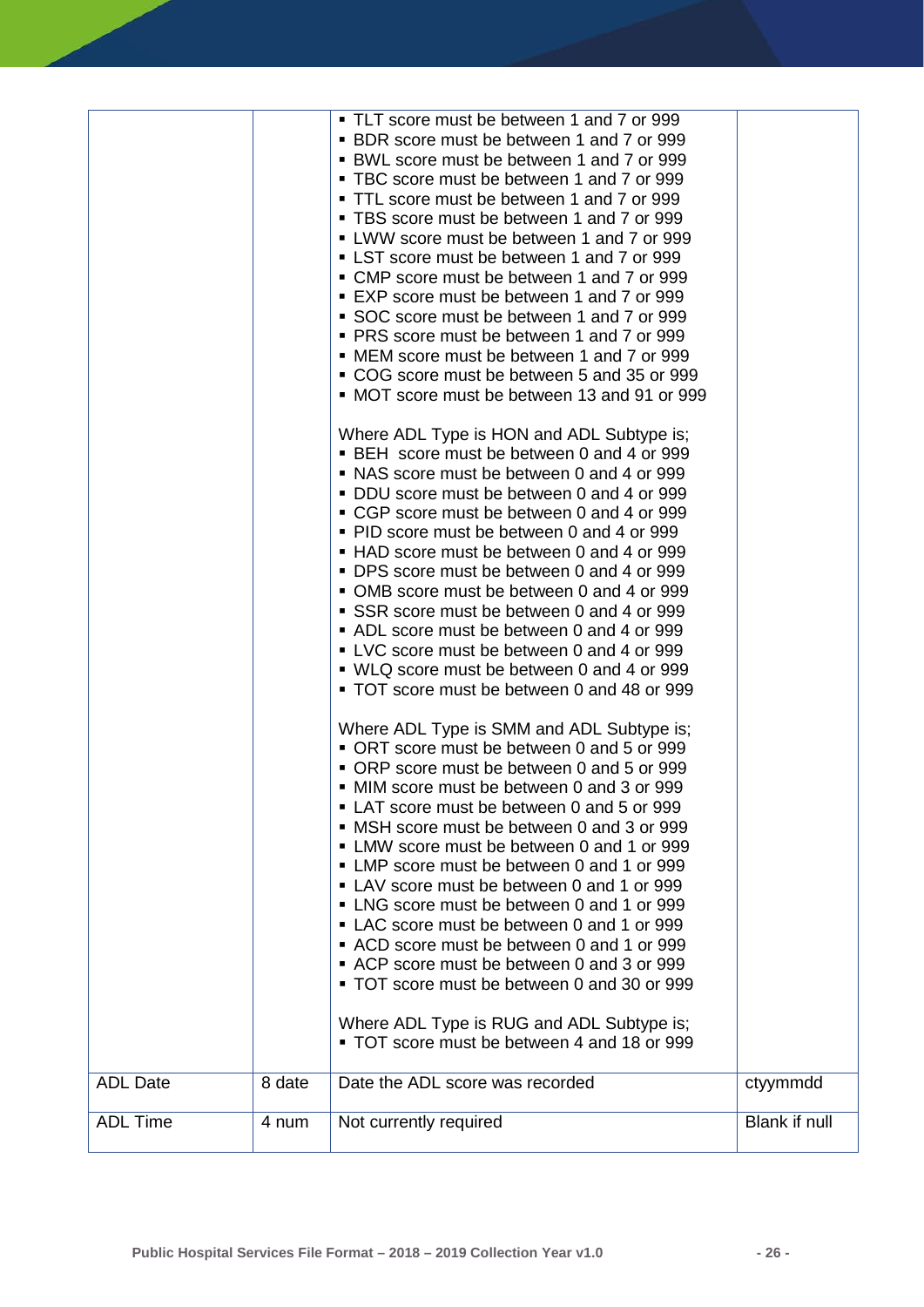| Phase Type                                                                                       | 2 num | A distinct period or stage of illness relating to<br>palliative care patients. For example, when SNAP<br>$Type = PAL$ record one phase type:<br>$01 =$ Stable<br>$02$ = Unstable<br>$03$ = Deteriorating<br>$04 = Terminal Care$ | Blank if null<br>Must not be<br>null if SNAP<br>$Type = PAL$ |
|--------------------------------------------------------------------------------------------------|-------|----------------------------------------------------------------------------------------------------------------------------------------------------------------------------------------------------------------------------------|--------------------------------------------------------------|
| Filler                                                                                           | 4     | <b>Blank</b>                                                                                                                                                                                                                     |                                                              |
| ADI secrece for sook CNAD enjoeds are to be supplied. De not provide more than ano set of secrec |       |                                                                                                                                                                                                                                  |                                                              |

*ADL scores for each SNAP episode are to be supplied. Do not provide more than one set of scores on the same date for the same ADL Type and ADL Subtype.* 

*For all SNAP episodes:* 

<span id="page-27-0"></span>An ADL score of 999 is valid when an assessment has not been undertaken.

#### **Activity Details if Activity Code = T (Nursing Home Type)**

| <b>Nursing Home</b><br>Type Flag  | 3 char | $NHT = Nursing Home Flag$                                 | Not valid for<br>patients with<br>a care type<br>of:<br>$01 -$ Acute<br>$05 -$<br><b>Newborn</b><br>$07 -$ Organ<br>Procurement<br>08 - Boarder |
|-----------------------------------|--------|-----------------------------------------------------------|-------------------------------------------------------------------------------------------------------------------------------------------------|
| Date Commenced<br><b>NHT Care</b> | 8 date | Date when the patient commenced Nursing Home<br>Type care | ctyymmdd                                                                                                                                        |
| Date Ceased NHT<br>Care           | 8 date | Date when the patient ceased Nursing Home Type<br>care    | ctyymmdd                                                                                                                                        |
| Filler                            | 11     | <b>Blank</b>                                              |                                                                                                                                                 |

### <span id="page-27-1"></span>**Activity Details if Activity Code = B (Mother's Patient Identifier of Baby Born in Hospital)**

| <b>Mother's Patient</b><br>Identifier | 8 char | Mother's Patient Identifier of baby born in the<br>hospital | Right<br>adjusted and<br>zero filled<br>from left |
|---------------------------------------|--------|-------------------------------------------------------------|---------------------------------------------------|
| Filler                                | 22     | <b>Blank</b>                                                |                                                   |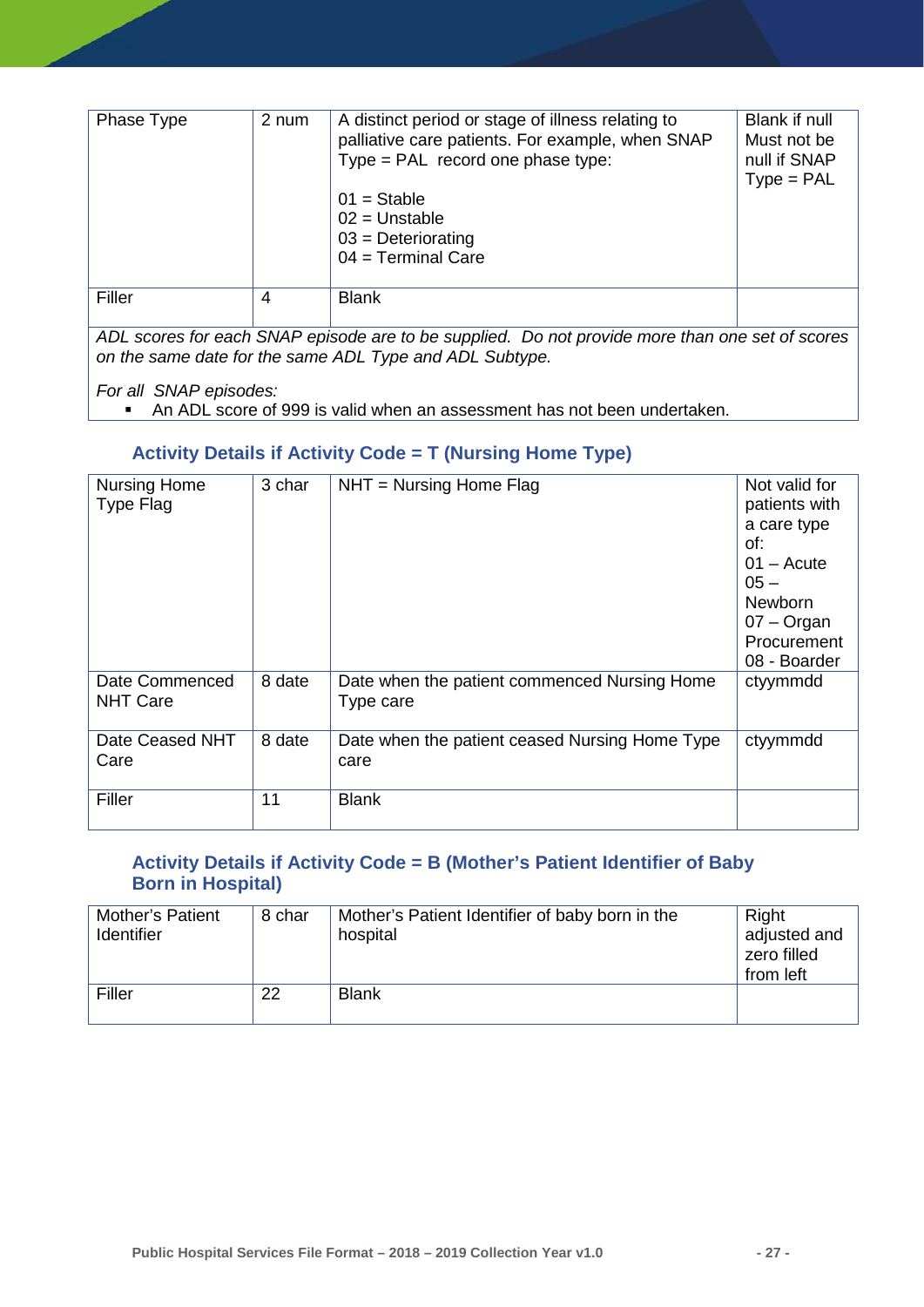## <span id="page-28-0"></span>**Activity Details if Activity Code = P (Mental Health Phase of Care)**

Note: For separations on or after 1 July 2017, the reporting of Mental health phase of care is no longer required to be reported.

| Phase of Care                      | 1 num  | $1 = Accute$<br>$2$ = Functional gain<br>$3 =$ Intensive extended<br>$4 =$ Consolidating gain<br>$5 =$ Assessment only<br>$9 = Not reported$ | Required for<br>patients with<br>a care type of<br>12- Mental<br>health care. |
|------------------------------------|--------|----------------------------------------------------------------------------------------------------------------------------------------------|-------------------------------------------------------------------------------|
| Phase of Care<br><b>Start Date</b> | 8 date | Date when the patient commenced a phase of care                                                                                              | ctyymmdd                                                                      |
| Phase of Care<br><b>Start Time</b> | 4 num  | Time when the patient commenced a phase of care                                                                                              | hhmm $(24)$<br>hour clock                                                     |
| Phase of Care End<br>Date          | 8 date | Date when the patient ceased a phase of care                                                                                                 | ctyymmdd                                                                      |
| Phase of Care End<br>Time          | 4 num  | Time when the patient ceased a phase of care                                                                                                 | hhmm $(24)$<br>hour clock                                                     |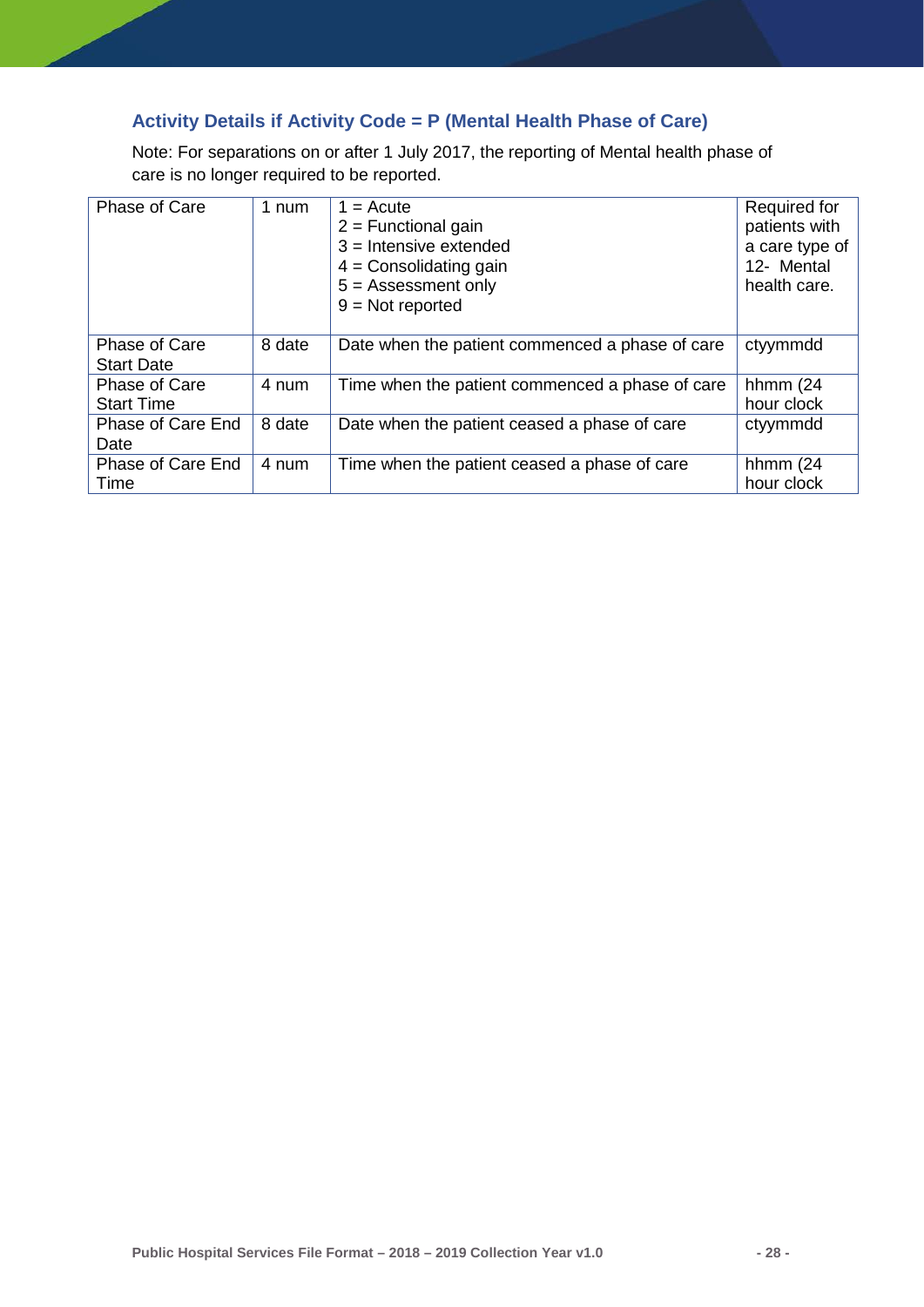# <span id="page-29-0"></span>**Morbidity File**

The header record is the first record on the file. There is only one header record, followed by the morbidity details records.

| <b>HEADER RECORD</b>                            |         |                                                                             |                                                                    |
|-------------------------------------------------|---------|-----------------------------------------------------------------------------|--------------------------------------------------------------------|
| <b>Facility Number</b>                          | 5 num   | Must be the same as the facility number in the<br>corresponding header file | Right<br>adjusted and<br>zero filled<br>from left                  |
| <b>Extract Period</b>                           | 16 date | From date<br>To date                                                        | ctyymmdd<br>ctyymmdd                                               |
| File Type                                       | 3 char  | Abbreviation to identify file type<br>$MOR = Morbidity$                     |                                                                    |
| Number of Records                               | 5 num   | Total number of records in the file                                         | Right<br>adjusted and<br>zero filled<br>from left;<br>zero if null |
| <b>Extraction Software</b><br><b>Identifier</b> | 10 char | Code to identify the version of the software used                           | Left adjusted,<br>blank if null                                    |
| Filler                                          | 66      | <b>Blank</b>                                                                |                                                                    |

|                                     | <b>MORBIDITY DETAILS RECORDS</b> |                                                                                                                                                                                           |                                                          |  |
|-------------------------------------|----------------------------------|-------------------------------------------------------------------------------------------------------------------------------------------------------------------------------------------|----------------------------------------------------------|--|
| <b>Record Identifier</b>            | 1 char                           | $N = New$<br>$D = Deletion$<br>$U = Up$ to date                                                                                                                                           |                                                          |  |
| <b>Unique Number</b>                | 12 char                          | A number unique within the facility to identify each<br>admission. This number is not to be reused,<br>regardless of deletions, etc.                                                      | Right<br>adjusted and<br>zero filled<br>from left        |  |
| <b>Patient Identifier</b>           | 8 char                           | Unique number to identify the patient within the<br>facility (eg. unit record number)                                                                                                     | <b>Right</b><br>adjusted and<br>zero filled<br>from left |  |
| <b>Admission Number</b>             | 12 char                          | Admission number allocated by facility                                                                                                                                                    | Right<br>adjusted and<br>zero filled<br>from left        |  |
| Diagnosis Code<br><b>Identifier</b> | 3 char                           | $PD = Principal$ diagnosis<br>$OD = Other diagnosis$<br>$EX = External cause code$<br>$PR = Procedure$<br>M<br>$=$ Morphology                                                             | Left adjusted                                            |  |
| ICD-10-AM Code<br>(10th edition)    | 7 char                           | Code assigned from The International Statistical<br><b>Classification of Diseases and Related Health</b><br>Problems, 10 <sup>th</sup> Revision, Australian Modification,<br>10th edition | Left adjusted                                            |  |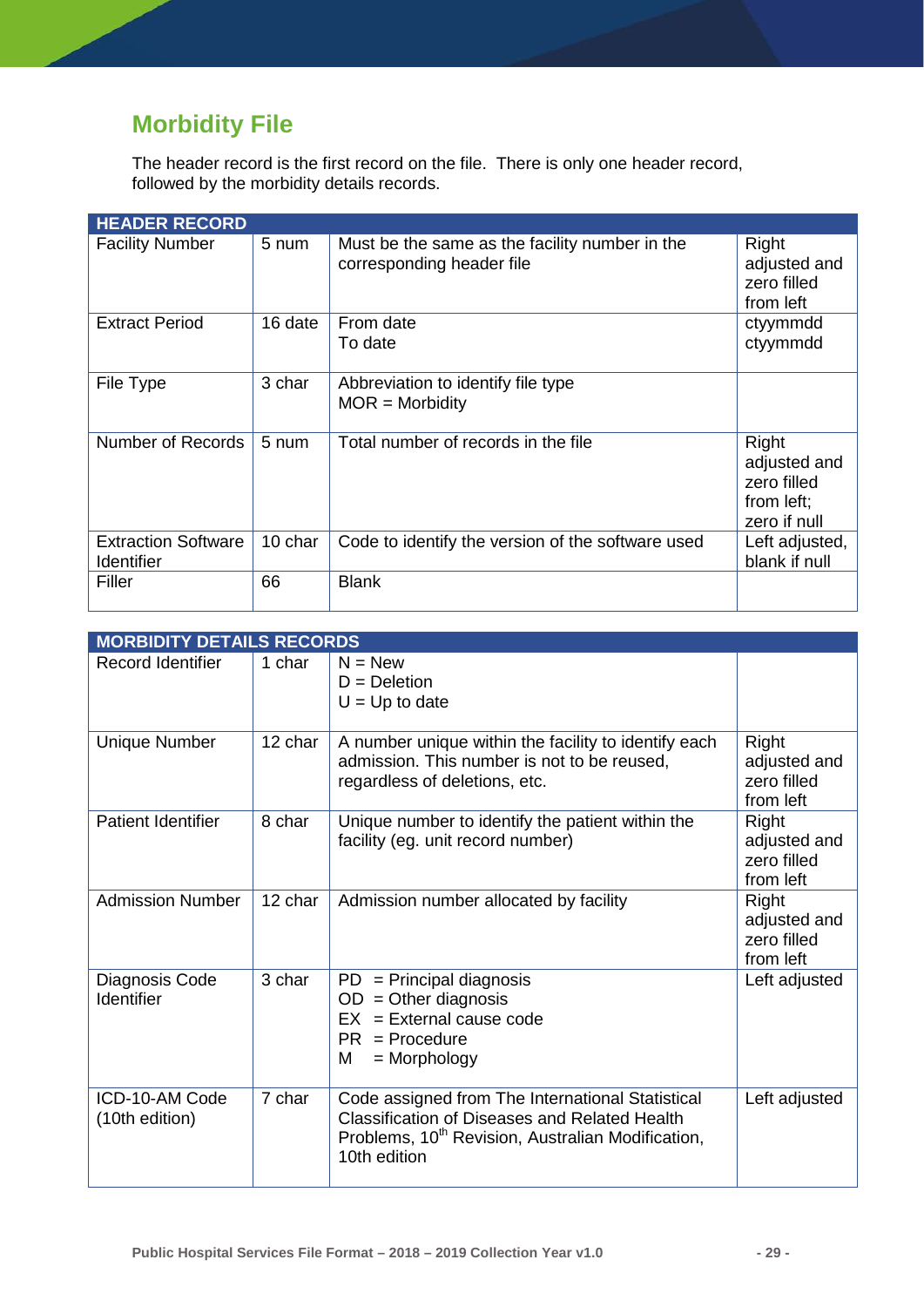| <b>MORBIDITY DETAILS RECORDS</b>                                                   |         |                                                                                                                                                                                                                                                                                                                                       |                                 |
|------------------------------------------------------------------------------------|---------|---------------------------------------------------------------------------------------------------------------------------------------------------------------------------------------------------------------------------------------------------------------------------------------------------------------------------------------|---------------------------------|
| Diagnosis Text                                                                     | 50 char | Textual description of diseases and procedures are<br>optional                                                                                                                                                                                                                                                                        | Left adjusted,<br>blank if null |
| Date of Procedure                                                                  | 8 date  | Date that the procedure was performed.<br>The date must be provided if the procedure is<br>within the following block ranges:<br>1059<br>1<br>to<br>1062<br>1821<br>to<br>1825<br>1866<br>to<br>1869<br>1892<br>to<br>1894<br>1912<br>to<br>1920<br>2016<br>to                                                                        | ctyymmdd,<br>blank if null      |
| <b>Contract Flag</b>                                                               | 1 num   | Recorded by Hospital A when a patient receives an<br>admitted or non-admitted contracted service from<br>the contracted hospital (Hospital B)<br>$1 =$ Contracted admitted procedure<br>$2$ = Contracted non-admitted procedure                                                                                                       | Blank if null                   |
| Diagnosis Onset<br><b>Type</b><br>(Condition present<br>on admission<br>indicator) | 1 char  | An indicator for each diagnosis to indicate the<br>onset and/or significance of the diagnosis to the<br>episode of care.<br>$1 =$ Condition present on admission to the episode<br>of admitted patient care<br>$2$ = Condition arises during the current episode of<br>admitted patient care<br>9 = Condition onset unknown/uncertain | <b>Blank if null</b>            |
| Most Resource<br><b>Intensive Condition</b><br>Flag                                | 1 char  | Currently not required                                                                                                                                                                                                                                                                                                                | <b>Blank if null</b>            |
| <b>Other Co-Morbidity</b><br>of Interest Flag                                      | 1 char  | Currently not required                                                                                                                                                                                                                                                                                                                | <b>Blank if null</b>            |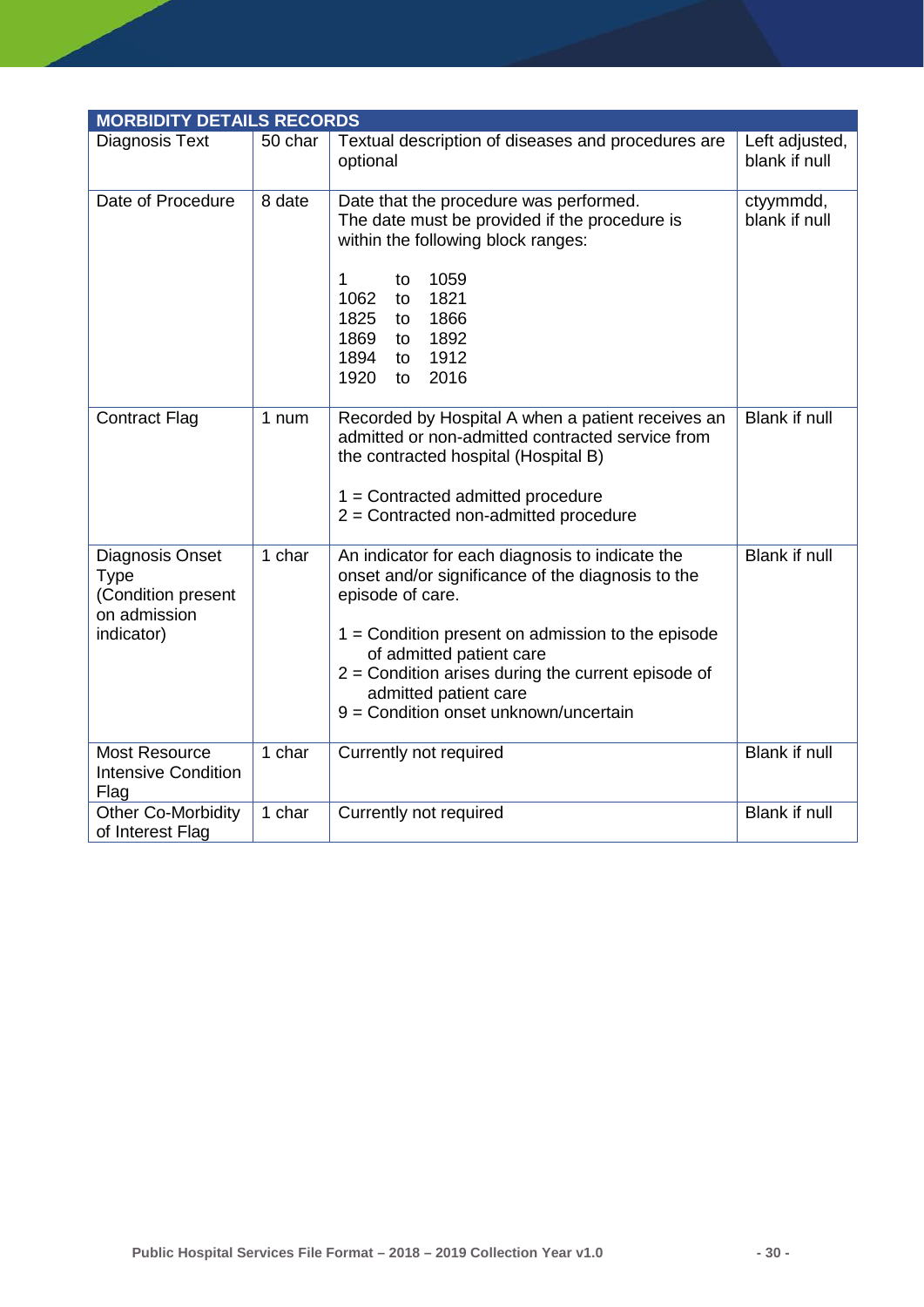## <span id="page-31-0"></span>**Mental Health File**

A record is to be provided on the mental health details file for each episode of care where the standard unit code (either at admission to the episode or through a unit transfer during the episode) is in the range PYAA to PYZZ.

No record is to be provided if there were no standard unit codes in this range during the episode of care.

The header record is the first record on the file. There is only one header record, followed by the mental health details records.

| <b>HEADER RECORD</b>                     |                 |                                                                             |                                                                    |
|------------------------------------------|-----------------|-----------------------------------------------------------------------------|--------------------------------------------------------------------|
| <b>Facility Number</b>                   | 5 num           | Must be the same as the facility number in the<br>corresponding header file | Right<br>adjusted and<br>zero filled<br>from left                  |
| <b>Extract Period</b>                    | 16 date         | From date<br>To date                                                        | ctyymmdd<br>ctyymmdd                                               |
| File Type                                | 3 char          | Abbreviation to identify file type<br>$MEN = Mental health$                 |                                                                    |
| Number of Records                        | $5 \text{ num}$ | Total number of records in the file                                         | Right<br>adjusted and<br>zero filled<br>from left;<br>zero if null |
| <b>Extraction Software</b><br>Identifier | 10 char         | Code to identify the version of the software used                           | Left adjusted,<br>blank if null                                    |
| Filler                                   | $\overline{2}$  | <b>Blank</b>                                                                |                                                                    |

|                           | <b>MENTAL HEALTH DETAILS RECORDS</b> |                                                                                                                                     |                                                   |  |  |
|---------------------------|--------------------------------------|-------------------------------------------------------------------------------------------------------------------------------------|---------------------------------------------------|--|--|
| Record Identifier         | 1 char                               | $N = New$ ,<br>$A =$ Amendment<br>$D = Deletion$<br>$U = Up$ to date                                                                |                                                   |  |  |
| <b>Unique Number</b>      | 12 char                              | A number unique within the facility to identify each<br>admission. This number is not to be reused,<br>regardless of deletions etc. | Right<br>adjusted and<br>zero filled<br>from left |  |  |
| <b>Patient Identifier</b> | 8 char                               | Unique number to identify the patient within the<br>facility (eg. Unit record number)                                               | Right<br>adjusted and<br>zero filled<br>from left |  |  |
| <b>Admission Number</b>   | 12 char                              | Admission number allocated by facility                                                                                              | Right<br>adjusted and<br>zero filled<br>from left |  |  |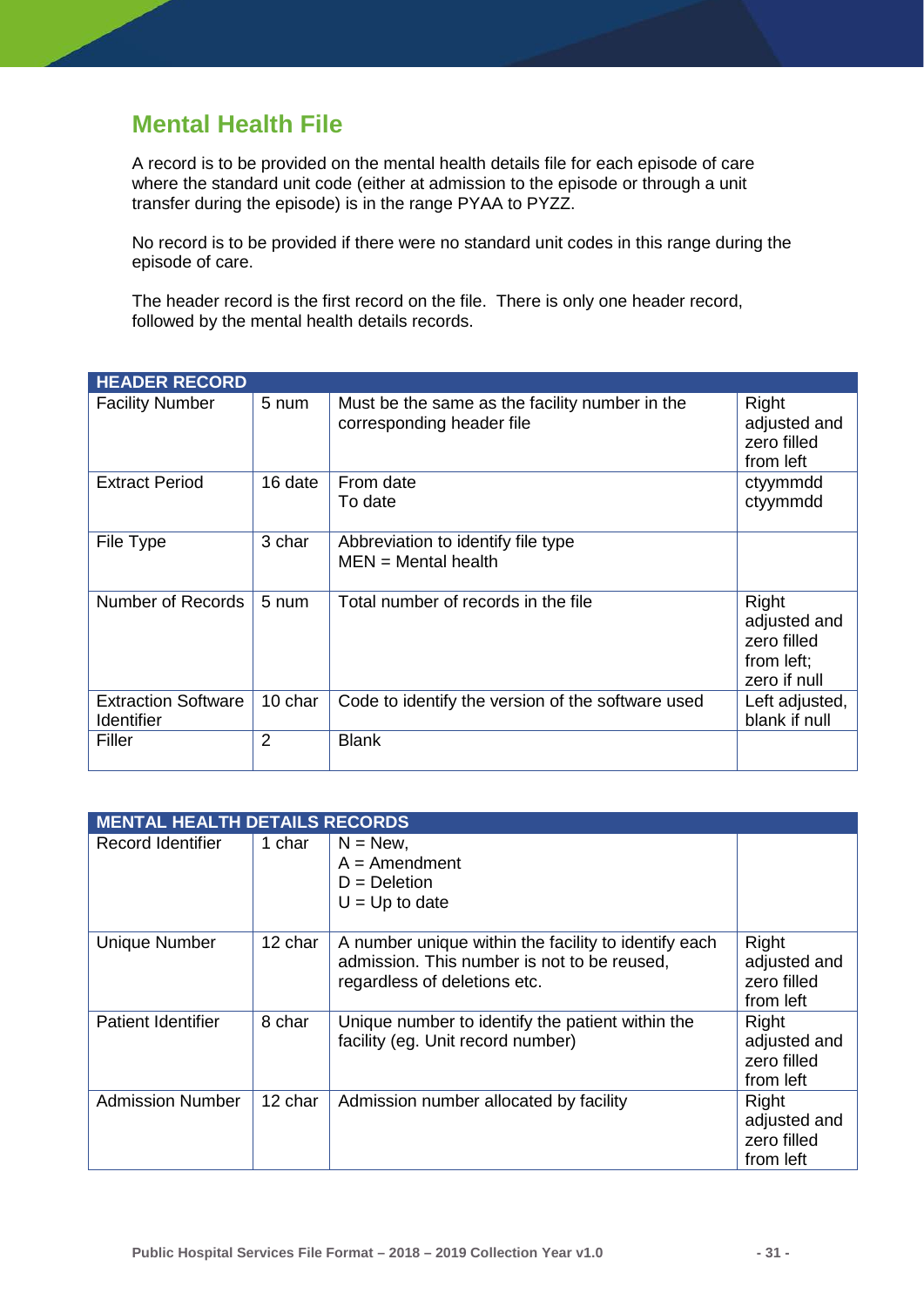| <b>MENTAL HEALTH DETAILS RECORDS</b>                   |        |                                                                                                                                                                                                                                                                                                                                                                                                                                                                                                   |                                                   |
|--------------------------------------------------------|--------|---------------------------------------------------------------------------------------------------------------------------------------------------------------------------------------------------------------------------------------------------------------------------------------------------------------------------------------------------------------------------------------------------------------------------------------------------------------------------------------------------|---------------------------------------------------|
| <b>Type of Usual</b><br><b>Accommodation</b>           | 1 char | $1 =$ House or flat<br>$2$ = Independent unit as part of a retirement village<br>or similar<br>$3$ = Hostel or hostel type accommodation<br>$4 =$ Psychiatric hospital<br>$5 =$ Acute hospital<br>$7 =$ Other accommodation<br>$8 = No$ usual residence<br>6 = Residential mental health care facility                                                                                                                                                                                            |                                                   |
| <b>Employment Status</b>                               | 1 char | $1 =$ Child not at school<br>$2 = Student$<br>$3 =$ Employed<br>$4 =$ Unemployed<br>$5 =$ Home duties<br>$6$ = Pensioner<br>$8 = Other$                                                                                                                                                                                                                                                                                                                                                           |                                                   |
| <b>Pension Status</b>                                  | 1 char | $1 =$ Aged pension<br>$2$ = Repatriation pension<br>$3 =$ Invalid pension<br>$4 =$ Unemployment benefit<br>$5 = Sickness$ benefit<br>$7 = Other$<br>$8 = No$ pension/benefit                                                                                                                                                                                                                                                                                                                      |                                                   |
| <b>First Admission For</b><br>Psychiatric<br>Treatment | 1 char | 1 = No previous admission for psychiatric treatment<br>$2$ = Previous admission for psychiatric treatment                                                                                                                                                                                                                                                                                                                                                                                         |                                                   |
| <b>Referral to</b><br><b>Further Care</b>              | 2 char | $01 = Not referred$<br>$02$ = Private psychiatrist<br>$03$ = Other private medical practitioner<br>04 = Mental health/alcohol and drug facility -<br>admitted patient<br>05 = Mental health/alcohol and drug facility - non-<br>admitted patient<br>$06$ = Acute hospital - admitted patient<br>07 = Acute hospital - non-admitted patient<br>$08 =$ Community health program<br>09 = General Practitioner<br>10 = Residential mental health care facility<br>$29 = Other$<br>98 = Not Applicable | Right<br>adjusted and<br>zero filled<br>from left |
| <b>Mental Health</b><br>Legal Status<br>Indicator      | 1 char | $1 =$ Involuntary patient for any part of the episode<br>$2$ = Voluntary patient for all of the episode                                                                                                                                                                                                                                                                                                                                                                                           |                                                   |
| Previous<br>Specialised Non-<br>Admitted<br>Treatment  | 1 char | 1 = Patient has no previous non-admitted service<br>contacts for psychiatric treatment<br>$2$ = Patient has previous non-admitted service<br>contacts for psychiatric treatment                                                                                                                                                                                                                                                                                                                   |                                                   |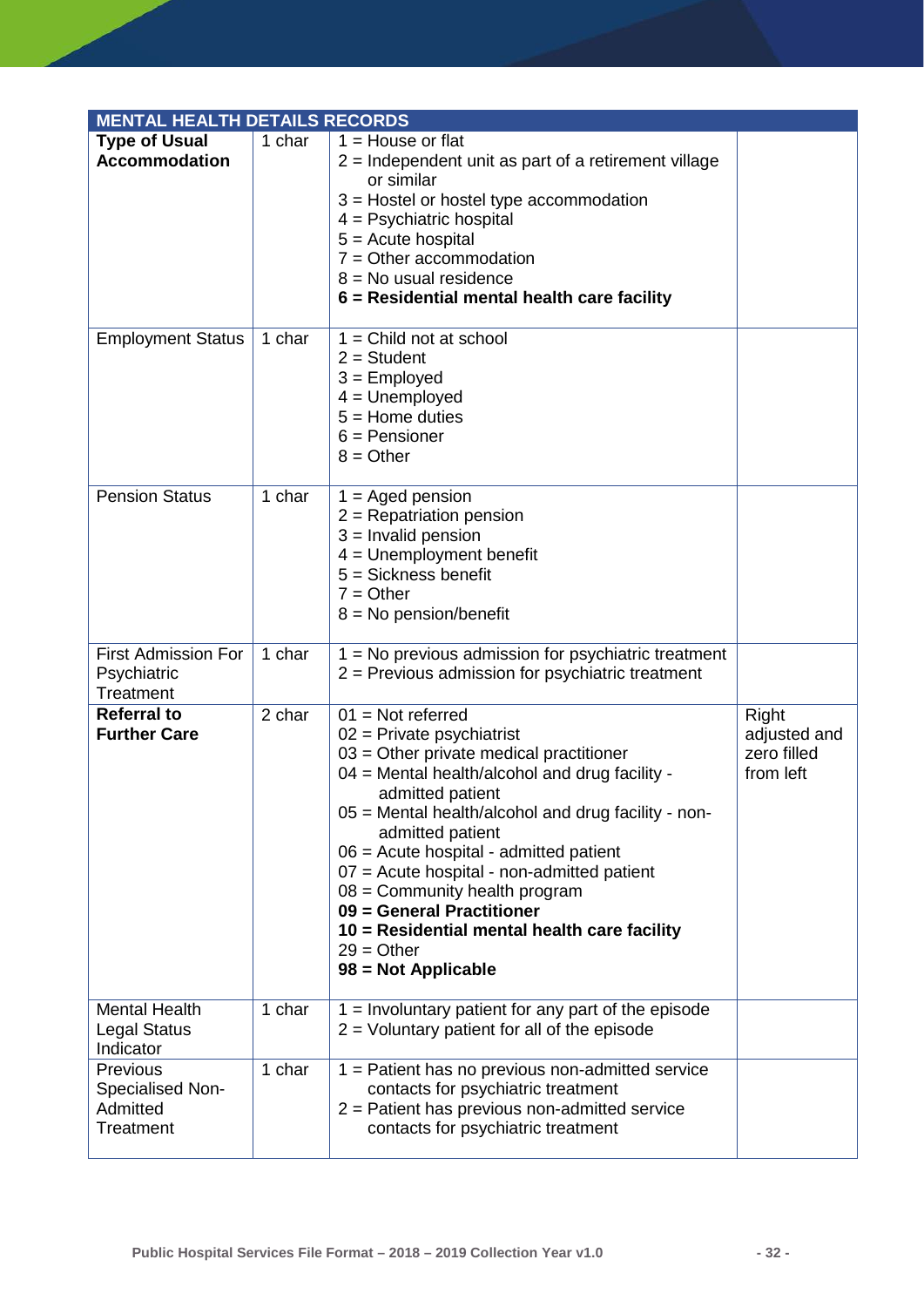# <span id="page-33-0"></span>**Elective Admission Surgery File**

A record is to be provided on the elective admission surgery details file for each episode of care where one or more completed EAS entries have been linked to the episode of care.

Each episode of care can have one or more EAS entry linked to it.

The header record is the first record on the file. There is only one header record, followed by the elective admission details records.

| <b>HEADER RECORD</b>                            |         |                                                                             |                                                                    |
|-------------------------------------------------|---------|-----------------------------------------------------------------------------|--------------------------------------------------------------------|
| <b>Facility Number</b>                          | 5 num   | Must be the same as the facility number in the<br>corresponding header file | Right<br>adjusted and<br>zero filled<br>from left                  |
| <b>Extract Period</b>                           | 16 date | From date<br>To date                                                        | ctyymmdd<br>ctyymmdd                                               |
| File Type                                       | 3 char  | Abbreviation to identify file type<br>EAS = Elective Admission Surgery      |                                                                    |
| Number of Records                               | 5 num   | Total number of records in the file                                         | Right<br>adjusted and<br>zero filled<br>from left;<br>zero if null |
| <b>Extraction Software</b><br><b>Identifier</b> | 10 char | Code to identify the version of the software used                           | Left adjusted,<br>blank if null                                    |
| Filler                                          | 57      | <b>Blank</b>                                                                |                                                                    |

| <b>ELECTIVE ADMISSION SURGERY DETAILS RECORDS</b> |         |                                                                                                                                     |                                                |  |
|---------------------------------------------------|---------|-------------------------------------------------------------------------------------------------------------------------------------|------------------------------------------------|--|
| Record Identifier                                 | 1 char  | $N = New$<br>$A =$ Amendment<br>$D = Deletion$<br>$U = Up$ to date                                                                  |                                                |  |
| <b>Unique Number</b>                              | 12 char | A number unique within the facility to identify each<br>admission. This number is not to be reused,<br>regardless of deletions etc. | Right adjusted<br>and zero filled<br>from left |  |
| <b>Patient Identifier</b>                         | 8 char  | Unique number to identify the patient within the<br>facility (eg. unit record number)                                               | Right adjusted<br>and zero filled<br>from left |  |
| <b>Admission Number</b>                           | 12 char | Admission number allocated by facility                                                                                              | Right adjusted<br>and zero filled<br>from left |  |
| <b>Entry Number</b>                               | 3 num   | The unique waiting list placement number                                                                                            | Right adjusted<br>and zero filled<br>from left |  |
| <b>Planned Unit</b>                               | 4 char  | Currently not required                                                                                                              | <b>Blank if null</b>                           |  |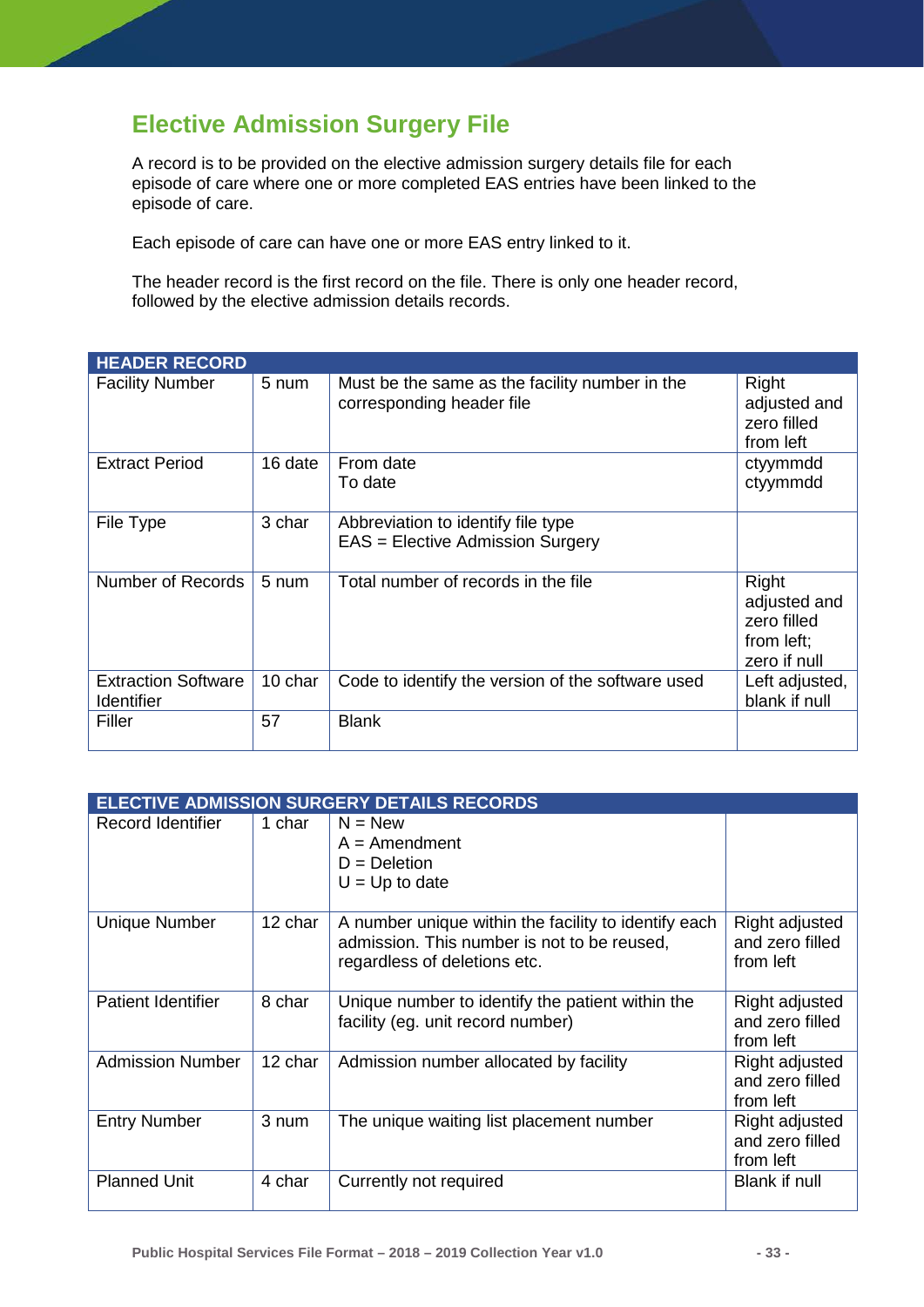|                                    |        | <b>ELECTIVE ADMISSION SURGERY DETAILS RECORDS</b>                                                                                                                                                                                                                                                                                                                                                                                                                                                                                                                  |                                                                  |
|------------------------------------|--------|--------------------------------------------------------------------------------------------------------------------------------------------------------------------------------------------------------------------------------------------------------------------------------------------------------------------------------------------------------------------------------------------------------------------------------------------------------------------------------------------------------------------------------------------------------------------|------------------------------------------------------------------|
| <b>NMDS Specialty</b><br>Grouping  | 2 num  | Waiting List Speciality codes are derived from the<br>mapping of units to one of the twelve speciality<br>codes:<br>$01$ = Cardio thoracic surgery<br>02 = Otolaryngology head and neck surgery<br>$03$ = General surgery<br>$04 =$ Gynaecology surgery<br>$05 =$ Neurosurgery<br>$06 =$ Ophthalmology surgery<br>$07 =$ Orthopaedic surgery<br>$08$ = Plastic and reconstructive surgery<br>$09$ = Urological surgery<br>$10 = V$ ascular surgery<br>$11 =$ Other - surgical<br>$90 =$ Other - non-surgical                                                       | Right adjusted<br>and zero filled<br>from left                   |
| <b>Waiting List Status</b>         | 2 num  | Currently not required                                                                                                                                                                                                                                                                                                                                                                                                                                                                                                                                             | <b>Blank if null</b>                                             |
| Reason for<br>Removal              | 2 num  | Reason for removal codes are derived from the<br>mapping of waiting list status codes to reason for<br>removal codes:<br>01 = Admitted as an elective patient for awaited<br>procedure at this hospital<br>$02$ = Admitted as an emergency patient for<br>awaited procedure at this hospital<br>$03$ = Could not be contacted<br>04 = Treated elsewhere for awaited procedure<br>(not on behalf of this hospital or<br>State/Territory)<br>05 = Surgery not required or declined<br>06 = Transferred to another hospital's waiting list<br>99 = Not stated/unknown | Right adjusted<br>and zero filled<br>from left, blank<br>if null |
| <b>Listing Date</b>                | 8 date | Date the patient was placed on waiting list                                                                                                                                                                                                                                                                                                                                                                                                                                                                                                                        | ctyymmdd                                                         |
| Pre-Admission<br>Date<br>(Planned) | 8 date | Currently not required                                                                                                                                                                                                                                                                                                                                                                                                                                                                                                                                             | Blank if null                                                    |
| <b>Urgency Category</b>            | 1 num  | Clinical urgency classification from field 23 of the<br>Waiting List Entry screen<br>$1 =$ Elective Surgery – Category 1<br>$2$ = Elective Surgery – Category 2<br>$3$ = Elective Surgery – Category 3<br>$4 = Other - Category 1$<br>$5 =$ Other - Category 2<br>$6 = Other - Category$ 3<br>9 = Surveillance Procedure                                                                                                                                                                                                                                           |                                                                  |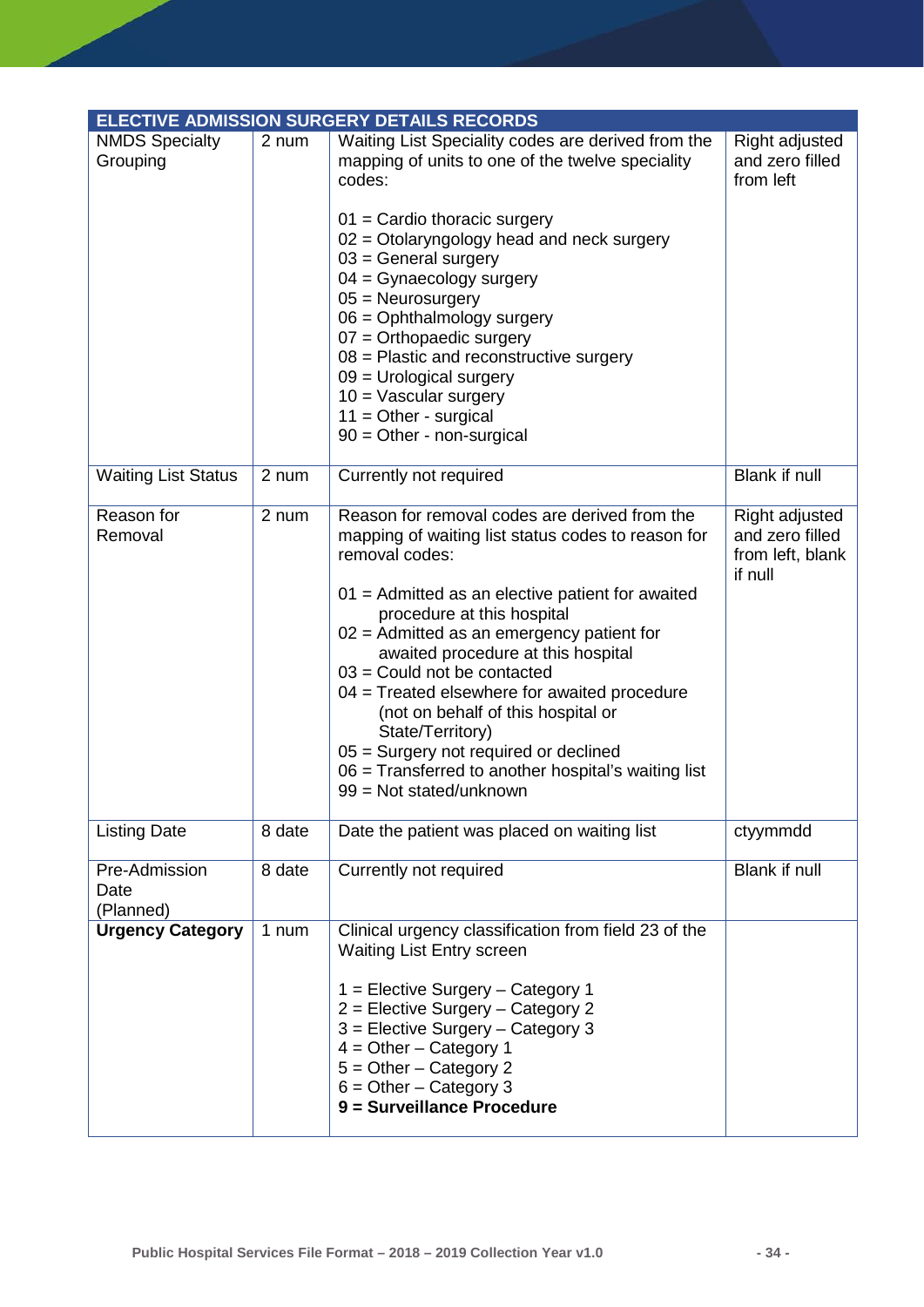| <b>ELECTIVE ADMISSION SURGERY DETAILS RECORDS</b>                      |                |                                                                                                                                                                   |                                                   |
|------------------------------------------------------------------------|----------------|-------------------------------------------------------------------------------------------------------------------------------------------------------------------|---------------------------------------------------|
| Accommodation<br>(intended)                                            | 1 char         | Accommodation code from field 24 of the Waiting<br>List Entry screen                                                                                              | Left adjusted<br>space filled<br>from the right   |
|                                                                        |                | $P = Public$<br>$R =$ Private single<br>$S =$ Private shared                                                                                                      |                                                   |
| <b>Site Procedure</b><br>Indicator                                     | 3              | Not currently required                                                                                                                                            | <b>Blank if null</b>                              |
| <b>National Procedure</b><br>Indicator                                 | $\overline{2}$ | Not currently required                                                                                                                                            | <b>Blank if null</b>                              |
| Planned Length of<br>Stay                                              | 3 char         | Estimated stay from field 25 of the WL Entry<br>screen.<br>Value to be converted to zero during HQI                                                               | <b>Right adjusted</b><br>zero filled from<br>left |
|                                                                        |                | extraction if values of 'D' for Day case<br>encountered                                                                                                           |                                                   |
| <b>Planned Admission</b><br>Date                                       | 8 date         | Not currently required                                                                                                                                            | <b>Blank if null</b>                              |
| Pre-admission<br><b>Clinic Attendance</b><br>Date                      | 8 date         | Not currently required                                                                                                                                            | <b>Blank if null</b>                              |
| <b>Planned Procedure</b><br>Date                                       | 8 date         | The most recent planned procedure date for the<br>patient prior to admission for each entry on the<br>waiting list - from field 10 of the Booking Entry<br>screen | ctyymmdd<br>Blank if null                         |
| Facility Identifier of<br>the hospital<br>managing the<br>waiting list | 5 num          | Not currently required                                                                                                                                            | <b>Blank if null</b>                              |
| <b>Primary Planned</b><br>Procedure Code                               | 7 char         | Primary Planned Procedure Code from field 27 of<br>the Waiting List Entry screen                                                                                  | Left adjusted.                                    |
|                                                                        |                | Entries to be validated against the contents of the<br>Primary Planned Procedure Code reference file.                                                             |                                                   |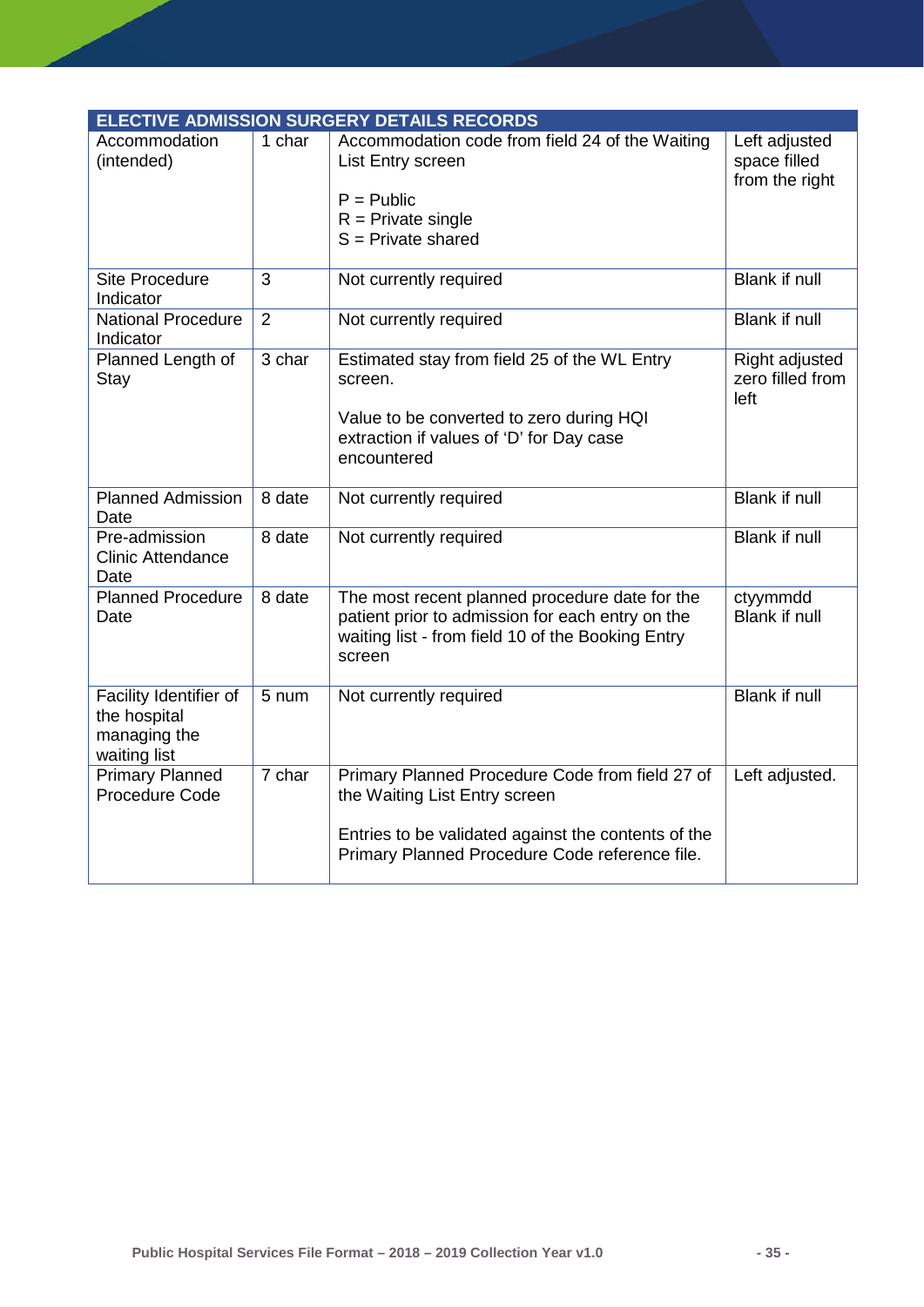# **Sub and Non-Acute Patient (SNAP) File**

A record for each SNAP type is to be provided on the sub and non-acute patient details file for each episode of care where the care type is sub-acute or non-acute (ie Rehabilitation Care, Geriatric Evaluation and Management Care, Palliative Care, Psychogeriatric Care or Maintenance Care)

No record is to be provided if the care type is mental health, acute, newborn, boarder, organ procurement or other care.

The header record is the first record on the file. There is only one header record, followed by the sub and non-acute patient details records.

| <b>HEADER RECORD</b>                            |                 |                                                                             |                                                                 |
|-------------------------------------------------|-----------------|-----------------------------------------------------------------------------|-----------------------------------------------------------------|
| <b>Facility Number</b>                          | 5 num           | Must be the same as the facility number in the<br>corresponding header file | Right adjusted<br>and zero filled<br>from left                  |
| <b>Extract Period</b>                           | 16 date         | From date<br>To date                                                        | ctyymmdd<br>ctyymmdd                                            |
| File Type                                       | 3 char          | Abbreviation to identify file type<br>$SNP = Sub$ and Non-acute Patient     |                                                                 |
| Number of Records                               | $5 \text{ num}$ | Total number of records in the file                                         | Right adjusted<br>and zero filled<br>from left; zero if<br>null |
| <b>Extraction Software</b><br><b>Identifier</b> | 10 char         | Code to identify the version of the software used                           | Left adjusted,<br>blank if null                                 |
| Filler                                          | 31              | <b>Blank</b>                                                                |                                                                 |

|                                      | SUB AND NON-ACUTE PATIENT DETAILS RECORDS |                                                                                                                                      |                                                |  |
|--------------------------------------|-------------------------------------------|--------------------------------------------------------------------------------------------------------------------------------------|------------------------------------------------|--|
| Record Identifier                    | 1 char                                    | $N = New$<br>$A =$ Amendment<br>$D = Deletion$<br>$U = Up$ to date                                                                   |                                                |  |
| <b>Unique Number</b>                 | 12 char                                   | A number unique within the facility to identify<br>each admission. This number is not to be<br>reused, regardless of deletions, etc. | Right adjusted<br>and zero filled<br>from left |  |
| <b>Patient Identifier</b>            | 8 char                                    | Unique number to identify the patient within the<br>facility<br>(e.g. Unit record number)                                            | Right adjusted<br>and zero filled<br>from left |  |
| <b>Admission Number</b>              | 12 char                                   | Admission number allocated by facility                                                                                               | Right adjusted,<br>zero filled from<br>left    |  |
| <b>SNAP Episode</b><br><b>Number</b> | 3 num                                     | The unique SNAP episode number                                                                                                       | Right adjusted,<br>zero filled from<br>left    |  |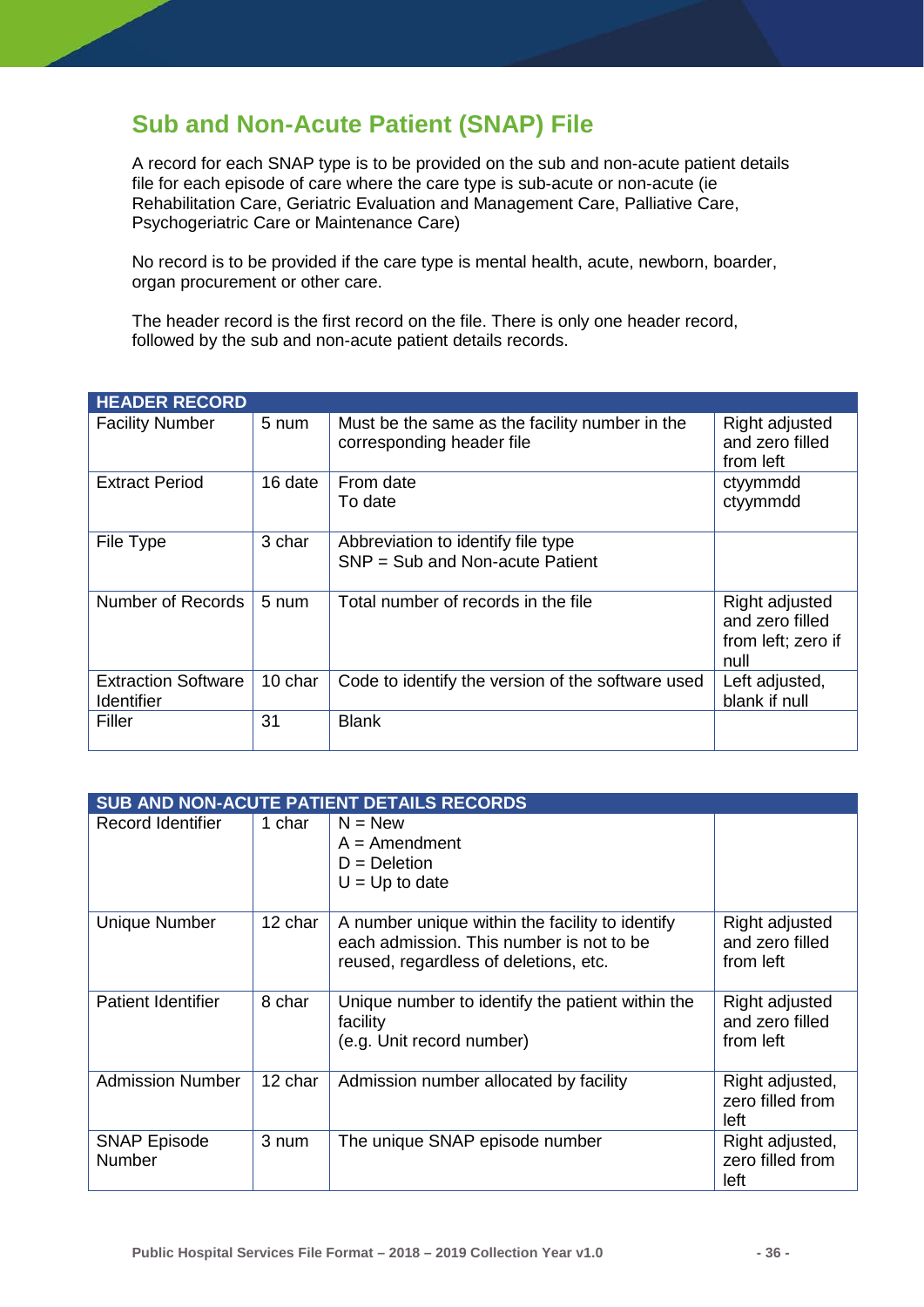|                                          |        | SUB AND NON-ACUTE PATIENT DETAILS RECORDS                                                                                                                                                                                                                                                                                                    |                                                                                                                                                                     |
|------------------------------------------|--------|----------------------------------------------------------------------------------------------------------------------------------------------------------------------------------------------------------------------------------------------------------------------------------------------------------------------------------------------|---------------------------------------------------------------------------------------------------------------------------------------------------------------------|
| <b>SNAP Type</b>                         | 3 char | Classification of a patient's care type based on<br>characteristics of the person, the primary<br>treatment goal and evidence.<br>$PAL = Palliative care$<br>$RCD = Rehabilitation - congenital deformities$<br>$ROI = Rehabilitation - other disabling$<br>impairments<br>$RST = Rehabilitation - stroke$                                   |                                                                                                                                                                     |
|                                          |        | $RBD = Rehabilitation - brain dysfunction$<br>$RNE = Rehabilitation - neurological$<br>RSC = Rehabilitation - spinal cord dysfunction<br>$RAL = Rehabilitation - amputation of limb$<br>RPS = Rehabilitation - pain syndromes<br>$ROF = Rehabilitation - orthopaedic conditions,$<br>fractures                                               |                                                                                                                                                                     |
|                                          |        | $ROR = Rehabilitation - orthopaedic conditions,$<br>replacement<br>$ROA = Rehabilitation - orthopaedic, all other$<br>$RCA = Rehabilitation - cardiac$<br>RMT = Rehabilitation - major multiple trauma<br>$RPU = Rehabilitation - pulmonary$<br>$RDE = Rehabilitation - debility (reconditioning)$<br>$RDD = Rehabilitation - developmental$ |                                                                                                                                                                     |
|                                          |        | disabilities<br>$RBU = Rehabilitation - burns$<br>$RAR = Rehabilitation - arthritis$<br>GEM = Geriatric evaluation and management<br>care<br>$MRE = Maintenance - respite$                                                                                                                                                                   |                                                                                                                                                                     |
|                                          |        | $MM = Maintenance - nursing home type$<br>MCO = Maintenance - convalescent care<br>$MOT = Maintenance - other$<br>PSG = Psychogeriatric care                                                                                                                                                                                                 |                                                                                                                                                                     |
| <b>AN-SNAP Group</b><br>Classification   | 3 num  | Currently not required                                                                                                                                                                                                                                                                                                                       | <b>Blank if null</b>                                                                                                                                                |
| <b>SNAP Episode</b><br><b>Start Date</b> | 8 date | The start date of each SNAP episode                                                                                                                                                                                                                                                                                                          | ctyymmdd                                                                                                                                                            |
| <b>SNAP Episode End</b><br>Date          | 8 date | The end date of each SNAP episode                                                                                                                                                                                                                                                                                                            | ctyymmdd                                                                                                                                                            |
| Multidisciplinary<br>Care Plan Flag      | 1 char | There is documented evidence of an agreed<br>multidisciplinary care plan.<br>$Y = Yes$<br>$N = No$<br>$U =$ Unknown                                                                                                                                                                                                                          | Required for<br>patients with a<br>Rehabilitation,<br>Geriatric<br>Evaluation and<br>Management,<br>Psychogeriatric<br>or Palliative<br>SNAP Type.<br>Blank if null |
| Multidisciplinary<br>Care Plan Date      | 8 date | The date of the establishment of the<br>multidisciplinary care plan                                                                                                                                                                                                                                                                          | Ctyymmdd<br>Required for<br>patients with a<br>Rehabilitation,                                                                                                      |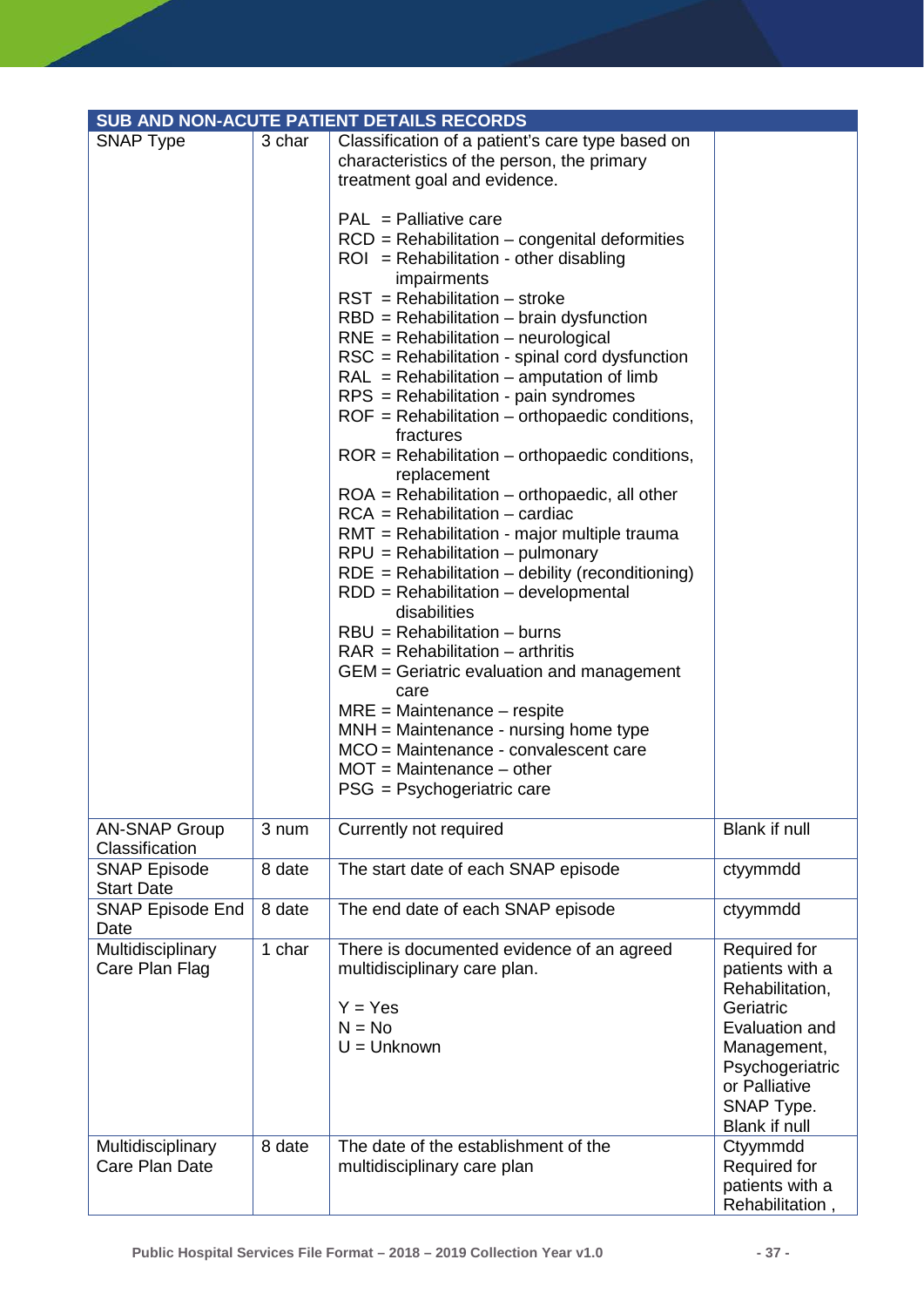|                                                      |        | SUB AND NON-ACUTE PATIENT DETAILS RECORDS                                                                                                                                                                                                                                                                                                                                                                                                                                                                                                                                                                                                                                                                                                                                                                                                                                                                                                                                                                                                                                                                                                                                                                                                                                                                                                                                             |                                                                                                                                                                           |
|------------------------------------------------------|--------|---------------------------------------------------------------------------------------------------------------------------------------------------------------------------------------------------------------------------------------------------------------------------------------------------------------------------------------------------------------------------------------------------------------------------------------------------------------------------------------------------------------------------------------------------------------------------------------------------------------------------------------------------------------------------------------------------------------------------------------------------------------------------------------------------------------------------------------------------------------------------------------------------------------------------------------------------------------------------------------------------------------------------------------------------------------------------------------------------------------------------------------------------------------------------------------------------------------------------------------------------------------------------------------------------------------------------------------------------------------------------------------|---------------------------------------------------------------------------------------------------------------------------------------------------------------------------|
|                                                      |        |                                                                                                                                                                                                                                                                                                                                                                                                                                                                                                                                                                                                                                                                                                                                                                                                                                                                                                                                                                                                                                                                                                                                                                                                                                                                                                                                                                                       | Geriatric<br>Evaluation and<br>Management,<br>Psychogeriatric<br>or Palliative<br>SNAP Type and<br>Multidisciplinary<br>Care Plan Flag $=$<br>'Y'<br><b>Blank if null</b> |
| <b>Proposed Principal</b><br><b>Referral Service</b> | 3 num  | The principal type of service proposed for a<br>patient post discharge. Only one proposed<br>service can be provided. If there is more than<br>one proposed service, provide the principal<br>service.<br>$001$ = No service is required<br>101 = Community/home based rehabilitation<br>102 = Community/home based palliative<br>103 = Community/home based geriatric<br>evaluation and management<br>$111 =$ Community/home based $-$<br>nursing/domiciliary<br>104 = Community/home based respite<br>105 = Community/home based psychogeriatric<br>$106$ = Home and community care<br>107 = Community aged care package, extended<br>aged care in the home<br>$108$ = Flexible care package<br>109 = Transition care program (includes<br>intermittent care service)<br>$110 =$ Outreach Service<br>$198$ = Community/home based – other<br>201 = Hospital based (admitted) – rehabilitation<br>202 = Hospital based (admitted) - maintenance<br>$203$ = Hospital based (admitted) – palliative<br>$204$ = Hospital based (admitted) – geriatric<br>evaluation and management<br>205 = Hospital based (admitted) - respite<br>206 = Hospital based (admitted) -<br>psychogeriatric<br>$207$ = Hospital based (admitted) – acute<br>$208$ = Hospital based – non-admitted services<br>$298$ = Hospital based $-$ other<br>$998 =$ Other service<br>999 = Not stated/unknown service | Required for<br>patients with a<br>Rehabilitation,<br>Geriatric<br>Evaluation and<br>Management,<br>Psychogeriatric<br>or Palliative<br>SNAP Type.<br>Blank if null       |
| Primary<br>Impairment Type                           | 7 char | The impairment which is the primary reason for<br>admission to the episode.                                                                                                                                                                                                                                                                                                                                                                                                                                                                                                                                                                                                                                                                                                                                                                                                                                                                                                                                                                                                                                                                                                                                                                                                                                                                                                           | Left adjusted,<br>Blank if null.<br>Only required<br>for patients with<br>a rehabilitation<br>SNAP type                                                                   |
| Clinical<br><b>Assessment Only</b><br>Indicator      | 1 num  | Currently not required                                                                                                                                                                                                                                                                                                                                                                                                                                                                                                                                                                                                                                                                                                                                                                                                                                                                                                                                                                                                                                                                                                                                                                                                                                                                                                                                                                | Blank if null                                                                                                                                                             |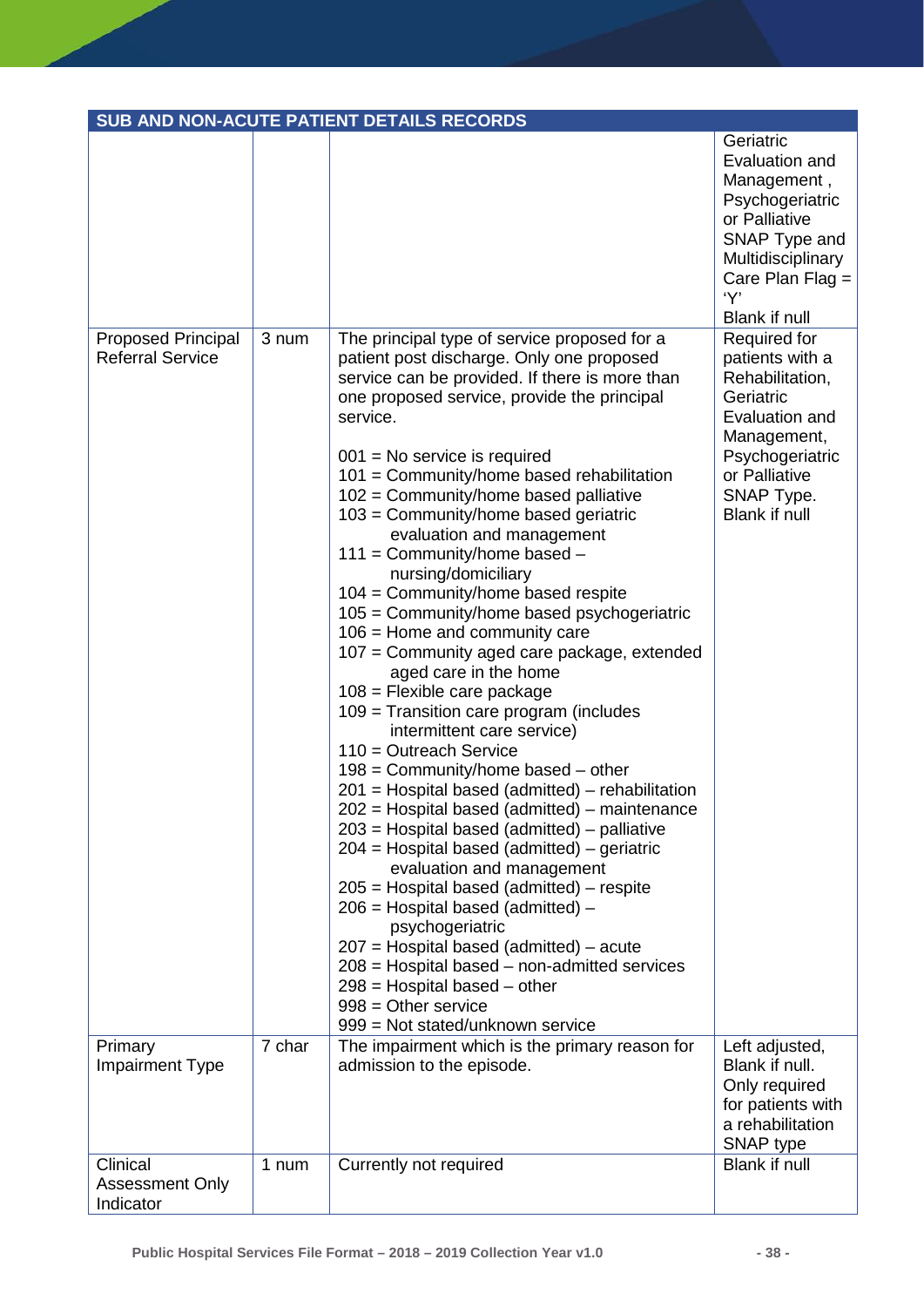*For Rehabilitation Care, Geriatric Evaluation and Management Care, Palliative Care, Psychogeriatric Care SNAP Episodes*

- *At least one set of mandatory ADL scores must be provided for each SNAP episode.*
- There can only be one SNAP episode within a single sub-acute episode of care.<br>■ The start date of the SNAP episode must be the same as the start date of the
- *The start date of the SNAP episode must be the same as the start date of the episode of care.*
- *The end date of the SNAP episode must be the same as the end date of the episode of care.*

#### *For Maintenance SNAP Episodes*

- *At least one set of mandatory ADL scores must be provided for each SNAP episode.*
- *There must be at least one SNAP episode within a single non-acute episode of care.*
- *If there is more than one SNAP episode then these must be contiguous.*
- *The start date of the first SNAP episode must be the same as the start date of the episode of care.*
- *The end date of the last SNAP episode must be the same as the end date of the episode of care.*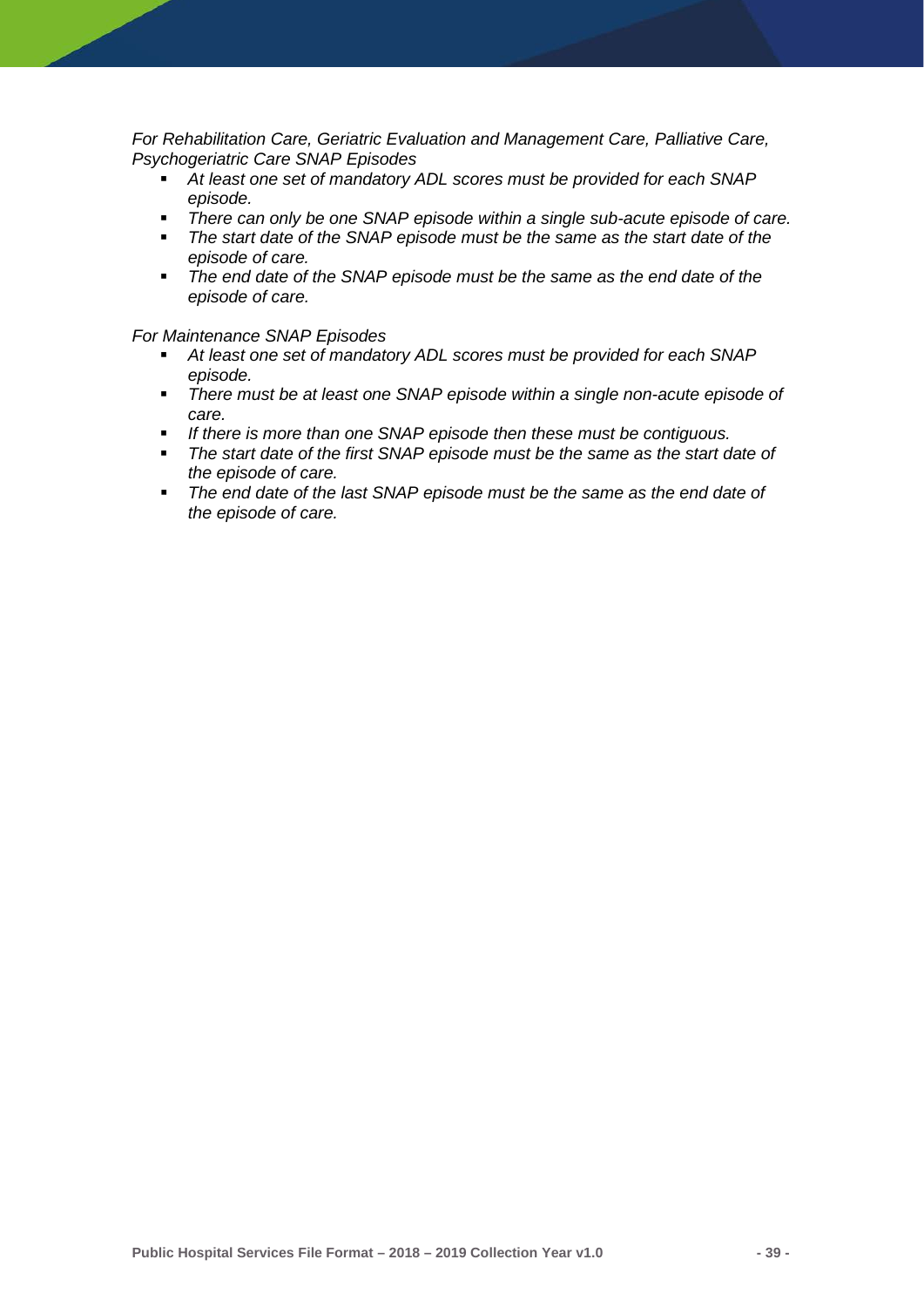# **Palliative Care File**

A record is to be provided on the palliative care details file for each episode of care where the care type is:  $30$  = Palliative care. No record is to be provided if the care type is NOT 30.

The header record is the first record on the file. There is only one header record, followed by the palliative care details records.

| <b>HEADER RECORD</b>                            |         |                                                                             |                                                                 |
|-------------------------------------------------|---------|-----------------------------------------------------------------------------|-----------------------------------------------------------------|
| <b>Facility Number</b>                          | 5 num   | Must be the same as the facility number in the<br>corresponding header file | Right adjusted<br>and zero filled<br>from left                  |
| <b>Extract Period</b>                           | 16 date | From date<br>To date                                                        | ctyymmdd<br>ctyymmdd                                            |
| File Type                                       | 3 char  | Abbreviation to identify file type<br>PAL = Palliative Care                 |                                                                 |
| Number of Records                               | 5 num   | Total number of records in the file                                         | Right adjusted<br>and zero filled<br>from left; zero<br>if null |
| <b>Extraction Software</b><br><b>Identifier</b> | 10 char | Code to identify the version of the software used                           | Left adjusted,<br>blank if null                                 |

| PALLIATIVE CARE DETAILS RECORDS                                                     |         |                                                                                                                                                                                         |                                                |
|-------------------------------------------------------------------------------------|---------|-----------------------------------------------------------------------------------------------------------------------------------------------------------------------------------------|------------------------------------------------|
| <b>Record Identifier</b>                                                            | 1 char  | $N = New$<br>$A =$ Amendment<br>$D = Deletion$<br>$U = Up$ to date                                                                                                                      |                                                |
| <b>Unique Number</b>                                                                | 12 char | A number unique within the facility to identify each<br>admission. This number is not to be reused,<br>regardless of deletions, etc.                                                    | Right adjusted<br>and zero filled<br>from left |
| <b>Patient Identifier</b>                                                           | 8 char  | Unique number to identify the patient within the<br>facility (e.g. Unit record number)                                                                                                  | Right adjusted<br>and zero filled<br>from left |
| <b>Admission Number</b>                                                             | 12 char | Admission number allocated by facility                                                                                                                                                  | Right adjusted<br>and zero filled<br>from left |
| <b>First Admission For</b><br><b>Palliative Care</b><br>Treatment                   | 1 char  | $1 = No$ previous admission for palliative care<br>treatment<br>$2$ = Previous admission for Palliative care<br>treatment                                                               |                                                |
| Previous<br>Specialised Non-<br><b>Admitted Palliative</b><br><b>Care Treatment</b> | 1 char  | 1 = Patient has no previous non-admitted service<br>contacts for Palliative care treatment<br>$2$ = Patient has previous non-admitted service<br>contacts for Palliative care treatment |                                                |
| Filler                                                                              | 4       | <b>Blank</b>                                                                                                                                                                            |                                                |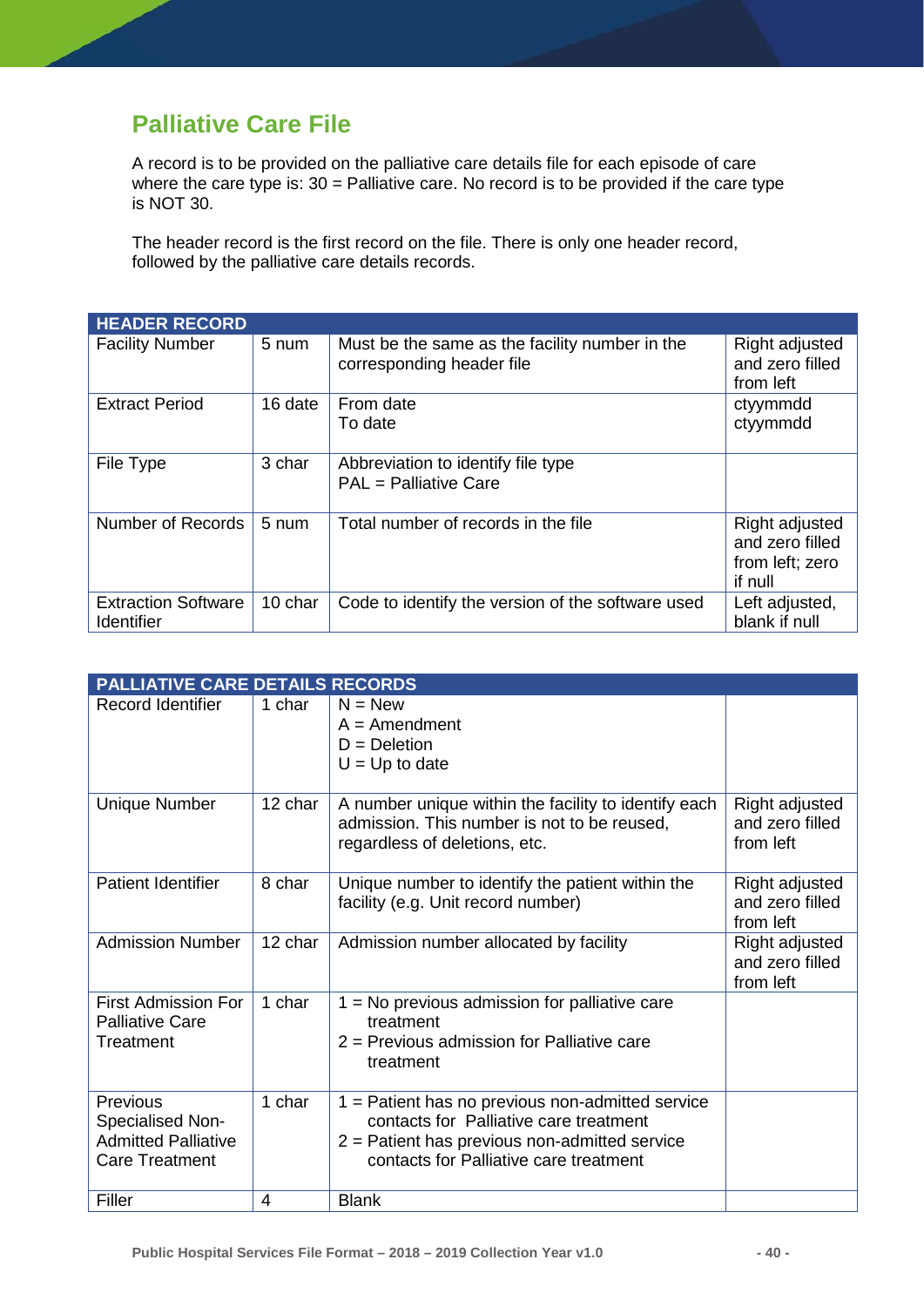# **Department of Veterans' Affairs File**

A record is to be provided on the Department of Veterans' Affairs patient details file where the charges for the episode of care are met by the Department of Veterans' Affairs.

A record is not to be provided if the charges for the episode of care are not met by the Department of Veterans' Affairs.

The header record is the first record on the file. There is only one header record, followed by the Department of Veterans' Affairs details records.

| <b>HEADER RECORD</b>                            |         |                                                                             |                                                                 |
|-------------------------------------------------|---------|-----------------------------------------------------------------------------|-----------------------------------------------------------------|
| <b>Facility Number</b>                          | 5 num   | Must be the same as the facility number in the<br>corresponding header file | Right adjusted<br>and zero filled<br>from left                  |
| <b>Extract Period</b>                           | 16 date | From date<br>To date                                                        | ctyymmdd<br>ctyymmdd                                            |
| File Type                                       | 3 char  | Abbreviation to identify file type<br>DVA = Department of Veterans' Affairs |                                                                 |
| Number of Records                               | 5 num   | Total number of records in the file                                         | Right adjusted<br>and zero filled<br>from left; zero<br>if null |
| <b>Extraction Software</b><br><b>Identifier</b> | 10 char | Code to identify the version of the software used                           | Left adjusted,<br>blank if null                                 |
| Filler                                          | 5       | <b>Blank</b>                                                                |                                                                 |

|                           |         | <b>DEPARTMENT OF VETERANS' AFFAIRS DETAILS RECORDS</b>                                                                              |                                                     |
|---------------------------|---------|-------------------------------------------------------------------------------------------------------------------------------------|-----------------------------------------------------|
| Record Identifier         | 1 char  | $N = New$<br>$A =$ Amendment<br>$D = Deletion$<br>$U = Up$ to date                                                                  |                                                     |
| <b>Unique Number</b>      | 12 char | A number unique within the facility to identify<br>each admission. This number is not to be<br>reused, regardless of deletions etc. | Right adjusted<br>and zero filled<br>from left      |
| <b>Patient Identifier</b> | 8 char  | Unique number to identify the patient within the<br>facility (eg. unit record number)                                               | Right adjusted<br>and zero filled<br>from left      |
| <b>Admission Number</b>   | 12 char | Admission number allocated by facility                                                                                              | Right adjusted<br>and zero filled<br>from left      |
| <b>DVA File Number</b>    | 10 char | The patient's Department of Veterans' Affairs<br>identification number                                                              | Left adjusted<br>and space filled<br>from the right |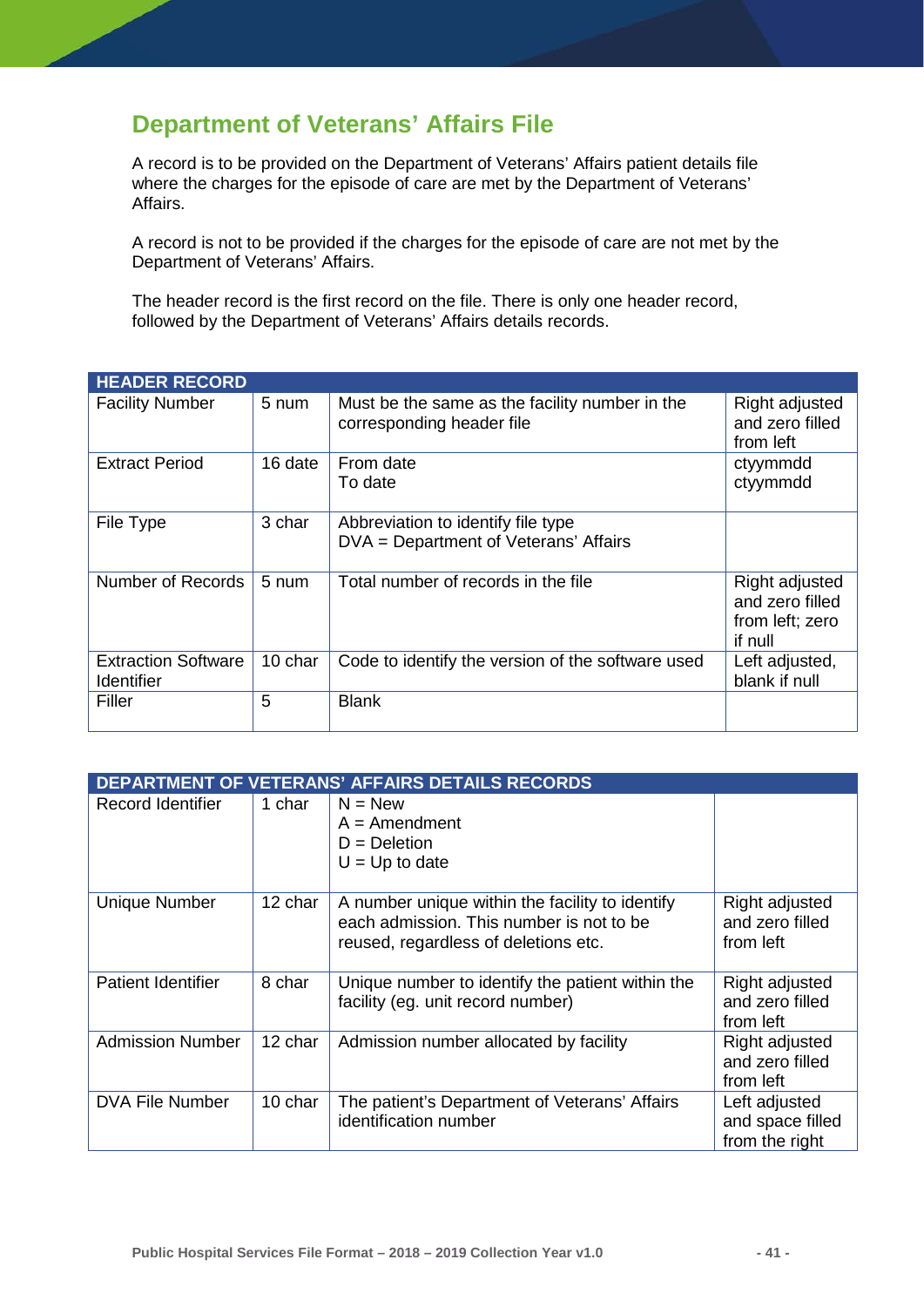| DEPARTMENT OF VETERANS' AFFAIRS DETAILS RECORDS |        |                                                                                            |  |  |  |
|-------------------------------------------------|--------|--------------------------------------------------------------------------------------------|--|--|--|
| DVA Card Type                                   | 1 char | Denotes whether the patient is a gold or white<br>card holder<br>$G = Gold$<br>$W = White$ |  |  |  |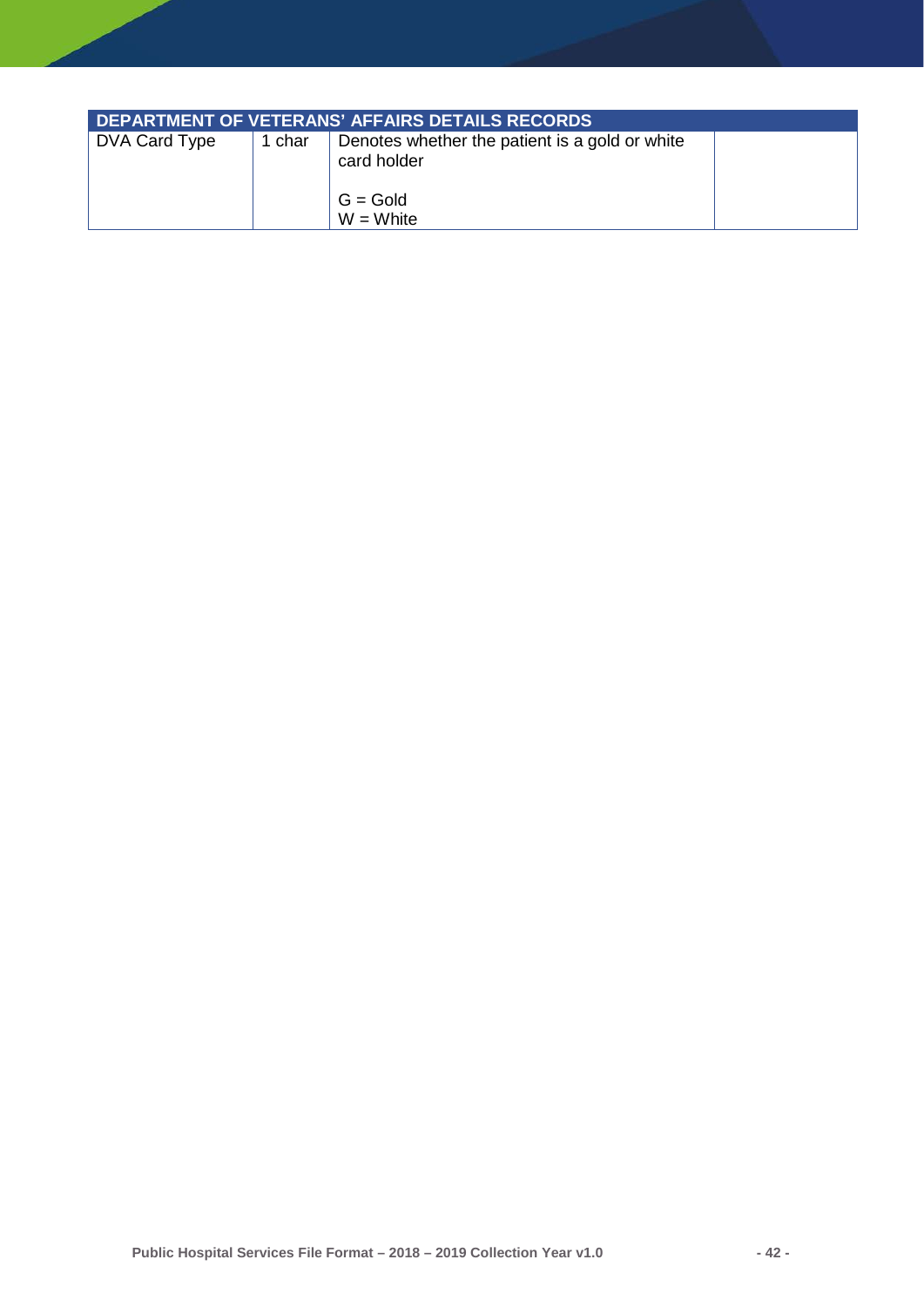# **Workers' Compensation File**

A record is to be provided on the Workers' Compensation file where the charges for the episode of care are eligible to be met by a Queensland workers' compensation insurer. This is currently defined as those episodes where the compensable status is Workers' Compensation Queensland (i.e. payment class is 'WCQ' or 'WCQI').

A record is not to be provided if the charges for the episode of care are not eligible to be met by a Queensland workers' compensation insurer.

The header record is the first record on the file. There is only one header record, followed by the Workers' Compensation Details records.

| <b>HEADER RECORD</b>                     |         |                                                                             |                                                                 |
|------------------------------------------|---------|-----------------------------------------------------------------------------|-----------------------------------------------------------------|
| <b>Facility Number</b>                   | 5 num   | Must be the same as the facility number in the<br>corresponding header file | Right adjusted<br>and zero filled<br>from left                  |
| <b>Extract Period</b>                    | 16 date | From date<br>To date                                                        | ctyymmdd<br>ctyymmdd                                            |
| File Type                                | 3 char  | Abbreviation to identify file type;<br>$WCP = W$ orkers' Compensation       |                                                                 |
| Number of Records                        | 5 num   | Total number of records in the file                                         | Right adjusted<br>and zero filled<br>from left; zero if<br>null |
| <b>Extraction Software</b><br>Identifier | 10 char | Code to identify the version of the software used                           | Left adjusted,<br>blank if null                                 |
| Filler                                   | 682     | <b>Blank</b>                                                                |                                                                 |

|                                                  | <b>WORKERS' COMPENSATION DETAILS RECORDS</b> |                                                                                                                                     |                                                 |  |  |
|--------------------------------------------------|----------------------------------------------|-------------------------------------------------------------------------------------------------------------------------------------|-------------------------------------------------|--|--|
| Record Identifier                                | 1 char                                       | $N = New$<br>$A =$ Amendment<br>$D = Deletion$<br>$U = Up$ to date                                                                  |                                                 |  |  |
| <b>Unique Number</b>                             | 12 char                                      | A number unique within the facility to identify<br>each admission. This number is not to be<br>reused, regardless of deletions etc. | Right adjusted<br>and zero filled<br>from left  |  |  |
| <b>Patient Identifier</b>                        | 8 char                                       | Unique number to identify the patient within the<br>facility (eg. unit record number)                                               | Right adjusted<br>and zero filled<br>from left  |  |  |
| <b>Admission Number</b>                          | 12 char                                      | Admission number allocated by facility                                                                                              | Right adjusted<br>and zero filled<br>from left  |  |  |
| Workers'<br>Compensation<br><b>Record Number</b> | 8 num                                        | The patient's Workers' Compensation record<br>number. Populated on the workers'<br>compensation screen from the admission screen    | Right adjusted<br>and space filled<br>from left |  |  |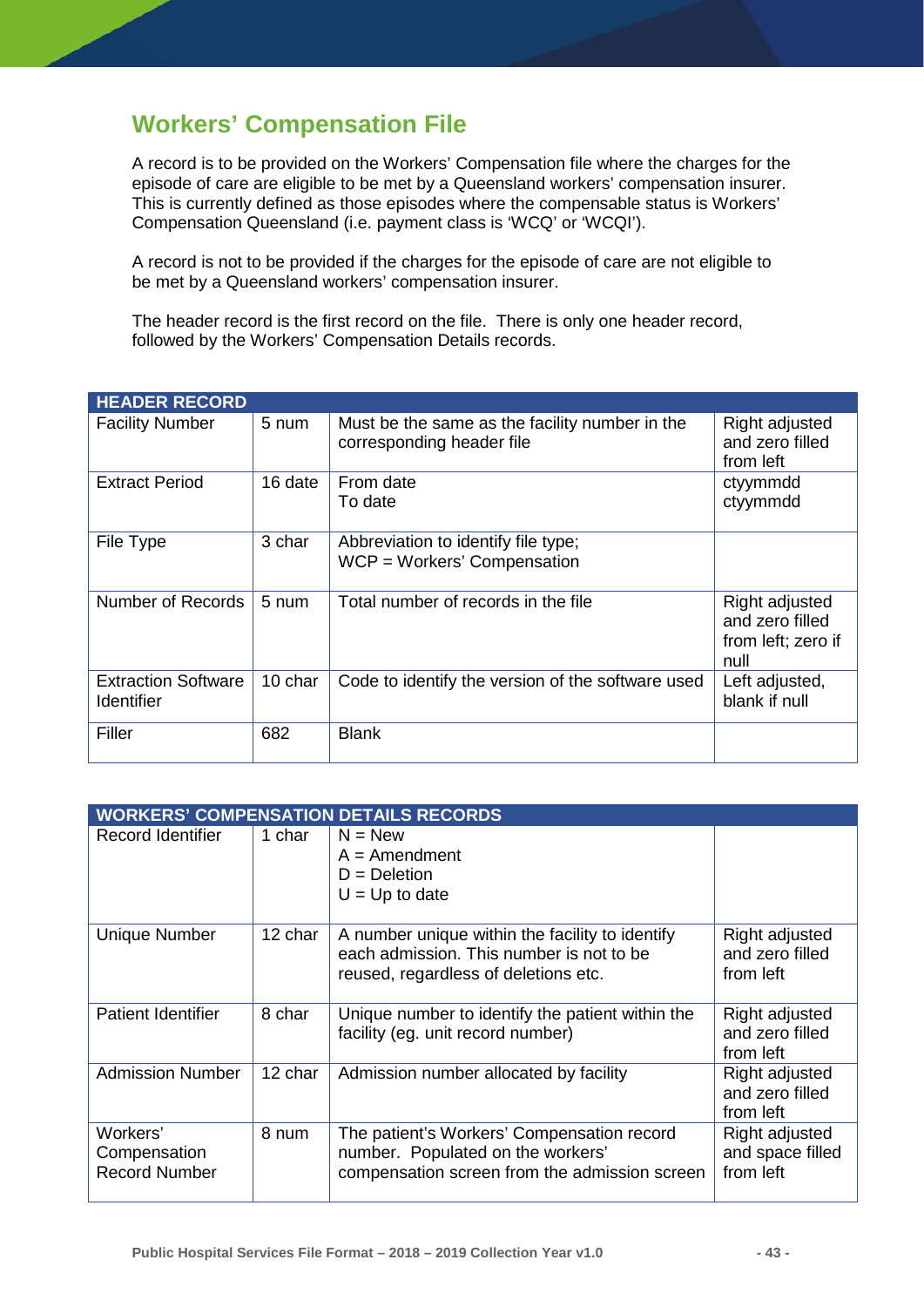|                                    |         | <b>WORKERS' COMPENSATION DETAILS RECORDS</b>                                                                                                                |                                                 |
|------------------------------------|---------|-------------------------------------------------------------------------------------------------------------------------------------------------------------|-------------------------------------------------|
| <b>Payment Class</b>               | 6 char  | The patient's payment class. Populated on the<br>workers' compensation screen from the<br>admission screen                                                  | Left adjusted<br>and space filled<br>from right |
| <b>WC Incident Date</b>            | 8 date  | Date of accident recorded on the workers'<br>compensation screen                                                                                            | ctyymmdd                                        |
| <b>WC Incident Time</b>            | 4 num   | Time of accident recorded on the workers'<br>compensation screen (0000 to 2359) - will<br>default to 0000 if not entered                                    | hhmm (24 hour<br>clock)                         |
| <b>WC Incident Date</b><br>Flag    | 1 char  | Flag to indicate that if incident date is estimated<br>- generated by HQI based on the use of "*' in<br>the WC Incident Date field<br>$Y = Yes$<br>$N = No$ |                                                 |
| <b>WC</b> Incident<br>Location     | 55 char | Free text field used to record the location of the<br>incident. Will have default value of 'UNKNOWN'                                                        | Left adjusted                                   |
| Nature of Injury                   | 55 char | Free text field used to record the nature of the<br>injury. Will have default value of 'UNKNOWN'                                                            | Left adjusted                                   |
| <b>Employer Informed</b>           | 1 char  | Flag to indicate if the employer has been<br>informed of the incident. The default value will<br>be U<br>$Y = Yes$<br>$N = No$<br>$U =$ Unknown             |                                                 |
| <b>Authority Name</b>              | 30 char | Name of authority                                                                                                                                           | Left adjusted,<br>blank if null                 |
| <b>Authority Address</b><br>Line 1 | 30 char | First line of authority address details                                                                                                                     | Left adjusted,<br>blank if null                 |
| <b>Authority Address</b><br>Line 2 | 30 char | Second line of authority address details                                                                                                                    | Left adjusted,<br>blank if null                 |
| <b>Authority Suburb</b>            | 30 char | Suburb of authority address details                                                                                                                         | Left adjusted,<br>blank if null                 |
| <b>Authority Postcode</b>          | 4 num   | Postcode of authority address details                                                                                                                       | Blank if null                                   |
| <b>Employer Name</b>               | 30 char | Name of employer                                                                                                                                            | Left adjusted,<br>blank if null                 |
| <b>Employer Address</b><br>Line 1  | 30 char | First line of employer address details                                                                                                                      | Left adjusted,<br>blank if null                 |
| <b>Employer Address</b><br>Line 2  | 30 char | Second line of employer address details                                                                                                                     | Left adjusted,<br>blank if null                 |
| <b>Employer Suburb</b>             | 30 char | Suburb of employer address details                                                                                                                          | Left adjusted,<br>blank if null                 |
| <b>Employer Postcode</b>           | 4 num   | Postcode of employer address details                                                                                                                        | Blank if null                                   |
| <b>Insurer Name</b>                | 30 char | Name of insurer                                                                                                                                             | Left adjusted,<br>blank if null                 |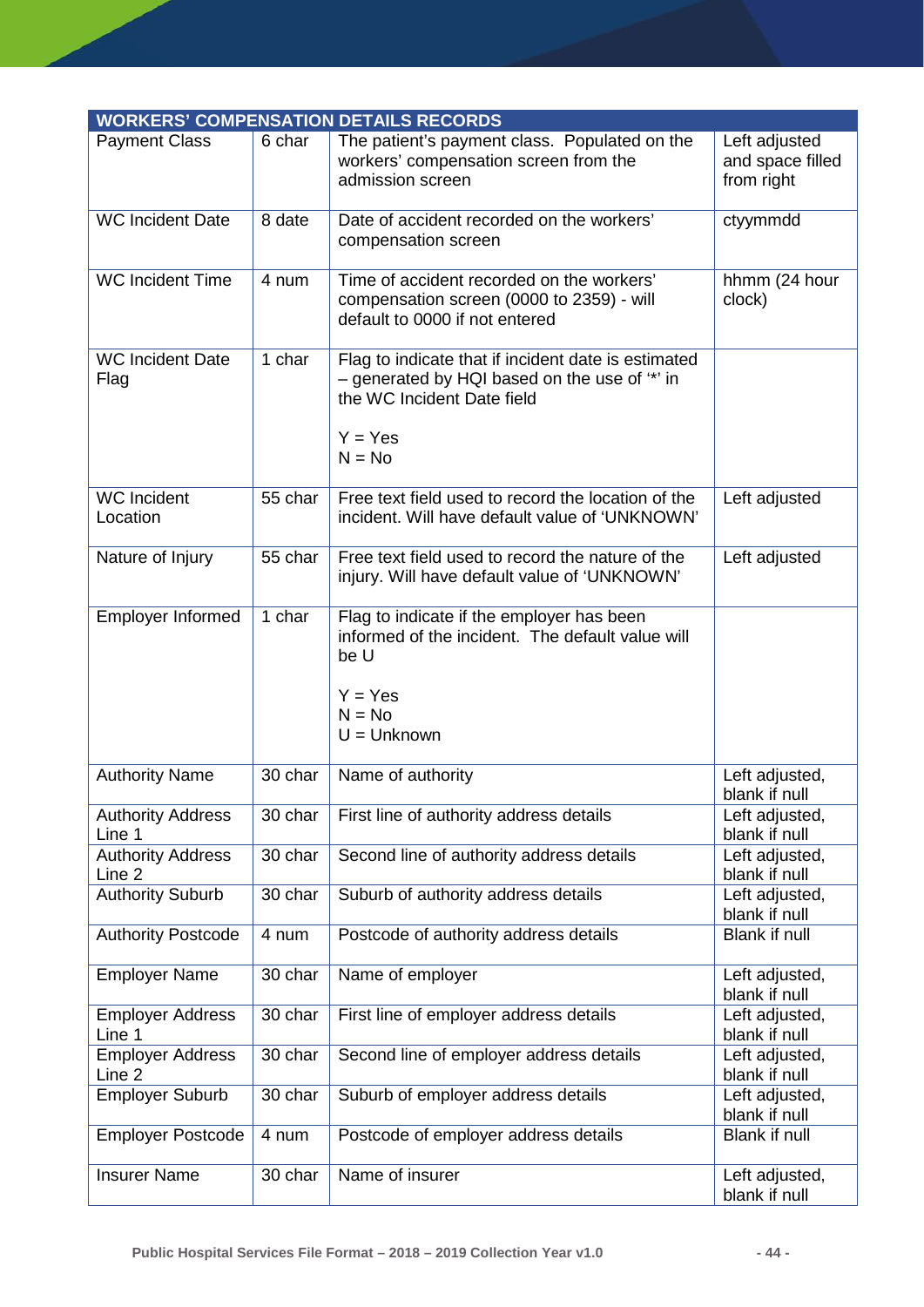|                                    |         | <b>WORKERS' COMPENSATION DETAILS RECORDS</b>                                                                              |                                                                   |
|------------------------------------|---------|---------------------------------------------------------------------------------------------------------------------------|-------------------------------------------------------------------|
| <b>Insurer Address</b><br>Line 1   | 30 char | First line of insurer address details                                                                                     | Left adjusted,<br>blank if null                                   |
| <b>Insurer Address</b><br>Line 2   | 30 char | Second line of insurer address details                                                                                    | Left adjusted,<br>blank if null                                   |
| <b>Insurer Suburb</b>              | 30 char | Suburb of insurer address details                                                                                         | Left adjusted,<br>blank if null                                   |
| <b>Insurer Postcode</b>            | 4 num   | Postcode of insurer address details                                                                                       | <b>Blank if null</b>                                              |
| <b>Solicitor Name</b>              | 30 char | Name of solicitor                                                                                                         | Left adjusted,<br>blank if null                                   |
| <b>Solicitor Address</b><br>Line 1 | 30 char | First line of solicitor address details                                                                                   | Left adjusted,<br>blank if null                                   |
| <b>Solicitor Address</b><br>Line 2 | 30 char | Second line of solicitor address details                                                                                  | Left adjusted,<br>blank if null                                   |
| <b>Solicitor Suburb</b>            | 30 char | Suburb of solicitor address details                                                                                       | Left adjusted,<br>blank if null                                   |
| <b>Solicitor Postcode</b>          | 4 num   | Postcode of solicitor address details                                                                                     | <b>Blank if null</b>                                              |
| Status 1                           | 2 char  | Identifies how the WC Incident occurred.<br>Possible values are AW, TW, FW, or U                                          | Left adjusted<br>and space filled<br>from right                   |
| Status <sub>2</sub>                | 2 char  | Identifies the patient's role in the WC Incident if<br>it was a road incident. Possible values are C, D,<br>MC, PA, or PD | Left adjusted<br>and space filled<br>from right, blank<br>if null |
| <b>Claim Number</b>                | 20 char | Claim number entered on the workers'<br>compensation screen                                                               | Left adjusted<br>and space filled<br>from right                   |
| Occupation                         | 30 char | Occupation when incident occurred. Will have<br>default value of 'UNKNOWN'                                                | Left adjusted                                                     |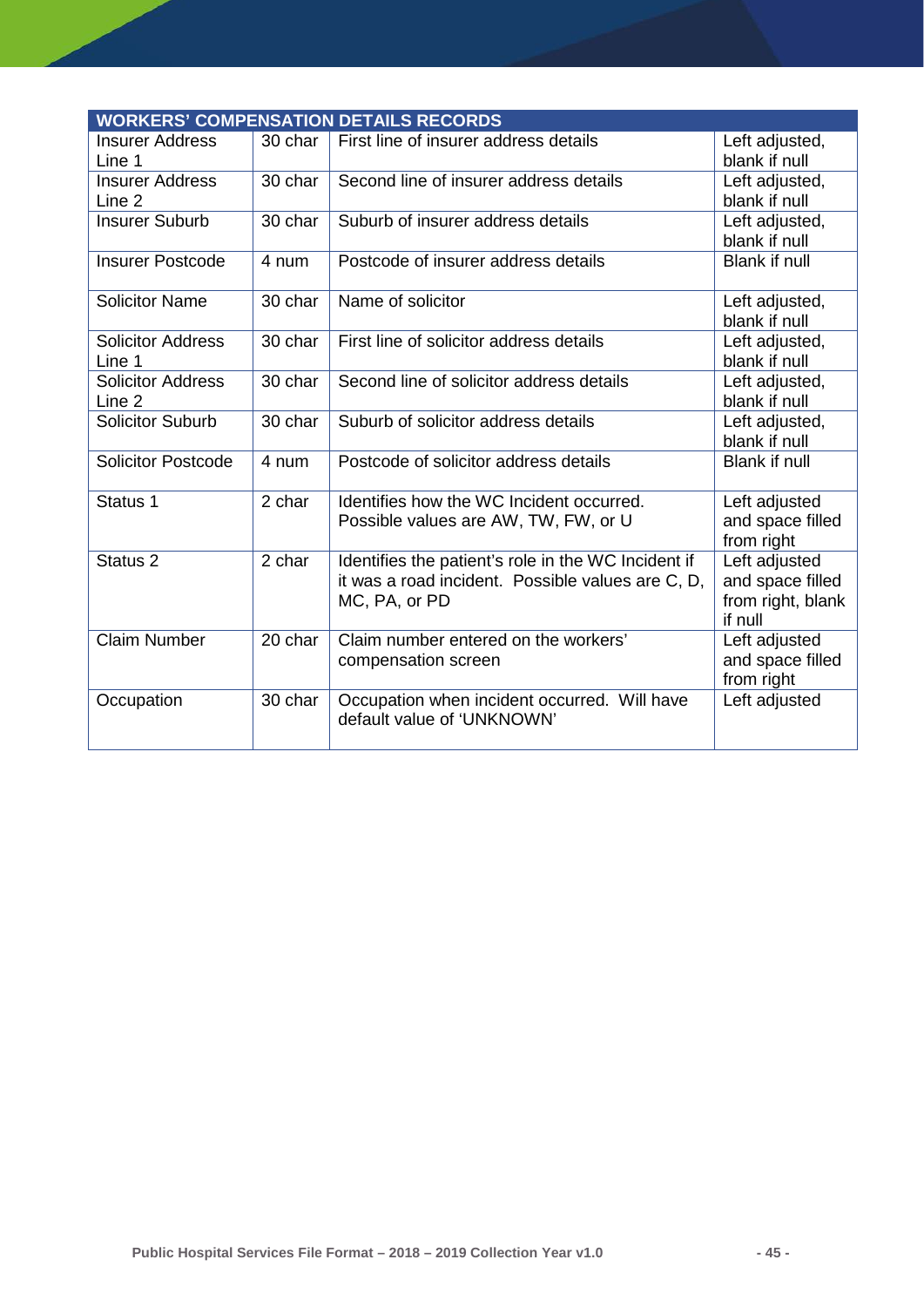### **Australasian Rehabilitation Outcomes Centre File**

The header record is the first record on the file. From 1 July 2013 AROC data will not be entered on HBCIS and only the header record will be provided in the AROC extract file.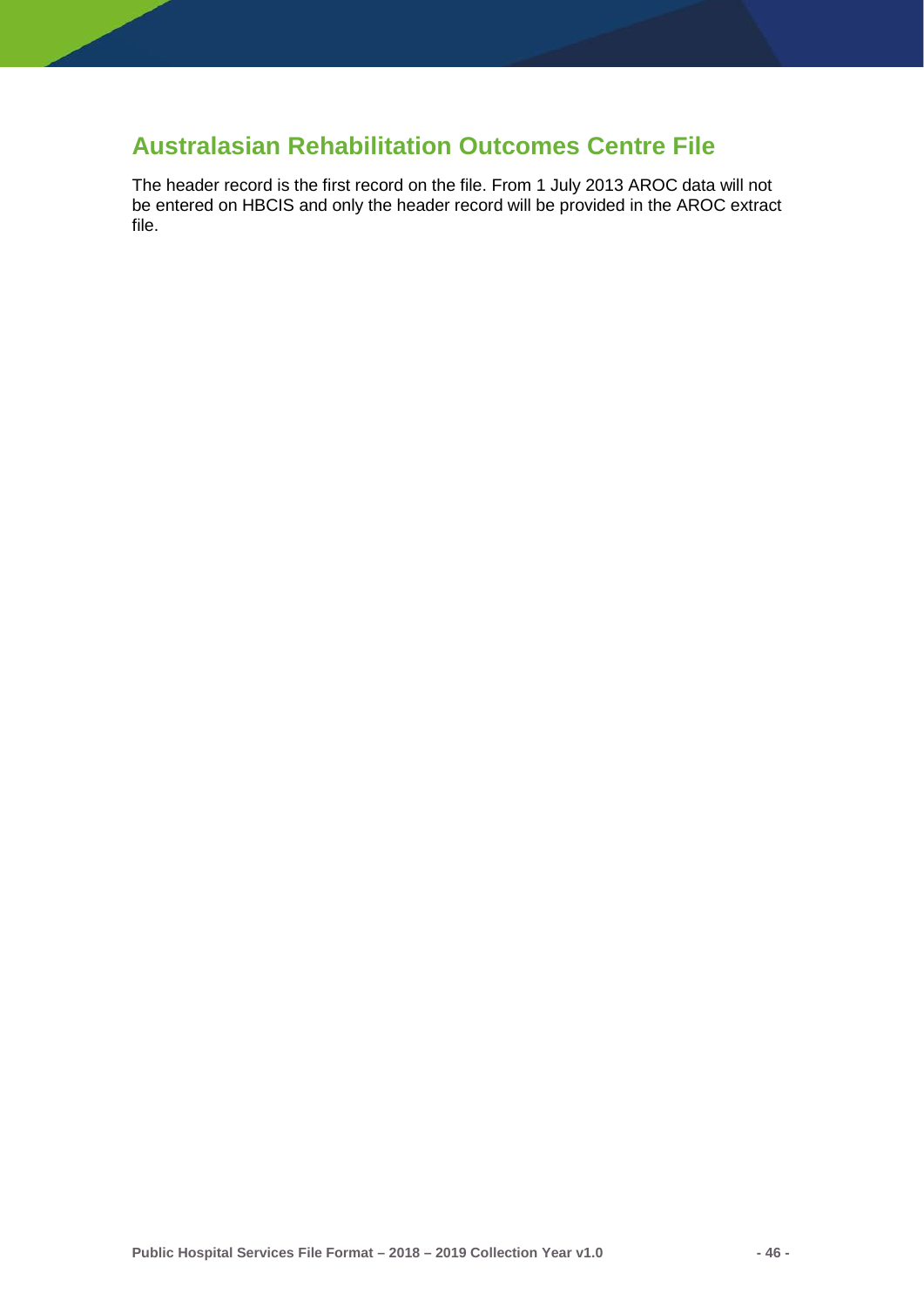# **Telehealth Inpatient Details File**

A record is to be provided on the HQI Telehealth Inpatient Details file for each Telehealth event within an episode of care as recorded on the Telehealth Inpatient Details HBCIS screen.

A record should not be provided where a Telehealth service has not been provided to an admitted patient.

The header file is the first record on the file. There is only one header record, followed by the Telehealth Inpatient Details records.

| <b>HEADER RECORD</b>              |         |                                                                                |                                                                |
|-----------------------------------|---------|--------------------------------------------------------------------------------|----------------------------------------------------------------|
| <b>Facility Number</b>            | 5 num   | Must be the same as the facility number in the<br>corresponding header file    | Right adjusted<br>and zero filled<br>from the left             |
| <b>Extract Period</b>             | 16 date | From date<br>To date                                                           | ctyymmdd<br>ctyymmdd                                           |
| File Type                         | 3 char  | Abbreviation to identify file type TID= Telehealth<br><b>Inpatient Details</b> |                                                                |
| Number of<br>Records              | 5 num   | Total number of records in the file                                            | Right adjusted<br>and zero filled<br>from left<br>zero if null |
| Extraction<br>software identifier | 10 char | Code to identify version of software used                                      | Left adjusted<br>blank if null                                 |
| Filler                            | 49      | <b>Blank</b>                                                                   |                                                                |

|                                                    | <b>TELEHEALTH INPATIENT DETAILS RECORDS</b> |                                                                                                                                  |                                                |
|----------------------------------------------------|---------------------------------------------|----------------------------------------------------------------------------------------------------------------------------------|------------------------------------------------|
| Record identifier                                  | 1 char                                      | $N = New$<br>$A =$ Amendment<br>$D = Deleted$<br>$U = Up$ to date                                                                |                                                |
| <b>Unique Number</b>                               | 12 char                                     | A number unique within the facility to identify each<br>admission. This number is not be reused,<br>regardless of deletions etc. | Right adjusted<br>and zero filled<br>from left |
| <b>Patient Identifier</b>                          | 8 char                                      | Unique number to identify the patient within the<br>facility (e.g. unit record number)                                           | Right adjusted<br>and zero filled<br>from left |
| Admission<br>Number                                | 12 char                                     | Admission number allocated by facility                                                                                           | Right adjusted<br>and zero filled<br>from left |
| <b>Telehealth Event</b><br>(session)<br>Identifier | 8 num                                       | A unique number that identifies each Telehealth<br>event within an episode of care                                               |                                                |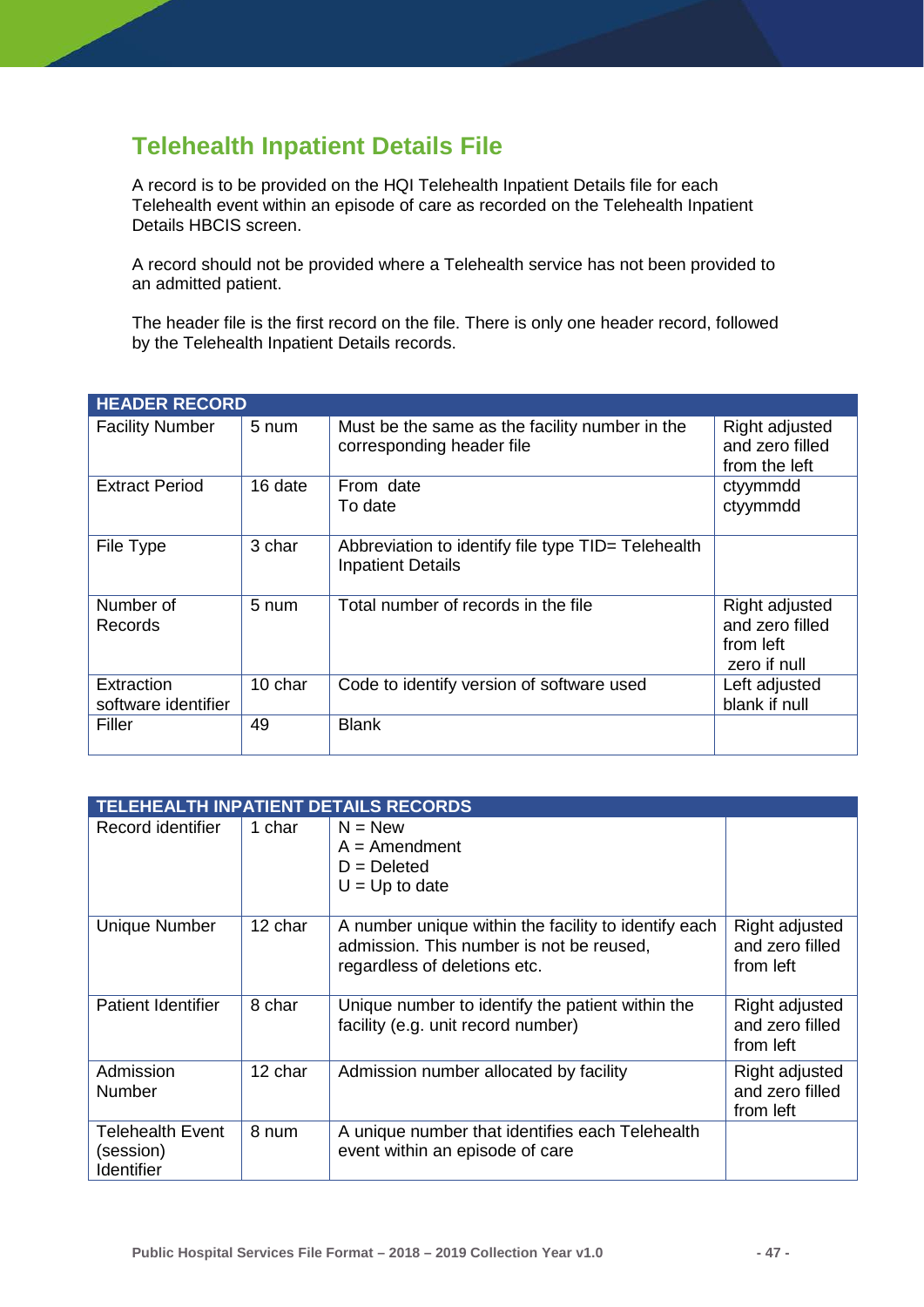| <b>TELEHEALTH INPATIENT DETAILS RECORDS</b>                |        |                                                                                                                                                                                                                                                                                                                                                                                                                                                                                                                                                                                                                                                                                                        |                                                |
|------------------------------------------------------------|--------|--------------------------------------------------------------------------------------------------------------------------------------------------------------------------------------------------------------------------------------------------------------------------------------------------------------------------------------------------------------------------------------------------------------------------------------------------------------------------------------------------------------------------------------------------------------------------------------------------------------------------------------------------------------------------------------------------------|------------------------------------------------|
| <b>Retrieval</b><br><b>Services</b><br>Queensland<br>(RSQ) | 1 num  | Currently not required                                                                                                                                                                                                                                                                                                                                                                                                                                                                                                                                                                                                                                                                                 | Blank if null                                  |
| <b>Provider Facility</b>                                   | 5 num  | A code that identifies the facility delivering clinical<br>activity for an admitted patient Telehealth event                                                                                                                                                                                                                                                                                                                                                                                                                                                                                                                                                                                           | Right adjusted<br>and zero filled<br>from left |
| <b>Provider Unit</b>                                       | 4 char | A code that identifies the clinical unit of the<br>provider facility for an admitted patient Telehealth<br>event                                                                                                                                                                                                                                                                                                                                                                                                                                                                                                                                                                                       | Left adjusted                                  |
| <b>Telehealth Event</b><br>Type                            | 2 num  | The type of clinical activity delivered by a provider<br>facility during an admitted patient Telehealth<br>event<br>$01 = Ward$ round<br>$02$ = Clinical consultation<br>$03$ = Discharge planning case conference<br>04 = Cancer care case conference<br>$05$ = Psychiatric case conference<br>06 = Multidisciplinary case conference<br>$98 = Other$<br>99 = Not stated/unknown<br>Hospitals using HBCIS should supply the<br>following<br>$19 = Ward$ round<br>$20$ = Clinical consultation<br>21 = Discharge planning case conference<br>22 = Cancer care case conference<br>23 = Psychiatric case conference<br>24 = Multidisciplinary case conference<br>$98 = Other$<br>99 = Not stated/unknown | Right adjusted<br>and zero filled<br>from left |
| <b>Start Date</b>                                          | 8 date | The date on which a Telehealth session<br>commenced                                                                                                                                                                                                                                                                                                                                                                                                                                                                                                                                                                                                                                                    | ctyymmdd                                       |
| <b>Start Time</b>                                          | 4 num  | The time when a Telehealth event commenced                                                                                                                                                                                                                                                                                                                                                                                                                                                                                                                                                                                                                                                             | hhmm $(24)$<br>hour clock)                     |
| <b>End Date</b>                                            | 8 date | The date on which a Telehealth session was<br>completed                                                                                                                                                                                                                                                                                                                                                                                                                                                                                                                                                                                                                                                | ctyymmdd                                       |
| End Time                                                   | 4 num  | The time when a Telehealth session was<br>completed                                                                                                                                                                                                                                                                                                                                                                                                                                                                                                                                                                                                                                                    | hhmm $(24)$<br>hour clock)                     |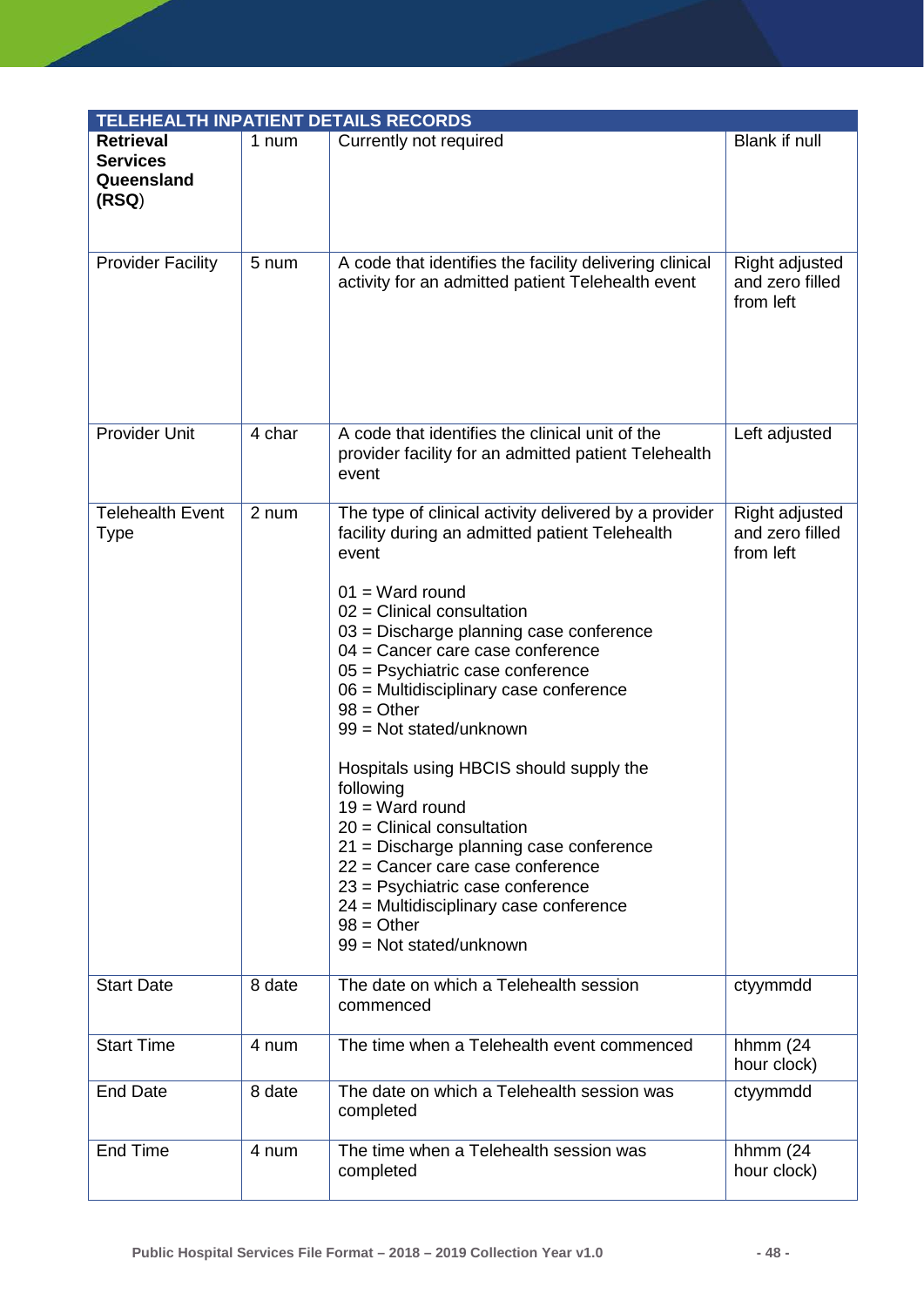| <b>TELEHEALTH INPATIENT DETAILS RECORDS</b> |       |                                                                                                                                                                                                                                                                |                            |
|---------------------------------------------|-------|----------------------------------------------------------------------------------------------------------------------------------------------------------------------------------------------------------------------------------------------------------------|----------------------------|
| Event Count                                 | 3 num | Count of Telehealth events within a Telehealth<br>session                                                                                                                                                                                                      |                            |
| <b>Total Duration</b>                       | 4 num | The total duration of a Telehealth session                                                                                                                                                                                                                     | hhmm $(24)$<br>hour clock) |
| <b>Average Duration</b>                     | 4 num | The average duration of a Telehealth event                                                                                                                                                                                                                     | hhmm $(24)$<br>hour clock) |
| Telehealth<br>Provider Type                 | 2 num | The type of health professional that provides a<br>Telehealth event to an admitted patient.<br>$01$ = Medical officer<br>$03$ = Other health professional Nurse<br>04 = Other health professional Allied Health<br>$98 = Other$<br>$99 = Not stated / unknown$ |                            |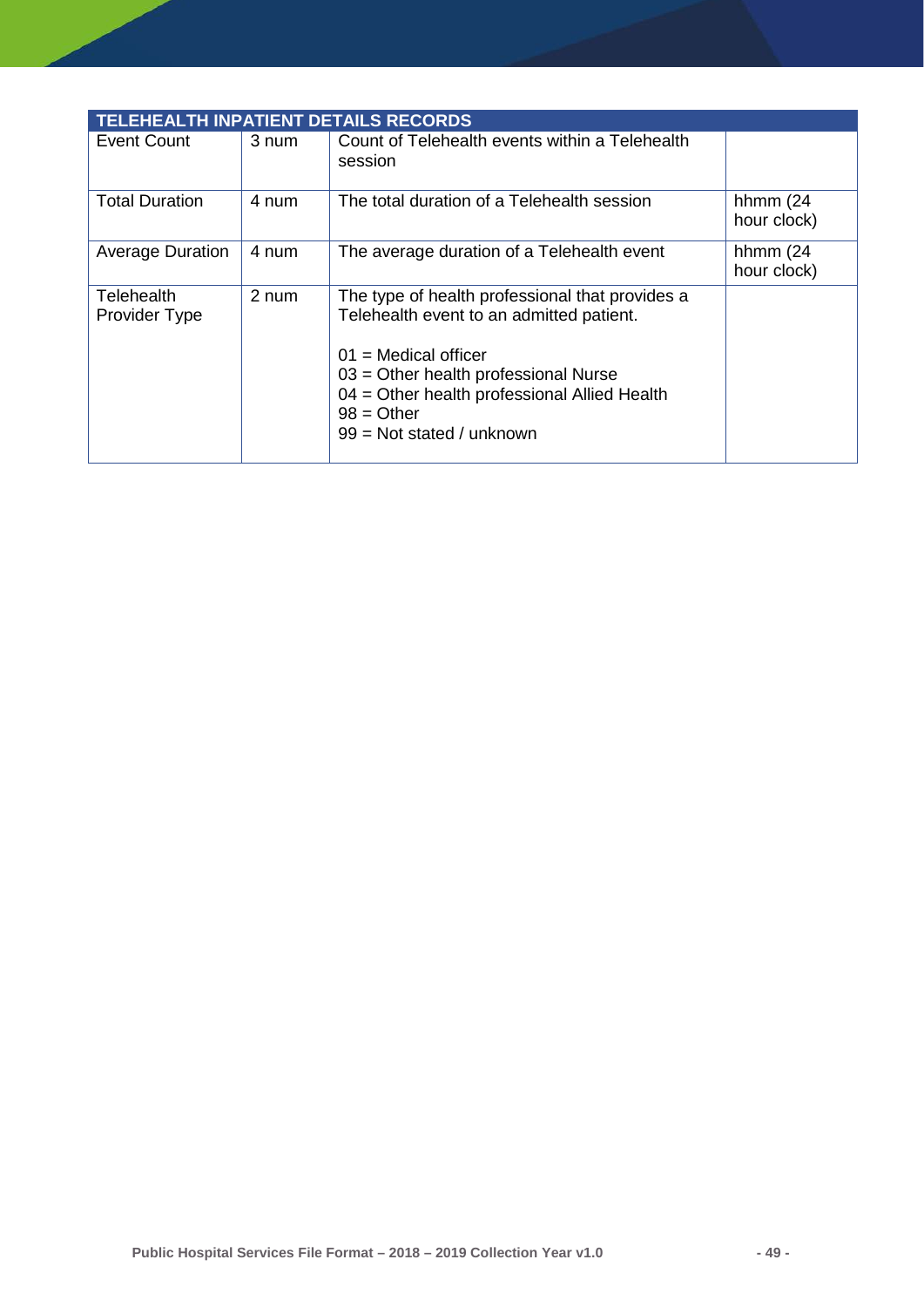# **Public Validation Rules**

These validation rules apply only to New (N), Amendment (A) and Delete (D) records. For Up to date (U) records, other validation rules apply.

# **Patient details records**

| <b>Data Item</b>                  | <b>Guidelines</b>                                           |
|-----------------------------------|-------------------------------------------------------------|
| <b>Record Identifier</b>          | Must be a valid value                                       |
|                                   | Must not be null                                            |
|                                   |                                                             |
| <b>Unique Number</b>              | Must not be used more than once by facility                 |
|                                   | Must not be null                                            |
|                                   | Must not be zero                                            |
|                                   | Must be unique for each admission within facility           |
|                                   |                                                             |
| <b>Patient Identifier</b>         | Must not be null                                            |
|                                   | Must not be zero                                            |
|                                   | Must be unique for each patient within facility             |
|                                   |                                                             |
| <b>Admission Number</b>           | Must not be null                                            |
|                                   | Must not be zero                                            |
|                                   | Must be unique for each admission of a particular patient   |
|                                   | within facility                                             |
|                                   |                                                             |
| <b>Family Name</b>                | Must not be null                                            |
|                                   |                                                             |
| <b>Patient First name</b>         | No validation                                               |
|                                   |                                                             |
| <b>Patient Second name</b>        | No validation                                               |
|                                   |                                                             |
| <b>Address of Usual Residence</b> | No validation                                               |
|                                   |                                                             |
| Location (Suburb/town) of Usual   | Must not be null                                            |
| Residence                         | Validated against Locality Data Set parts with the Postcode |
|                                   | and Locality of Usual Residence                             |
|                                   |                                                             |
| Postcode of Usual Residence       | Must not be null                                            |
|                                   | Validated against Locality Data Set parts with the Postcode |
|                                   | and Locality of Usual Residence                             |
|                                   |                                                             |
| <b>State of Usual Residence</b>   | Must not be null                                            |
|                                   | Validated against a list of State codes                     |
|                                   |                                                             |
| <b>Sex</b>                        | Must not be null                                            |
|                                   | Validated against a list of valid sex codes                 |
|                                   |                                                             |
| Date of Birth                     | Must not be null                                            |
|                                   | Must be a valid date                                        |
|                                   | Must not be in the future (ie. past current date)           |
|                                   | Must not be after the admission date                        |
|                                   | Must not be more than 124 years prior to admission date     |
|                                   |                                                             |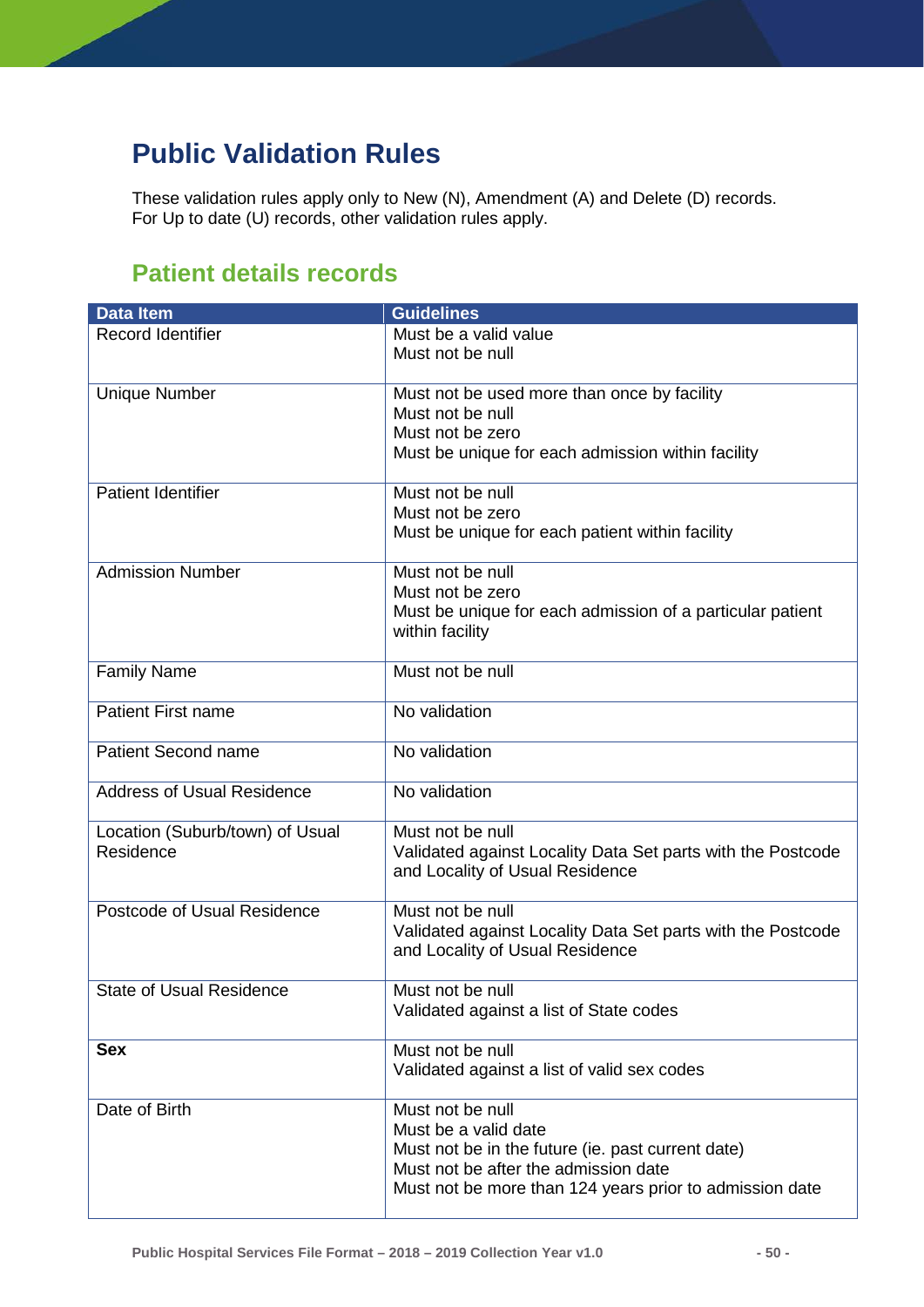| <b>Data Item</b>                              | <b>Guidelines</b>                                                                                                                                                                                                                                                                                          |
|-----------------------------------------------|------------------------------------------------------------------------------------------------------------------------------------------------------------------------------------------------------------------------------------------------------------------------------------------------------------|
| <b>Estimated Date of Birth Indicator</b>      | Can be null<br>Validated against a list of estimated date of birth indicator<br>codes                                                                                                                                                                                                                      |
| <b>Marital Status</b>                         | Must not be null<br>Validated against a list of marital status codes                                                                                                                                                                                                                                       |
| Country of Birth                              | Must not be null<br>Validated against country codes                                                                                                                                                                                                                                                        |
| <b>Indigenous Status</b>                      | Validated against a list of indigenous status codes<br>Must not be null                                                                                                                                                                                                                                    |
| Occupation                                    | Currently not required, no validation                                                                                                                                                                                                                                                                      |
| <b>Labour Force Status</b>                    | Currently not required, no validation                                                                                                                                                                                                                                                                      |
| <b>Medicare Eligibility</b>                   | Must not be null<br>Validated against a list of Medicare eligibility codes                                                                                                                                                                                                                                 |
| <b>Medicare Number</b>                        | Must be a valid Medicare number, if not null<br>11 digit Medicare number required<br>The eleventh digit is the number that precedes the patient's<br>name on the card (the sub numerate).<br>If a sub numerate cannot be supplied, the eleventh digit of<br>the Medicare number should be provided as zero |
| Australian South Sea Islander Status          | Must not be null<br>Must be 1, 2 or 9                                                                                                                                                                                                                                                                      |
| <b>Contact for Feedback Indicator</b>         | Must not be null<br>Must be Y, N or U                                                                                                                                                                                                                                                                      |
| Telephone Number - Home                       | Can be null                                                                                                                                                                                                                                                                                                |
| Telephone Number - Mobile                     | Can be null                                                                                                                                                                                                                                                                                                |
| Telephone Number - Business or<br><b>Work</b> | Can be null                                                                                                                                                                                                                                                                                                |
| Hospital Insurance health fund code           | Can be null<br>Validated against a list of Hospital Insurance health fund<br>codes                                                                                                                                                                                                                         |
| Hospital Insurance health fund<br>description | Can be null<br>Should contain description when health fund code is 'Other'                                                                                                                                                                                                                                 |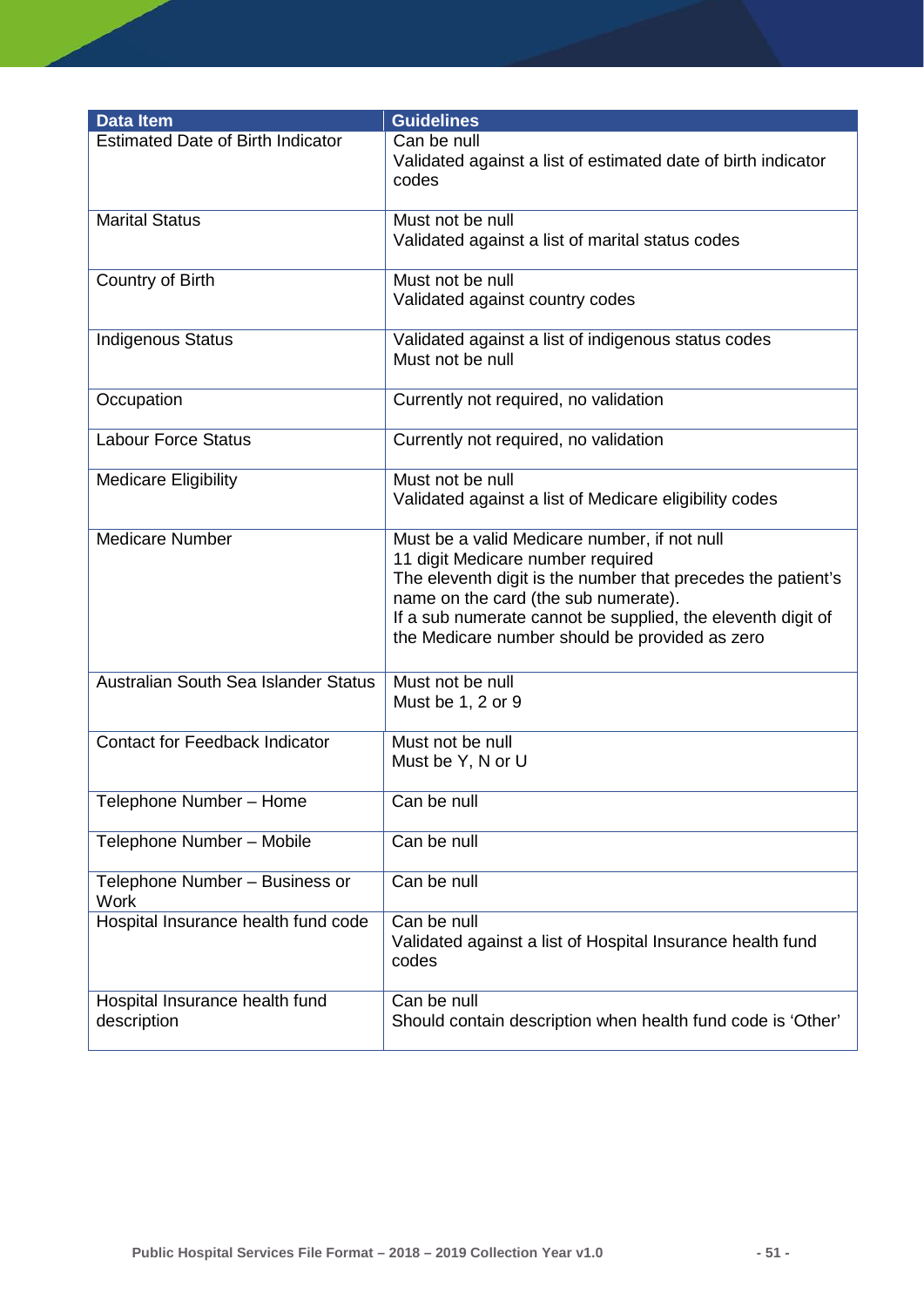# **Admission details records**

| <b>Data Item</b>                   | <b>Guidelines</b>                                                                 |
|------------------------------------|-----------------------------------------------------------------------------------|
| <b>Record Identifier</b>           | Must be a valid value                                                             |
|                                    | Must not be null                                                                  |
|                                    |                                                                                   |
| <b>Unique Number</b>               | Must not be used more than once by facility                                       |
|                                    | Must not be null                                                                  |
|                                    | Must not be zero                                                                  |
|                                    | Must be unique for each patient within facility                                   |
|                                    |                                                                                   |
| <b>Patient Identifier</b>          | Must not be null                                                                  |
|                                    | Must not be zero                                                                  |
|                                    | Must be unique for each patient within facility                                   |
| <b>Admission Number</b>            | Must not be null                                                                  |
|                                    | Must not be zero                                                                  |
|                                    | Must be unique for each admission of a particular patient                         |
|                                    | within facility                                                                   |
|                                    |                                                                                   |
| <b>Admission Date</b>              | Must not be null                                                                  |
|                                    | Must be a valid date                                                              |
|                                    | Must not be in the future (i.e. past current date)                                |
|                                    | Must not be before the birth date of the patient                                  |
|                                    | Must be before or on separation date                                              |
|                                    |                                                                                   |
| <b>Time of Admission</b>           | Must not be null                                                                  |
|                                    | Must be a valid time                                                              |
|                                    | Must be before the separation time, if admitted the same                          |
|                                    | day as separated                                                                  |
| <b>Account Class</b>               | No Validation                                                                     |
|                                    |                                                                                   |
| <b>Chargeable Status</b>           | Validated against a list of chargeable status codes                               |
|                                    | Must not be null                                                                  |
|                                    |                                                                                   |
| Care Type                          | Validated against a list of care type codes                                       |
|                                    | Must not be null                                                                  |
|                                    |                                                                                   |
| <b>Compensable Status</b>          | Validated against a list of compensable status codes                              |
|                                    | Must not be null                                                                  |
|                                    |                                                                                   |
| <b>Band</b>                        | Validated against a list of band codes, if not null                               |
|                                    | Must be a same day patient                                                        |
| <b>Source of Referral/Transfer</b> |                                                                                   |
|                                    | Validated against a list of source of referral/transfer codes<br>Must not be null |
|                                    |                                                                                   |
| <b>Transferring from Facility</b>  | Must not be null if source of referral/transfer is 16, 23, 24,                    |
|                                    | 25 or 31                                                                          |
|                                    | Only applicable if source of referral/transfer is 16, 23, 24,                     |
|                                    | 25 or 31                                                                          |
|                                    | Must be a valid facility number                                                   |
|                                    |                                                                                   |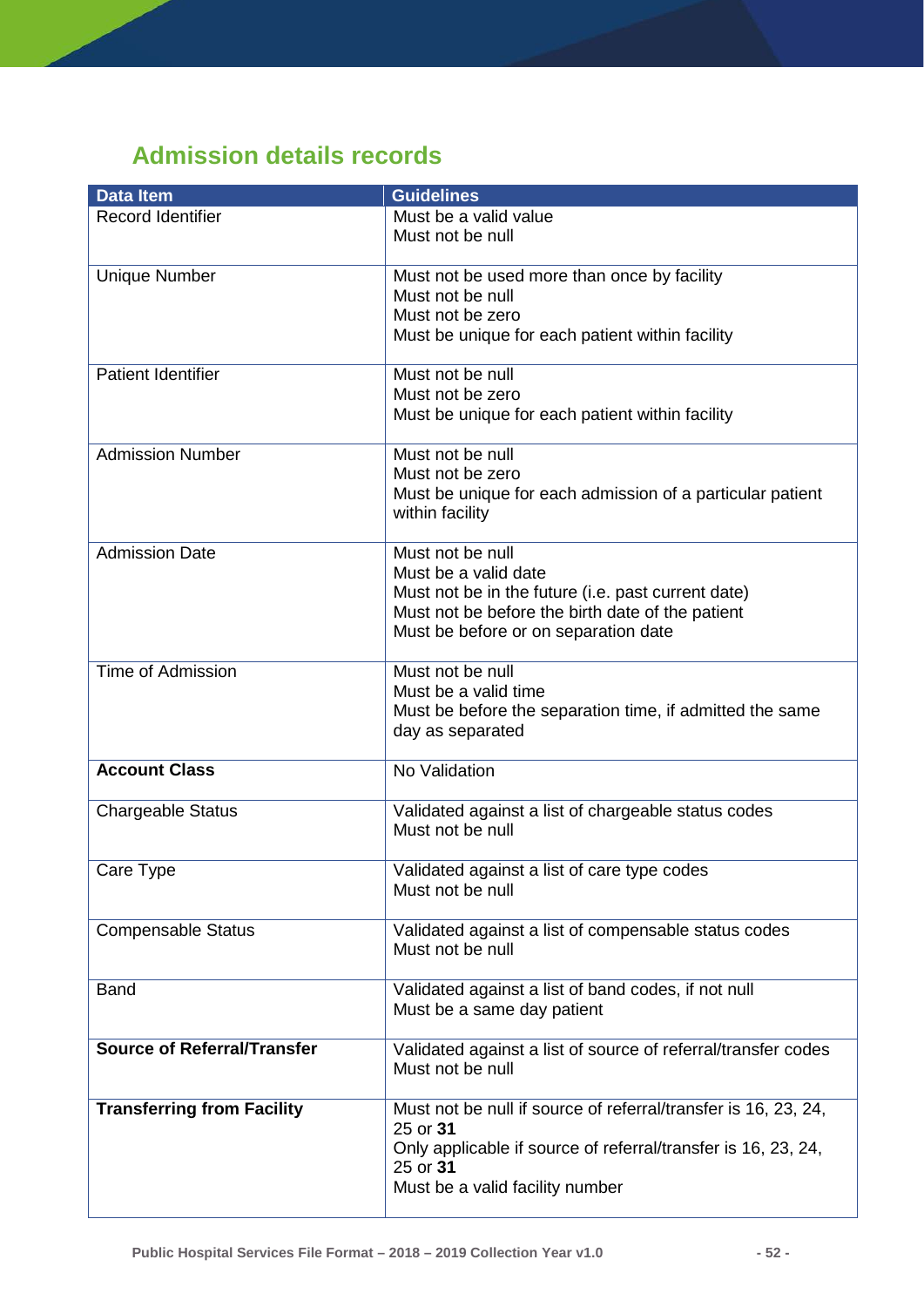| <b>Data Item</b>                    | <b>Guidelines</b>                                                                                                                                          |
|-------------------------------------|------------------------------------------------------------------------------------------------------------------------------------------------------------|
| Hospital Insurance                  | Validated against a list of Hospital Insurance codes<br>Must not be null                                                                                   |
| <b>Separation Date</b>              | Must not be null<br>Must be a valid date<br>Must not be in the future (ie. past current date)<br>Must be on or after admission date                        |
| <b>Separation Time</b>              | Must not be null<br>Must be a valid time<br>Must be after admission time                                                                                   |
| <b>Mode of Separation</b>           | Validated against a list of mode of separation codes<br>Must not be null                                                                                   |
| <b>Transferring to Facility</b>     | Must not be null if mode of separation is 12, 15, 16 or 31<br>Only applicable if mode of separation is 12, 15, 16 or 31<br>Must be a valid facility number |
| <b>DRG</b>                          | No validation                                                                                                                                              |
| <b>MDC</b>                          | No validation                                                                                                                                              |
| <b>Baby Admission Weight</b>        | Must not be null if patient age is under 29 days, or<br>admission weight is less than 2500 grams                                                           |
| <b>Admission Ward</b>               | Must not be null<br>No validation                                                                                                                          |
| <b>Admission Unit</b>               | No validation                                                                                                                                              |
| <b>Standard Unit Code</b>           | Must not be null<br>Must be a valid standard unit code                                                                                                     |
| <b>Treating Doctor at Admission</b> | Must not be null                                                                                                                                           |
| <b>Planned Same Day</b>             | Must be Y or N                                                                                                                                             |
| <b>Elective Patient Status</b>      | Must not be null<br>Must be a valid elective patient status code                                                                                           |
| <b>Qualification Status</b>         | Can be null<br>Validated against a list of qualification status codes<br>Must not be null if care type is 05                                               |
| <b>Standard Ward Code</b>           | Can be null<br>Must be a valid standard ward code                                                                                                          |
| <b>Contract Role</b>                | Can be null<br>Must be a valid contract role code<br>Must not be null if funding source is 10                                                              |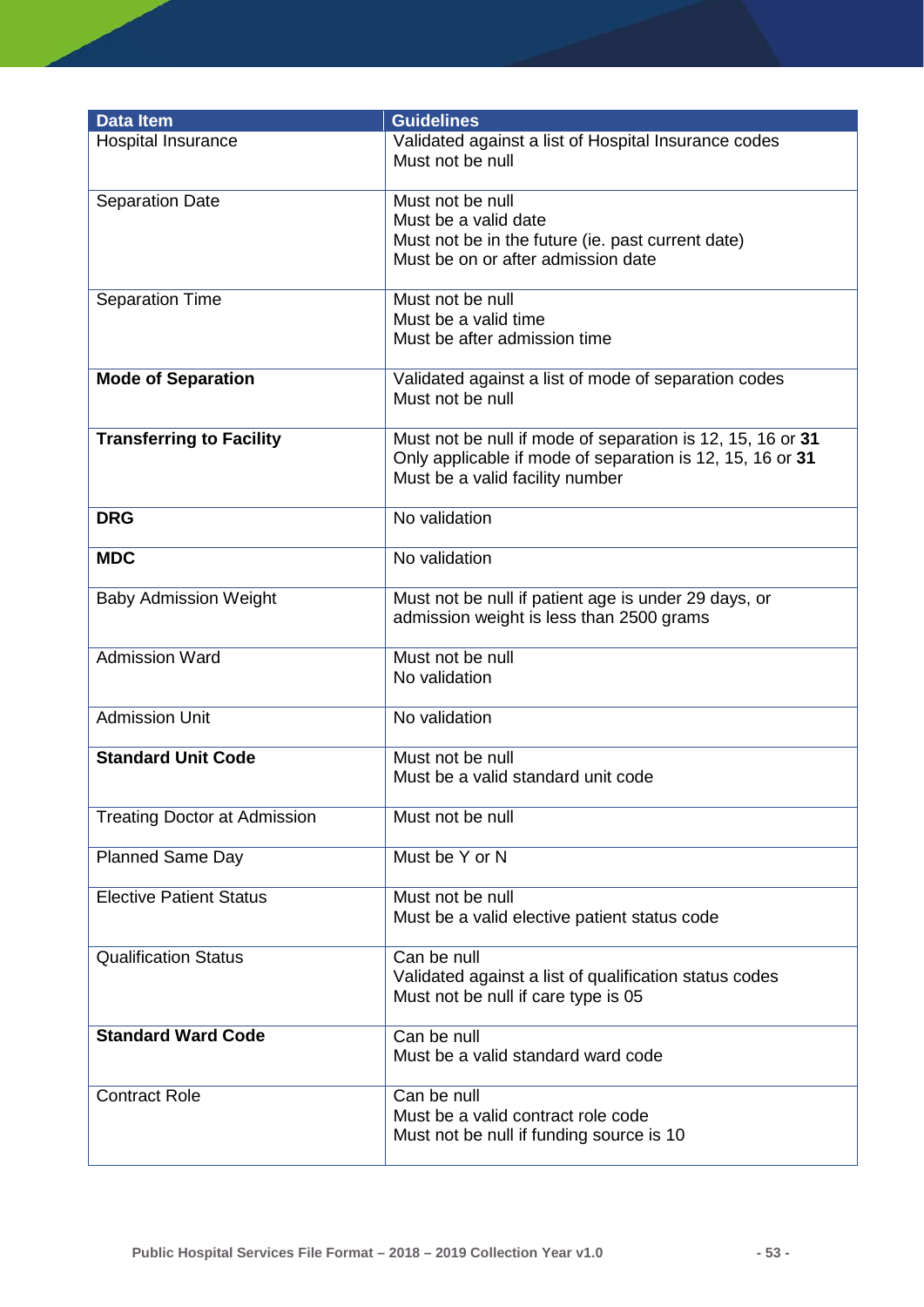| <b>Data Item</b>                                | <b>Guidelines</b>                                                               |
|-------------------------------------------------|---------------------------------------------------------------------------------|
| <b>Contract Type</b>                            | Can be null                                                                     |
|                                                 | Must be a valid contract type code                                              |
|                                                 | Must not be null if funding source is 10                                        |
| <b>Funding Source</b>                           | Must not be null                                                                |
|                                                 | Validated against a list of funding source codes                                |
| <b>Incident Date</b>                            | Can be null                                                                     |
|                                                 | Must be a valid date                                                            |
|                                                 | Must not be in the future (ie. past current date)                               |
|                                                 | Must be on or before admission date                                             |
| Incident Date Flag                              | Can be null                                                                     |
|                                                 | Validated against a list of incident date flag codes                            |
|                                                 | Must not be null                                                                |
| <b>Workcover Queensland</b><br>(Q-Comp) Consent | Must be Y, N or U                                                               |
|                                                 |                                                                                 |
| <b>Motor Accident Insurance</b>                 | Must not be null                                                                |
| <b>Commission (MAIC) Consent</b>                | Must be Y, N or U                                                               |
| Department of Veterans' Affairs                 | Must not be null                                                                |
| (DVA) Consent                                   | Must be Y, N or U                                                               |
| Department of Defence Consent                   | Must not be null                                                                |
|                                                 | Must be Y, N or U                                                               |
|                                                 |                                                                                 |
| <b>Interpreter Required</b>                     | Must not be null                                                                |
|                                                 | Must be 1 or 2 or 9                                                             |
| Religion                                        | Not currently required, no validation                                           |
| <b>QAS Patient Identification Number</b>        | Can be null                                                                     |
| (eARF Number)                                   | Validated against source of referral/transfer                                   |
|                                                 |                                                                                 |
| Purchaser/Provider Identifier                   | Must be a valid establishment number                                            |
|                                                 | Must not be null if contract role $=$ A or B and contract type is               |
|                                                 | 2, 3, 4 or 5<br>Must not be null if contract role = B and contract type = 1     |
|                                                 | and chargeable status is public                                                 |
|                                                 |                                                                                 |
| <b>Preferred Language</b>                       | Must not be null<br>Validated against a list of language codes                  |
|                                                 |                                                                                 |
| Length of Stay in an Intensive Care             | Must not be null if the treatment was provided in an ICU6 or                    |
| Unit                                            | CIC <sub>6</sub>                                                                |
| <b>Duration of Continuous Ventilatory</b>       | Must not be null if the patient received continuous                             |
| Support                                         | ventilatory support                                                             |
|                                                 |                                                                                 |
| Criteria Led Discharge Type                     | Must not be null<br>Validated against list of criteria led discharge type codes |
|                                                 |                                                                                 |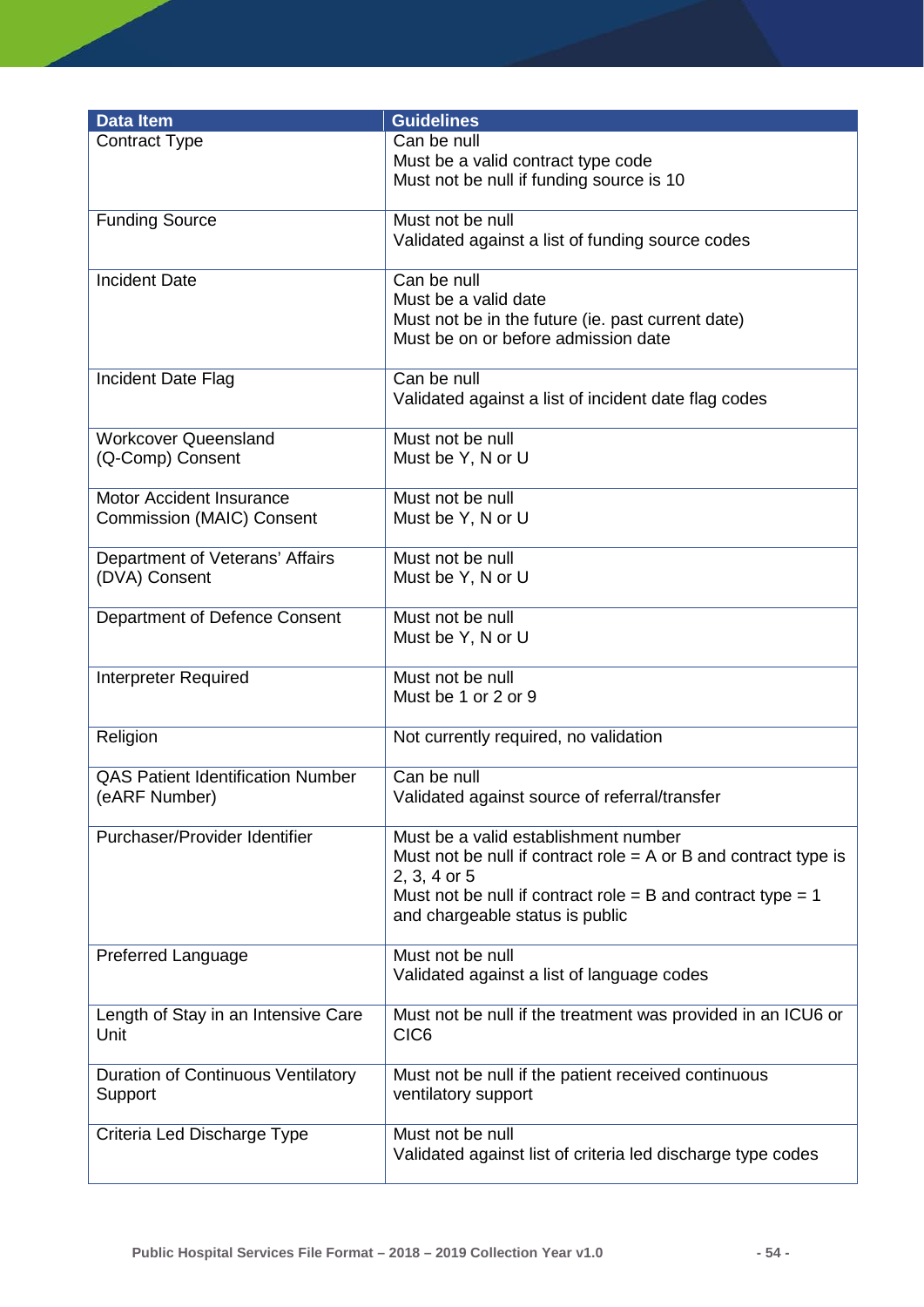| Data Item                            | <b>Guidelines</b>                                                                                                            |
|--------------------------------------|------------------------------------------------------------------------------------------------------------------------------|
| <b>Smoking Status</b>                | Must not be null if care type <> 05 newborn, age of patient<br>at admission is $>= 18$ years and mode of separation $\lt$ 05 |
| <b>Smoking Pathway Completed</b>     | Must not be null if smoking status $= 1$                                                                                     |
| <b>Treating Doctor at Separation</b> | Must not be null                                                                                                             |

# **Activity details records**

| <b>Data Item</b>          | <b>Guidelines</b>                                         |
|---------------------------|-----------------------------------------------------------|
| Record Identifier         | Must be a ymaritlid value                                 |
|                           | Must not be null                                          |
|                           |                                                           |
| <b>Unique Number</b>      | Must not be used more than once by facility               |
|                           | Must not be null                                          |
|                           | Must not be zero                                          |
|                           | Must be unique for each admission within facility         |
|                           | All records related to each admission must have the same  |
|                           | unique number of that admission                           |
|                           |                                                           |
| <b>Patient Identifier</b> | Must not be null                                          |
|                           | Must not be zero                                          |
|                           | Must be unique for each patient within facility           |
|                           |                                                           |
| <b>Admission Number</b>   | Must not be null                                          |
|                           | Must not be zero                                          |
|                           | Must be unique for each admission of a particular patient |
|                           | within facility                                           |
| <b>Activity Code</b>      | Must be a valid code $(A, L, W, C, N, E, Q, S, T, B, P)$  |
|                           |                                                           |

# **Activity Code = A**

| <b>Data Item</b>          | <b>Guidelines</b>                                    |
|---------------------------|------------------------------------------------------|
| <b>Account Class Code</b> | No Validation                                        |
| <b>Chargeable Status</b>  | Validated against a list of chargeable status codes  |
| <b>Compensable Status</b> | Validated against a list of compensable status codes |
| Date of Change            | Valid date format<br>Must not be null                |
|                           | Must not be before the admission date                |
|                           | Must not be after the separation date                |
| Time of Change            | Not currently required, no validation                |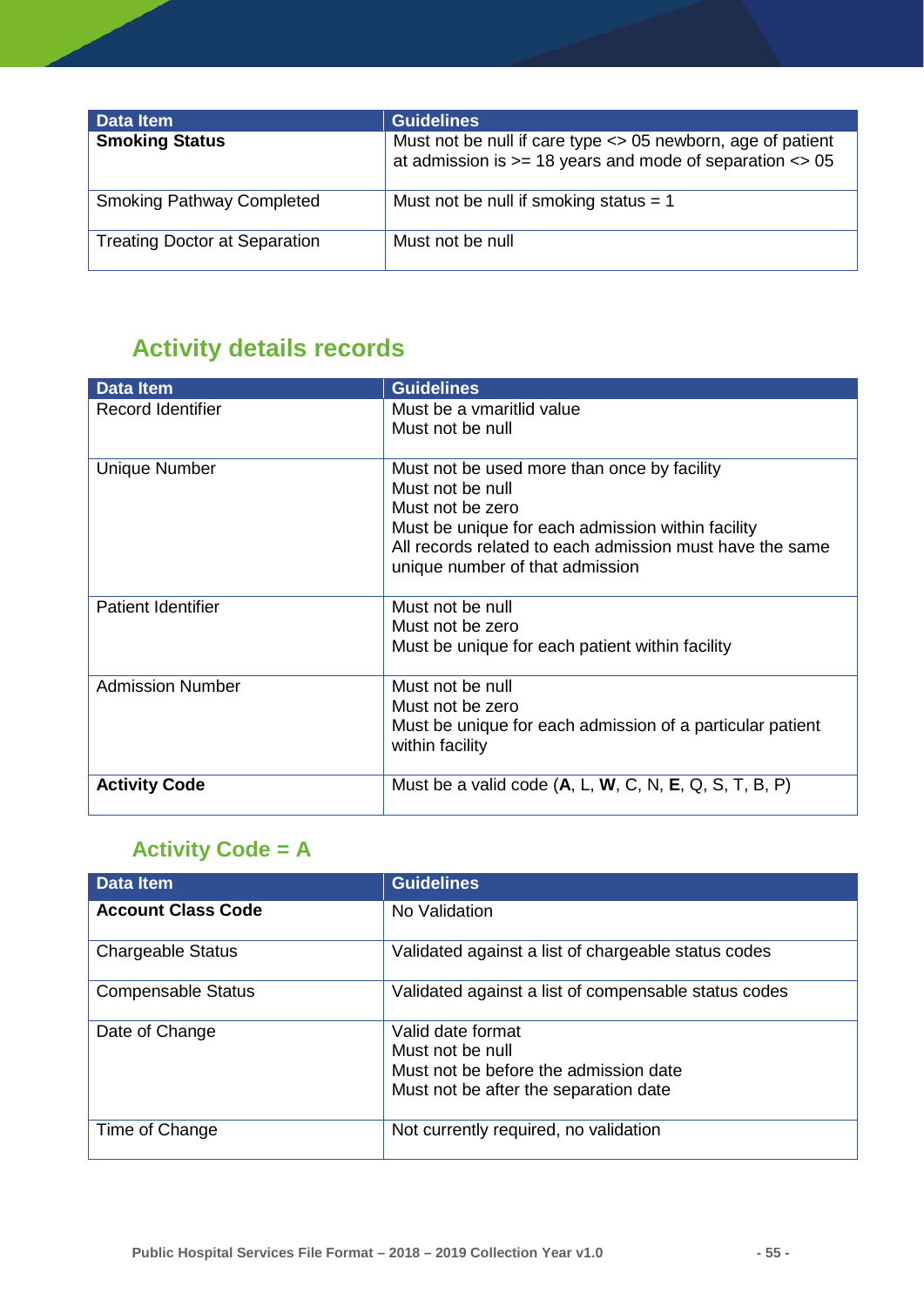# **Activity Code = L**

| <b>Data Item</b>                | <b>Guidelines</b>                                                                                                                                                                                                          |
|---------------------------------|----------------------------------------------------------------------------------------------------------------------------------------------------------------------------------------------------------------------------|
| Date of Starting Leave          | Must be a valid date<br>Must not be null<br>Must not be before the admission date<br>Must not be after the separation date<br>Must not fall within any other leave periods<br>Same day and overnight leave are required    |
| <b>Time of Starting Leave</b>   | Must be a valid time<br>Must not be null<br>Same day and overnight leave are required                                                                                                                                      |
| Date Returned from Leave        | Must be a valid date<br>Must not be null<br>Must be after the date of starting leave<br>Must not be after the separation date<br>Must not fall within any other leave periods<br>Same day and overnight leave are required |
| <b>Time Returned from Leave</b> | Must be a valid time<br>Must not be null<br>Same day and overnight leave are required                                                                                                                                      |

# **Activity Code = W**

| <b>Data Item</b>          | <b>Guidelines</b>                                                                                                                                                                               |
|---------------------------|-------------------------------------------------------------------------------------------------------------------------------------------------------------------------------------------------|
| Ward                      | Must not be null<br>No validation                                                                                                                                                               |
| Unit                      | No validation                                                                                                                                                                                   |
| <b>Standard Unit Code</b> | Must be valid standard unit code<br>Must not be null                                                                                                                                            |
| Date of Transfer          | Must be a valid date<br>Must not be in the future<br>Must not be before the admission date<br>Must not be within any leave periods<br>Must not be after the separation date<br>Must not be null |
| Time of Transfer          | Must be a valid time<br>Must not be null                                                                                                                                                        |
| <b>Standard Ward Code</b> | Must be a valid standard ward code<br>Can be null                                                                                                                                               |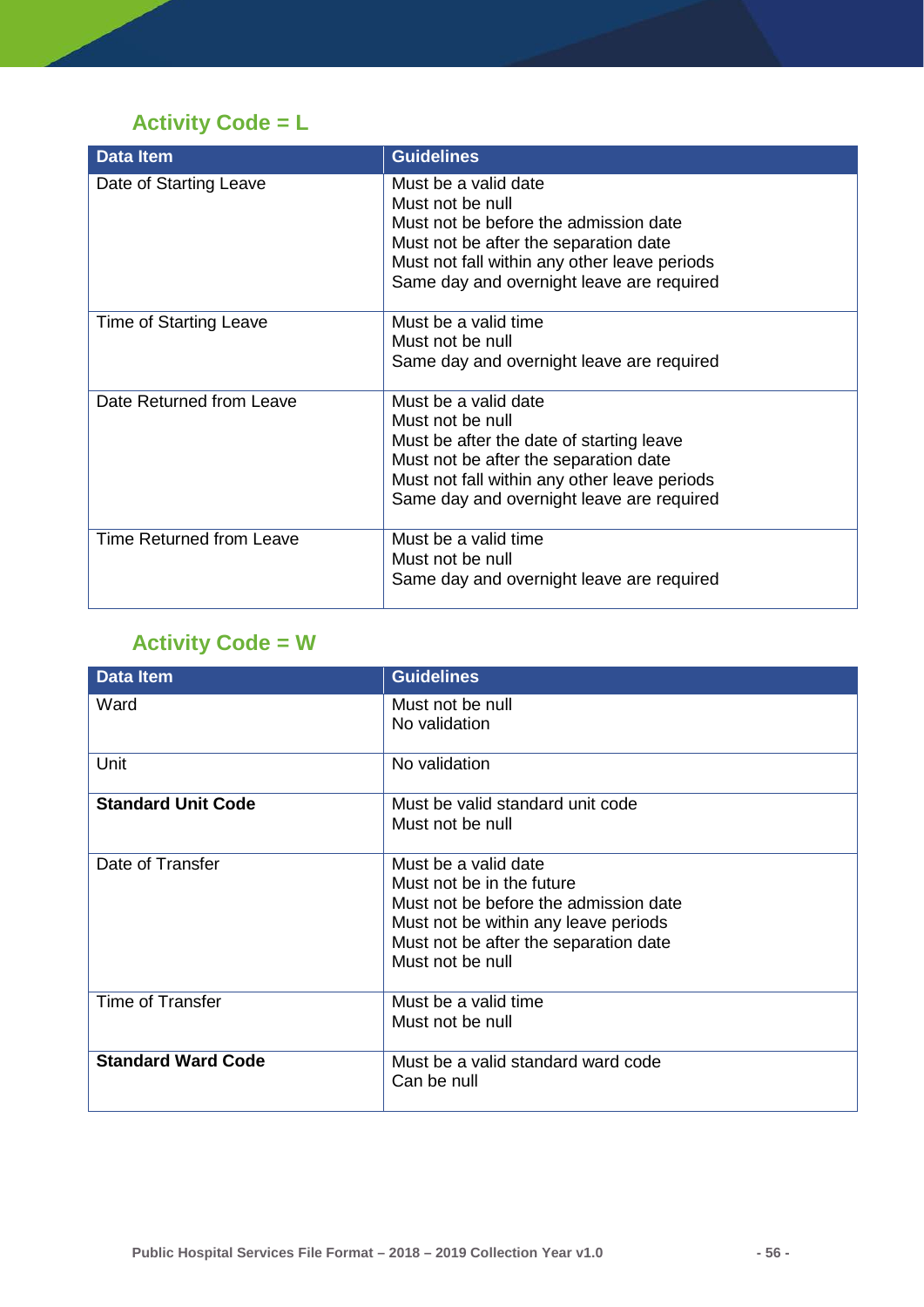# **Activity Code = C**

| <b>Data Item</b>              | <b>Guidelines</b>                                                                                                                                                                                                                                   |
|-------------------------------|-----------------------------------------------------------------------------------------------------------------------------------------------------------------------------------------------------------------------------------------------------|
| Date Transferred for Contract | Must be a valid date<br>Must not be within any leave periods<br>Must not be before the admission date<br>Must not be after the separation date<br>Must not be in future<br>Must not be null<br>Must not be after date returned from contract        |
| Date Returned from Contract   | Must be a valid date<br>Must not be within any leave periods<br>Must not be before the admission date<br>Must not be after the separation date<br>Must not be in future<br>Must not be null<br>Must not be before the date transferred for contract |
| <b>Facility Contracted to</b> | Must not be null if there is a date transferred for contract<br>Must be a valid facility number                                                                                                                                                     |

### **Activity Code = N**

| <b>Data Item</b>                | <b>Guidelines</b>                                     |
|---------------------------------|-------------------------------------------------------|
| <b>Entry Number</b>             | Must not be null                                      |
|                                 | Must not be zero                                      |
| Date Not Ready for Surgery      | Must be a valid date                                  |
|                                 | Must not be after the admission date                  |
|                                 | Must not be in the future                             |
|                                 | Must not be null                                      |
|                                 | Must not be after the last not ready for surgery date |
| Time Not Ready for Surgery      | Not currently collected, no validation                |
| Last Date Not Ready for Surgery | Must be a valid date                                  |
|                                 | Must not be after the admission date                  |
|                                 | Must not be in the future                             |
|                                 | Must not be null                                      |
|                                 | Must not be before the date not ready for surgery     |
| Last Time Not Ready for Surgery | Not currently collected, no validation                |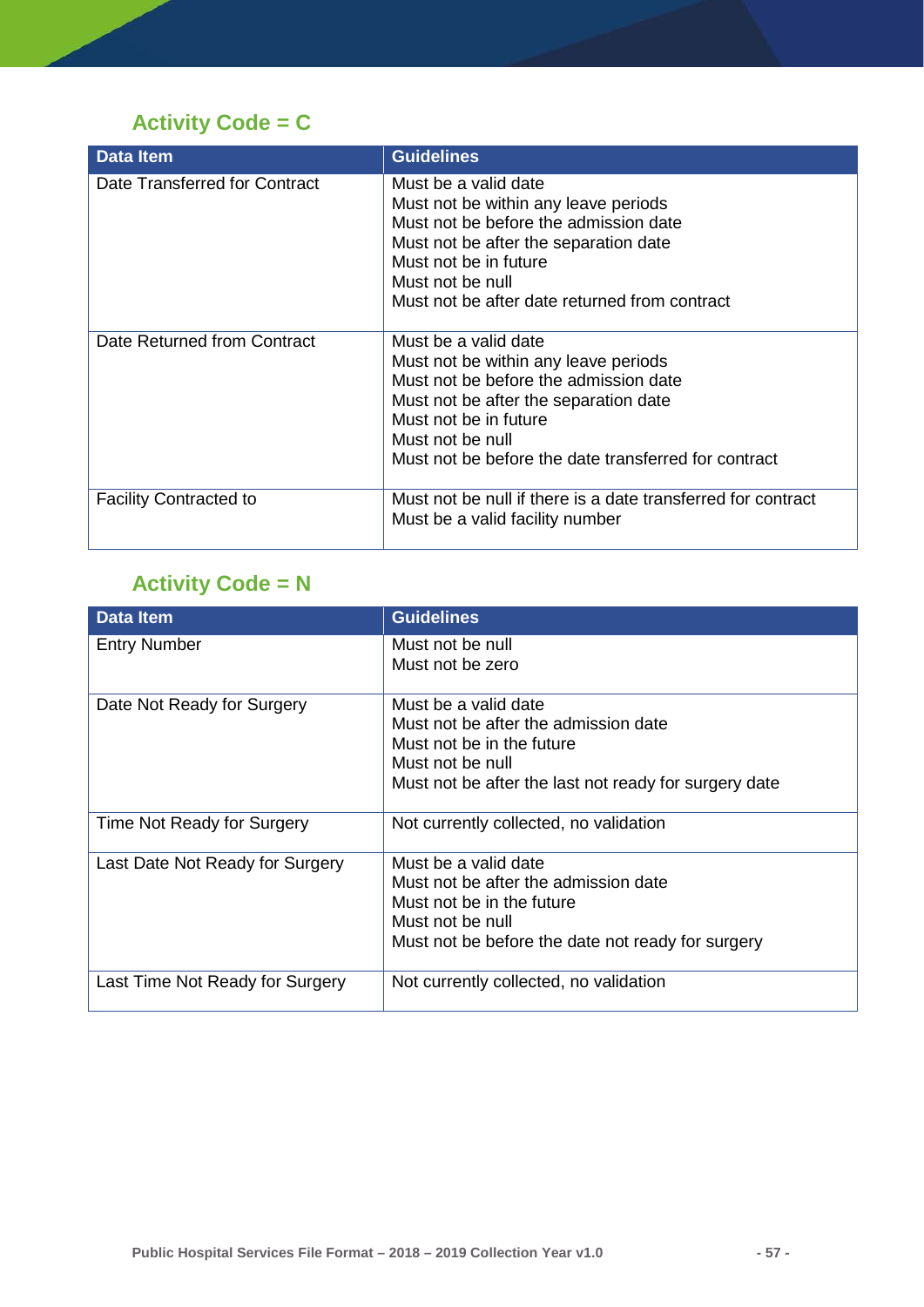### **Activity Code = E**

| <b>Data Item</b>              | <b>Guidelines</b>                                           |
|-------------------------------|-------------------------------------------------------------|
| <b>Entry Number</b>           | Must not be null<br>Must not be zero                        |
|                               |                                                             |
| <b>Urgency Category</b>       | Must not be null                                            |
|                               | Validate against Waiting List Category codes reference file |
| Accommodation                 | Not currently required, no validation                       |
| Site Procedure Indicator      | Not currently required, no validation                       |
| National Procedure Indicator  | Not currently required, no validation                       |
| Planned Length of Stay        | Not currently required, no validation                       |
| <b>Planned Admission Date</b> | Not currently required, no validation                       |
| Date of Change                | Must be a valid date                                        |
|                               | Can be after the admission date<br>Must not be null         |
|                               |                                                             |

### **Activity Code = Q**

| <b>Data Item</b>            | <b>Guidelines</b>                                                                                                                                       |
|-----------------------------|---------------------------------------------------------------------------------------------------------------------------------------------------------|
| <b>Qualification Status</b> | Must not be null<br>Validated against list of qualification status codes                                                                                |
| Date of Change              | Must be a valid date<br>Must not be before the admission date<br>Must not be after the separation date<br>Must not be in the future<br>Must not be null |
| Time of Change              | Not currently required, no validation                                                                                                                   |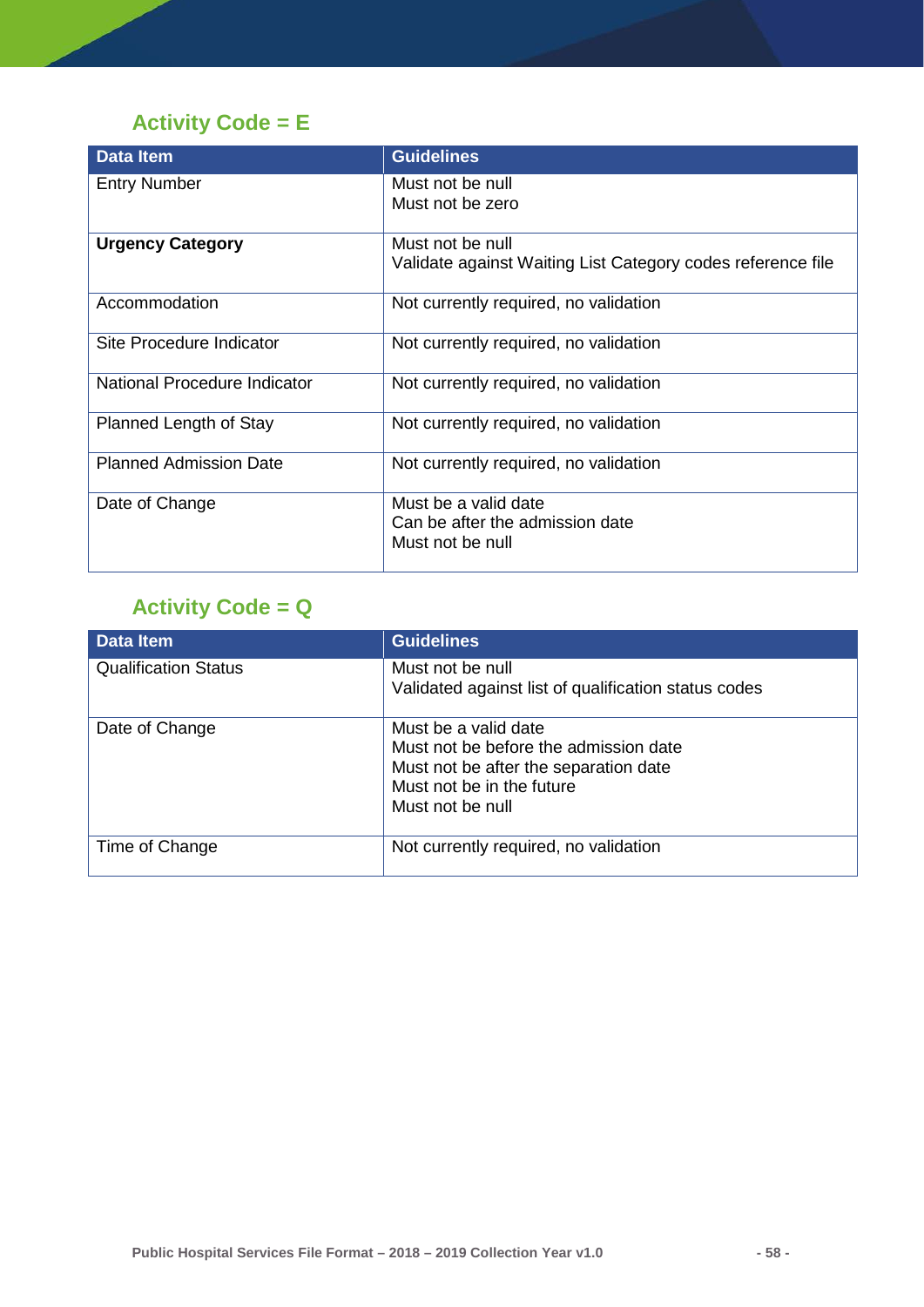# **Activity Code = S**

| <b>Data Item</b>           | <b>Guidelines</b>                                                                                                                                                                                                                                                                                                                    |
|----------------------------|--------------------------------------------------------------------------------------------------------------------------------------------------------------------------------------------------------------------------------------------------------------------------------------------------------------------------------------|
| <b>SNAP Episode Number</b> | Must not be null<br>Must not be zero                                                                                                                                                                                                                                                                                                 |
| <b>ADL Type</b>            | Must not be null<br>Validated against a list of ADL type codes                                                                                                                                                                                                                                                                       |
| <b>ADL Subtype</b>         | Must not be null<br>Validated against a list of ADL subtype codes                                                                                                                                                                                                                                                                    |
| <b>ADL Score</b>           | Must not be null<br>Validated against a list of ADL scores<br>ADL scores for each SNAP episode are to be supplied. Do<br>not provide more than one set of scores on the same date<br>for the same ADL Type and ADL Subtype.<br>For all SNAP episodes:<br>An ADL score of 999 is valid when an assessment has not<br>been undertaken. |
| <b>ADL Date</b>            | Must be a valid date<br>Must not be before the admission date<br>Must not be after the separation date<br>Must not be in the future<br>Must not be null                                                                                                                                                                              |
| <b>ADL Time</b>            | Not currently collected, no validation                                                                                                                                                                                                                                                                                               |
| Phase Type                 | Can be null<br>Must not be null if SNAP type = PAL<br>Validated against a list of phase type codes                                                                                                                                                                                                                                   |

# **Activity Code = T**

| <b>Data Item</b>        | <b>Guidelines</b>                                                                                                                                                                                                                                                                                   |
|-------------------------|-----------------------------------------------------------------------------------------------------------------------------------------------------------------------------------------------------------------------------------------------------------------------------------------------------|
| Nursing Home Type Flag  | Must not be null<br>Must be a valid Nursing Home Flag code<br>Not valid for patients with a care type of:<br>$01 -$ Acute<br>05 - Newborn<br>07 - Organ Procurement<br>08 - Boarder                                                                                                                 |
| Date Commenced NHT Care | Must be a valid date<br>Must not be before the admission date<br>Must not be after the separation date<br>Must not be in the future<br>Must not be null<br>Must be before the date ceased NHT care<br>Must not fall within any other NHT periods<br>Same day and overnight NHT periods are required |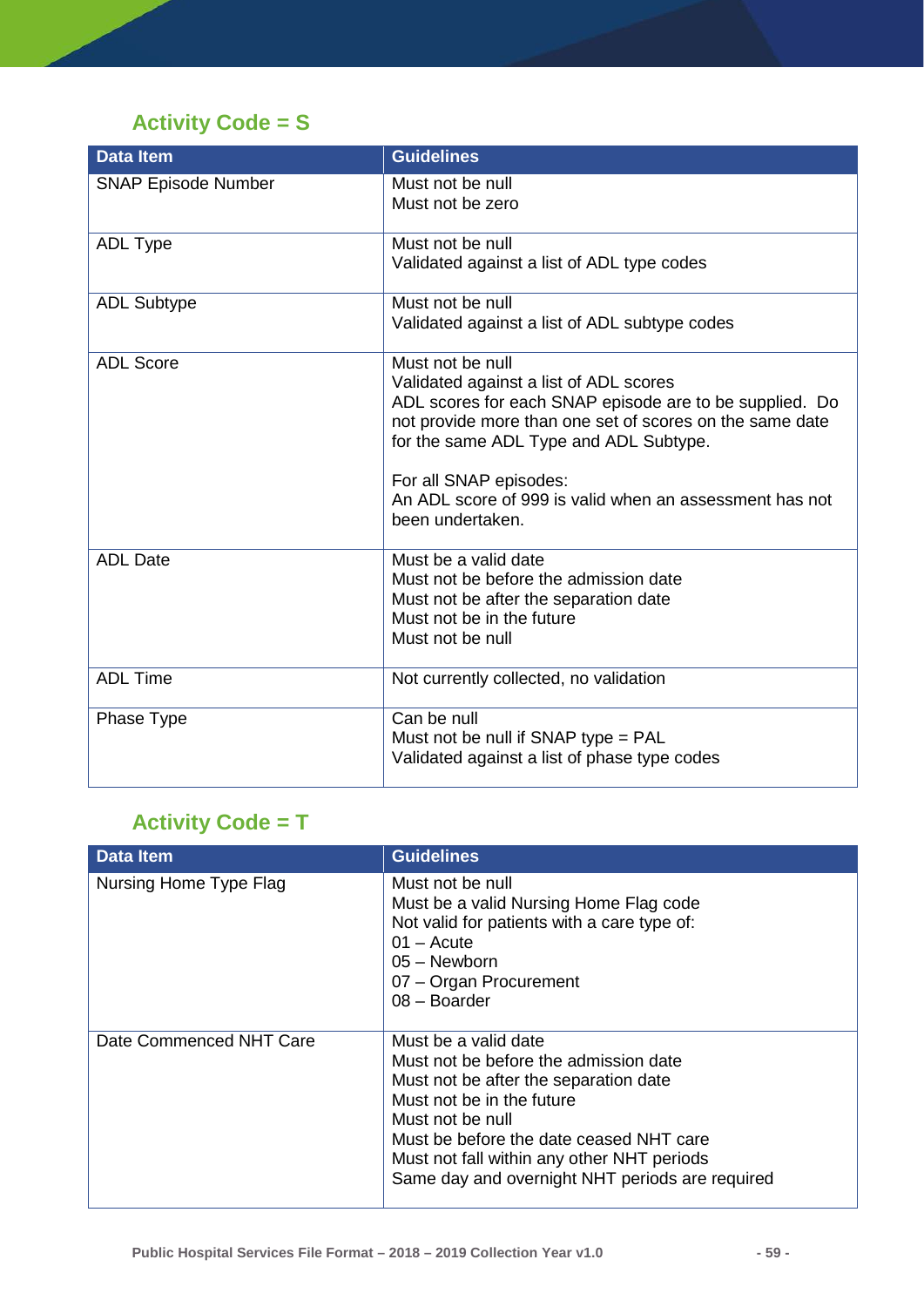| <b>Data Item</b>     | <b>Guidelines</b>                                                                                                                                                                                                                                                                                 |
|----------------------|---------------------------------------------------------------------------------------------------------------------------------------------------------------------------------------------------------------------------------------------------------------------------------------------------|
| Date Ceased NHT Care | Must be a valid date<br>Must not be before the admission date<br>Must not be after separation date<br>Must not be in the future<br>Must not be null<br>Must be after the date commenced NHT care<br>Must not fall within any other NHT periods<br>Same day and overnight NHT periods are required |

#### **Activity Code = B**

| Data Item                   | Guidelines                                                                                                                       |
|-----------------------------|----------------------------------------------------------------------------------------------------------------------------------|
| Mother's Patient Identifier | Must not be zero<br>Must be unique for each patient within the facility<br>Must not be null for Source of Referral/Transfer = 09 |

#### **Activity Code = P**

Note: For separations on or after 1 July 2017, the reporting of Mental health phase of care is no longer required to be reported.

| <b>Data Item</b>                | <b>Guidelines</b>                                                |
|---------------------------------|------------------------------------------------------------------|
| Phase of Care                   | Must not be null<br>Must be a valid phase of care code           |
|                                 | Only required for patients assigned a mental health care<br>type |
| <b>Phase of Care Start Date</b> | Must be a valid date<br>Must not be before the admission date    |
|                                 | Must not be after the separation date                            |
|                                 | Must not be in the future                                        |
|                                 | Must not be null                                                 |
|                                 | Must be before the phase of care end date                        |
| <b>Phase of Care Start Time</b> | Must be a valid time                                             |
|                                 | Must not be null                                                 |
| Phase of Care End Date          | Must be a valid date                                             |
|                                 | Must not be before the admission date                            |
|                                 | Must not be after the separation date                            |
|                                 | Must not be in the future<br>Must not be null                    |
|                                 | Must be after the phase of care start date                       |
|                                 |                                                                  |
| Phase of Care End Time          | Must be a valid time                                             |
|                                 | Must not be null                                                 |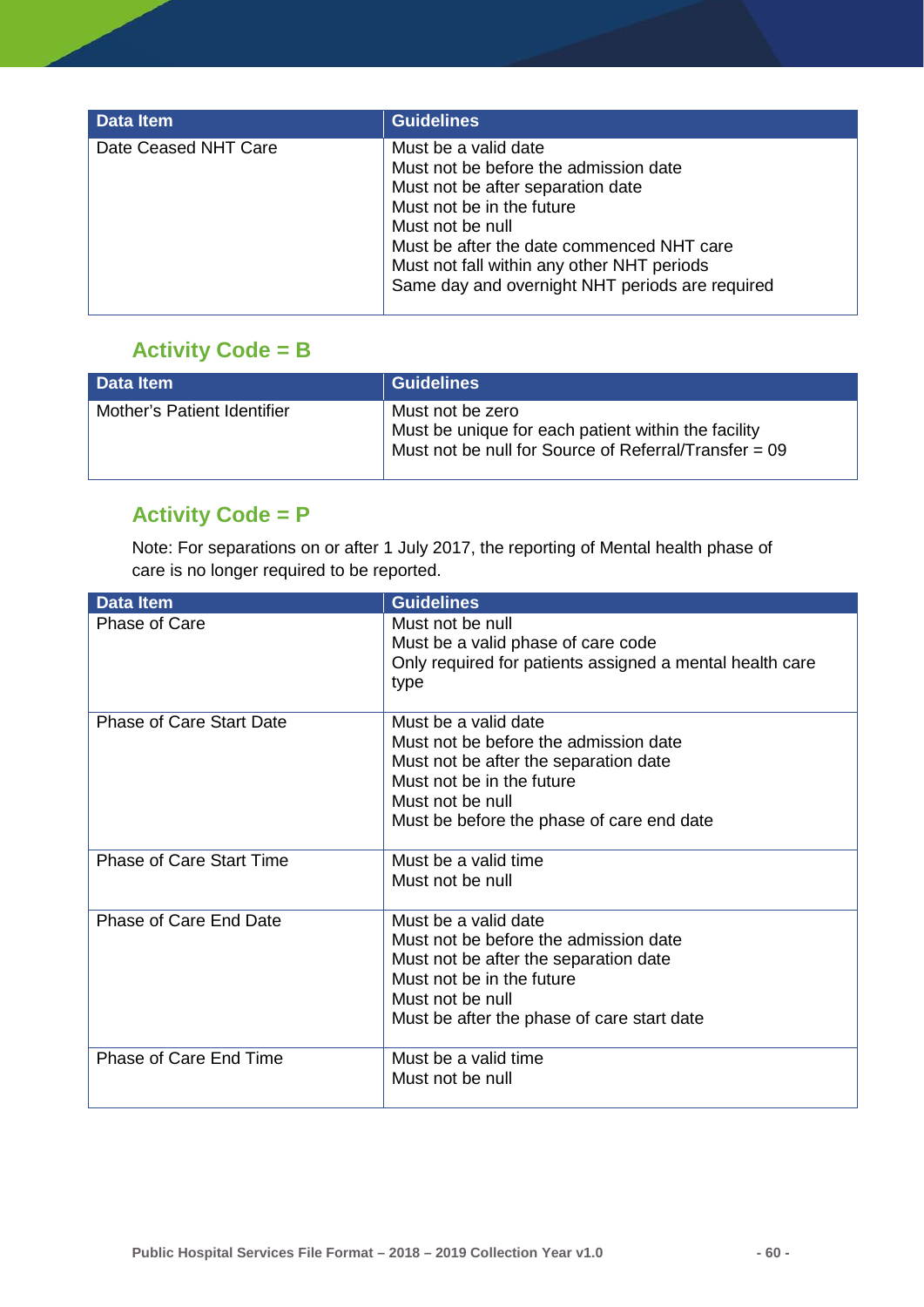# **Morbidity details records**

| <b>Data Item</b>                                                      | <b>Guidelines</b>                                                                                                                                                                                                                               |
|-----------------------------------------------------------------------|-------------------------------------------------------------------------------------------------------------------------------------------------------------------------------------------------------------------------------------------------|
| Record Identifier                                                     | Must be a valid value<br>Must not be null                                                                                                                                                                                                       |
| <b>Unique Number</b>                                                  | Must not be used more than once by the facility<br>Must not be null<br>Must not be zero<br>Must be unique for each admission within facility<br>All records related to each admission must have the same<br>unique number of that admission     |
| <b>Patient Identifier</b>                                             | Must not be null<br>Must not be zero<br>Must be unique for each patient within the facility                                                                                                                                                     |
| <b>Admission Number</b>                                               | Must not be null<br>Must not be zero<br>Must be unique for each admission of a particular patient<br>within the facility                                                                                                                        |
| Diagnosis Code Identifier                                             | Must not be null<br>Validated against list of diagnosis code types<br>Every separation must have one and only one PD<br>Cannot have an OD, EX, PR or M without a PD                                                                             |
| ICD-10-AM Code (10th edition)                                         | Must not be null<br>Please refer to Queensland Hospital Admitted Patient Data<br>Collection guidelines for the sequencing of ICD-10-AM<br>codes.                                                                                                |
| Diagnosis Text                                                        | Text is optional, as ICD-10-AM codes must be supplied.                                                                                                                                                                                          |
| Date of Procedure                                                     | Must be a valid date<br>Must not be in the future<br>Must not be null for procedures with block codes between:<br>1059<br>1<br>to<br>1062<br>1821<br>to<br>1825<br>1866<br>to<br>1869<br>1892<br>to<br>1894<br>1912<br>to<br>2016<br>1920<br>to |
| <b>Contract Flag</b>                                                  | Validated against a list of contract flag codes                                                                                                                                                                                                 |
| Diagnosis Onset Type<br>(Condition present on admission<br>indicator) | Validated against a list of Diagnosis Onset Type codes<br>Must not be null if Diagnosis Code Identifier = $PD, OD, EX$ or<br>M                                                                                                                  |
| <b>Most Resource Intensive Condition</b><br>Flag                      | Not currently required, no validation                                                                                                                                                                                                           |
| Other Co-Morbidity of Interest Flag                                   | Not currently required, no validation                                                                                                                                                                                                           |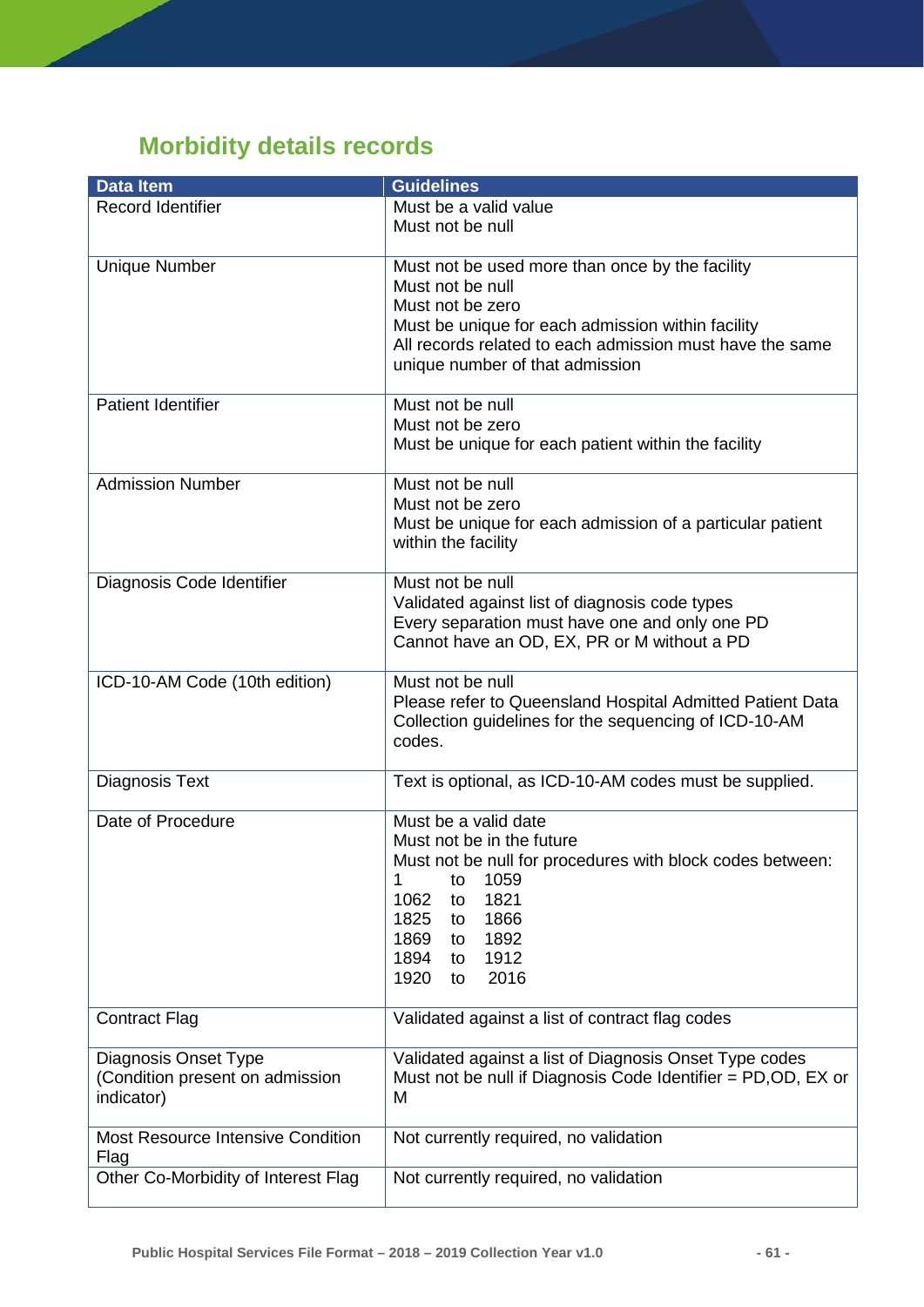# **Mental Health details records**

A record is to be provided on the mental health details file for each episode of care where the standard unit code (either at admission to the episode or through a unit transfer during the episode) is in the range PYAA to PYZZ.

No record is to be provided if there were no standard unit codes in this range during the episode of care.

| <b>Data Item</b>                               | <b>Guidelines</b>                                                                                                                                                                                                                             |
|------------------------------------------------|-----------------------------------------------------------------------------------------------------------------------------------------------------------------------------------------------------------------------------------------------|
| <b>Record Identifier</b>                       | Must be a valid value<br>Must not be null                                                                                                                                                                                                     |
| <b>Unique Number</b>                           | Must not be used more than once by a facility<br>Must not be null<br>Must not be zero<br>Must be unique for each admission within the facility<br>All records related to each admission must have the same<br>unique number of that admission |
| <b>Patient Identifier</b>                      | Must not be null<br>Must not be zero<br>Must be unique for each patient within the facility                                                                                                                                                   |
| <b>Admission Number</b>                        | Must not be null<br>Must not be zero<br>Must be unique for each admission of a particular patient<br>within the facility                                                                                                                      |
| <b>Type of Usual Accommodation</b>             | Must not be null<br>Validated against the type of usual accommodation codes                                                                                                                                                                   |
| <b>Employment Status</b>                       | Must not be null<br>Validated against the employment status codes<br>If 1 then age must be $<$ 18<br>If 3, 4, or 6 then age must be $> 14$                                                                                                    |
| <b>Pension Status</b>                          | Must not be null<br>Validated against pension status codes<br>If 1 then age must be $> 59$ if female and $> 64$ if male<br>If 2 to 5 then age must be between 14 and 65                                                                       |
| First Admission For Psychiatric<br>Treatment   | Must not be null<br>Validated against the previous specialised non-admitted<br>treatment codes                                                                                                                                                |
| <b>Referral To Further Care</b>                | Must not be null<br>Validated against referral to further care codes                                                                                                                                                                          |
| Mental Health Legal Status Indicator           | Must not be null<br>Validated against legal status indicator codes                                                                                                                                                                            |
| Previous Specialised Non-admitted<br>Treatment | Must not be null<br>Validated against previous specialised non-admitted<br>treatment codes                                                                                                                                                    |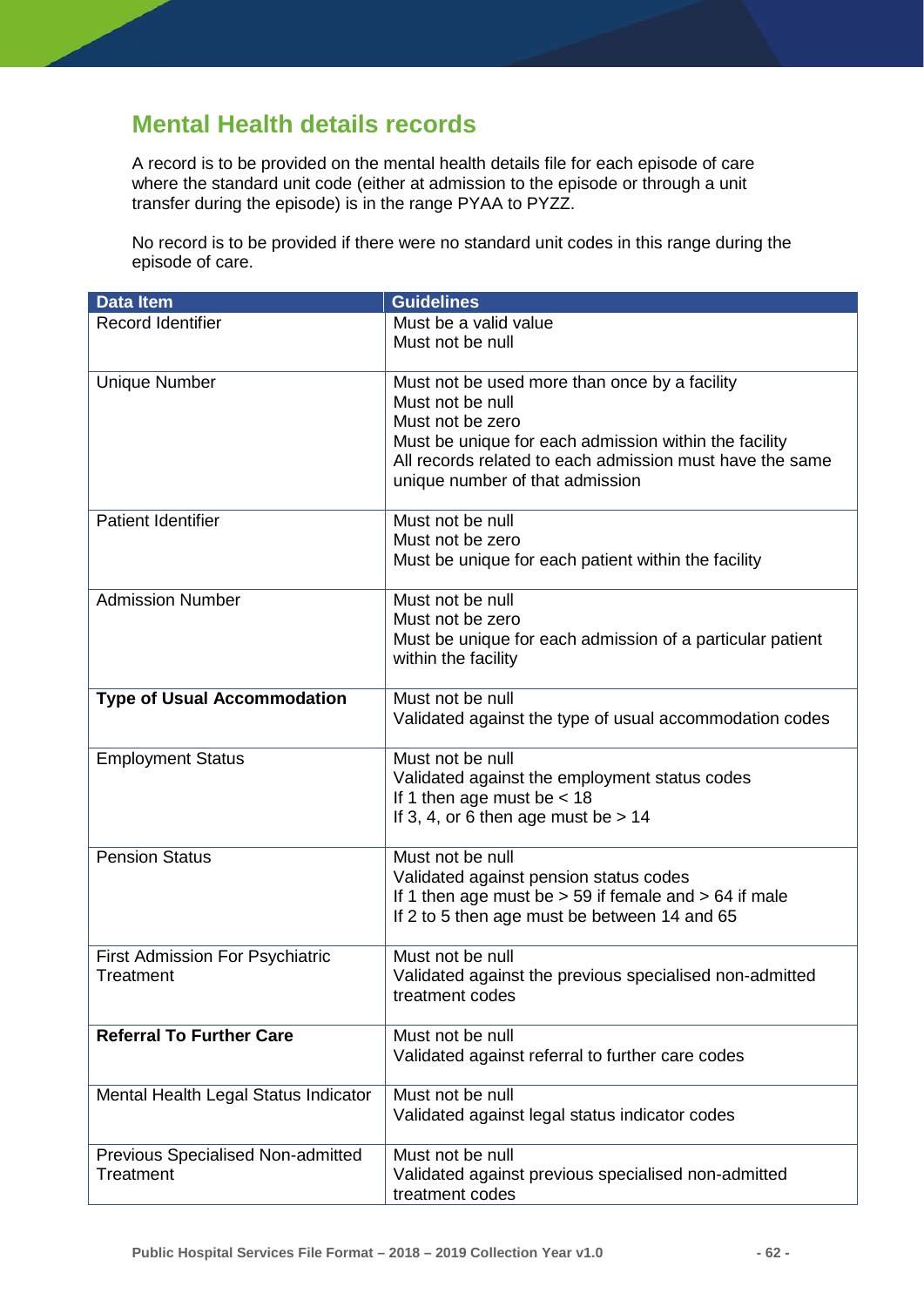# **Elective Admission Surgery details records**

A record is to be provided on the elective admission surgery details file for each episode of care where one or more completed EAS entries have been linked to the episode of care.

Each episode of care can have one or more EAS entry linked to it.

| <b>Data Item</b>                | <b>Guidelines</b>                                                |
|---------------------------------|------------------------------------------------------------------|
| Record Identifier               | Must be a valid value                                            |
|                                 | Must not be null                                                 |
|                                 |                                                                  |
| <b>Unique Number</b>            | Must not be used more than once by the facility                  |
|                                 | Must not be null                                                 |
|                                 | Must not be zero                                                 |
|                                 | Must be unique for each admission within the facility            |
|                                 | All records related to each admission must have the same         |
|                                 | unique number of that admission                                  |
| <b>Patient Identifier</b>       | Must not be null                                                 |
|                                 | Must not be zero                                                 |
|                                 | Must be unique for each patient within the facility              |
|                                 |                                                                  |
| <b>Admission Number</b>         | Must not be null                                                 |
|                                 | Must not be zero                                                 |
|                                 | Must be unique for each admission of a particular patient        |
|                                 | within the facility                                              |
|                                 |                                                                  |
| <b>Entry Number</b>             | Must not be null<br>Must not be zero                             |
|                                 |                                                                  |
| <b>Planned Unit</b>             | Not currently required, no validation                            |
|                                 |                                                                  |
| <b>NMDS Speciality Grouping</b> | Must not be null                                                 |
|                                 | Validated against the waiting list speciality codes              |
| <b>Waiting List Status</b>      | Not currently required, no validation                            |
|                                 |                                                                  |
| Reason for Removal              | Can be null                                                      |
|                                 | Validated against the waiting list status reference file         |
|                                 |                                                                  |
| <b>Listing Date</b>             | Must be a valid date                                             |
|                                 | Must not be after the admission date                             |
|                                 | Must not be in the future                                        |
|                                 | Must not be null                                                 |
| <b>Pre-admission Date</b>       | Not currently required, no validation                            |
| (planned)                       |                                                                  |
| <b>Urgency Category</b>         | Must not be null                                                 |
|                                 | Validated against the waiting list category codes reference file |
| Accommodation                   | Must not be null                                                 |
|                                 | Validated against the waiting list accommodation codes           |
|                                 | reference file                                                   |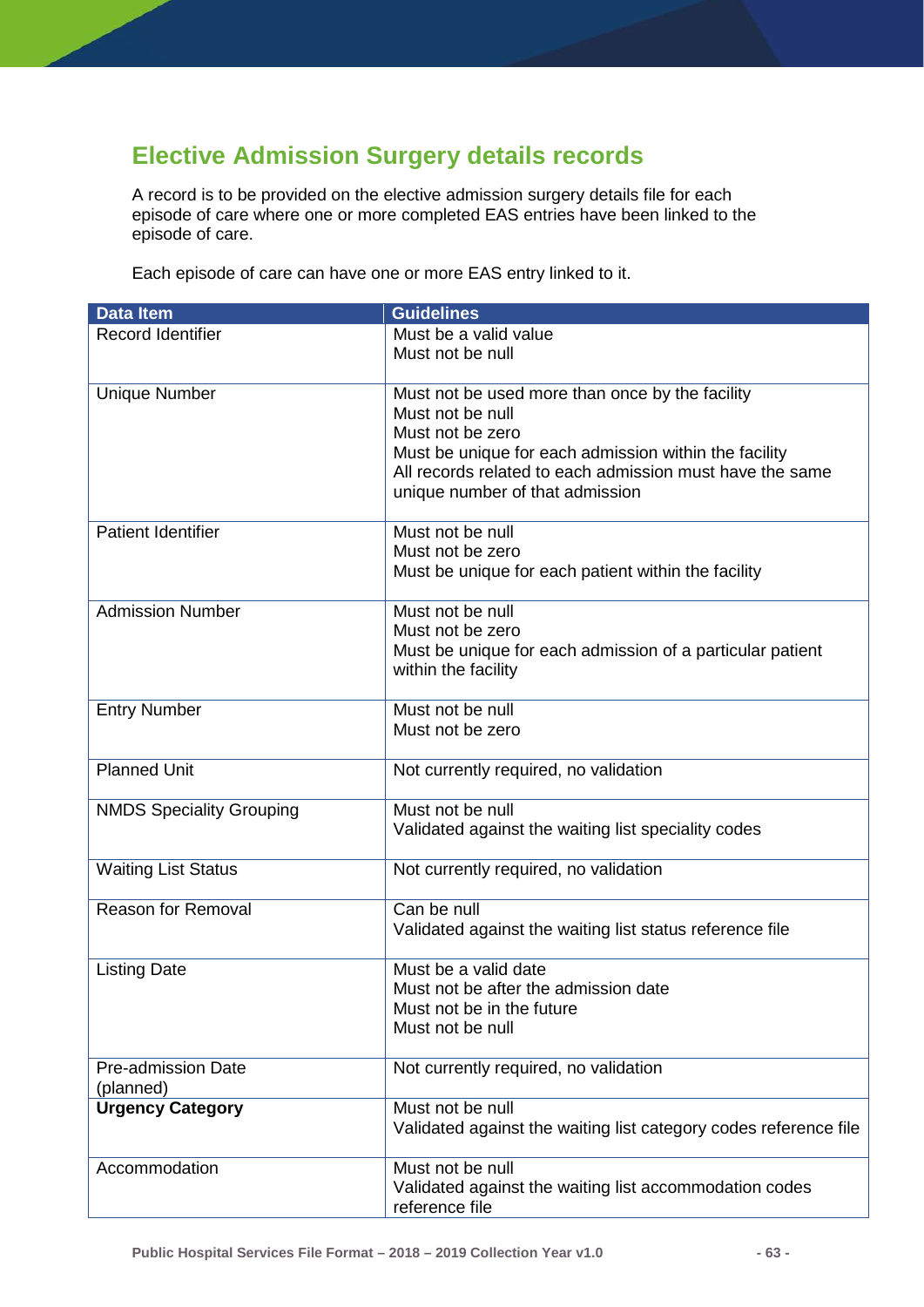| <b>Data Item</b>                                                 | <b>Guidelines</b>                                                                                                                                                                 |
|------------------------------------------------------------------|-----------------------------------------------------------------------------------------------------------------------------------------------------------------------------------|
| Site Procedure Indicator                                         | Not currently required, no validation                                                                                                                                             |
| National Procedure Indicator                                     | Not currently required, no validation                                                                                                                                             |
| Planned Length of Stay                                           | Must not be null<br>Must be numeric<br>Zero values accepted                                                                                                                       |
| <b>Planned Admission Date</b>                                    | Not currently required, no validation                                                                                                                                             |
| <b>Pre-admission Clinic Attendance</b><br>Date                   | Not currently required, no validation                                                                                                                                             |
| <b>Planned Procedure Date</b>                                    | Must be a valid date<br>Can be after the admission date<br>Can be null<br>Must not be null if reason for removal $= 01$<br>Cannot be greater than 15 years after the listing date |
| Facility Identifier of the hospital<br>managing the waiting list | Not currently required, no validation                                                                                                                                             |
| <b>Primary Planned Procedure Code</b>                            | Validated against a list of primary planned procedure codes<br>Must not be null                                                                                                   |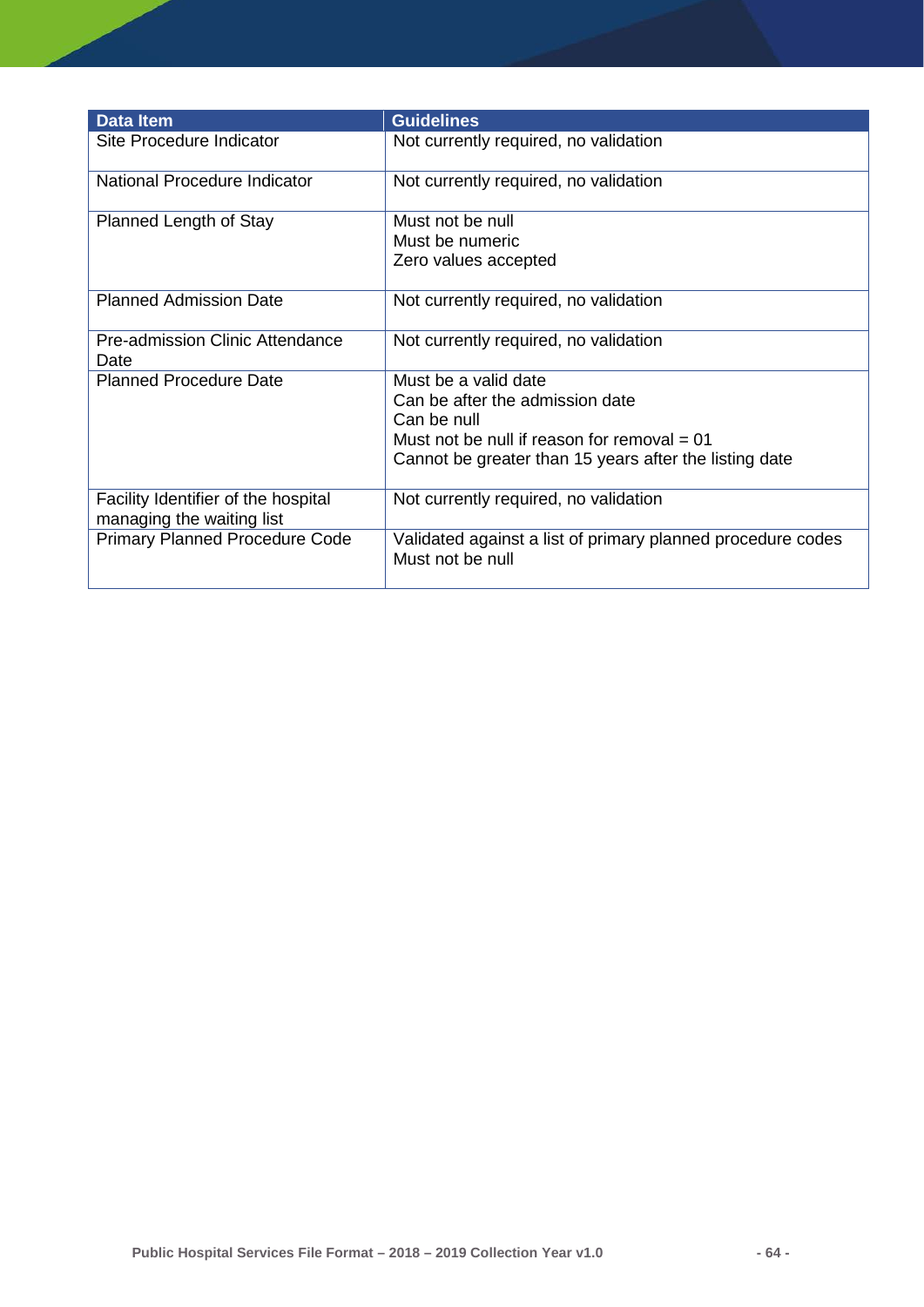#### **Sub and Non-Acute Patient details records**

A record for each SNAP type is to be provided on the sub and non-acute patient details file for each episode of care where the care type is sub-acute or non-acute (ie Rehabilitation Care, Geriatric Evaluation and Management Care, Palliative Care, Psychogeriatric Care or Maintenance Care)

No record is to be provided if the care type is mental health, acute, newborn, boarder, organ procurement or other care.

| <b>Data Item</b>                    | <b>Guidelines</b>                                                                                                                                                                                                                                                                                                                                                                                                              |
|-------------------------------------|--------------------------------------------------------------------------------------------------------------------------------------------------------------------------------------------------------------------------------------------------------------------------------------------------------------------------------------------------------------------------------------------------------------------------------|
| <b>Record Identifier</b>            | Must be a valid value<br>Must not be null                                                                                                                                                                                                                                                                                                                                                                                      |
| <b>Unique Number</b>                | Must not be used more than once by the facility<br>Must not be null<br>Must not be zero<br>Must be unique for each admission within the facility<br>All records related to each admission must have the same<br>unique number of that admission                                                                                                                                                                                |
| <b>Patient Identifier</b>           | Must not be null<br>Must not be zero<br>Must be unique for each patient within the facility                                                                                                                                                                                                                                                                                                                                    |
| <b>Admission Number</b>             | Must not be null<br>Must not be zero<br>Must be unique for each admission of a particular patient<br>within the facility                                                                                                                                                                                                                                                                                                       |
| <b>SNAP Episode Number</b>          | Must not be null<br>Must not be zero                                                                                                                                                                                                                                                                                                                                                                                           |
| <b>SNAP Type</b>                    | Must not be null<br>Validated against a list of SNAP type codes<br>For Palliative care only PAL is valid<br>For Rehabilitation care only RCD, ROI, RST, RBD, RNE,<br>RSC, RAL, RPS, ROF, ROR, ROA, RCA, RMT, RPU, RDE,<br>RDD, RBU, RAR are valid<br>For Geriatric Evaluation and Management care only GEM is<br>valid<br>For Maintenance care only MRE, MNH, MCO, MOT are valid<br>For Psychogeriatric care only PSG is valid |
| <b>AN-SNAP Group Classification</b> | Not currently required, no validation                                                                                                                                                                                                                                                                                                                                                                                          |
| <b>SNAP Episode Start Date</b>      | Must not be null<br>Must be a valid date<br>Must not be in the future (i.e. past current date)<br>Must not be before the birth date of the patient<br>Must be on or after the admission date<br>Must be before or on the separation date                                                                                                                                                                                       |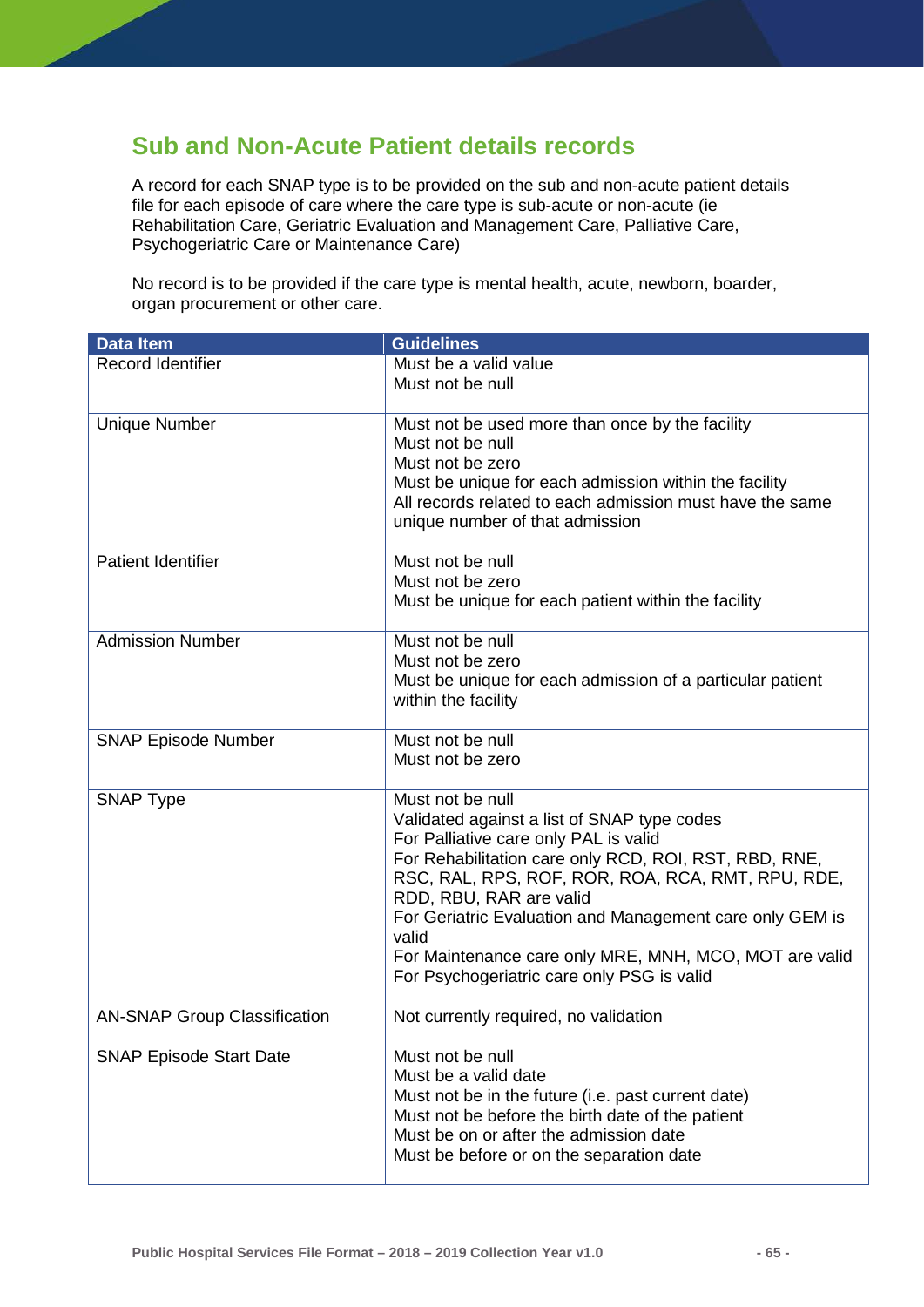| <b>Data Item</b>                           | <b>Guidelines</b>                                                                                                                                                                   |
|--------------------------------------------|-------------------------------------------------------------------------------------------------------------------------------------------------------------------------------------|
| <b>SNAP Episode End Date</b>               | Must not be null<br>Must be a valid date<br>Must not be in the future (ie. past current date)<br>Must be on or after the admission date<br>Must be before or on the separation date |
| Multidisciplinary Care Plan Flag           | Must be a valid value<br>Must not be null if SNAP Type is Rehabilitation, Geriatric<br>Evaluation and Management, Palliative or Psychogeriatric                                     |
| Multidisciplinary Care Plan Date           | Must be a valid date<br>Must not be in the future (ie. past current date)<br>Must be before or on the separation date<br>Can be null                                                |
| <b>Proposed Principal Referral Service</b> | Must not be null if SNAP Type is Rehabilitation, Geriatric<br>Evaluation and Management, Palliative or Psychogeriatric<br>Validated against the list of proposed service codes      |
| <b>Primary Impairment Type</b>             | Must not be null if SNAP Type is Rehabilitation<br>Validated against the list of Primary Impairment Type codes                                                                      |
| <b>Clinical Assessment Only Indicator</b>  | Not currently required, no validation                                                                                                                                               |

For Maintenance Care SNAP Episodes

- At least one set of mandatory ADL scores must be provided for each SNAP episode.
- There must be at least one SNAP episode within a single non-acute episode of care.
- If there is more than one SNAP episode then these must be contiguous.
- The start date of the first SNAP episode must be the same as the start date of the episode of care.
- The end date of the last SNAP episode must be the same as the end date of the episode of care.

For Rehabilitation Care, Geriatric Evaluation and Management Care, Palliative Care and Psychogeriatric Care SNAP Episodes

- At least one set of mandatory ADL scores must be provided for each SNAP episode.
- There can only be one SNAP episode within a single sub-acute episode of care.
- The start date of the SNAP episode must be the same as the start date of the episode of care.
- The end date of the SNAP episode must be the same as the end date of the episode of care.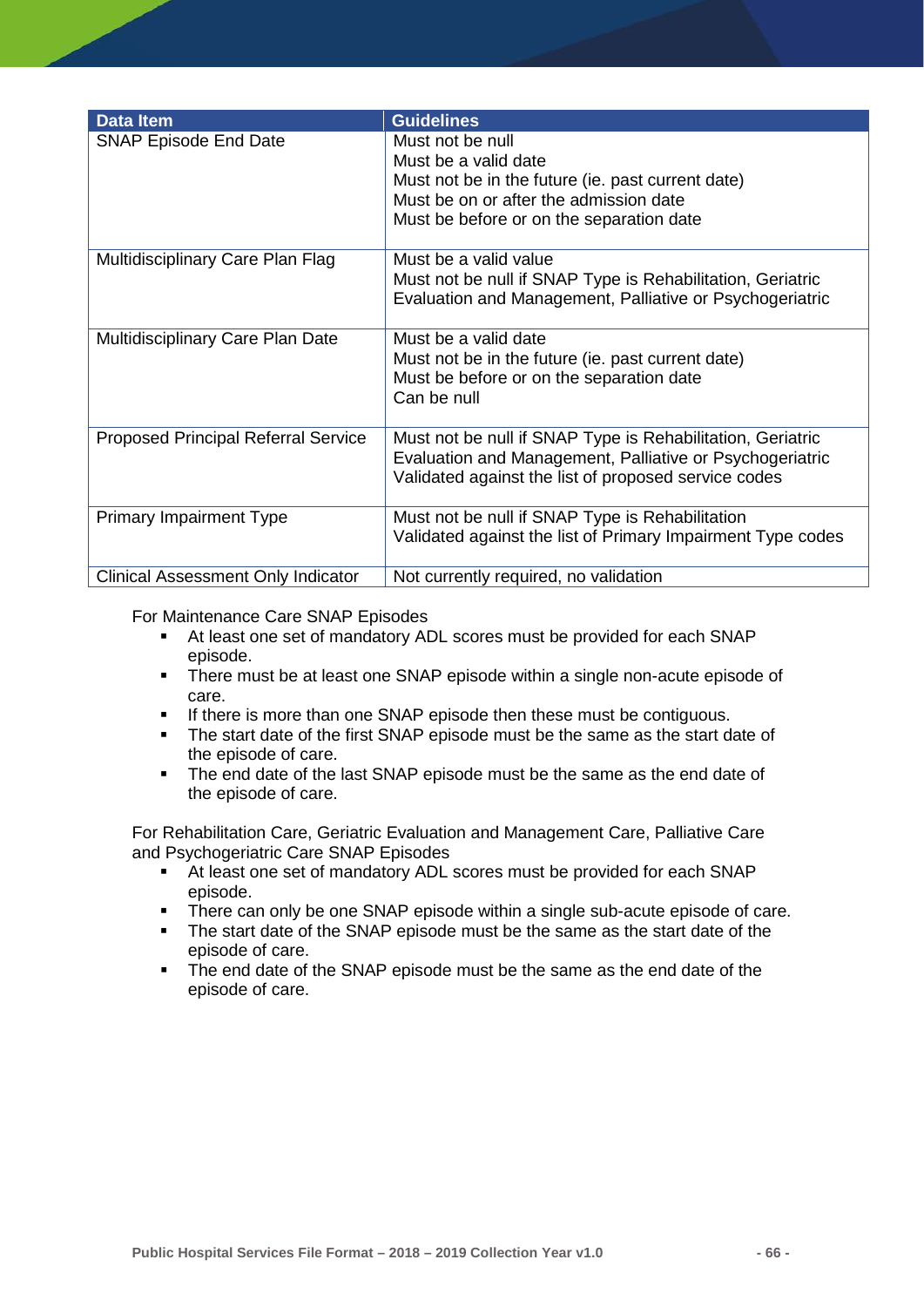# **Palliative Care details records**

A record is to be provided on the palliative care details file for each episode of care where the care type is: 30 = Palliative care

No record is to be provided if the care type is NOT 30.

| <b>Data Item</b>                           | <b>Guidelines</b>                                                                                                 |
|--------------------------------------------|-------------------------------------------------------------------------------------------------------------------|
| <b>Record Identifier</b>                   | Must be a valid value<br>Must not be null                                                                         |
|                                            |                                                                                                                   |
| <b>Unique Number</b>                       | Must not be used more than once by the facility<br>Must not be null                                               |
|                                            | Must not be zero                                                                                                  |
|                                            | Must be unique for each admission within the facility<br>All records related to each admission must have the same |
|                                            | unique number of that admission                                                                                   |
| <b>Patient Identifier</b>                  | Must not be null                                                                                                  |
|                                            | Must not be zero                                                                                                  |
|                                            | Must be unique for each patient within the facility                                                               |
| <b>Admission Number</b>                    | Must not be null                                                                                                  |
|                                            | Must not be zero                                                                                                  |
|                                            | Must be unique for each admission of a particular patient<br>within the facility                                  |
| <b>First Admission For Palliative Care</b> | Must not be null                                                                                                  |
| Treatment                                  | Validated against the first admission for palliative care<br>treatment codes                                      |
| <b>Previous Specialised Non-Admitted</b>   | Must not be null                                                                                                  |
| <b>Palliative Care Treatment</b>           | Validated against the previous specialised non-admitted<br>palliative care treatment codes                        |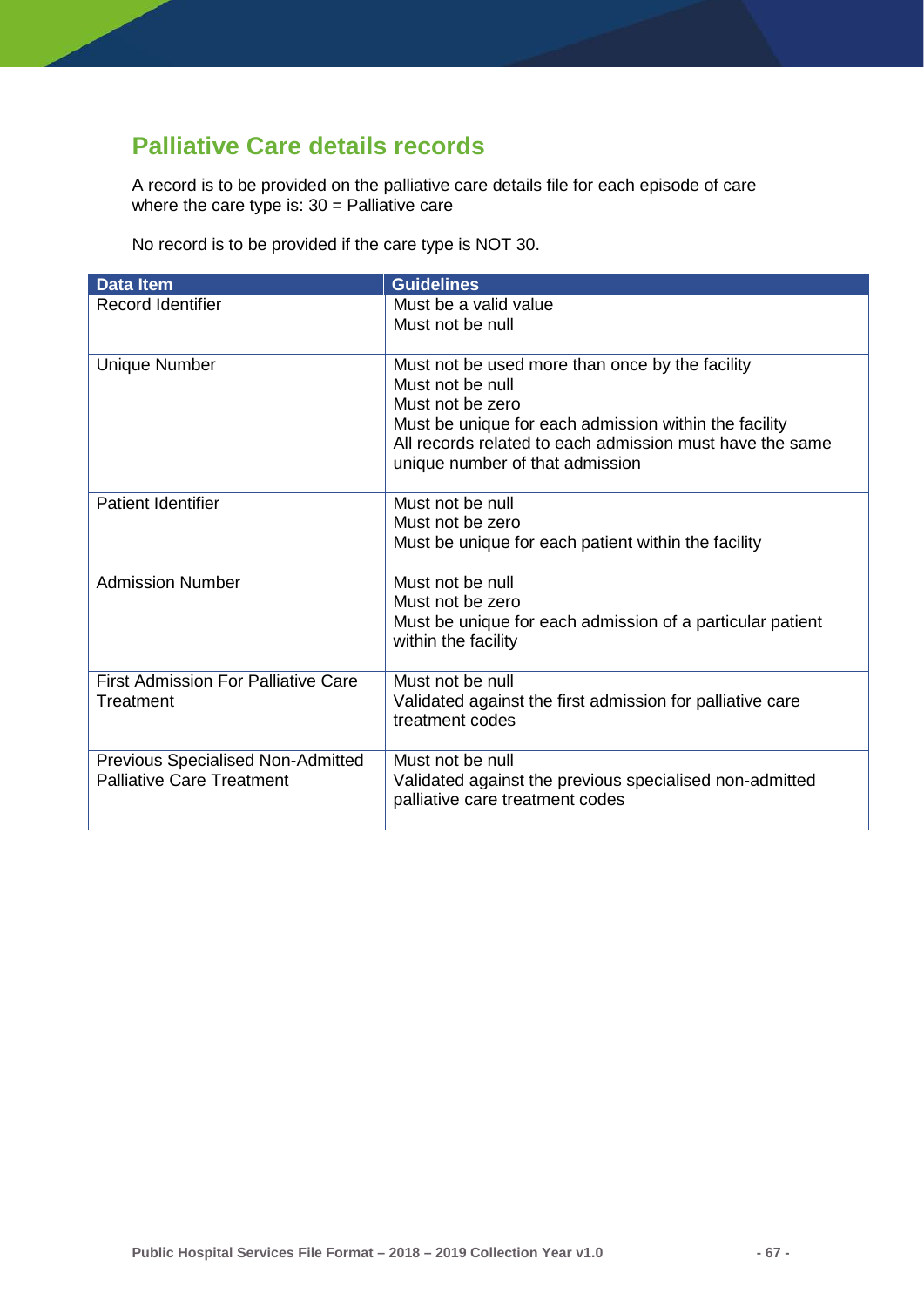# **Department of Veterans' Affairs details records**

A record is to be provided on the Department of Veterans' Affairs patient details file where the charges for the episode of care are met by the Department of Veterans' Affairs.

A record is not to be provided if the charges for the episode of care are not met by the Department of Veterans' Affairs.

| <b>Data Item</b>          | <b>Guidelines</b>                                                                |
|---------------------------|----------------------------------------------------------------------------------|
| <b>Record Identifier</b>  | Must be a valid value                                                            |
|                           | Must not be null                                                                 |
|                           |                                                                                  |
| <b>Unique Number</b>      | Must not be used more than once by the facility                                  |
|                           | Must not be null<br>Must not be zero                                             |
|                           | Must be unique for each admission within the facility                            |
|                           | All records related to each admission must have the same                         |
|                           | unique number of that admission                                                  |
|                           |                                                                                  |
| <b>Patient Identifier</b> | Must not be null                                                                 |
|                           | Must not be zero                                                                 |
|                           | Must be unique for each patient within the facility                              |
|                           |                                                                                  |
| <b>Admission Number</b>   | Must not be null                                                                 |
|                           | Must not be zero                                                                 |
|                           | Must be unique for each admission of a particular patient<br>within the facility |
|                           |                                                                                  |
| <b>DVA File Number</b>    | Must not be null                                                                 |
|                           |                                                                                  |
| DVA Card Type             | Must not be null                                                                 |
|                           | Must be a valid Card Type code                                                   |
|                           |                                                                                  |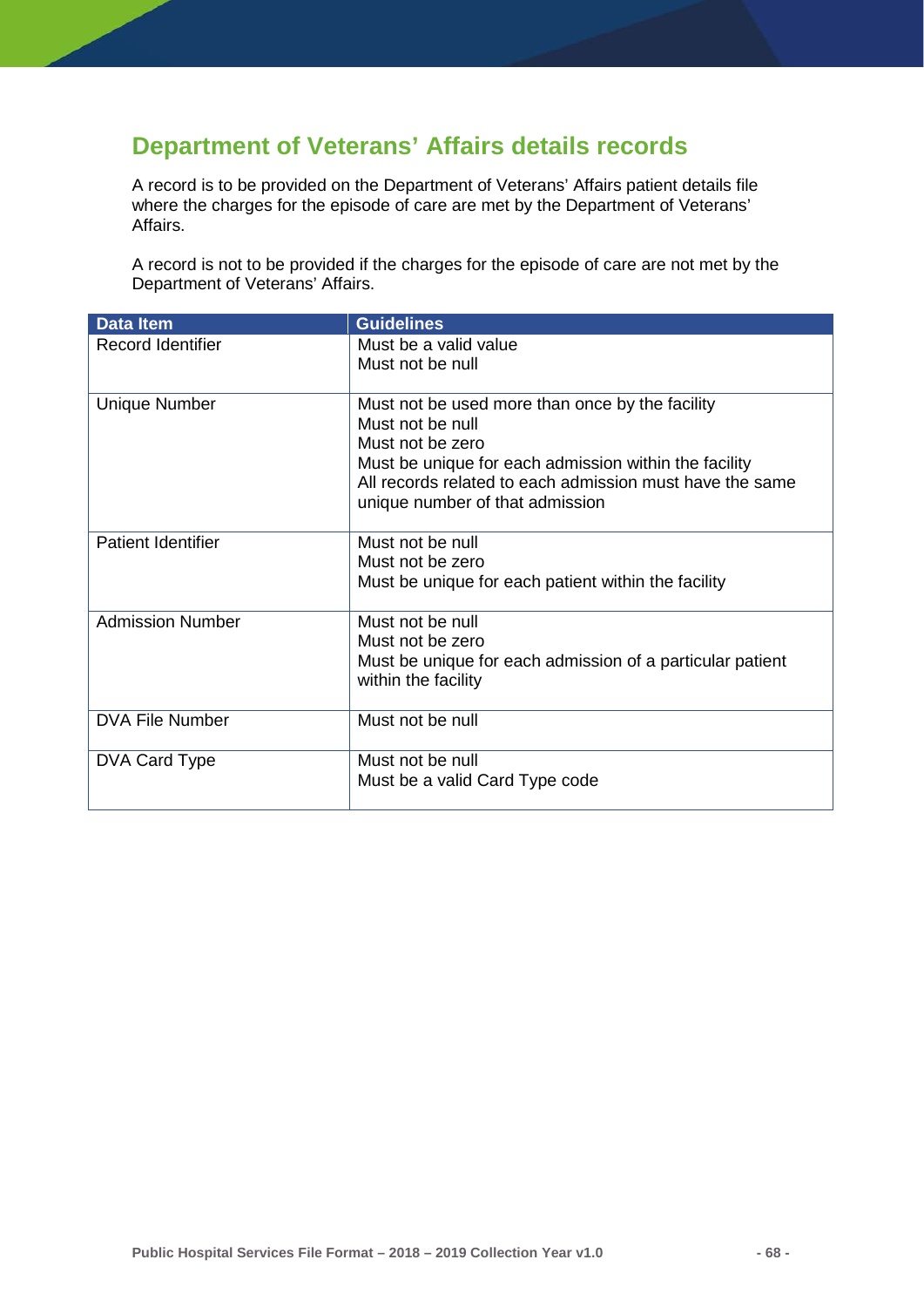#### **Workers' Compensation records**

A record is to be provided on the Workers' Compensation details file where the charges for the episode of care are met by WorkCover Queensland. This is currently defined as those episodes where the compensable status is Workers' Compensation Queensland (i.e. payment class is 'WCQ' or 'WCQI').

A record is not to be provided if the charges for the episode of care are not met by WorkCover Queensland.

| <b>Data Item</b>                    | <b>Guidelines</b>                                                         |
|-------------------------------------|---------------------------------------------------------------------------|
| Record Identifier                   | Must be a valid value                                                     |
|                                     | Must not be null                                                          |
|                                     |                                                                           |
| <b>Unique Number</b>                | Must not be used more than once by the facility                           |
|                                     | Must not be null                                                          |
|                                     | Must not be zero<br>Must be unique for each admission within the facility |
|                                     | All records related to each admission must have the same                  |
|                                     | unique number of that admission                                           |
|                                     |                                                                           |
| <b>Patient Identifier</b>           | Must not be null                                                          |
|                                     | Must not be zero                                                          |
|                                     | Must be unique for each patient within the facility                       |
| <b>Admission Number</b>             | Must not be null                                                          |
|                                     | Must not be zero                                                          |
|                                     | Must be unique for each admission of a particular patient                 |
|                                     | within the facility                                                       |
|                                     |                                                                           |
| <b>Workers' Compensation Record</b> | Must not be null                                                          |
| Number<br><b>Payment Class</b>      | Must be WCQ or WCQI                                                       |
|                                     | Must not be null                                                          |
|                                     |                                                                           |
| <b>WC Incident Date</b>             | Valid date format                                                         |
|                                     | Must not be null                                                          |
|                                     | Must not be after the separation date                                     |
| <b>WC Incident Time</b>             | Valid time format                                                         |
|                                     | Must not be null                                                          |
|                                     | Must be between 0000 and 2359                                             |
| <b>WC Incident Date Flag</b>        | Must be Y or N                                                            |
|                                     | Must not be null                                                          |
|                                     |                                                                           |
| <b>WC Incident Location</b>         | Default value will be UNKNOWN                                             |
|                                     | Must not be null                                                          |
| Nature of Injury                    | Default value will be UNKNOWN                                             |
|                                     | Must not be null                                                          |
|                                     |                                                                           |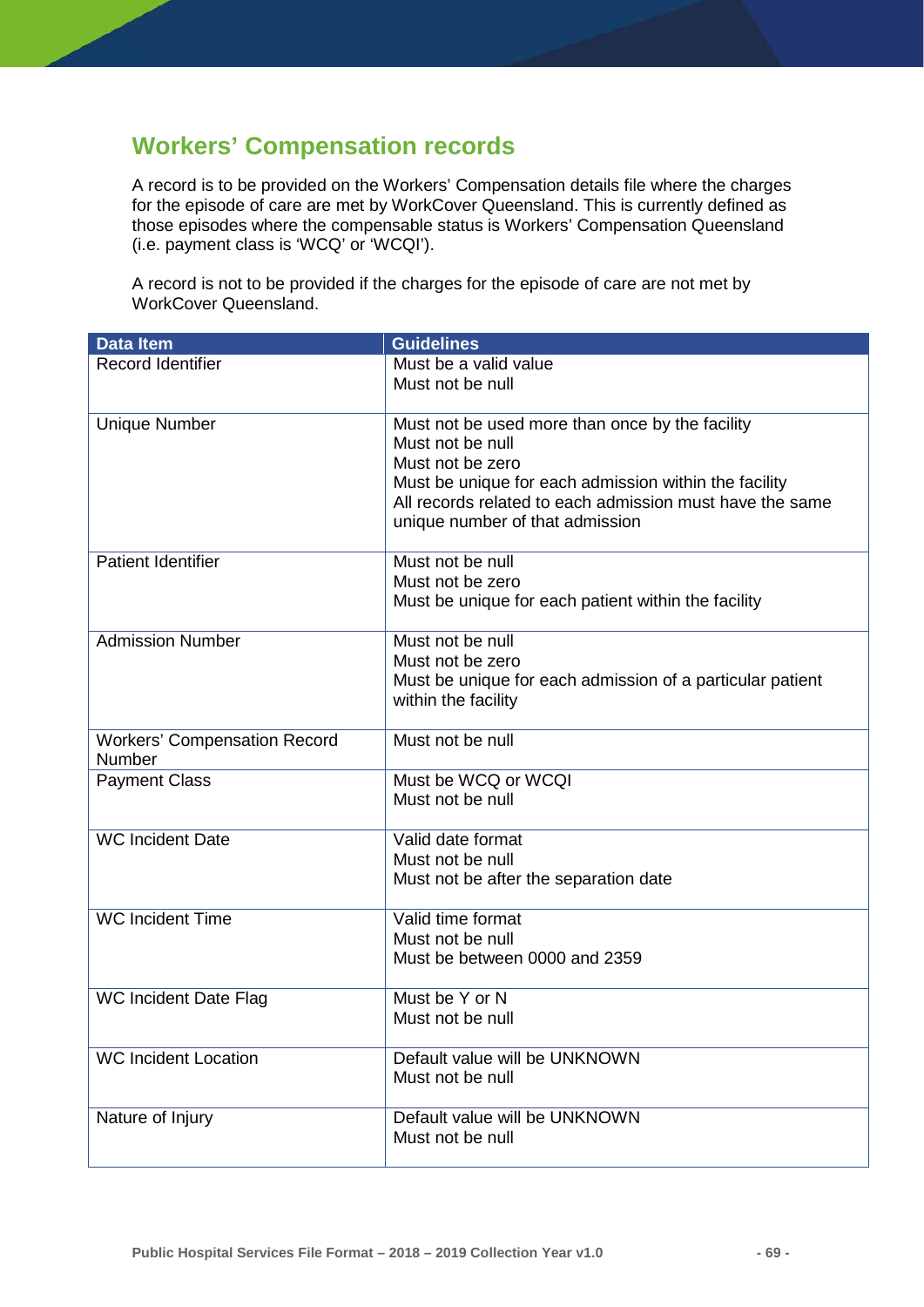| <b>Data Item</b>                | <b>Guidelines</b>                                                        |
|---------------------------------|--------------------------------------------------------------------------|
| <b>Employer Informed</b>        | Must be Y, or N, or U<br>Must not be null                                |
| <b>Authority Name</b>           | No validation                                                            |
| <b>Authority Address Line 1</b> | No validation                                                            |
| <b>Authority Address Line 2</b> | No validation                                                            |
| <b>Authority Suburb</b>         | Validated against locality data set parts with the Authority<br>Postcode |
| <b>Authority Postcode</b>       | Validated against locality data set parts with the Authority<br>Suburb   |
| <b>Employer Name</b>            | No validation                                                            |
| <b>Employer Address Line 1</b>  | No validation                                                            |
| Employer Address Line 2         | No validation                                                            |
| <b>Employer Suburb</b>          | Validated against locality data set parts with the Employer<br>Postcode  |
| <b>Employer Postcode</b>        | Validated against locality data set parts with the Employer<br>Suburb    |
| <b>Insurer Name</b>             | No validation                                                            |
| <b>Insurer Address Line 1</b>   | No validation                                                            |
| <b>Insurer Address Line 2</b>   | No validation                                                            |
| <b>Insurer Suburb</b>           | Validated against locality data set parts with the Insurer<br>Postcode   |
| <b>Insurer Postcode</b>         | Validated against locality data set parts with the Insurer<br>Suburb     |
| <b>Solicitor Name</b>           | No validation                                                            |
| Solicitor Address Line 1        | No validation                                                            |
| Solicitor Address Line 2        | No validation                                                            |
| <b>Solicitor Suburb</b>         | Validated against locality data set parts with the Solicitor<br>Postcode |
| <b>Solicitor Postcode</b>       | Validated against locality data set parts with the Solicitor<br>Suburb   |
| Status 1                        | Must be AW, TW, FW or U<br>Must not be null                              |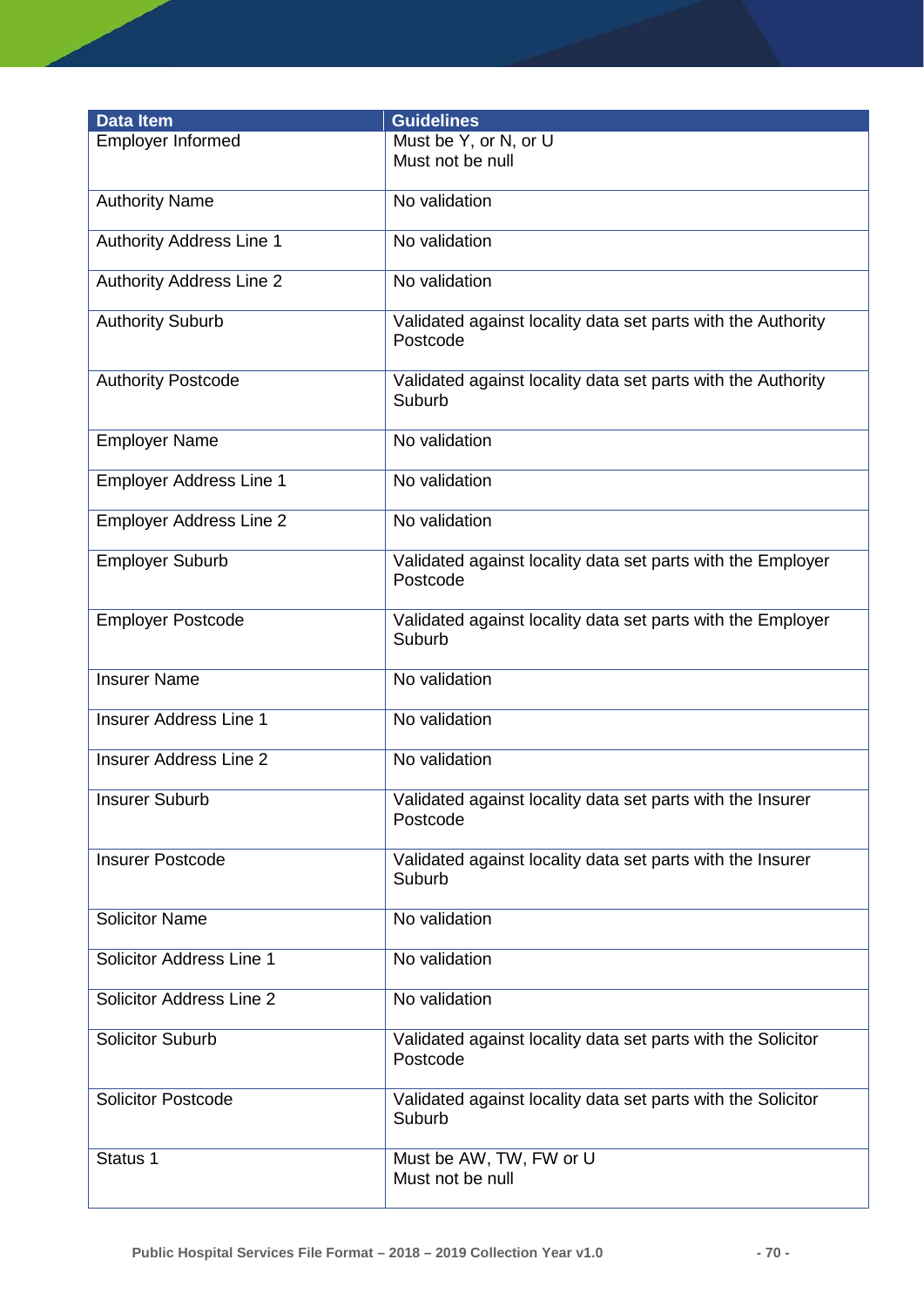| Data Item           | <b>Guidelines</b>                                 |
|---------------------|---------------------------------------------------|
| Status 2            | Must be C, D, MC, PA, PD or null                  |
| <b>Claim Number</b> | Must not be null                                  |
| Occupation          | Default value will be UNKNOWN<br>Must not be null |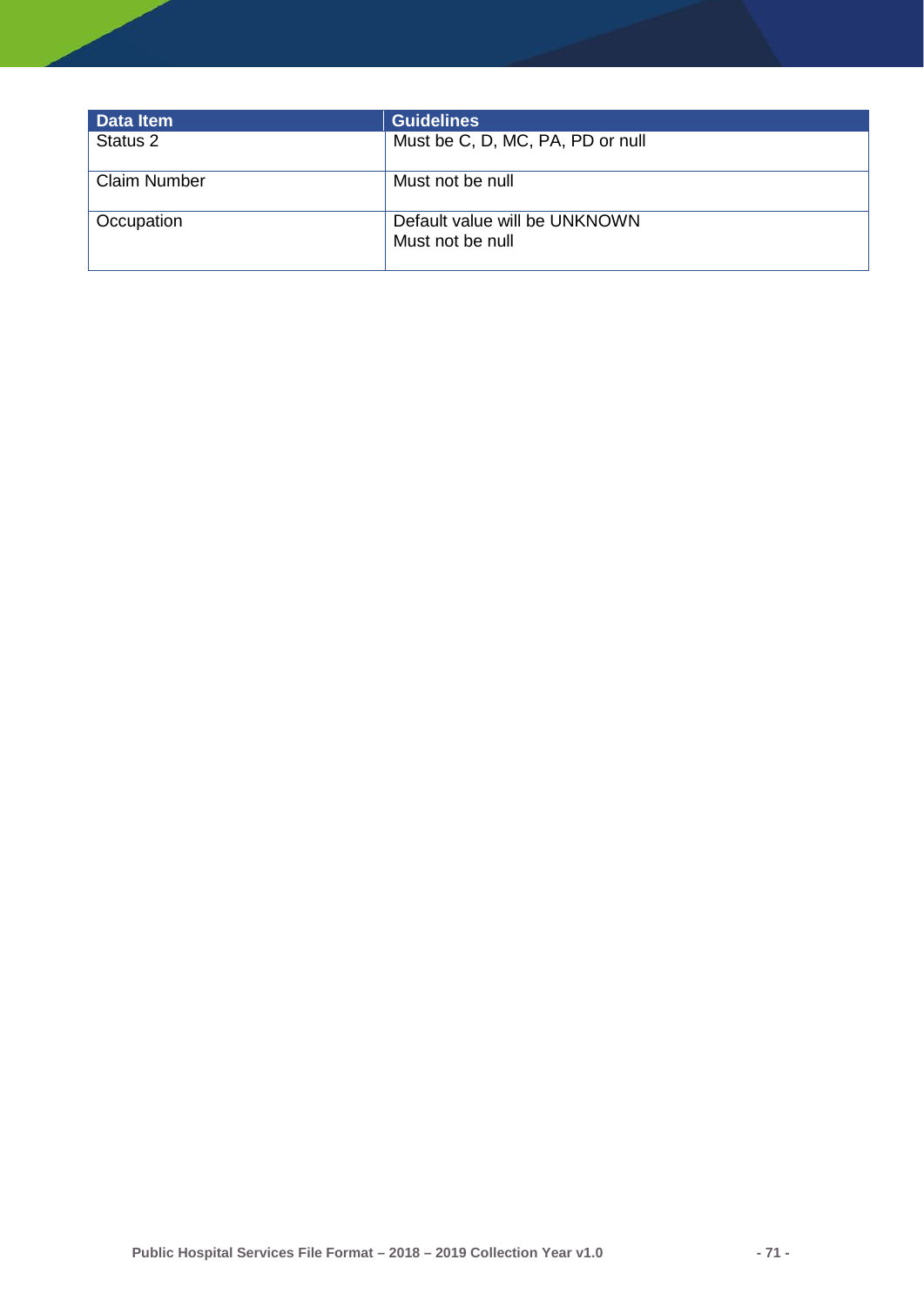# **Australasian Rehabilitation Outcomes Centre records**

From 1 July 2013 AROC data will not be entered on HBCIS and only the header record will be provided in the AROC extract file.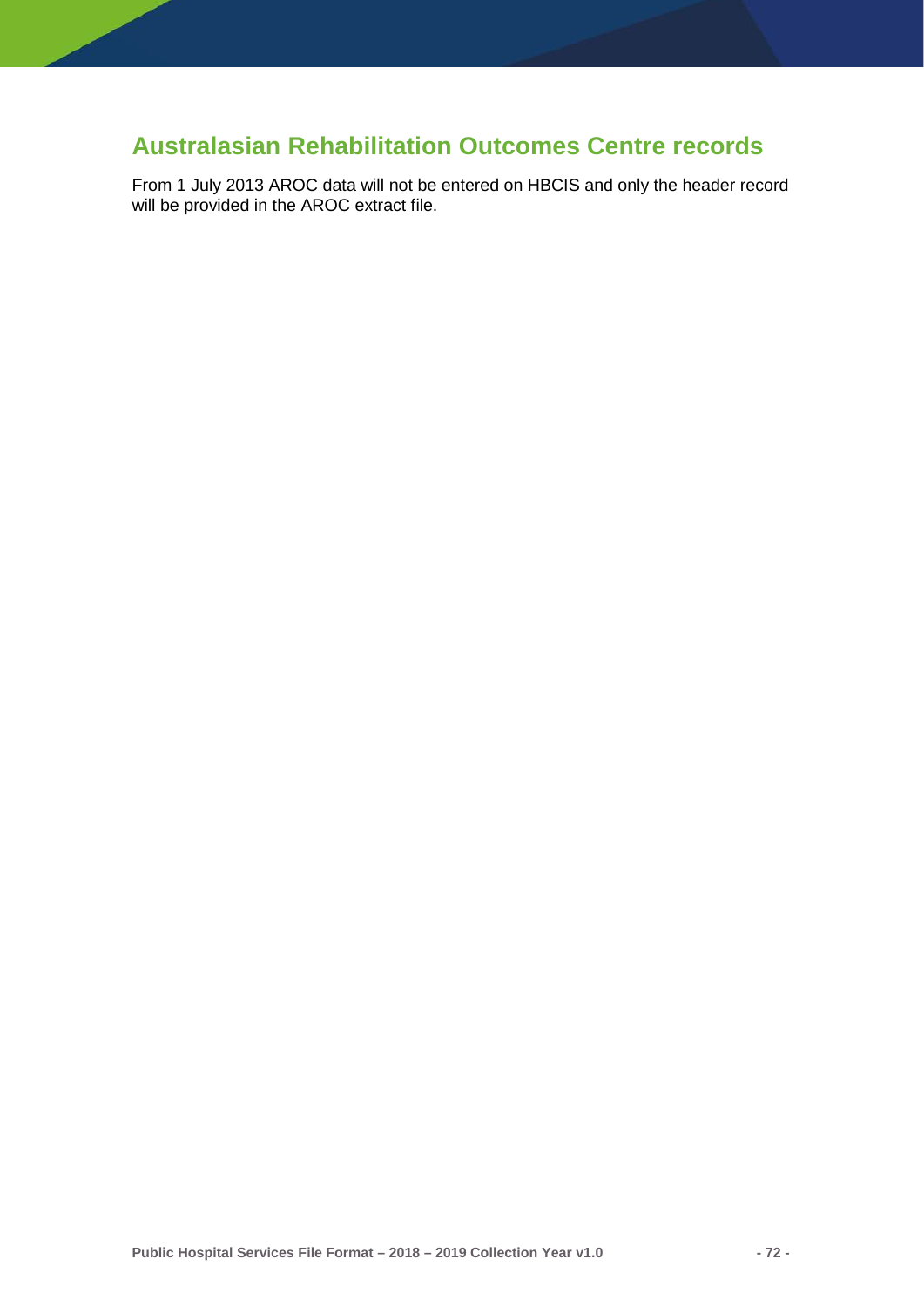# **Telehealth Admission details records**

A record is to be provided on the Telehealth admissions details file where a Telehealth service has been provided to an admitted patient.

| <b>Data Item</b>             | <b>Guidelines</b>                                         |
|------------------------------|-----------------------------------------------------------|
| Record Identifier            | Must be a valid value                                     |
|                              | Must not be null                                          |
|                              |                                                           |
| <b>Unique Number</b>         | Must not be used more than once by the facility           |
|                              | Must not be null                                          |
|                              | Must not be zero                                          |
|                              | Must be unique for each admission within the facility     |
|                              | All records related to each admission must have the same  |
|                              | unique number of that admission                           |
|                              |                                                           |
| <b>Patient Identifier</b>    | Must not be null                                          |
|                              | Must not be zero                                          |
|                              | Must be unique for each patient within the facility       |
|                              |                                                           |
| <b>Admission Number</b>      | Must not be null                                          |
|                              | Must not be zero                                          |
|                              | Must be unique for each admission of a particular patient |
|                              | within the facility                                       |
|                              |                                                           |
| Telehealth Event (session)   | Must not be null                                          |
| Identifier                   | Must not be zero                                          |
|                              | Must be a valid facility number                           |
|                              |                                                           |
| <b>Retrieval Services</b>    | Not currently required, no validation                     |
| Queensland (RSQ)             |                                                           |
|                              | Must not be null                                          |
| <b>Provider Facility</b>     |                                                           |
|                              | Must be a valid facility code                             |
| Provider Unit                | If RSQ is 1 (yes), then provider unit must be null        |
|                              |                                                           |
| <b>Telehealth Event Type</b> | Must not be null                                          |
|                              | Must be a valid Telehealth event type code                |
|                              |                                                           |
| <b>Start Date</b>            | Must be a valid date                                      |
|                              | Must not be after the end date                            |
|                              | Must not be in the future                                 |
|                              | Must not be null                                          |
|                              |                                                           |
| <b>Start Time</b>            | Must be a valid time                                      |
|                              | Must not be null                                          |
|                              |                                                           |
| <b>End Date</b>              | Must be a valid date                                      |
|                              | Must be after the start date                              |
|                              | Must not be in the future                                 |
|                              | Must not be null                                          |
|                              |                                                           |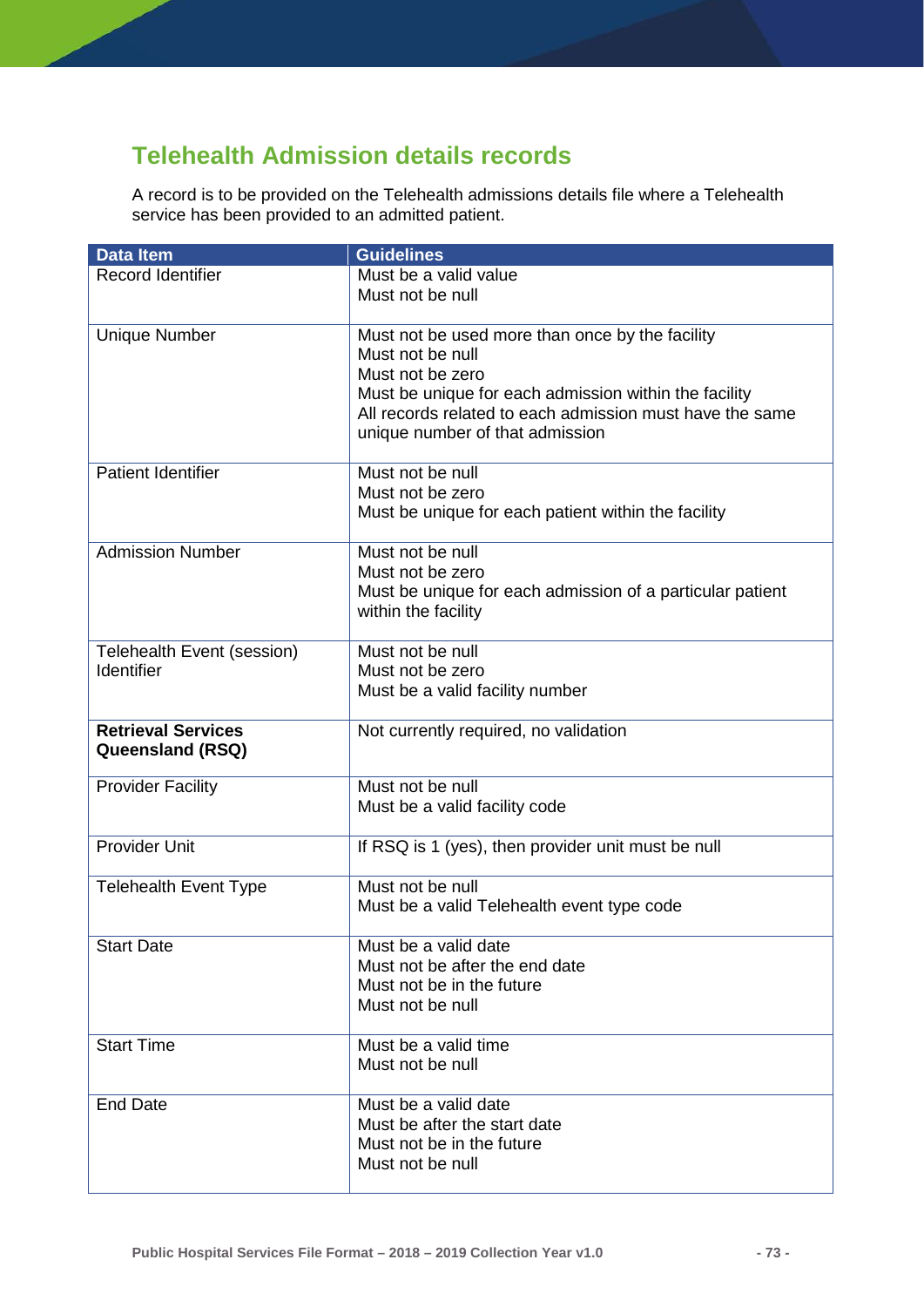| <b>Data Item</b>                | <b>Guidelines</b>                             |
|---------------------------------|-----------------------------------------------|
| End Time                        | Must be a valid time                          |
|                                 | Must not be null                              |
| <b>Event Count</b>              | Must not be null                              |
| <b>Total Duration</b>           | Must not be null                              |
|                                 | Must be numeric                               |
| <b>Average Duration</b>         | Must not be null                              |
|                                 | Must be numeric                               |
|                                 | Zero values accepted                          |
| <b>Telehealth Provider Type</b> | Must not be null                              |
|                                 | Must be a valid Telehealth provider type code |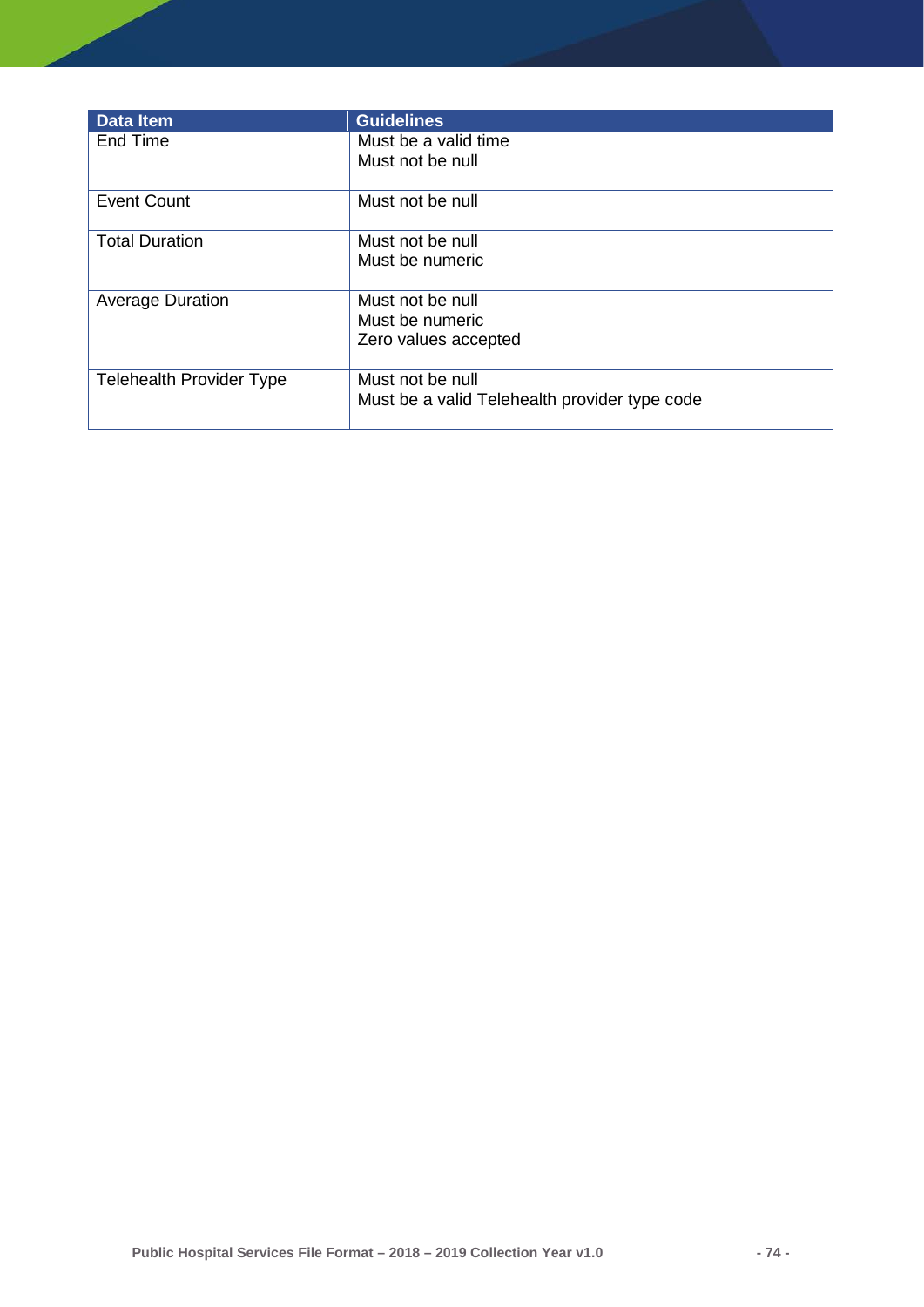# **Public Processing Rules**

The processing rules apply to New (N), Amendment (A), Delete (D) and Up to date (U) records.

# **RECORD IDENTIFIER = N**

#### **Description:**

Patient separated in the extract period or patient separated prior to the extract period but not previously submitted (late insertion).

## **Patient File**

• A corresponding record must exist in the admission file.

## **Admission File**

- Admission record must not already exist.
- A corresponding record must exist in the patient file.
- Patient must be separated in the extract period or patient separated prior to extract period but not previously submitted (late insertion).
- Late insertions for the current financial year can be received up to and including the extraction for July data of the next financial year (due in early September).

# **Activity File**

- A corresponding record must exist in the admission file and in the patient file.
- All activities must occur within the admission and separation dates.
	- **Account Class Variations** 
		- **Nust not already exist.**
	- **Leave** 
		- **Must not already exist.**
		- **EXECT** Leave period must not overlap with any other leave periods for admission.
	- Ward Transfer
		- **Must not already exist for admission.**
	- **Contract Status** 
		- Must not already exist for admission.
	- Not Ready For Surgery
		- Must not already exist for admission.
		- Not ready for surgery period must not overlap with any other not ready for surgery periods for admission.
	- **•** Qualification Status
		- **Must not already exist for admission.**
	- **Elective Surgery Items** 
		- Must not already exist for admission.
	- **Sub and Non-acute Patient Items** 
		- **Must not already exist for admission.**
	- Nursing Home Type Patient Items
		- **Must not already exist for admission.**
	- **Patient Identifier of mother of baby born in hospital** 
		- **Must not already exist for admission.**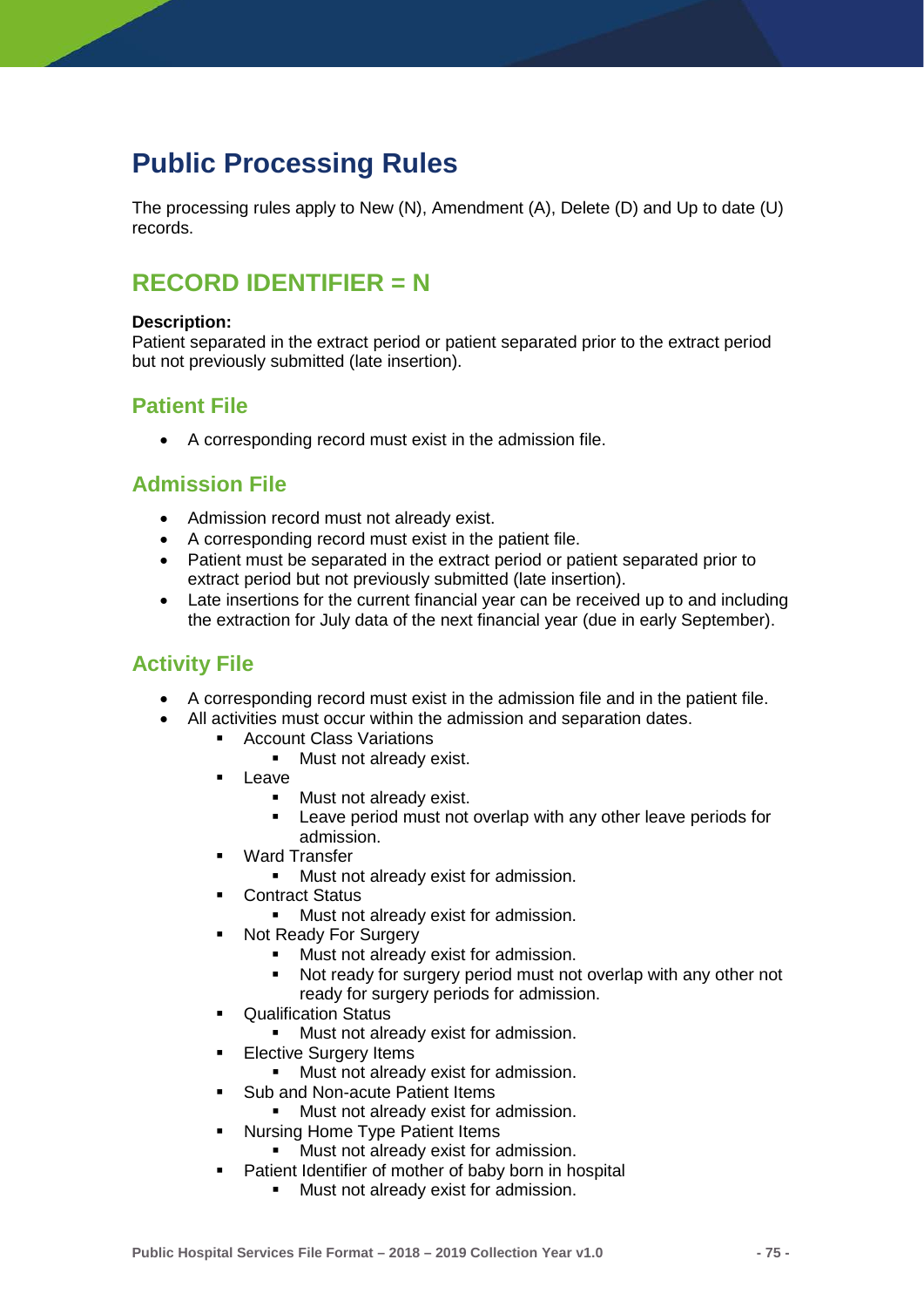- Mental Health Phase of Care
	- **For separations on or after 1 July 2017, the Mental Health** Phases of Care is no longer required to be reported.

## **Morbidity File**

- A corresponding record must exist in the admission file and in the patient file.
- The ICD-10-AM code must not already exist for this admission except for procedure, morphology and external cause codes.

### **Mental Health File**

- A corresponding record must exist in the admission file and in the patient file.
- Must not already exist for admission.
- Must exist if any standard unit code in the activity or admission file is in the range PYAA to PYZZ.

### **Elective Admission Surgery File**

- A corresponding record must exist in the admission file and in the patient file.
- Must not already exist for admission.

### **Sub and Non-Acute Patient File**

- A corresponding record must exist in the admission file and in the patient file.
- Must not already exist for admission.

### **Palliative Care File**

- A corresponding record must exist in the admission file and in the patient file.
- Must not already exist for admission.

### **Department of Veterans' Affairs File**

- A corresponding record must exist in the admission file and in the patient file.
- Must not already exist for admission.

### **Workers' Compensation File**

- A corresponding record must exist in the admission file and in the patient file.
- Must not already exist for admission.

### **Telehealth Inpatient Details File**

- A corresponding record must exist in the admission file and in the patient file.
- Must not already exist for admission.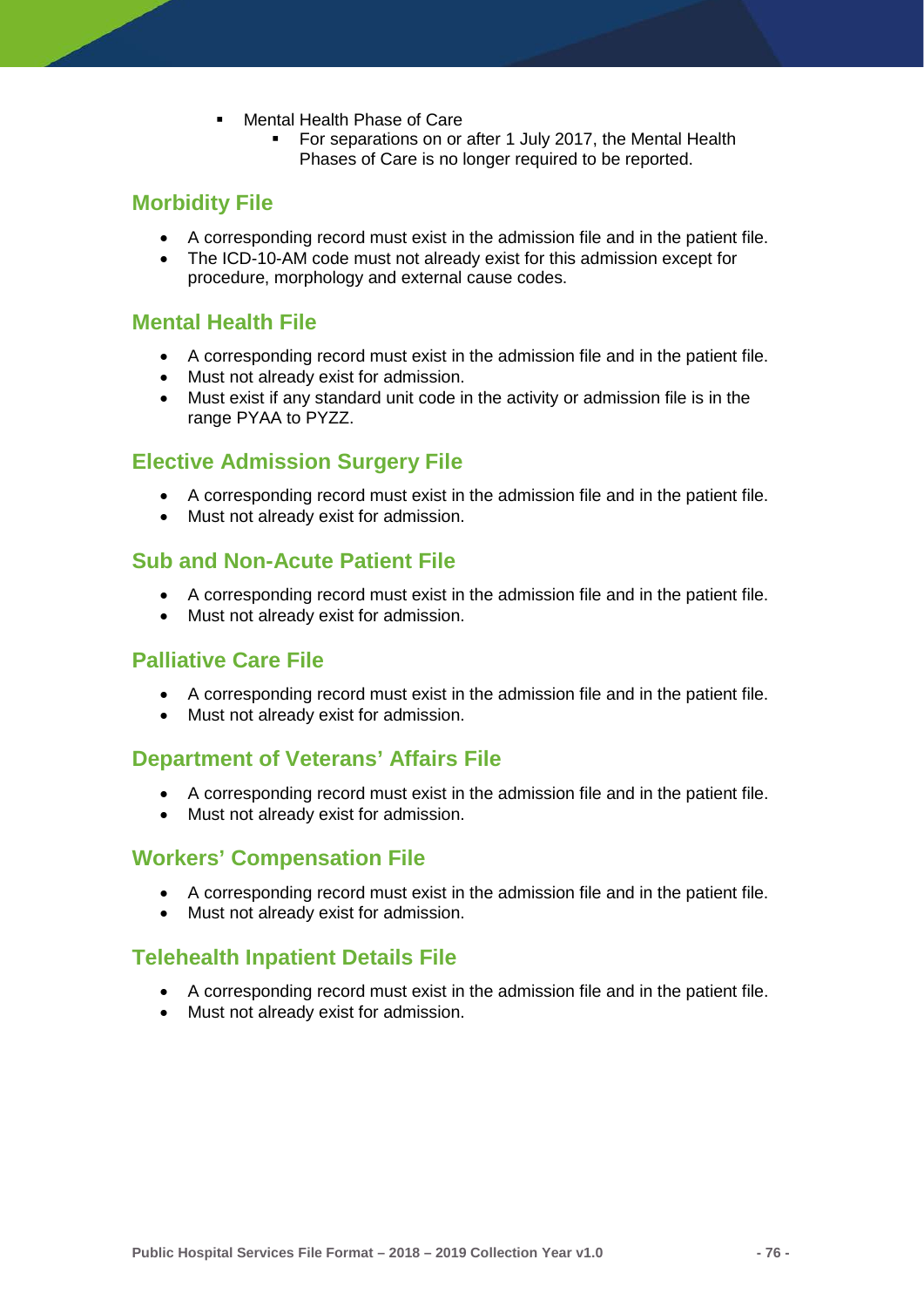# **RECORD IDENTIFIER = A**

#### **Description:**

Amendment to records submitted prior to the extract period. Amendment records for the current financial year can be received up to and including the extraction of July data of the next financial year (due in early September).

These processing rules also apply to Up to Date records previously sent.

# **Patient File**

• Patient record must exist.

### **Admission File**

• Admission record must exist

## **Activity File**

• Cannot be amended, must instead be deleted and re-created.

### **Morbidity File**

• Cannot be amended, must instead be deleted and re-created.

### **Mental Health File**

• Mental Health record must exist.

### **Elective Admission Surgery File**

• Elective Admission Surgery record must exist.

### **Sub and Non-acute Patient File**

• Sub and Non-acute Patient record must exist.

### **Palliative Care File**

• Palliative Care record must exist.

### **Department of Veterans' Affairs File**

• Department of Veterans' Affairs record must exist.

### **Workers' Compensation File**

• Workers' Compensation record must exist.

### **Telehealth Inpatient Details File**

• Telehealth Inpatient record must exist.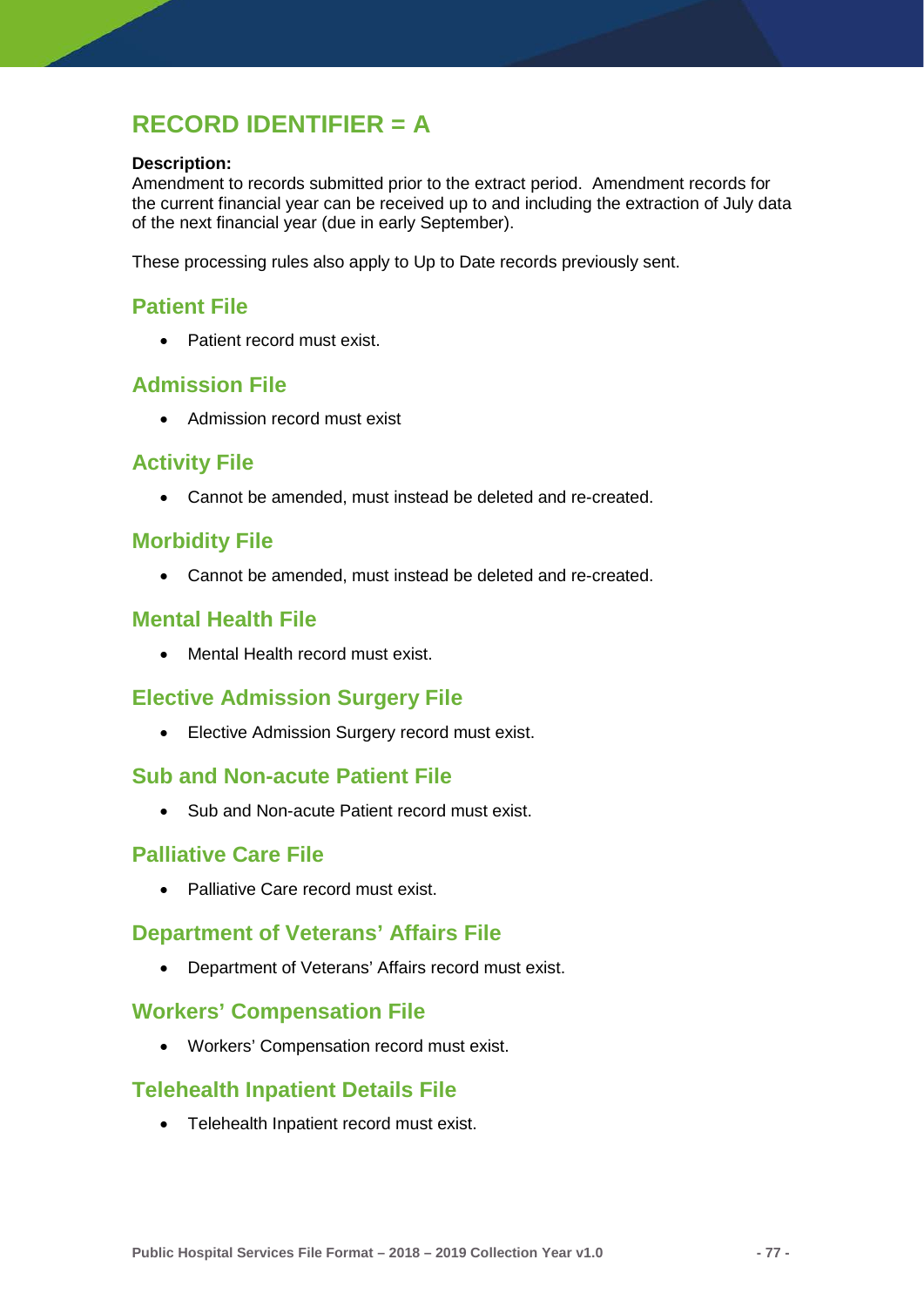# **RECORD IDENTIFIER = D**

#### **Description:**

Deletion of any record previously sent. Deletion records for the current financial year can be received up to and including the extraction of July data of the next financial year (due in early September).

These processing rules also apply to Up to Date records previously sent.

# **Patient File**

• Deletion is not applicable to patient records.

### **Admission File**

• The admission record must exist.

# **Activity File**

- Only the one record matching the previously submitted record exactly will be deleted.
	- **Account Class Variations** 
		- The record must exist.
	- **Leave** 
		- The record must exist.
	- Ward Transfer
		- The record must exist.
	- Contract Status
		- The record must exist.
	- Not Ready For Surgery
		- The record must exist.
	- **Qualification Status** 
		- The record must exist.
	- **Elective Surgery Items** 
		- The record must exist.
	- Sub and Non-acute Items
		- The record must exist.
	- Nursing Home Type Patient Items
		- The record must exist.
	- **Patient Identifier of mother of baby born in hospital** 
		- The record must exist.
	- Mental Health Phase of Care
		- The record must exist.
		- For separations on or after 1 July 2017, the Mental Health Phases of Care is no longer required to be reported.

### **Morbidity File**

- All morbidity records in relation to that admission will be deleted.
- The morbidity record must exist.

### **Mental Health File**

• Mental Health record must exist.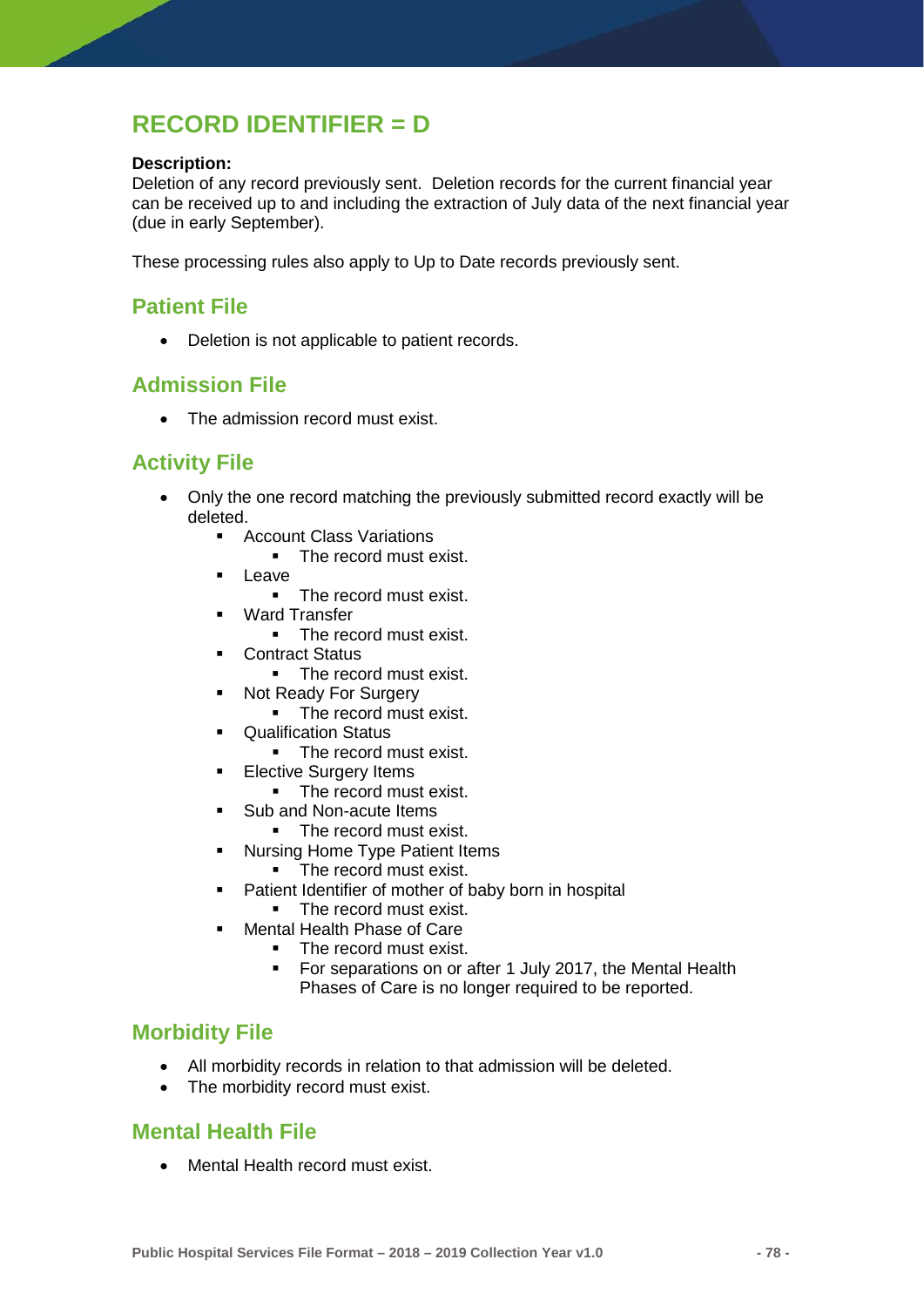# **Elective Admission Surgery File**

• Elective Admission Surgery record must exist.

### **Sub and Non-Acute Patient File**

• Sub and Non-acute Patient record must exist.

### **Palliative Care File**

• Palliative Care record must exist.

# **Department of Veterans' Affairs File**

• Department of Veterans' Affairs record must exist.

### **Workers' Compensation File**

• Workers' Compensation record must exist.

## **Telehealth Inpatient Details File**

• Telehealth Inpatient record must exist.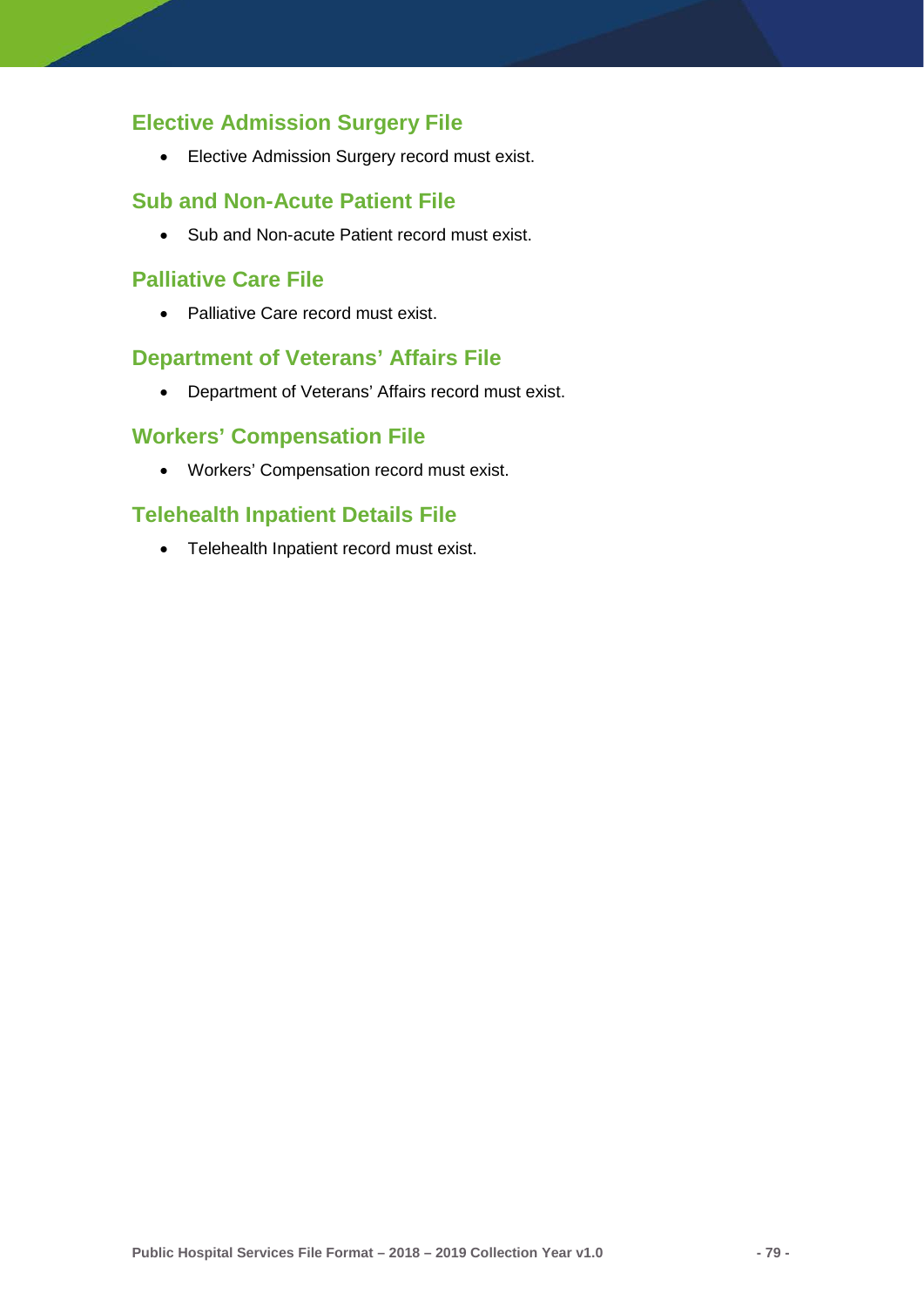# **RECORD IDENTIFIER = U**

#### **Description**

Patient admitted during, or prior to, the extract period but who is not separated in the extract period.

A 'U' Up to date record identifier replaces a 'N' New record identifier when the Up to date record is first supplied in the extract. All amendments to an Up to date record should be provided using the processing rules applied to end dated records. Following the separation of a patient the end date of the record will be provided in the extract as an amendment record within the admission file.

# **Patient File**

• A corresponding record must exist in the admission file.

## **Admission File**

- Admission record must not already exist.
- A corresponding record must exist in the patient file.
- Patient admitted during or prior to extract period but who is not separated in extract period or separated prior to extract period but not previously submitted (late insertion).
- During each collection period there will be a 'refresh point' for U records. This will entail SSB deleting all existing U records. Therefore all records that meet the 'U' criteria, including those records that have been previously supplied, are required to be submitted in the first extract following the extract period for August data.

# **Activity File**

- A corresponding record must exist in the admission file and in the patient file.
	- All activities must occur within the admission and extract period to dates.
		- Account Class Variations
			- Must not already exist**.**
			- Leave
				- **Must not already exist.**
				- **EXECT** Leave period must not overlap with any other leave periods for admission.
			- **•** Ward Transfer
				- **Must not already exist for admission.**
			- **•** Contract Status
				- Must not already exist for admission.
			- Not Ready For Surgery
				- Must not already exist for admission.
				- Not ready for surgery period must not overlap with any other not ready for surgery periods for admission.
		- **Cualification Status** 
			- **Must not already exist for admission.**
		- **Elective Surgery Items** 
			- **Must not already exist for admission.**
		- **Sub and Non-acute Patient Items** 
			- **Must not already exist for admission.**
		- **Nursing Home Type Patient Items**